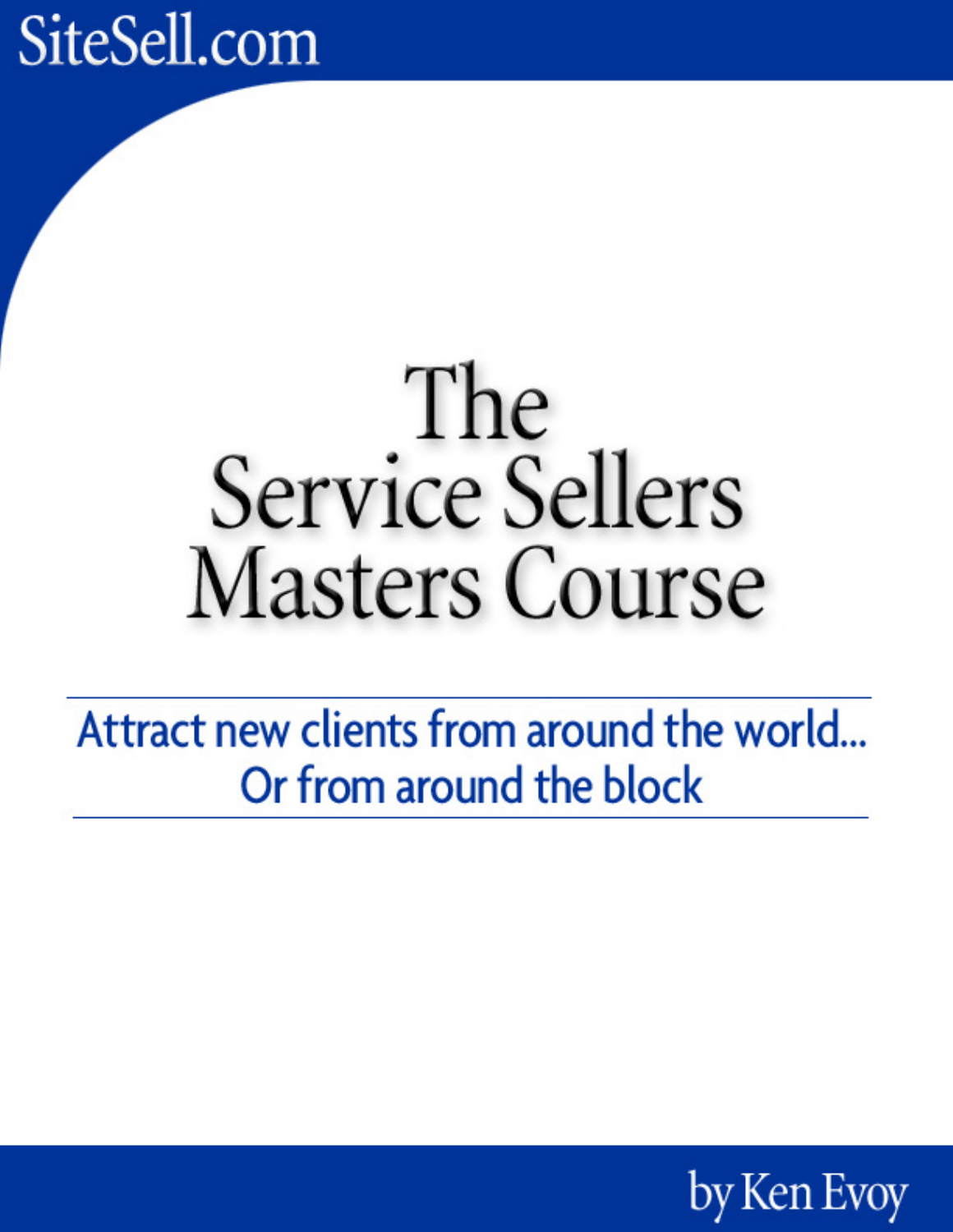## **Introduction**

Welcome to the **Service Sellers Masters Course,** a comprehensive, DO-able 10-DAY program of *building income through content...* content that attracts targeted potential new clients, firmly establishes your credibility, inspires trust and gets that all important first phone call or response to your contact form from a prospective client who wants to learn more about *your* service and to hire *you* for the job.

You will emerge from this 10-DAY program with a radically stronger information base and skill set -- well on your way towards building a substantial service business, either totally from scratch or by increasing your current client list.

Each of the 10 DAYS has a specific **"Goal-of-the-DAY,"** a clear, *do*-able, target. Complete this goal before moving ahead to the next DAY. By the time you finish DAY 10's Goal-of-the-DAY, you will have a Theme-Based Content Site up and running and generating traffic and income.

Each DAY also sets an **"Ongoing Goal."** Why? Because a Web site is never "finished." The Ongoing Goal is what you should be achieving on a regular basis. The Ongoing Goals provide the pathway for building *maximal income* through content over the following weeks and months.

Bottom line?...

Upon completion of the course, an income-generating process will be clearly established. Call it your 10-DAY program to building income through content!

The Service Sellers Masters Course is a "work-at-your-own-pace" course. Some of you will be able to devote large blocks of time to it. So you'll complete a "DAY" in one (or even fewer) of your days.

Others may only have 15-30 minutes per day to spend on it. So it could take you a week or more to complete a "DAY" of the course.

Either way, it does not matter how long it takes you to complete the course --remember the story of the tortoise and the hare. Set aside a certain amount of time per day to attend this course and to do your homework. You'll find it was time well, no best, spent.

The Service Sellers Masters Course is designed and written for all service sellers, including those who are...

• new to the Net -- you may already have an established offline service business and now want to complement this base with an online presence. Or you may be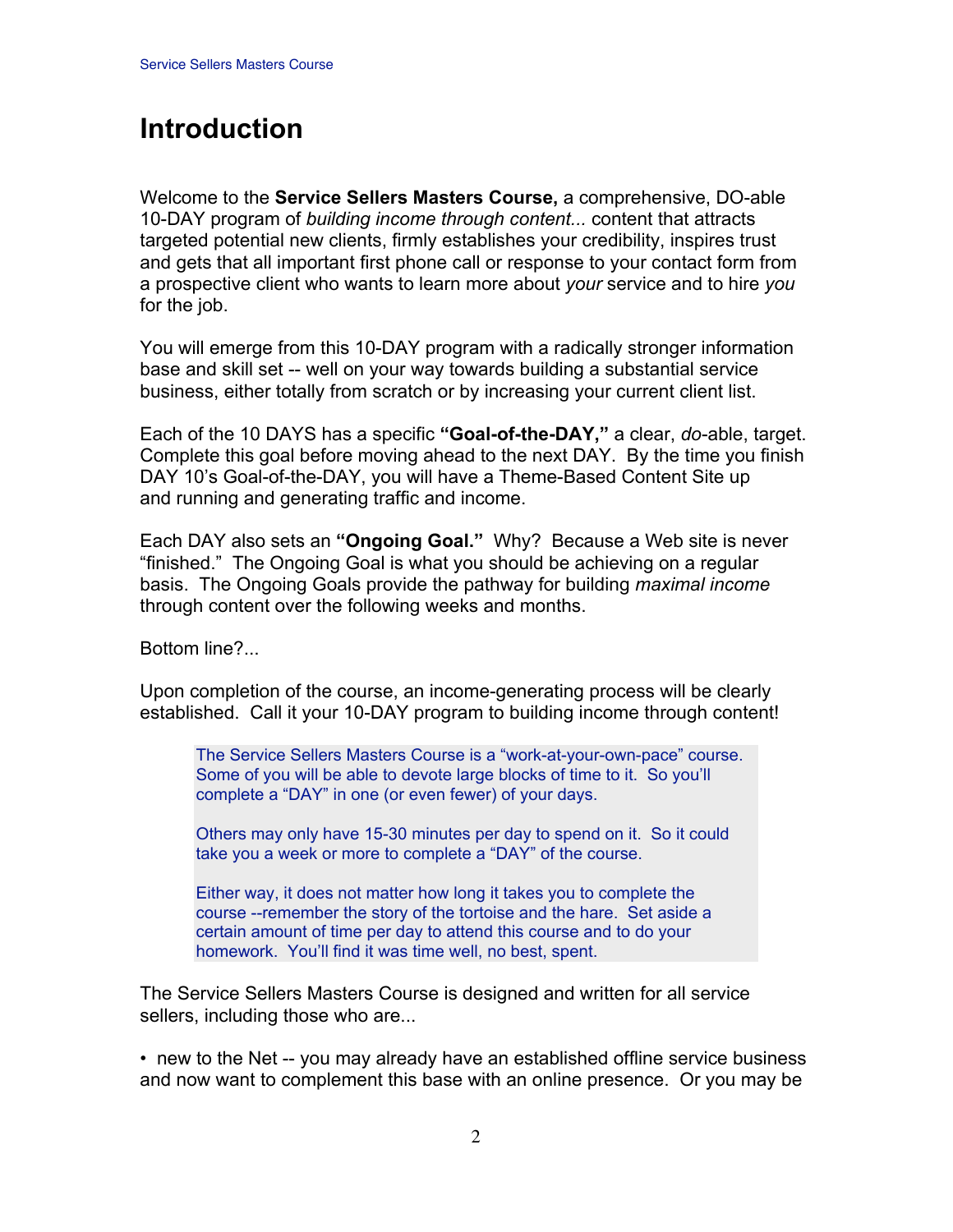just starting a new service and want to use the Net's powerful reach and quick access to your best advantage.

• experienced -- you want to build a second theme-based site that will reinforce your credibility and attract more targeted traffic to your main Web site.

• in the "just-thinking-about-starting-a-business" stage of development -- you have this idea about a possible service business and you are looking for the information and tools to bring it to fruition in an uncomplicated but effective way.

It doesn't matter who you are or what you do...

Everyone shares the same goal... to maximize profits. Be forewarned about the Service Sellers Masters Course, though...

The material that we will be covering will be extensive in scope. It will require **effort and commitment** on your part, as does anything important that yields rewards.

Most folks have to train or go to university for years to prepare to earn a substantial income stream. Your mini-university course will accomplish this by the end of this e-book.

Don't let me scare you, though...

*All of it is manageable.* Take your time to digest the information properly before you start to work on the prescribed action steps towards your goals. Use the Goals-of-the-DAY and Ongoing Goals as your guide-posts, your beacons of light. Understanding the concepts will boost your confidence level in applying them. Even as adults, we never lose our need to know "why" things work the way they do.

It's critical that you finish each DAY of this course before you begin the next. The DAYS build on each other. You are following a step-by-step process.

As I said, though, please don't feel that you have to rush -- **work at your own pace,** as time allows. Set your own work schedule... and stick to it. Take as much time as you need to complete the 10-DAY program. Set a realistic schedule that will allow you to do your best.

Do you have only 30 minutes daily to work on the course? No problem. Your Service Sellers Master's "DAY" is done when it's done, even if it takes you a week! This is not a race.

Final piece of advice...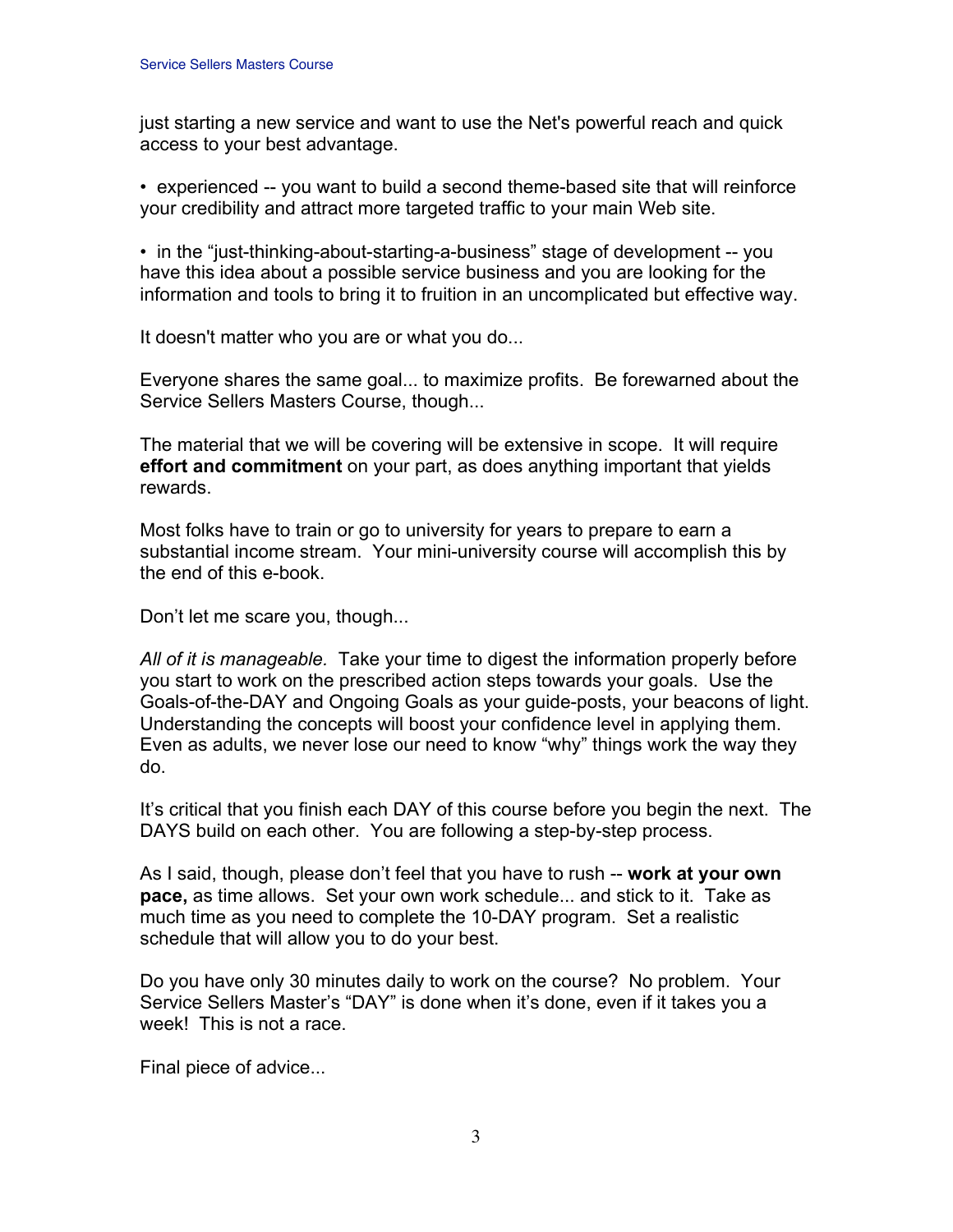Use your printer to make a hard copy (your own textbook!). There is just too much information in the Service Sellers Masters Course to learn by reading off a monitor screen.

Here's a super little printing utility that will allow you to print 2 or 4 pages to a single 8.5" x 11" piece of paper. It saves you paper, space, and money...

#### <http://www.fineprint.com/>

Underline the important parts of the course. Add your own notes and ideas. I promise you... you'll get lots and lots of great inspiration as you go along.

Please... work with a printed version of this course. If you are at all serious about following this course to build a serious income stream, please start right... print it.

Build your service-selling business by following a process that works… a process based upon the fundamental reality of how people use the Net. People search for information and solutions so success begins with quality, relevant content. Start where your visitors start and then everything else falls into place…

#### **CONTENT TRAFFIC****PRESELL MONETIZE**

This is key to success on the Net. The money comes only after you've taken care of the content, traffic and PREselling. The Service Sellers Master Course takes you through each step, but for those who want a quick look at the big picture, go to…

#### [http://ctpm.sitesell.com/](http://ctpm.sitesell.com/gitbwebaffiliate.html                        )

The process, central to successful Web businesses, including your service business, boils down to these essential steps…

**STEP 1)** Consider your service business from your client's point of view. What niche do you occupy? What problems do you solve? Develop the best Site Concept/Theme that is right for you.

**STEP 2)** Brainstorm profitable topics that are related to your theme.

**STEP 3)** Build your Theme-Based Content Site -- fill it by publishing **high-value content and information** that potential clients want. **C** 

**STEP 4)** The theme-based content **attracts** targeted visitors (i.e., potential clients) because you have written it to rank highly at the engines, in a "no-tricks way" that the Search Engines love... an ethical, effective way to attract targeted clients to your site. Motivated, interested traffic builds. **T**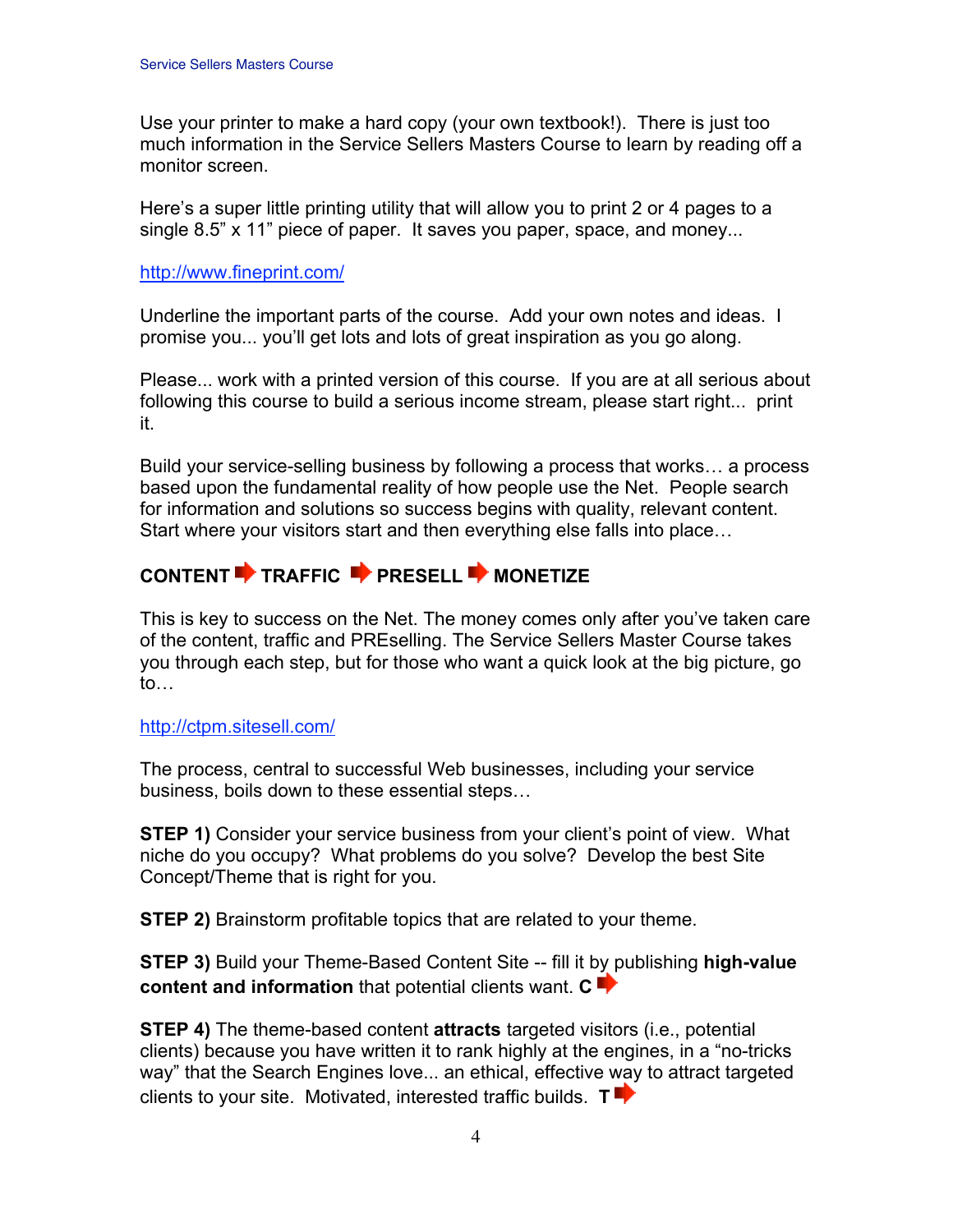**STEP 5)** Your high-value, original content **PREsells** your targeted visitors, winning confidence and trust by providing the information they seek, by establishing yourself in this niche. It **credentializes** you in the eyes of your potential new clients. And your blog and e-zine (electronic newsletter) that you publish regularly deepen the relationship, building additional trust. **P** 

**Trust is critical.** Think about it… before you hire someone to perform a service, whether it's to cut your grass for the summer or file your next tax return, you need a certain comfort level (trust, confidence, competence, etc.). Your visitors are no different. A prospective client will have to feel very confident before she hires your services, especially if you are half-way across the globe!

**STEP 6)** All your good efforts are rewarded... new clients are added! You receive increased loyalty from existing ones. And, if you like, your business generates additional income streams through other monetization models appropriate to your business. **Diversification** is the key to online business stability. **M**

The Service Sellers Masters Course will get you off and running in the right direction…

#### **CONTENT TRAFFIC****PRESELL MONETIZE**

You can "do it yourself" or you can use the **Site Build It!** comprehensive system of tools to execute the process in a tenth of the time at a tenth of the cost. A blog doesn't build a business…

[http://blogorbuild.sitesell.com/](http://blogorbuild.sitesell.com/gitbwebaffiliate.html                 )

Ready to begin?

Sound the bell. Class is in session...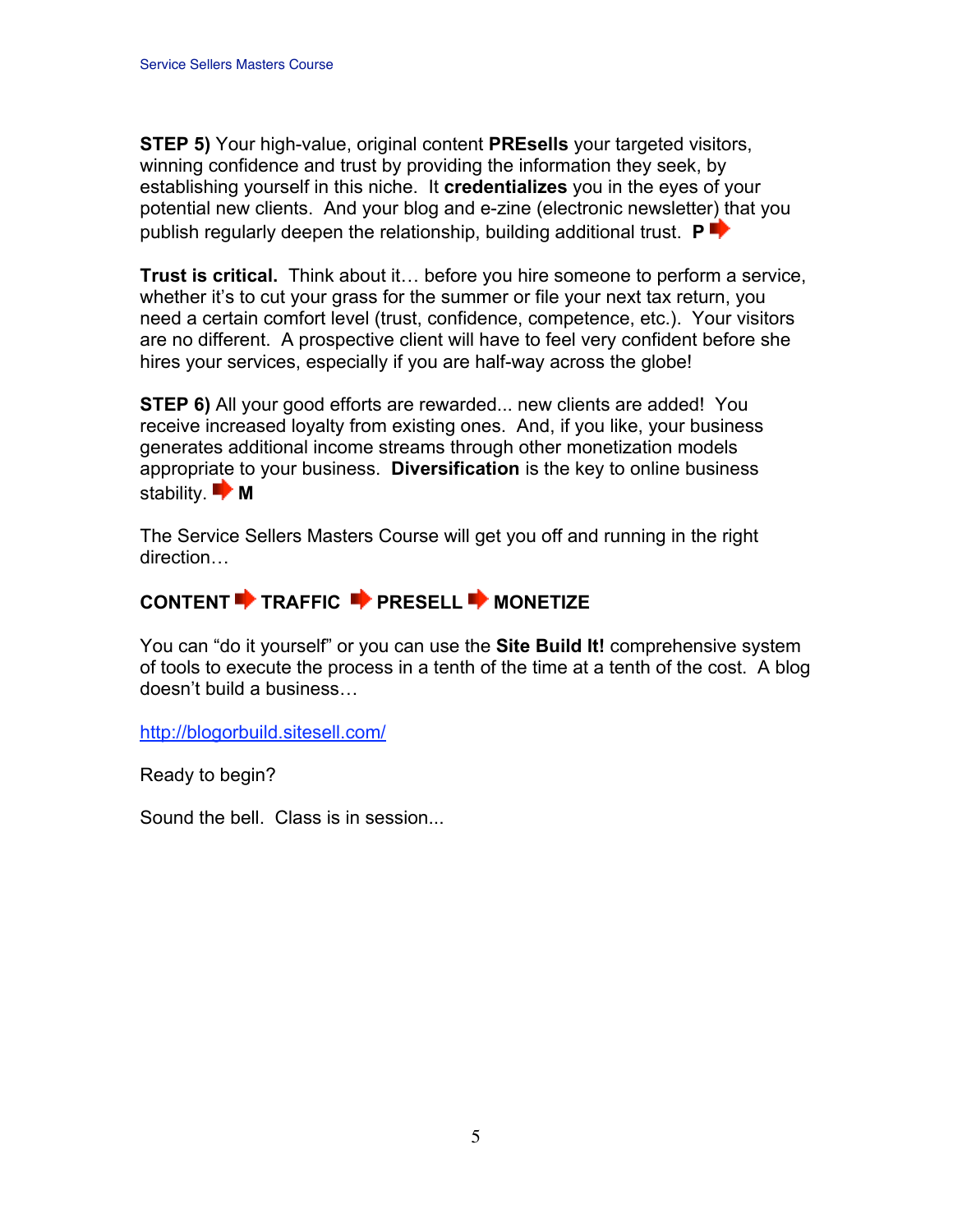## **1. DAY 1 Intro to Business Basics**

Being a great service seller is not about selling... It's about **PREselling.**

**Goal-of-the-DAY...** This is the only DAY where you have nothing to do except read the material. Actually, that's wrong... Your Goal-of-the-DAY is to understand, *understand deeply***,** the concepts outlined here, culminating with the concept of **PREselling to maximize Conversion Rates.** It's the foundation of building income through content.

## **1.1 Business Basics… The Pathway to Profit!**

Do you know which is the single largest sector of the business world?

#### *Services!*

Care to guess what the single most overlooked business opportunity on the Net happens to be?

#### *Services!*

Selling your services online is a fantastic way to "leverage" your income-building potential -- all at a minimum cost.

By services, I don't necessarily mean Net-related services like programming or Web design (although they can and should be included here). You could be...

- **•** a landscape designer
- **•** a cartoon artist
- **•** an import/export specialist for Germany
- **•** an investment specialist in Brazilian bonds
- **•** an expert in Japanese netsuke
- **•** an accountant with special knowledge of tax havens
- **•** a copywriter
- **•** a trainer (of just about anything!)
- **•** an editor for medical articles
- **•** someone who creates indexes for books
- **•** a pharmaceutical expert
- **•** a translator (Do you know two languages?)

The possibilities are endless.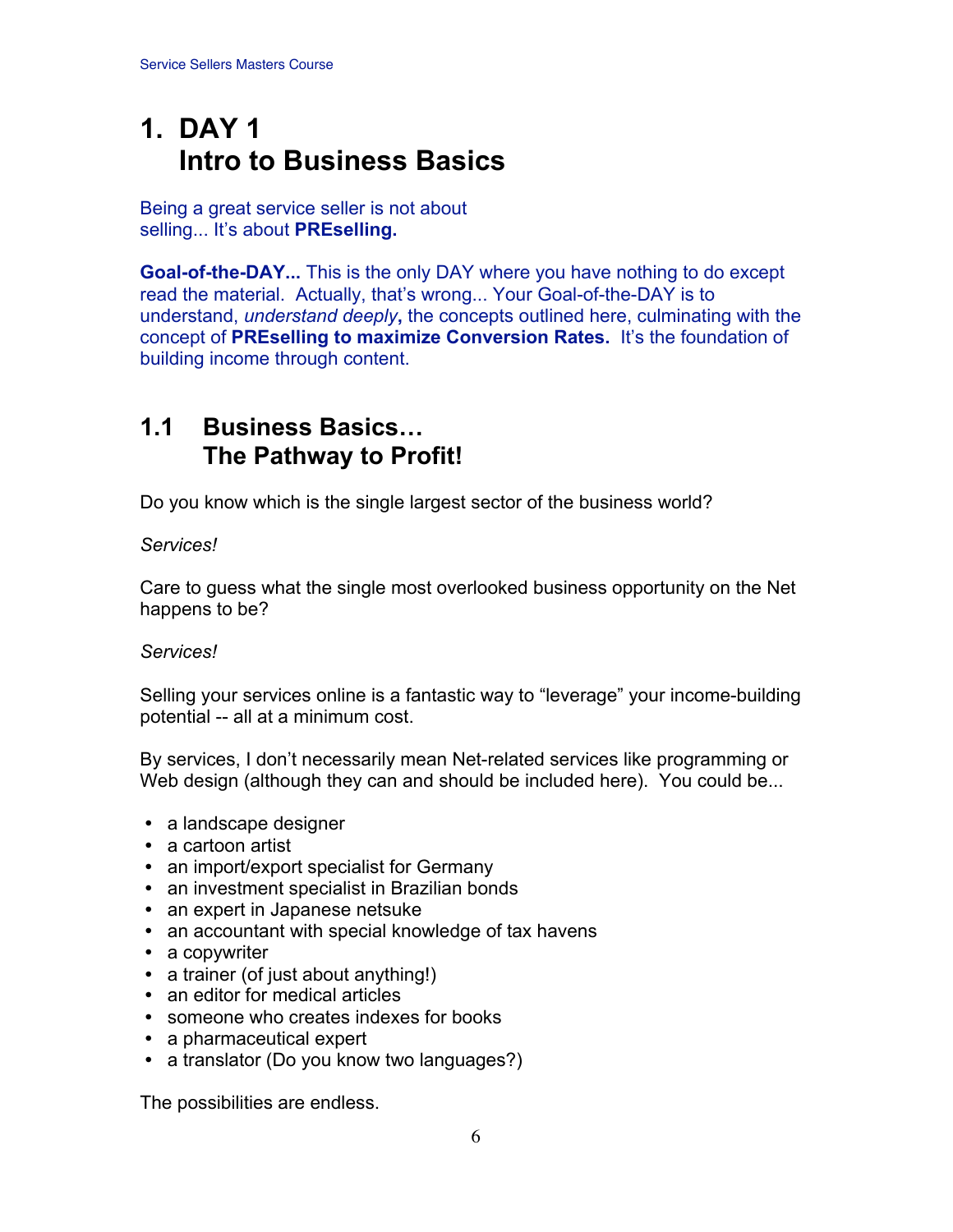And your clients could be "local" or "global" in nature. The narrowness of your "niche" service will determine whether your target group lives in the neighborhood or much further away -- on another continent, even!

The diversity of this world, including its people, is amazing. Just about everyone has an expertise in something that he could sell. Heck, odds are he is already selling it as his primary income source... but he's never thought seriously about generating customers by using the Web's full potential.

Dubious? Don't think this happens? Well, consider this...

I found our current FileMaker Database programmer on the Web, but have never met him in person. He happens to live in Australia. Over the past few years, this Service Seller has made thousands of dollars through contract work with SiteSell.

This brings up the concept of the high lifetime value of every new client... one of the reasons that the Web has such a high Return on Investment (ROI). But more on this a bit below, I'm getting ahead of myself!

Back to our FileMaker programmer...

How much of that income would he have earned if I hadn't found him through the Internet?

That's correct -- zero.

OK, now for a "local" example... in my former community (Hudson, Quebec), our Royal Canadian Legion Curling Club hosted a huge bonspiel for the top Legion men's teams from across Canada. They wanted a bag-piper for the opening ceremony but none of the members knew anyone who played the instrument. So someone tried looking on the Net.

Bingo!

But here's the best part. This bag-piper lived in the neighboring community - just 10 miles (15 km) down the road! This is a perfect example of a local service seller using the reach of the Web to generate more income.

As you'll see, it's every bit as easy, perhaps easier, for potential new clients to find and hire you through the Web than for global-type services such as copywriters, programmers, etc.

Global or local, here's a certainty...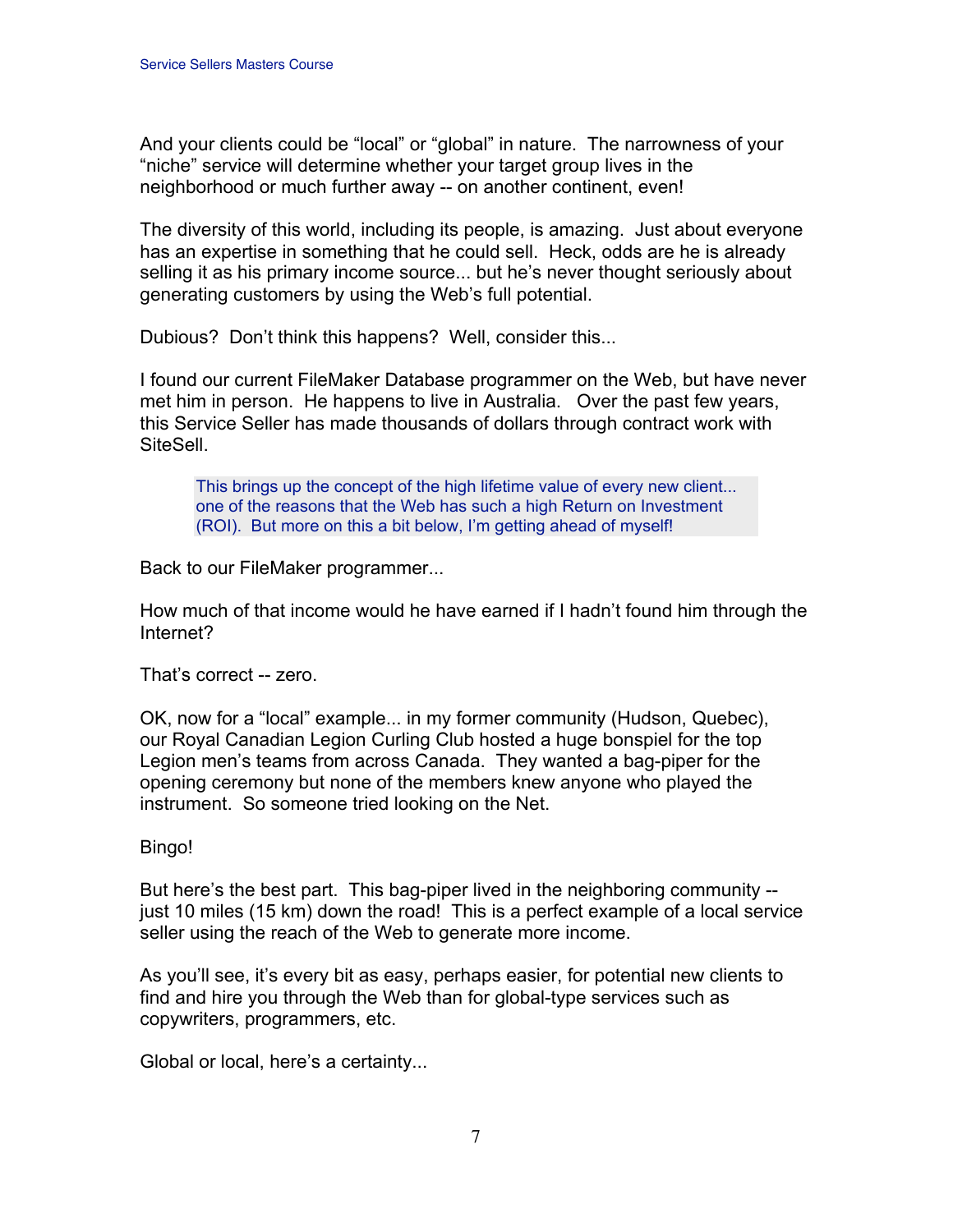Building a Theme-based Content Site that is related to your service is a smart and timely business move, especially now that more and more people are using the Net as their preferred source of information. And that is exactly what the Service Sellers Masters Course will help you build...

... a site that your visitors will love due to its valuable info

#### **And...**

... a site that Search Engines will love to spider, list and rank!

What do most service sellers do online to add new clients to their roster and build a successful online business?

#### Either they...

**•** do the minimum by constructing a one-page resume-style Web site that simply outlines their credentials ("I'm here... call me if you are interested" passive approach that does nothing to answer the important "what's-in-it-for-me" question for visitors)

#### **Or...**

**•** put up a "circa 1997" brochure site that no one visits (no submission of properly optimized Web pages to the Search Engines + no attention to off-page Search Engine ranking criteria = no presence on Web searchers' radar screens)

#### **Or...**

**•** post their services on any number of online spots, such as Guru.com (a faceless name lost in a crowd of competitors).

These strategies simply do *not* get the job done effectively.

Instead, follow this pathway to profit...

Start by thinking about how a prospective client goes about hiring a *new* service seller. It's critical to get inside her mindset so that you can set up your strategies accordingly...

#### **#1 She has to find you**.

Use effective marketing efforts online and offline to raise your profile. Achieve a good ranking in Search Engine search results (i.e., try to obtain a top 20 position on a search results page), which makes it easy for people to find and visit your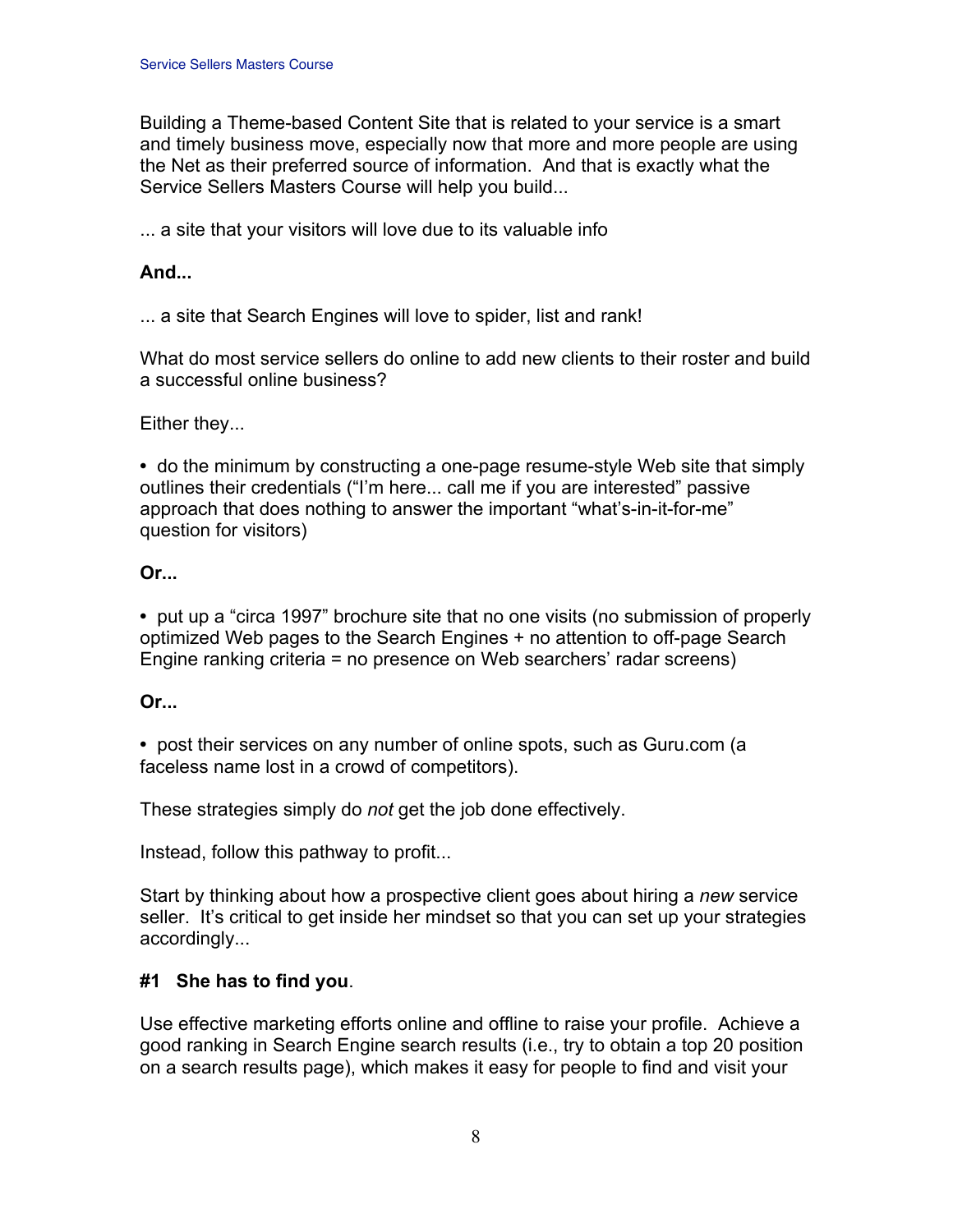site. By what you write, say, and do, encourage word-of-mouth referral -- create a buzz!

Don't worry about the details right now. We're talking "big picture" and business basics today. We'll get into the nitty-gritty, the exact how-to, in the coming DAYS.

#### **#2 She needs to get to know you and trust you.**

Build credibility by providing high-value content on your Web site. Show prospects that you have *their* best interests at heart and that you can adapt or customize your service to meet their individual needs. Foster an ongoing relationship through a free e-zine/newsletter that steadily increases their trust levels and cements a view that you are an "authority" in your field.

Yes, you will also start your own theme-related e-zine. Delivering great content to subscribers is so important, especially if you want to *sell* your services online...

- It builds trust.
- It credentializes you.
- It develops a sense of "owing" in your subscribers.

#### **#3 She sees that you and your service fulfill a wish or fix a problem.**

Show your potential clients through the content on your Web site and in your ezine that you can provide the solution that they are seeking. **Your service** will solve their problems, answer a dream, enrich their lives, and/or improve their businesses. You are the dependable expert that they want and need!

Women now represent over 50% of all surfers. And they control approximately 80% of all shopping dollars. To reinforce this in your mind, we'll use the feminine pronoun to talk about visitors/clients. To keep things simple and even, we'll use the masculine pronoun when referring to service sellers.

Once you achieve this essential foundation of trust, the remainder of the pathway is open and positive... your prospect picks up the phone to call you or contacts you via a form on your Web site. After a satisfactory exchange where you **"close the deal,"** she hires you over other competitors.

#### **CONTENT TRAFFIC****PRESELL MONETIZE**

The content on your Web site has helped to **convert** her from being a prospect to being a client by developing the **trust** she needed to contact you! A profitable WIN-WIN situation for both of you!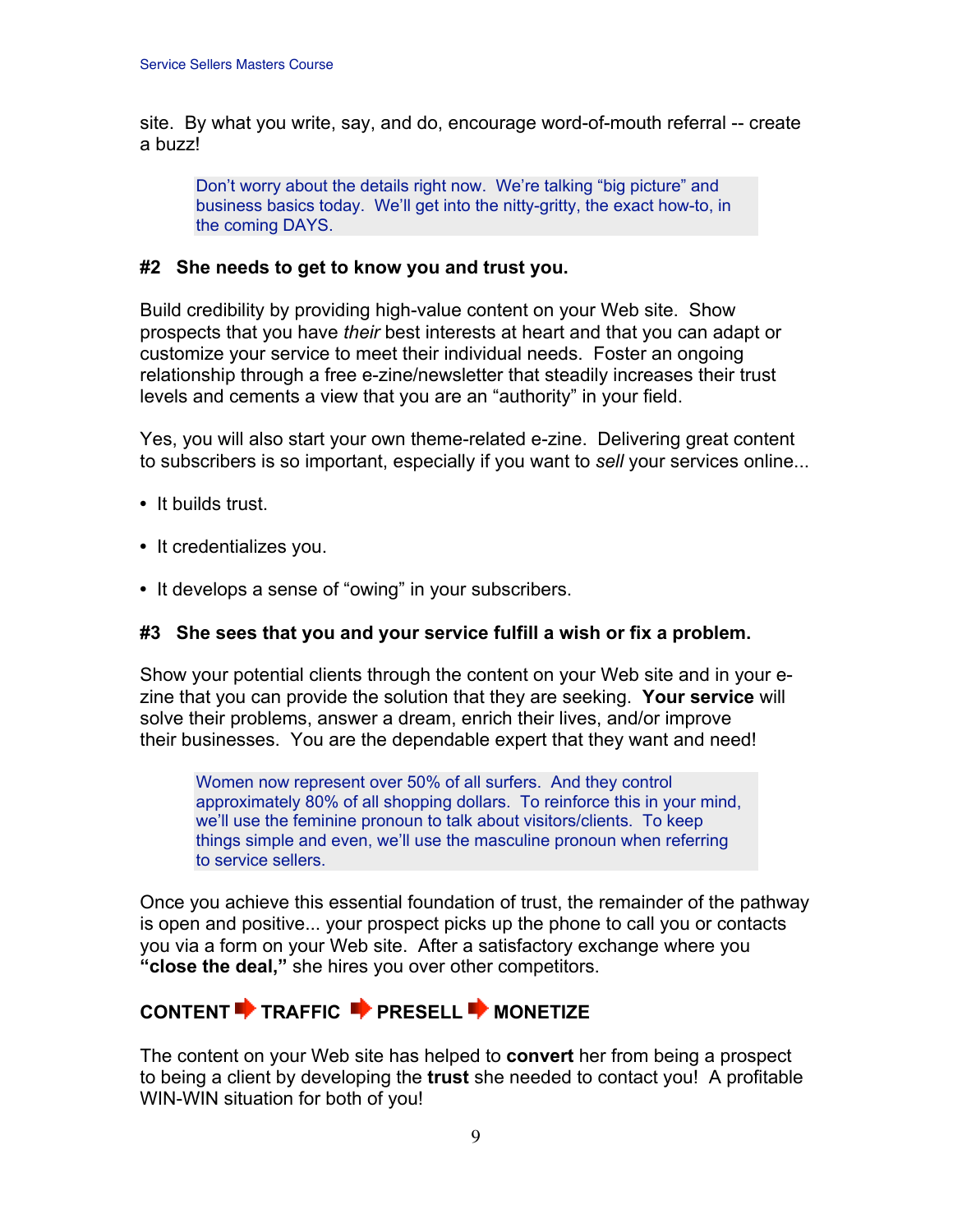From there, the key to long term success is a simple matter of OVERdelivering your services. Do not just "please" your client -- absolutely "delight" her. Turn her into a raving fan and a **valuable lifetime customer.** A solid base of repeat clients means a solid base of recurring income and no acquisition costs -- the ideal business outcome!

Each new customer has a potential worth hundreds or even thousands of dollars over the lifetime of a business relationship with you, depending upon the nature of your service (even tens of thousands, as you saw earlier with our FileMaker programmer).

It's important to recognize this lifetime value when you are deciding on your marketing strategies to attract new clients. You can allocate more resources, knowing that your potential Return on Investment (ROI) is high.

OK. That's the "30-thousand foot-view" of the pathway to online profit. Now it's time to examine each stepping stone along that pathway... starting with "Business Basics." I will only briefly highlight the essential points here because they will all be covered in context and with more depth throughout DAYS 2-10 of the Service Sellers Masters Course.

#### **A successful business is a profitable business.**

Generating profit is a straightforward and very do-able process...

#### **Point #1 -- Identify a great niche service and its target group.**

In order to generate income, enough people must need and/or value your service and feel strongly that they will personally profit from the way you deliver it versus your competitors' approach.

You also need to know whether your marketing efforts should be focused locally or globally (depending upon the narrowness or broadness and the nature of your niche).

For example, a general tax accountant may attract traffic only from his local area. The majority of his clients like the peace of mind afforded by being able to drop off important documents to the office or they prefer to discuss delicate financial matters face-to-face.

Contrast this with an international tax accountant who specializes in tax shelter investments for the wealthy. His clients could come from anywhere in the world and communication could all be done by e-mail, fax, or courier.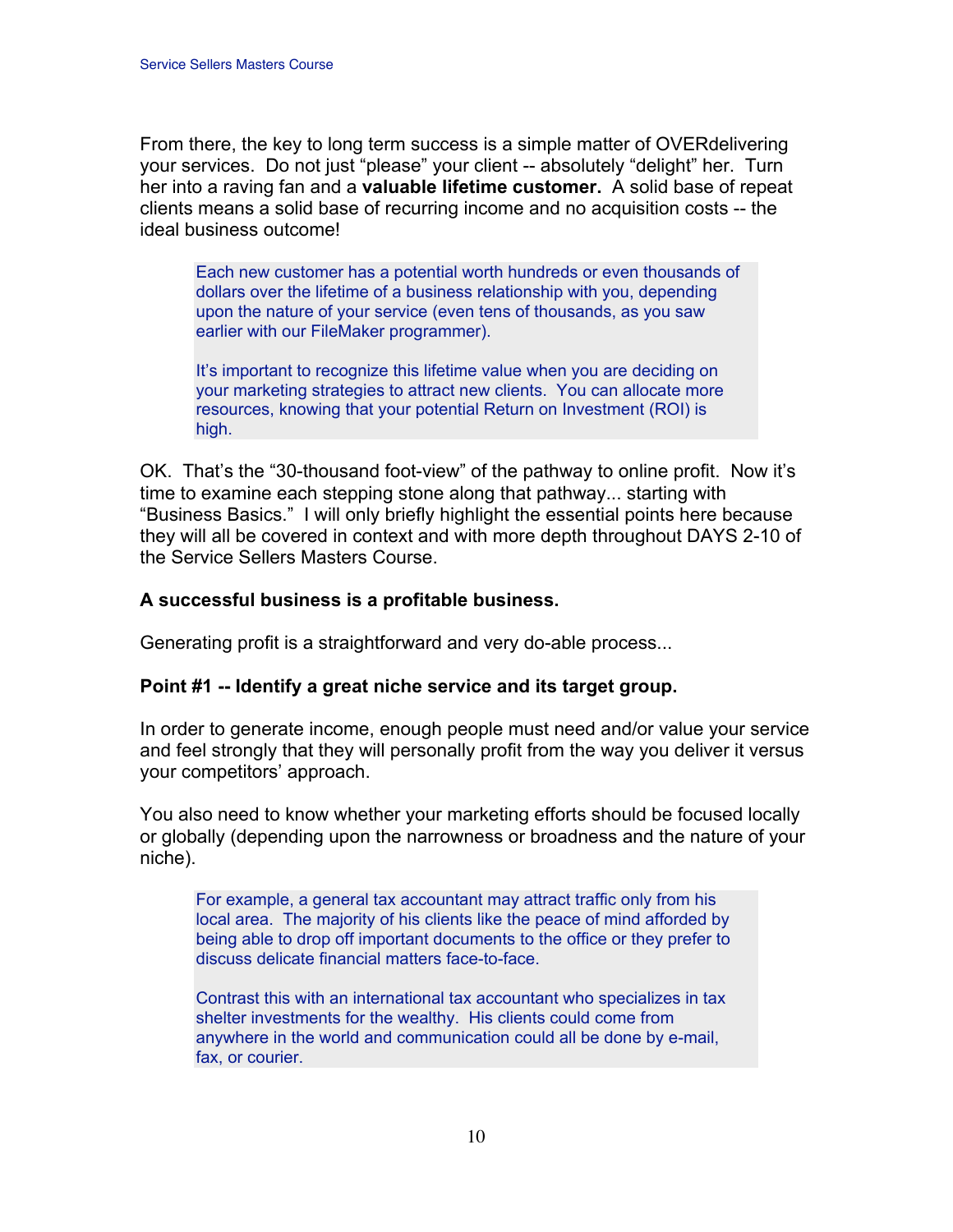#### **Action Steps**

#### **1) Create thumbnail sketches of...**

**Your service** -- Write down in point form exactly **What, How, Why, and Where** you offer (or plan to) your service. Note your range of flexibility -- how and where you can adapt your service to particular needs. Describe your strengths (i.e., the reasons why you are better than the competition) and pinpoint your weaknesses (i.e., what you are planning to improve).

Give your outline to a family member or a friend who knows your business to see if you have forgotten anything and/or to check that the presentation is as objective as possible.

**Your client** -- Develop a profile of your ideal client...

- **•** Baby boomer? Senior citizen? Teens?
- **•** Family? Single? Partners?
- **•** Money concerns? Stressed for time?
- **•** Trend-setter? Conservative? Do-It-Yourselfer?
- **•** City-dweller? Rural home-owner?
- **•** Neighborhood? Region? Nation? Continent?
- **•** Etc., etc.

Make your sketch as comprehensive as you can. If your service has more than one kind of client, do a profile for each major type. As well, ask yourself who should **not** be your prospect -- this technique is helpful to keep you focused on your ideal client.

**2) Now combine the two thumbnail sketches (You, and Your Client).** This is your service business! Use this detailed snapshot when developing content for your Web site. It will help you keep focused on your target group and their needs. Doing this is critical for achieving a high Conversion Rate.

The snapshot will also help you narrow your niche, if needed. Use it to discover more profitable angles to your service. The ideal is to offer a service that is relatively high in demand with few suppliers (i.e., your competition). Try to adapt or change your present service to meet that goal as closely as feasible.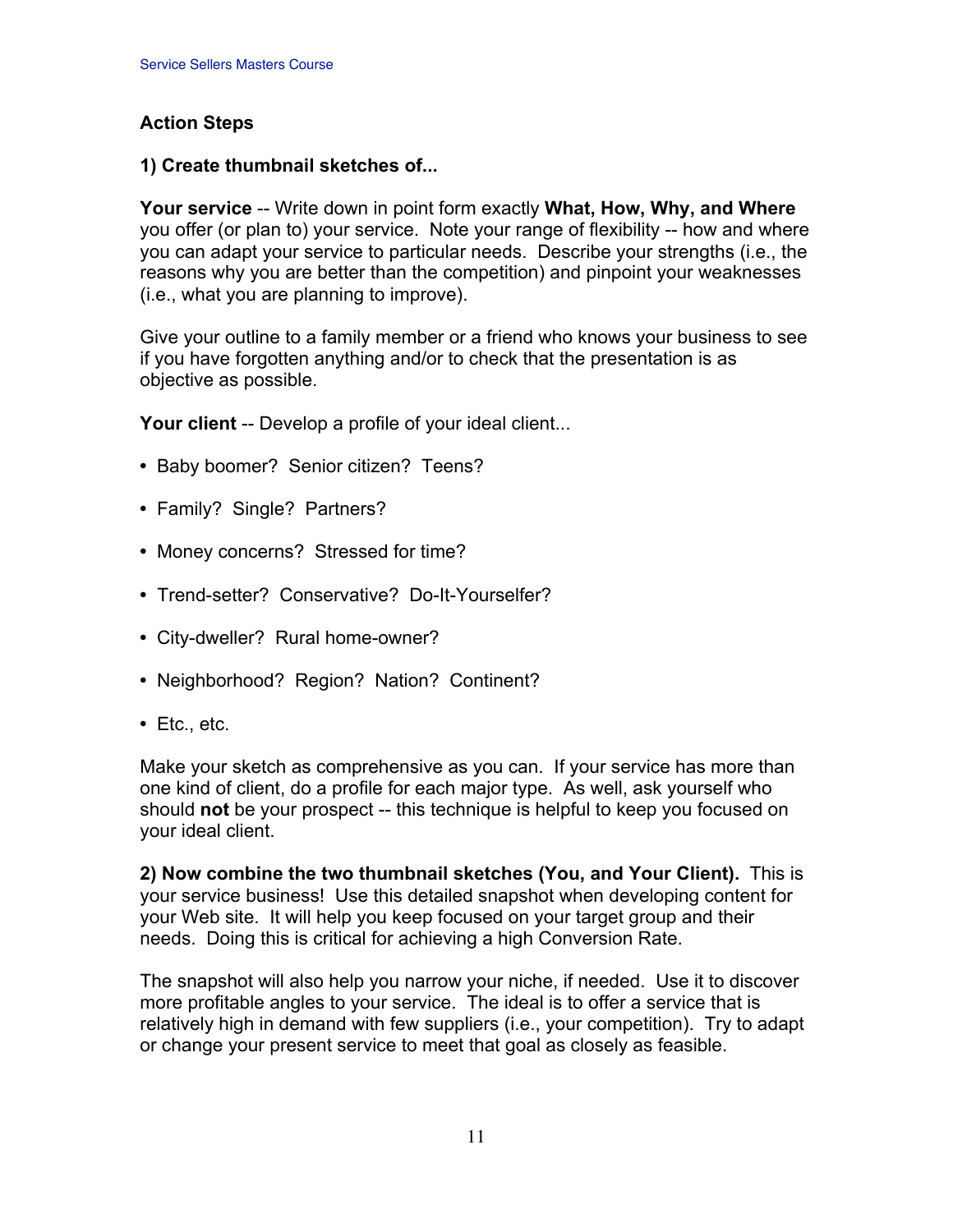#### **Point #2 -- Be passionate about what you do.**

#### **Action Step**

**1) Love** what you are doing. Your enthusiasm and determination will be reflected in your business at all levels of operation.

#### [http://ilovesbi.sitesell.com/](http://ilovesbi.sitesell.com/gitbwebaffiliate.html                    )

It won't feel like you are working!

#### **Point #3 -- Offer superior quality service to your clients.**

#### **Action Step**

**1)** Provide outstanding service every time. "Wow" your customer with your fast turn-around, or low pricing, or free trial, or unexpected extras, or generous guarantee, etc.

**Quality and high satisfaction guarantee repeat customers.** And they generate word-of-mouth referrals... the most targeted and least expensive way to develop leads, produce contracts, and increase profits.

I can't overemphasize this point enough. When I encounter someone who OVERdelivers (ex., our Australian FileMaker programmer), I'm "his" forever! However, on the flip side, start charging me too much for too little... and I start shopping for a better service.

"Low pricing" could, but does not have to, mean "inexpensive" – that's part of how you plan to position yourself. Actually, our FileMaker programmer has a high \$-per-hour rate. But he turns out an amazing amount of great code for that rate. So I am happy, because I get great value.

No matter **how** you plan to position your pricing, the **value** has to be there. Otherwise, you're just a scam artist... or selling art in a gallery on Rodeo Drive!

#### **Point #4 -- Make every moment and dollar count!**

Identify and focus on attaining your "Most Wanted Response" (MWR) (i.e., what you most want your visitor to do). For example, visiting your site, or subscribing to your newsletter, or reading an ad, you "most want" your visitor to contact you.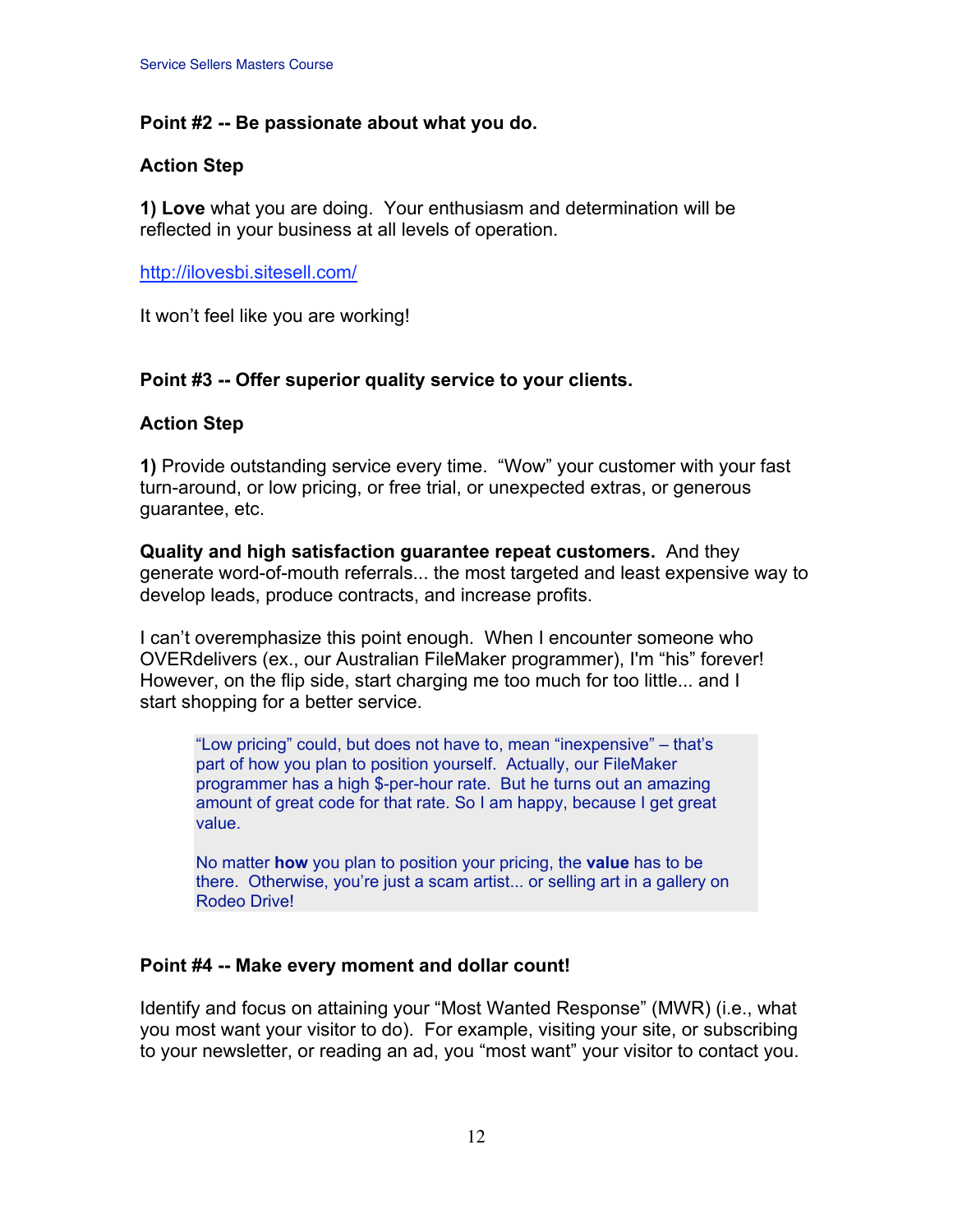Everything you do must in some way help to attain that MWR. Strive to get the best possible traffic-building and lead-converting results for every dollar... and for every hour you spend on your business.

Time is money. So don't count your hours as zero cost simply because it does not cost you "out of pocket." Assign your time a value as well.

However, **maximizing profits** does not imply that you must only minimize expenses. After all, if you spend no money or time on a business... you have no business!

#### **Action Steps**

**1) Fine tune your time-management skills.** Whether your service business is a small home-based operation with a work force of 1 (you!) or a company with 5- 10 employees, you are constantly in "multi-tasking" mode. Follow these simple but effective guidelines...

- **•** Touch it once and move to the next step.
- Make lists, but stick to "The 6 Most Important Things."
- **•** Plan how long each task will take.
- **•** Assign time slots for accomplishing each task.
- **•** Focus on the difficult/important projects first.
- **•** Throw stuff away that clutters your computer/office

I've further reduced this to my 4 D's, which appear on a yellow stickie on my computer. Every call on my time must be handled by one of the four D's...

#### **DO, DUMP, DELEGATE, DELAY**

**2) Manage your business and money effectively.** Focus on your bottom line, manage your cash flow and collect payments that are due. If you lack these skills, get training through books or business courses. Or purchase inexpensive accounting software programs to keep track of your records.

**3) Market the smart way.** Get the right message to the right people via the right media and tactics so they will respond and hire you for the contract, with the highest ROIs (Return on Investments) possible…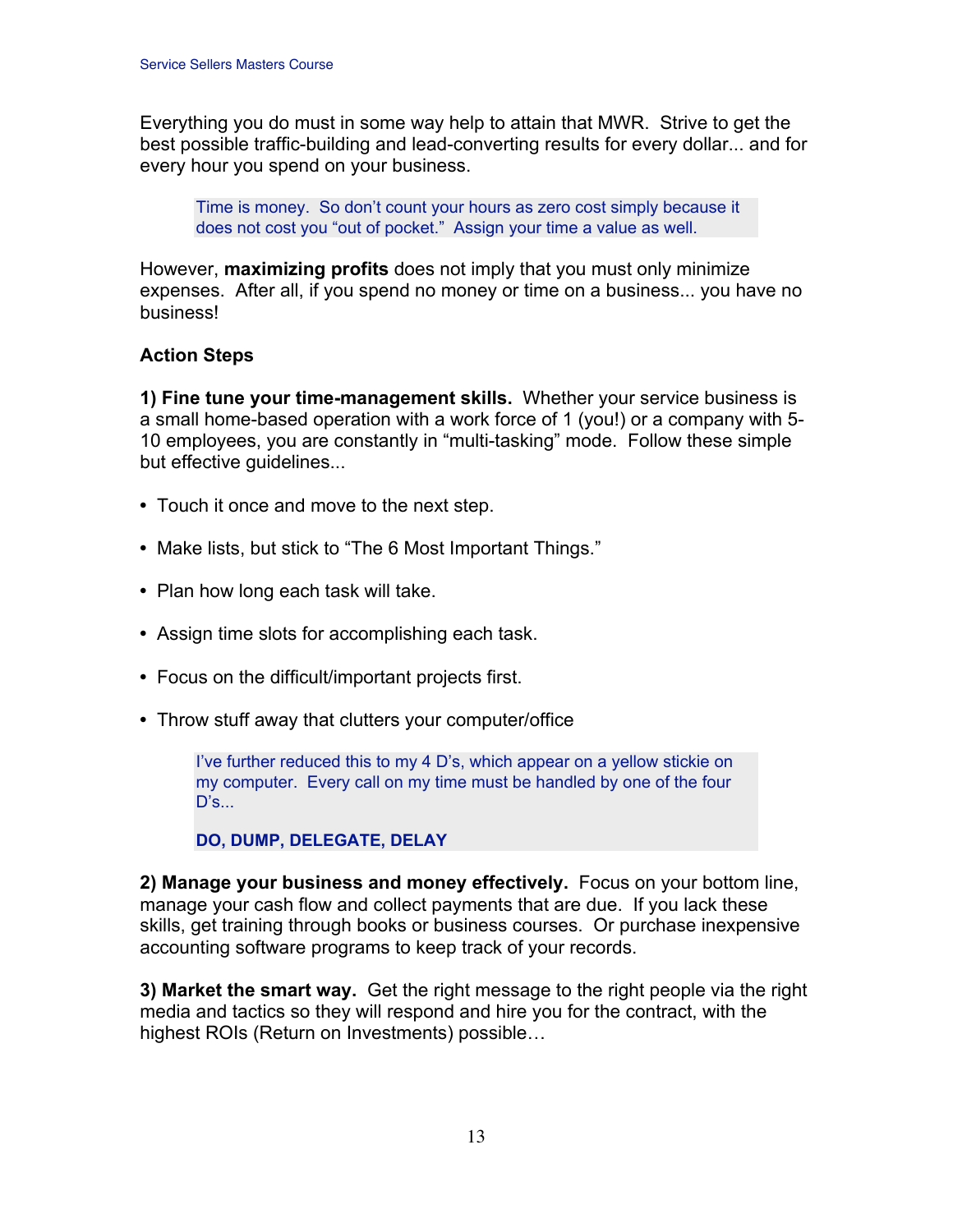**i) Build your own Theme-Based Content Site.** This is the highest ROI technique for any service seller, yet most don't dream of doing it. This course will put you five steps ahead of your competition.

This type of site is loaded with high info-value Keyword-Focused Content Pages. These pages rank well with the Search Engines and will pull in more targeted traffic and get more prospects to contact you for further details about your service and/or hire you for the job (i.e., increase your Conversion Rate). Your profits grow geometrically when you concentrate on maximizing both traffic and Conversion Rates. And the Service Sellers Masters Course will show you exactly how to do it all!

**ii) Develop a powerful "Valuable PREselling Proposition" (VPP).** Create an eye-catching short statement that sums up in a few words what sets you apart from the competition. For example, Mike's Pizza restaurant has this VPP... "Delivery in 30 minutes or it's free." The message is simple, clear and "hot." Weave your VPP into the fabric of your business.

**iii) Match marketing strategies to your target group and your business.** Remember our earlier example about the two tax accountants, one local and one global in nature?

The local bean counter should place ads (which include his Web site's URL) on local community bulletin boards, in the local newspaper, etc. -- great locations for the general tax accountant to market his services.

The other more specialized accountant would be better served placing his ads (with URL) in well-known financial investment e-zines or magazines that have a broad circulation base, and through Pay-Per-Click Search Engines. The two, however, benefit from some common techniques, too -- all covered in the coming DAYS.

As well, both accountants will profit from offering a free opt-in newsletter off their Web sites. A good benefit-focused newsletter/e-zine builds a familiar and credible relationship with subscribers. (Don't worry about these details right now. I'll walk you through everything later in the course.)

A service seller's "sale" cycle (introduction --> trust foundation --> contact --> contract) is generally longer than a Netrepreneur who is selling his own product.

And the Conversion Rate (the % of visitors who become clients) will be lower than if you were just selling a \$20 e-book. But as we saw earlier, the "Return on Investment" is much higher when you consider the value of a lifetime client. So you can "afford" to budget more for marketing costs.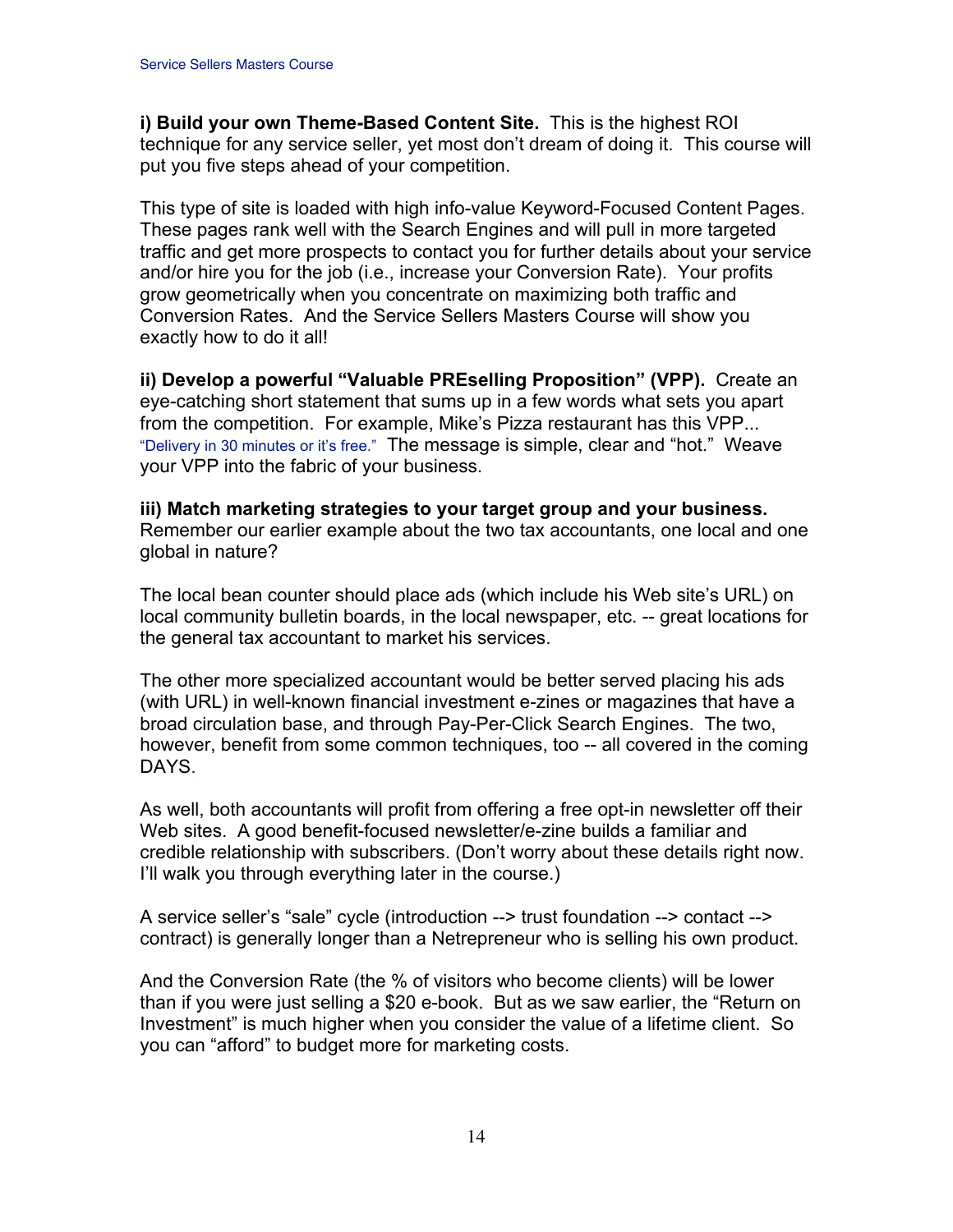**iv) PREsell! Don't sell.** Use great, and related, content that is of value to your visitor/potential client on your site, in your newsletters, and in your ads. It is the most effective way to build credibility, trust and an "open-to-hire" attitude in your visitors' mindsets.

"PREselling" is such a critically important concept that it deserves its own special spotlight. It will be the focus of the second part of DAY 1.

**v) Guarantee your work.** There is nothing more powerful than a simple statement or stamp that says "All Work Guaranteed." Live up to your promise.

**vi) Provide verifiable testimonials that include full names, cities and contact information.** An effective testimonial outlines a specific benefit, something that is relevant to your target group. It is "believable" – you can clean up gross typos/spelling mistakes but don't turn a testimonial into a polished piece. It is proof that someone else has used your service and you more than lived up to her expectations.

**vii) Be super accessible.** Place your contact information (toll-free phone number, a contact form, fax number, mailing address -- whichever way you want people to contact you) -- in highly visible locations.

Publishing your e-mail address is an invitation to spammers to come calling. I no longer recommend that you make your email address public. Instead, put a contact form on your Web site. Form Build It!, part of the Site Build It! package, allows you to customize forms on your site so your clients can contact you easily. You select an e-mail address to receive the information.

For an inside look at the whole system, see the Video Tour at…

[http://videotour.sitesell.com/](http://videotour.sitesell.com/gitbwebaffiliate.html                   )

On your site, for example, place contact info at the bottom of every content page and, if you like, build a special bio page as well (i.e., some interesting background details about you, including a photo or two). Include a link to your contact form in your newsletter. Add your phone number and URL to your sig file. As you can see...

"Easy and fast" should be the operative words for how people can reach you.

#### **Point #5 -- Make all traffic count... have a second income stream.**

Some visitors who land on your site may be overly cautious, or they may just be doing some preliminary research, or they may be a little short on funds at this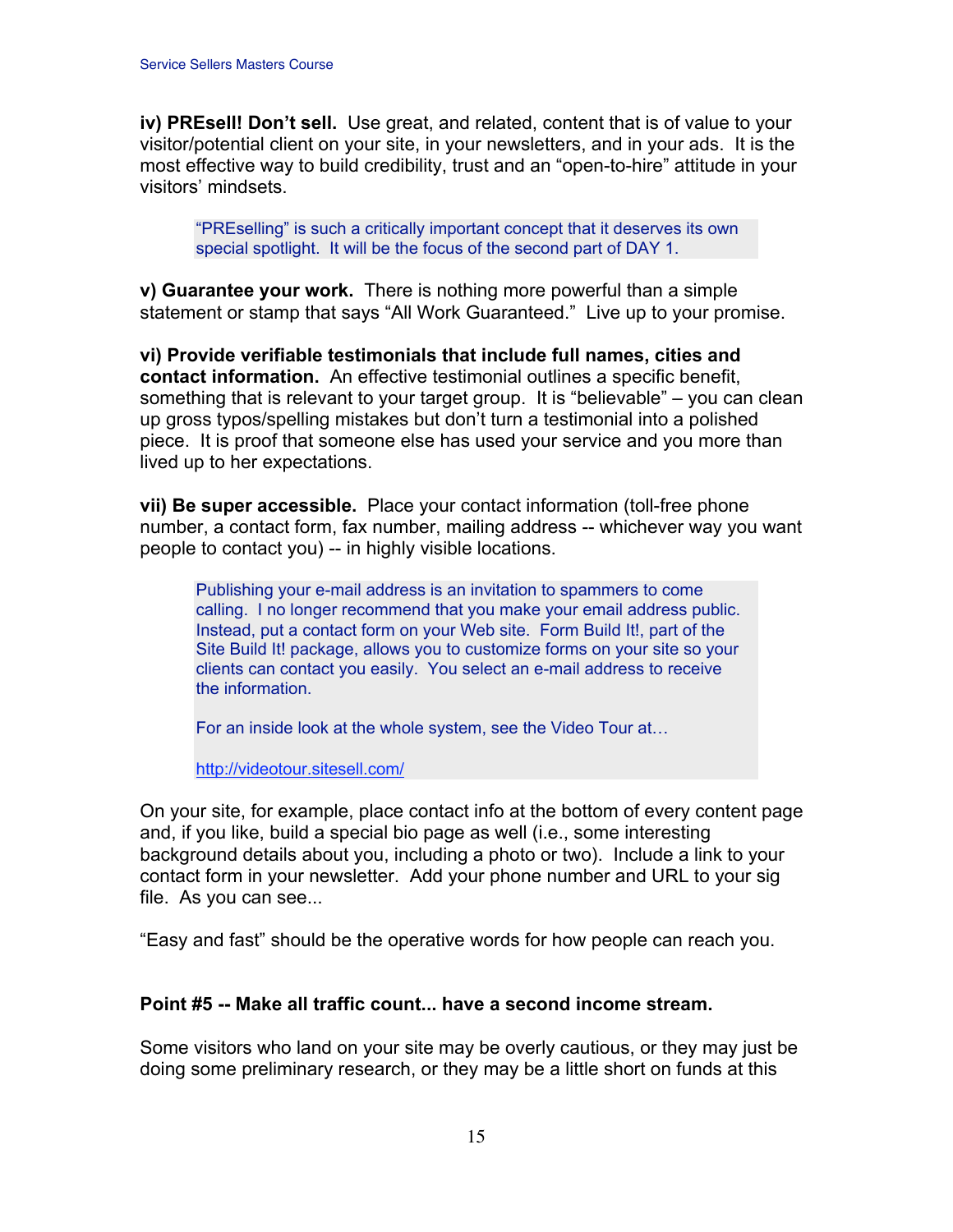time, or whatever. There are many legitimate reasons why not all visitors followthrough and contact you about your service.

Use this traffic to your advantage by PREselling related products (or noncompeting services) for merchants you represent through their affiliate programs.

#### **Action Step**

**1)** Research and join affiliate programs of merchants who offer quality products that are related to your service *and* offer fair commissions.

For example, let's say that you are a dog trainer. A visitor who has a 3-month old puppy arrives on your site. She is just "shopping around" and wants to have identified the "perfect" trainer by the time her puppy is 5 months old. She doesn't need your service now but she is very interested in the puppy books and grooming products that you are recommending. She clicks through to your merchants' sites and buys! Two commissions equals additional income.

It makes good business sense to diversify your income where you can. The more legs you have to stand on, the more stable you will be. If one income source takes a dip for any reason, additional income streams can keep your overall income steady.

#### **Point #6 -- Continue doing what is profitable. Stop what is not.**

#### **Action Steps**

**1)** Monitor and track your business constantly, especially the more abstract aspects like... knowing where your traffic is coming from, the satisfaction level of your clients, the new trends in your field, the effectiveness of your newsletter, ads, etc., etc.

**2)** Concentrate on actions that contribute positively to your bottom line and drop the ones that do not. In other words, stay on top of your business so that you can take advantage of new opportunities and avoid any pitfalls.

#### OK, time for a **philosophical perspective...**

In life, the vast majority of people just keep doing the "same old thing." It seems easier that way. But it guarantees the "same old results." So in the long run, it's actually much, much harder.

In the movie, "The Renaissance Man," Danny De Vito's character makes a profound statement...

<sup>&</sup>quot;The choices we make dictate the lives we lead."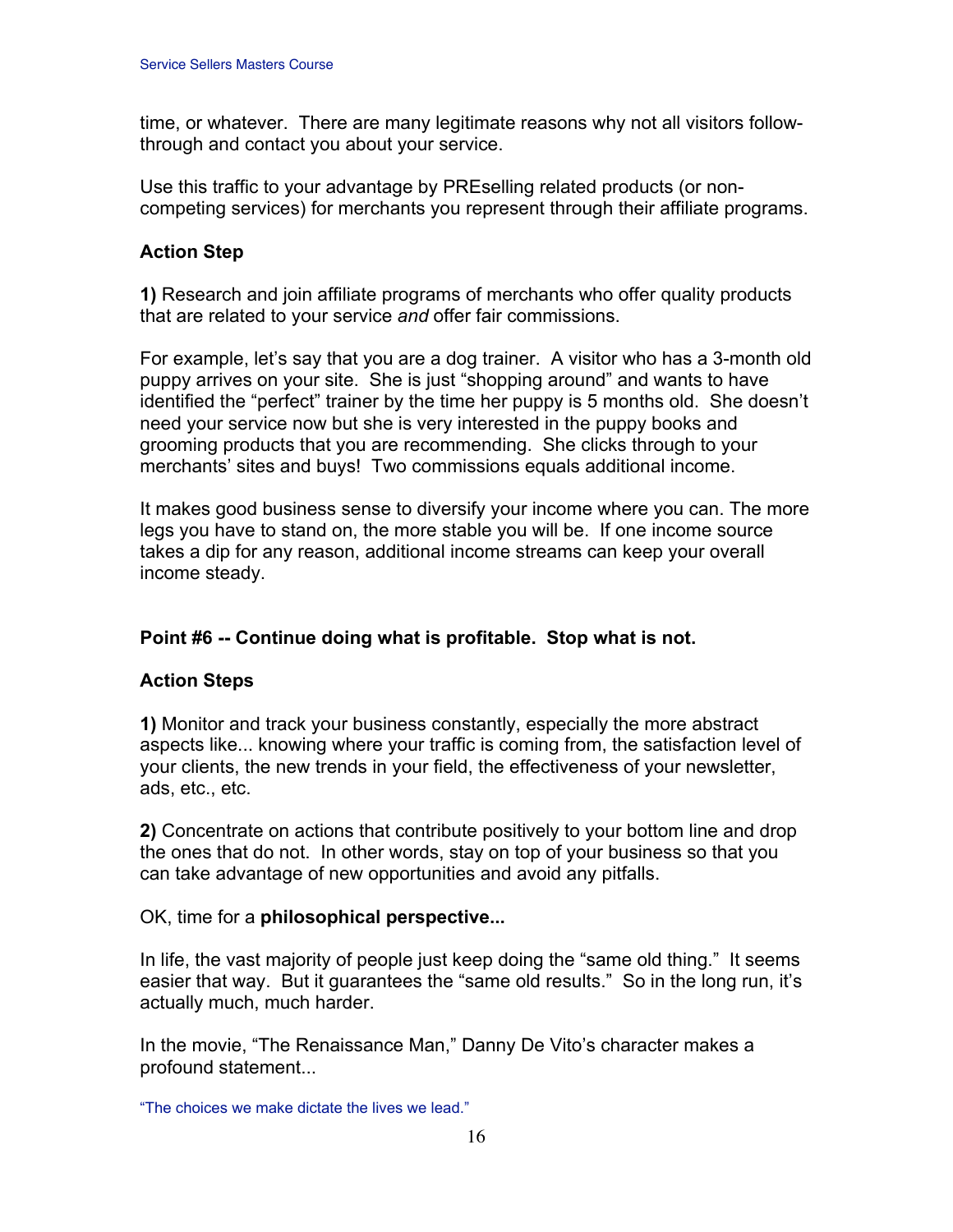#### To paraphrase...

"Where you are today is the result of all the choices and actions that you have made in your life."

When he said that, I remember thinking, "You know, he's right. Except in rare cases of extraordinarily good or bad luck, everyone basically ends up where they are as a result of *choices* they make and courses of action they take."

People tend to blame a lack of success in life on "bad luck" or "poor timing" or other people. And yes, at times, that can be accurate. A heck of a lot of factors beyond our control can blindside us. In the long run, however, as long as we **persist** in our efforts, these factors tend to even out and De Vito's statement remains valid.

Now, here's the good news...

**E-commerce is simpler than life.** Due to its digital nature, there are fewer variables... so the outcome is more controllable. Which means that we can boil De Vito's statement down to *"The #1 E-commerce Reality."*

This Reality is almost self-evident, yet it's so easy to forget. Your success with anything you do in the world of e-commerce flows from it. Internalize it and act upon it and you will succeed.

Yes, it's that **fundamental.**

**And that leads me to…**

\*\*\*\*\*\*\*\*\*\*\*\*\*\*\*\*\*\*\*\*\*\*\*\*\*\*\*\*\*\*\*\*\*\*\*\*\*\*\*\*\*\*\*\*\*\*\*\*\*\*\*

**The #1 E-commerce Reality**

"**Nothing** happens by accident in the world of computers, the Net, and customer response. There is always a reason for what happens, good or bad, and that reason is **YOU**." \*\*\*\*\*\*\*\*\*\*\*\*\*\*\*\*\*\*\*\*\*\*\*\*\*\*\*\*\*\*\*\*\*\*\*\*\*\*\*\*\*\*\*\*\*\*\*\*\*\*\*

So… multiply your contacts **and** contracts five-or-more-fold.

How? *Not by working harder at your business*, but by simply channeling your motivation in a better direction. **Don't sell!**

Instead, warm your visitors by **PREselling them with great content that they value, respect and trust.** They will contact you with pleasure and with an "open-to-hire" mindset, anxious to find out more about you and your service. And then it's up to you to close the deal!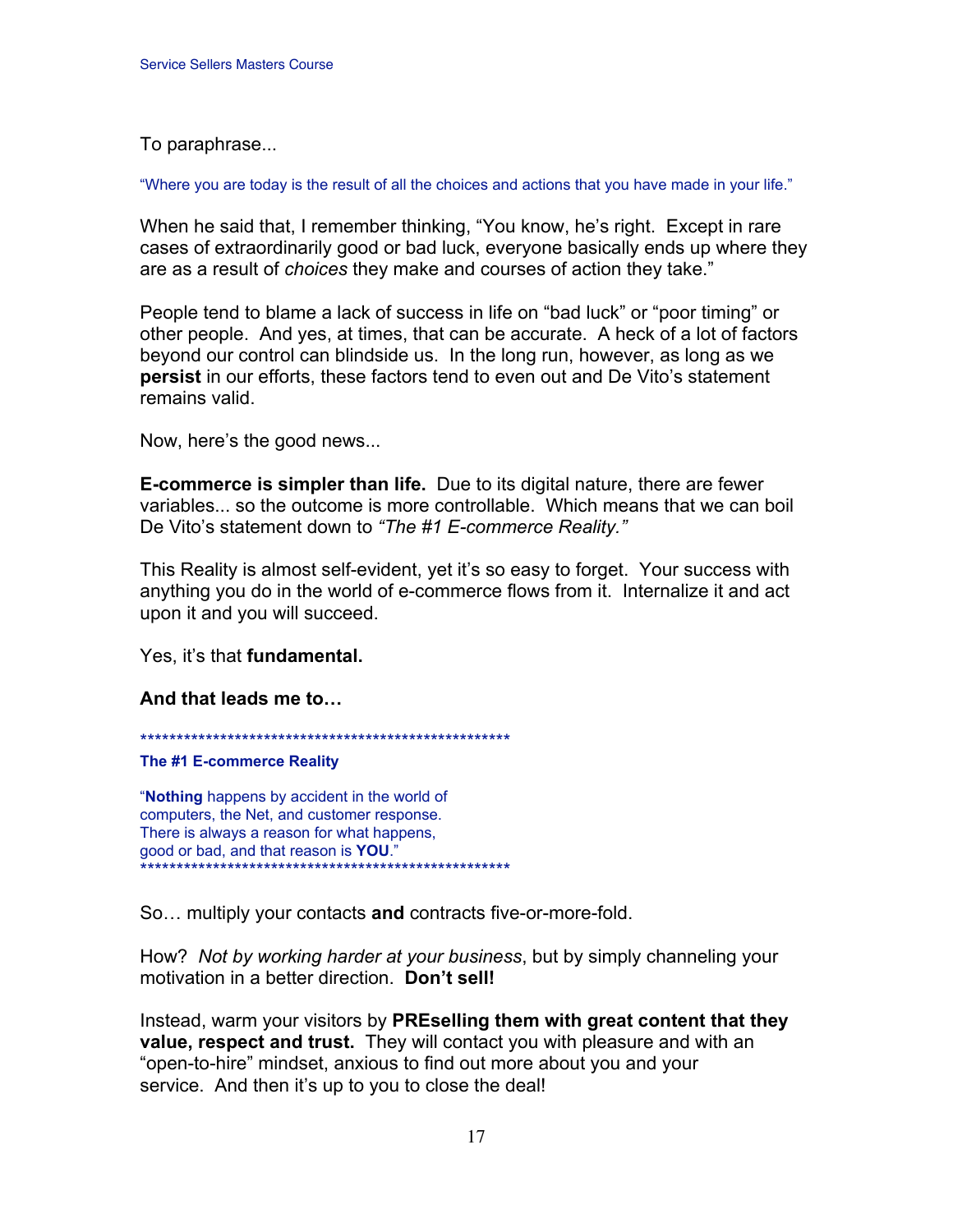It's your PREsell effort that will boost your traffic and Conversion Rate (CR). Which in turn maximizes your income.

This brings us to our second philosophical premise...

\*\*\*\*\*\*\*\*\*\*\*\*\*\*\*\*\*\*\*\*\*\*\*\*\*\*\*\*\*\*\*\*\*\*\*\*\*\*\*\*\*\*\*\*\*\*\*\*\*\*\* **The #1 Service Sellers Reality...** Your **Conversion Rate (CR)** will vary greatly depending on... **1) HOW YOU REACH** your visitor, and… **2) WHAT YOU SAY** to her, and…

**3) HOW ACCESSIBLE YOU ARE.** \*\*\*\*\*\*\*\*\*\*\*\*\*\*\*\*\*\*\*\*\*\*\*\*\*\*\*\*\*\*\*\*\*\*\*\*\*\*\*\*\*\*\*\*\*\*\*\*\*\*\*

Your CR depends upon what you do and how you do it. You do not need Lady Luck, Sir Serendipity or anyone else. There is always a reason for how well you do, and that reason always relates to what you do and how you do it.

Once you realize this, then you know success really is do-able. Some people do succeed big-time… but not necessarily the first time. Just keep trying until you find the right approach.

To quote Calvin Coolidge…

"Nothing in this world can take the place of persistence. Talent will not; nothing is more common than unsuccessful people with talent. Genius will not; unrewarded genius is almost a proverb. Education will not; the world is full of educated derelicts. Persistence and determination alone are omnipotent. The slogan "press on" has solved and always will solve the problems of the human race."

Of course, the goal of this 10-DAY Service Sellers Masters Course is to reduce the amount of trial-and-error persistence that will be required before you find your own successful formula!

Why is The #1 Service Sellers Reality true?...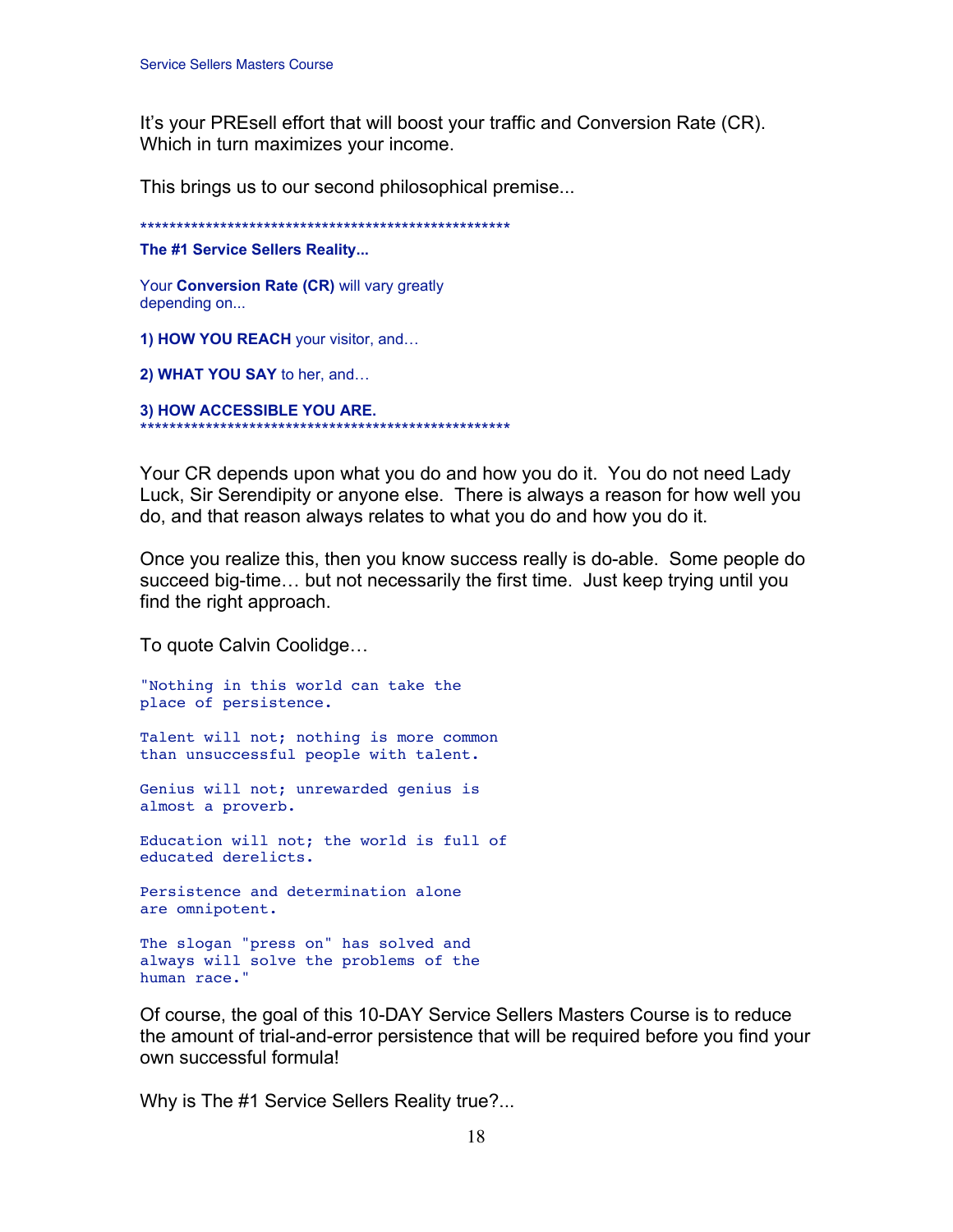Because **how** you reach your customer, and **what** you say once you reach her, and **how accessible** you are directly affects your visitor's **mindset** when she is trying to decide whether to contact you or not.

A positive mindset turns into contact and a contract with amazing regularity. A negative one is near-impossible to overcome.

And that is what "high-CR" service sellers have known all along.

"Create content that fosters an 'open-to-hire' frame of mind."

So write The #1 Service Sellers Reality onto a yellow Post-It Note and stick it onto your monitor...

\*\*\*\*\*\*\*\*\*\*\*\*\*\*\*\*\*\*\*\*\*\*\*\*\*\*\*\*\*\*\*\*\*\*\*\*\*\*\*\*\*\*\*\*\*\*\*\*\*\*\* Your **Conversion Rate (CR)** will vary greatly depending on...

**1) HOW YOU REACH** your visitor, and…

**2) WHAT YOU SAY** to her, and…

**3) HOW ACCESSIBLE YOU ARE.** \*\*\*\*\*\*\*\*\*\*\*\*\*\*\*\*\*\*\*\*\*\*\*\*\*\*\*\*\*\*\*\*\*\*\*\*\*\*\*\*\*\*\*\*\*\*\*\*\*\*\*

OK. Take a quick stretch and then we'll continue with the principle of PREselling.

Back already? Let's go...

### **1.2. PREselling... Get the Personal Contact**

This section deals with how to PREsell effectively. Let's look at examples of how you can create negative mindsets in your visitors by making how-you-reachthem, what-you-say, or how-accessible-you-are boo-boos...

#### **1) HOW To Reach Your Visitor...**

Free-For-All Sites (FFAs) are a great example of how not to reach people. For the most part, they have become so seamy and useless, that no matter what you say, you're doomed from the start. You have no credibility.

Compare this with how smart and open-minded your visitor feels when she finds you via a Search Engine!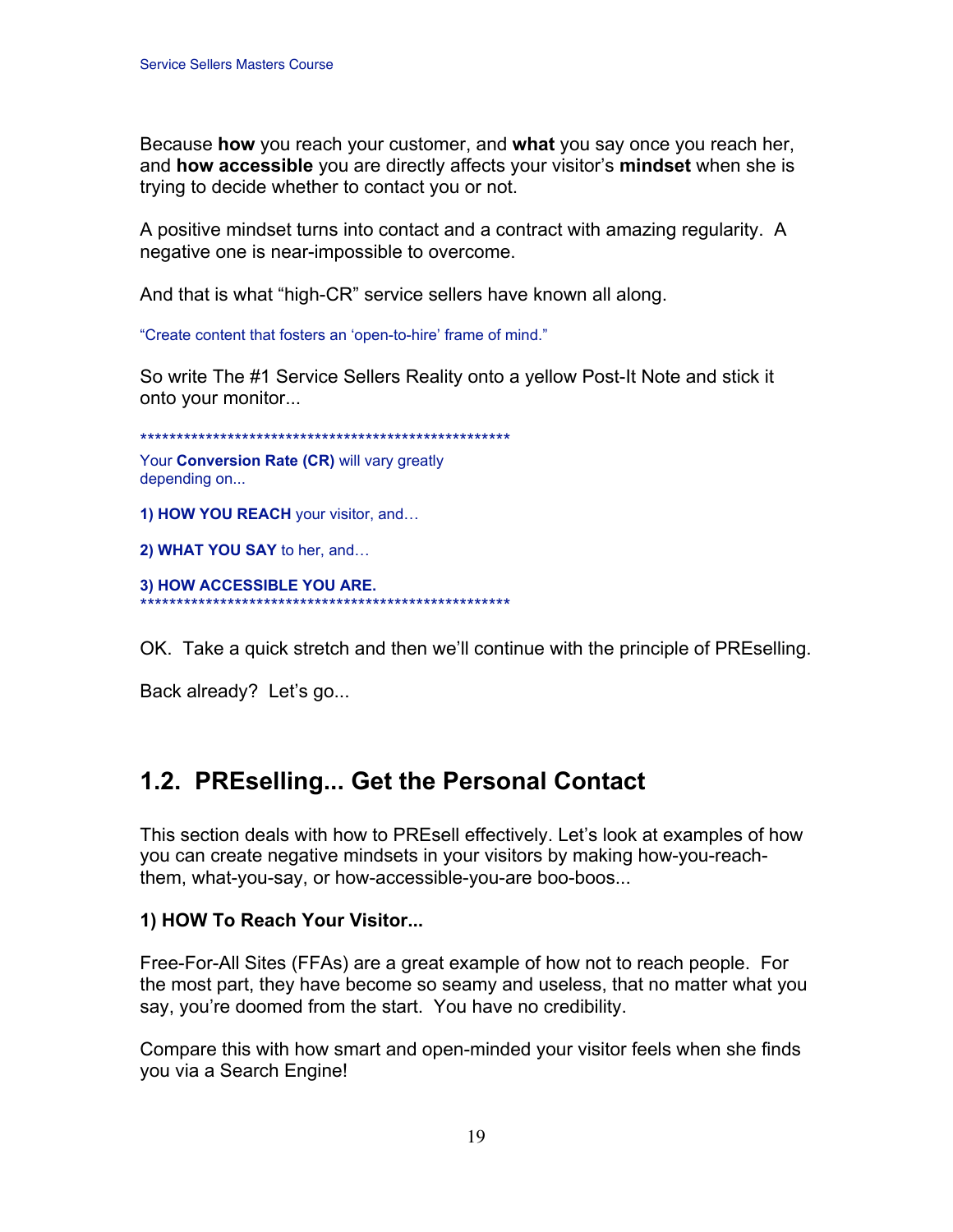#### **2) WHAT You Say To Your Visitor...**

Don't write a site purely devoted to "hard-selling" yourself and your service. Imagine a visitor who hits your site and reads an immediate sales pitch. That person will **resist** because she does not know you.

Develop related content that PREsells your expertise, knowledge base and professionalism.

#### **3) HOW Accessible You Are...**

Scrolling to the final page of your site to find out how to contact you creates unnecessary frustration and shows a lack of respect/interest in your visitor.

Ready access to your phone number and/or Web contact means instant gratification when she wants to talk to you *now.*

Now for a critical Action Step...

Review your site or whatever other means you are using to reach and talk to prospective clients. **Put yourself in your customer's brain.** What will she think, how will she feel, at each of the 3 major steps above?

Consider how much higher your Conversion Rate (CR) would be if a visitor found you in a bona fide manner (ex., as a result of doing a search on a Search Engine), then became your "friend" (or your trusting admirer if you do a truly awesome job!) because you provided excellent content, and finally was able to communicate with you... pronto!

The bottom line?

Get inside your visitor's head -- realize how she will feel each step of the way. Whatever you do, consider the impact on your visitor -- if it does not make her *more* open-to-hire, don't do it.

PREselling is really all about selling yourself and your service to your customer, every step of the way. You reach the right folks in a proper fashion, deliver valuable, appropriate editorial content that inspires their trust, and provide easy access to yourself so that when she is ready to reach out, you are there.

Your CR will soar.

It's a two-step process that builds to a job contract...

**STEP 1** You PREsell to get an **open-to-hire phone call or response to your contact form...** that first contact. Once you have that...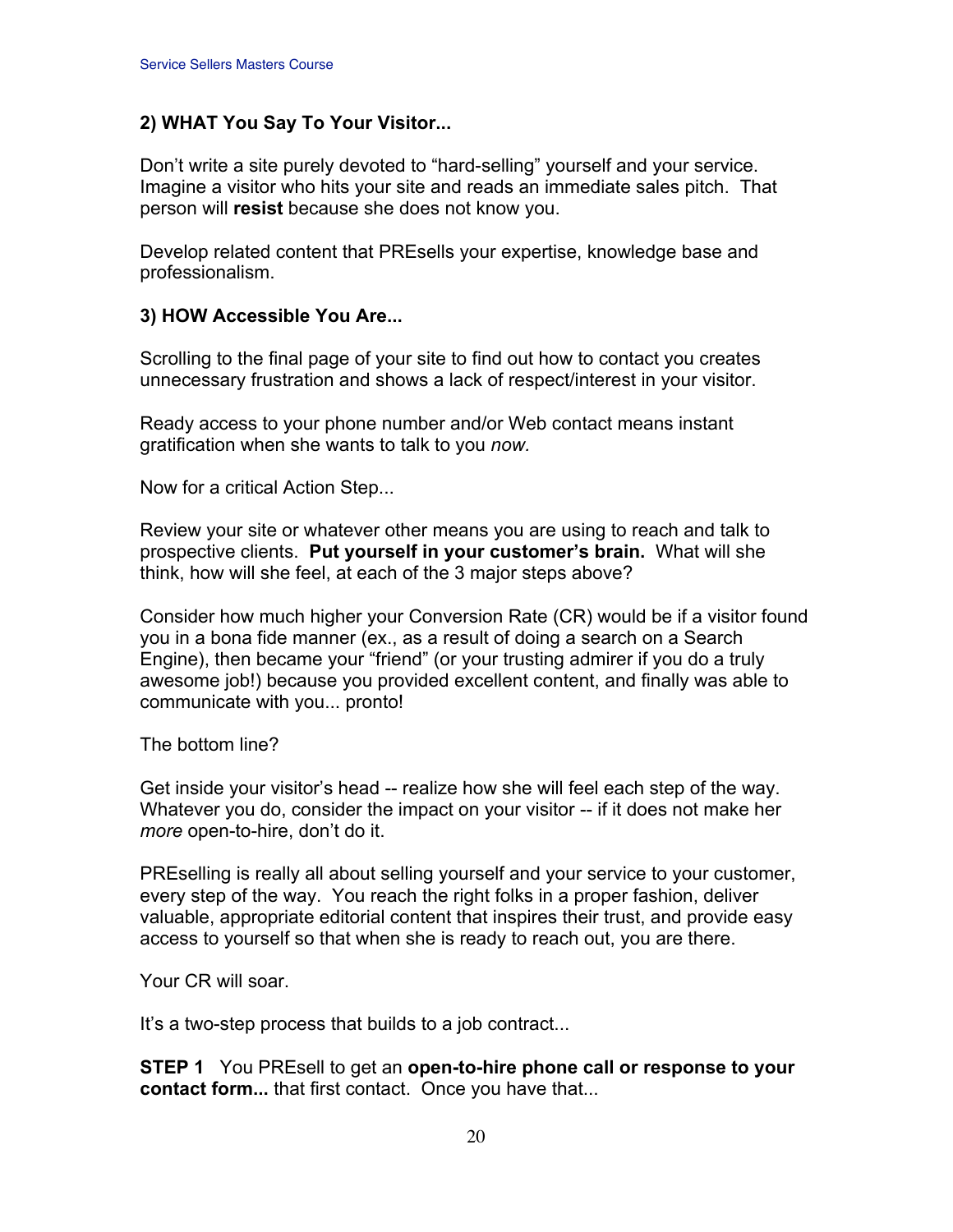**STEP 2** You "sell" your service and **close the deal** with a contract.

So, whatever you do, however you do it, PREselling should always pull your visitor one step closer to delivering your Most Wanted Response...

... an open-to-hire contact call or response to your contact form.

If your visitors basically perceive a straight sales effort on your site, you're selling, not PREselling. That means that the two-step process is now SELL-SELL...

#### **Redundancy = Turned OFF visitor = LOW CR.**

But if you develop great content that leads to contact, you become a friend she can trust rather than a stranger making a sales pitch…

#### **Trust = Turned ON customer = HIGH CR.**

In other words, don't **push** your visitor to that first contact, make her **want** to reach you. It makes all the difference if your visitor feels that it's her idea to deliver your MWR.

A question? Geez, I was about to grab a coffee. Fire away!

Can you give me a *concrete* example of using content to PREsell?

You want "concrete"? OK, concrete you get. Here's a real concrete, non-Webbased, service example that **will** succeed...

It's all about creating a Theme-Based Content Site that is loaded with Keyword-Focused Content-Rich Pages. Your theme?...

You love concrete. Yes, cement! It's been your livelihood for years. "Concrete Solutions" is the name of your company and your **VPP ("Valuable PREselling Proposition")** is "Service as Solid as the Rock of Gibraltar!" It's also been your hobby, your passion...

Concrete statues. Concrete painting. Decorative concrete. Concrete in the garden. Repairing concrete. Concrete molds. The various types of concrete. Hand trowels.

For this example, I had to brainstorm topics for concrete. I know nothing about it. I chose it because it was the first thing to enter my head. But I could develop topics about concrete forever. More about developing high-profitability topics in DAY 3.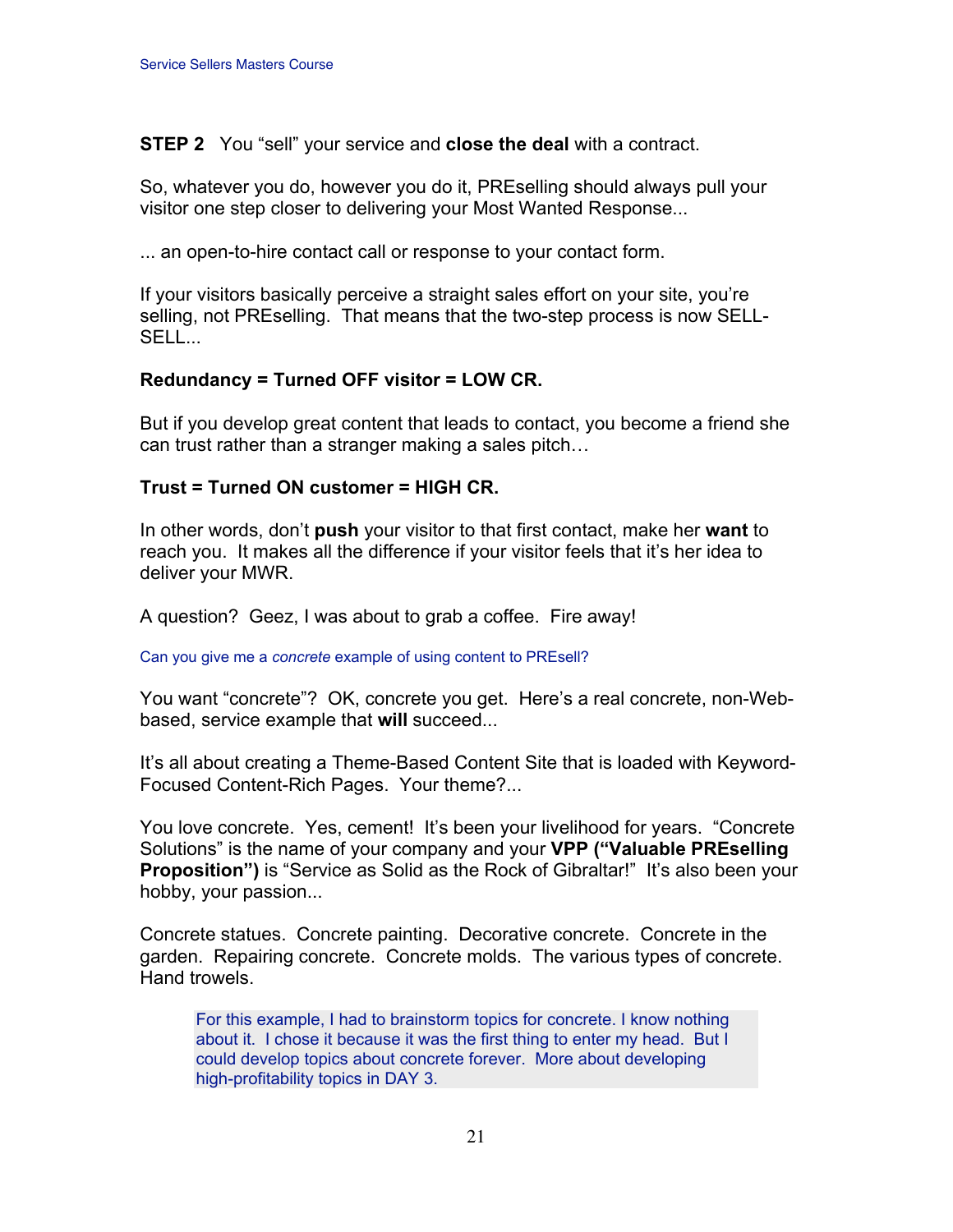Anyway, let's say that you decide to create a Theme-Based Content Site that is all about concrete. Your home page explains how your site is the site for everything concrete, from structural to esthetic.

And it includes references to your services which range from consultations to customization to repair to custom molds/sculptures and everything in-between... and references as well to your finely-honed skills developed through years of experience and accumulated knowledge.

You also, of course, create high-value content-jammed **Keyword-Focused Content Pages.** For example, your page about concrete statues explains all about how to make striking statues for the home and garden. You could even expand it into an entire "Statue Section," with a page on the history of concrete statues and another one about how to market and sell the statues that the visitor makes. Your contact info is presented on the bottom of all of these pages.

By creating truly excellent, high-value content you deliver exactly what your visitor sought at the engines and this content strongly reinforces your expertise in the world of concrete -- which in turn earns her trust and respect.

By providing great content, you PREsell yourself and your services to your visitor. She sees you as a "Concrete Authority" and phones you, thus increasing your site's Conversion Rate.

In addition, you develop multiple streams of income by representing related and excellent merchants on your site (earning affiliate income from these noncompeting sites). You weave **relevant, "in-context" text links** right in the content, as appropriate.

Links to...

- **•** Books about the topic (ex. concrete statues, if that's what the page was about)
- **•** A garden supplier for concrete molds, trowels, etc.
- **•** And so forth.

She trusts you, so she also trusts your recommendations.

This is the way to go!

If you have a site like this, and would like to add a new income stream, I'd love to have just a small piece of your attention on a site like this… perhaps a button link "Powered by SiteSell.com" or a page about this course. If you can figure out a way to make it fit on your site, I'd love to be with you. For more information about our 5 Pillar Affiliate Program...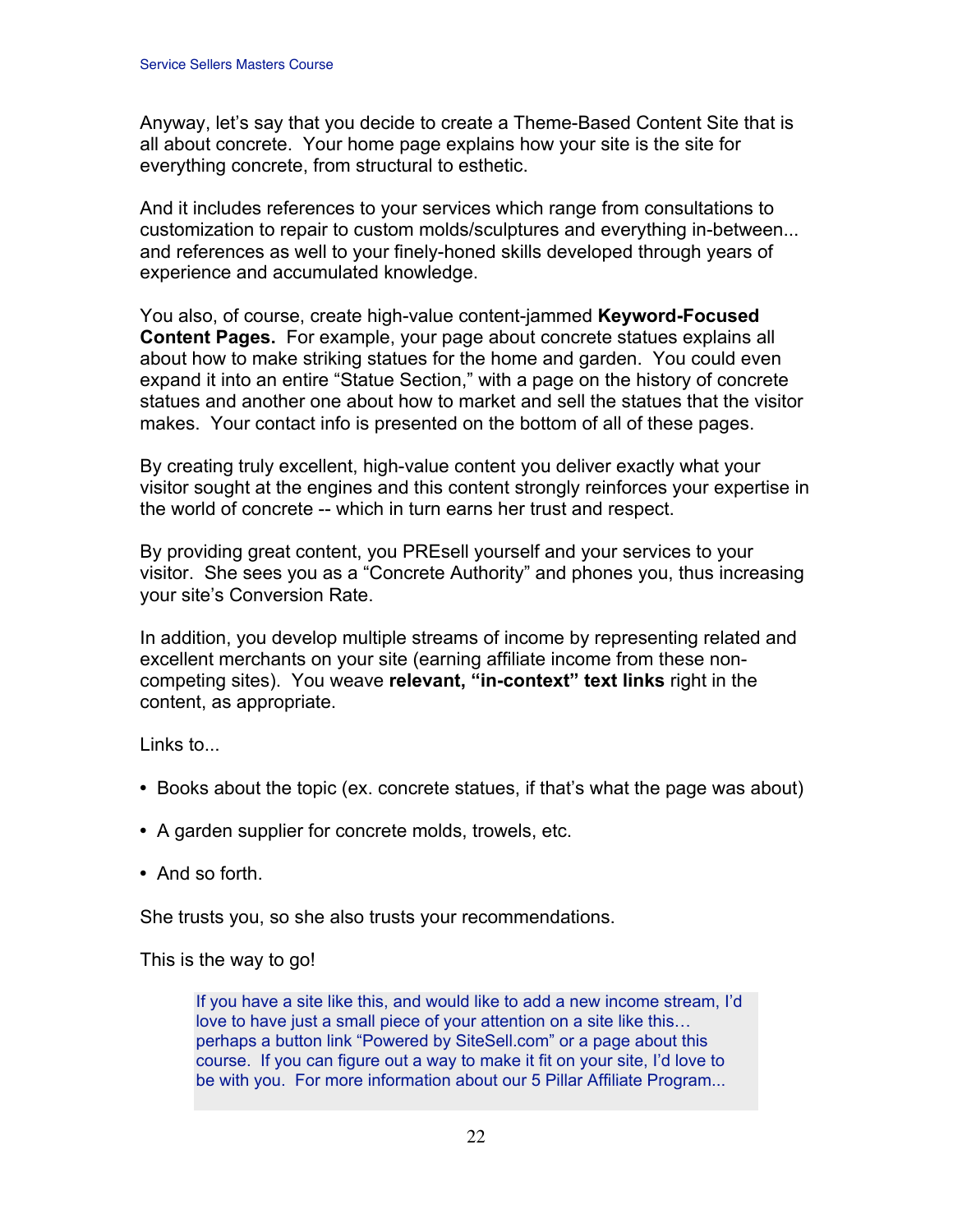[http://affiliates.sitesell.com/](http://affiliates.sitesell.com/gitbwebaffiliate.html                  )

OK, we can summarize today's session into a key lesson to take home. I am giving it this title...

#### **"The Road to Becoming a Master Service Seller"**

What's the key? PREselling. Not selling. You **must** know how to PREsell!

Basically, the Service Sellers Masters Course delivers the single most productive approach to income-generation. It will show you how to PREsell your way to high CRs. And...

… at the same time, **maximize** traffic to your Web site.

#### **CONTENT TRAFFIC PRESELL MONETIZE**

And I guess that brings us to the bottom line for today...

If you're building terrific traffic to your site... **and** if your site is getting potential clients to phone you or use a contact form for more info on your service... **and** if you are closing the deal with a high percentage of them and getting job contracts...

Isn't that the roadmap for using the Net to build your service-selling business?

Let's summarize the whole point of PREselling with this question. Who would you respond to...

… A **stranger** with a sales pitch?

**OR…**

#### **… A knowledgeable person offering great information, who establishes true expertise and friendliness?**

DAY 1 has set the understanding that is the cornerstone of your Web business. From here we begin to build the framework. Before proceeding to DAY 2, please complete your DAY 1 Goal-of-the-DAY, and take note of your Ongoing Goal…

Deepen and focus your understanding of this material. Re-read it once per week for the next eight weeks, monthly after that. As you progress through DAYS 2 through 10, it's going to be easy to lose sight of the "big picture" presented today. And there's another reason to re-read regularly… it will mean more and more to you as you gain each DAY's new perspective.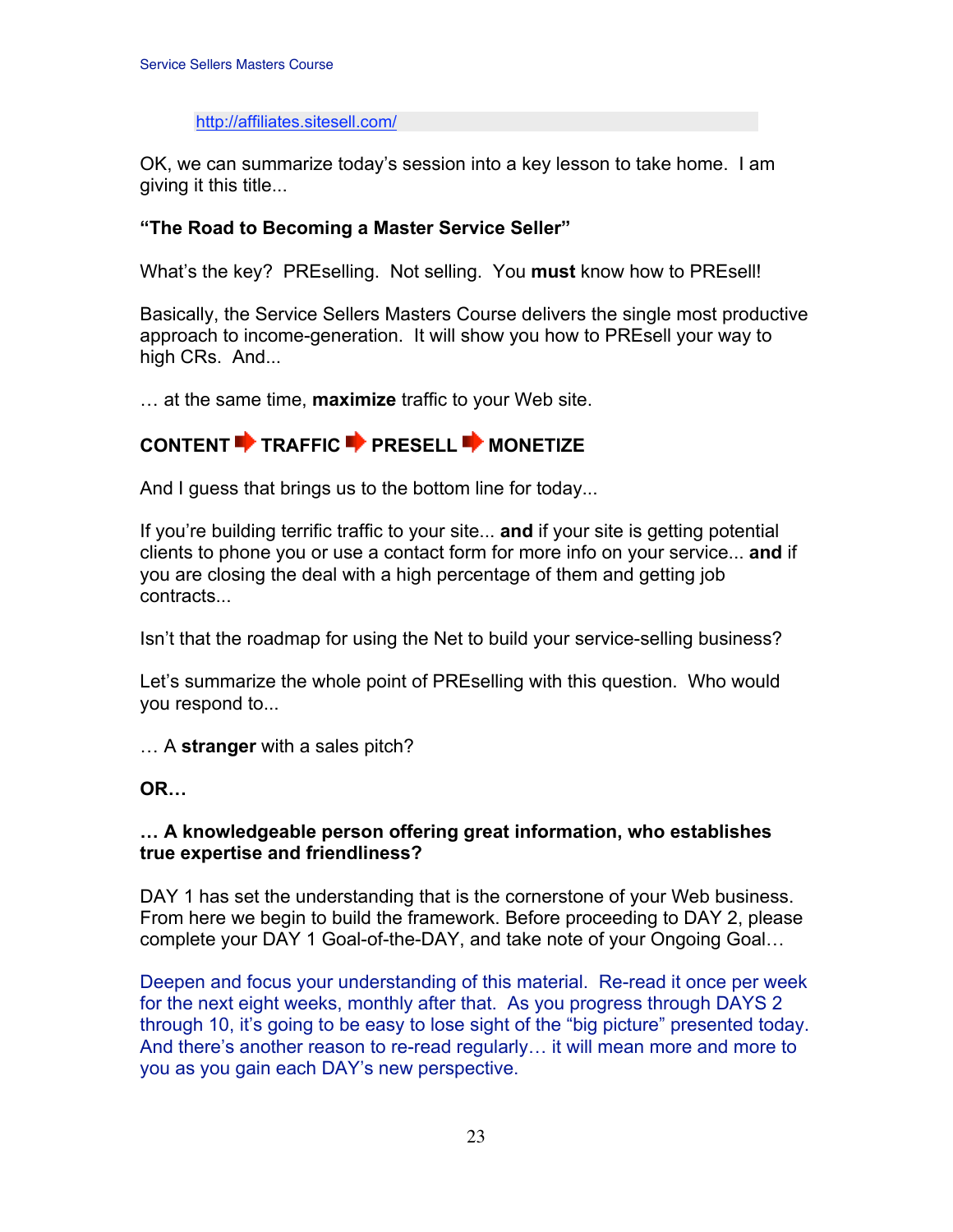In DAY 2, we'll start the hands-on material. You'll begin by identifying and developing your own Site Concept and high-profitability Keyword-Focused Topics.

Getting off to the right start makes the structure solid. Let's continue…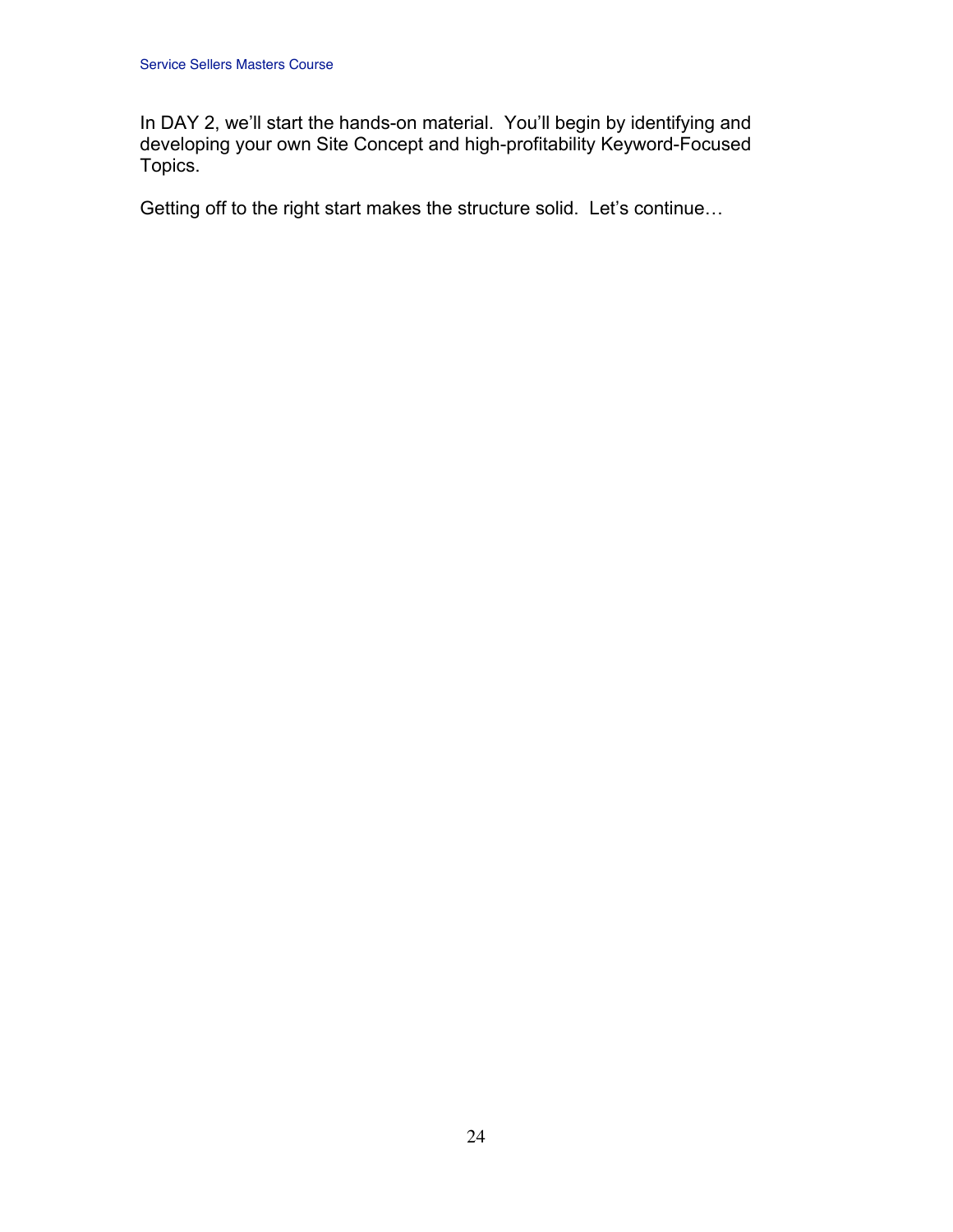## **2. DAY 2 Position Your Service**

"Do What You Love... The Money Will Follow."

**Goal-of-the-DAY...** Determine the most **profitable** way to present your service in an online marketplace, whether your potential client is around the block or around the world.

Brainstorm and discover if possible, three "themes" that relate **to your service**. Then narrow each one as tightly as possible, noting keyword opportunities, and a potential secondary income stream.

You have just arrived at the most important part of your entire effort in using the Web to grow your service-selling business. Some of you may not have started one yet. And some of you may have a service business that you are looking to jump-start to higher sales. In any case, you really want to get going! And yes…

Your start *will* be delayed if you prepare everything *before* you begin. But once you have completed preparations, you'll roar ahead. There'll be nothing to repair or repeat once you launch. The few hours or so that you spend here in preparation will determine exactly how big your success will be.

Most people fail in any business because they don't plan adequately. That's three times as true for an Internet business and five times as true for what **you** are about to do. If you don't take the time to position your service properly on the Net, nobody will **find** you... and you'll be missing out on some fantastic opportunities.

## **2.1. PREpare, Not REpair**

Think about how you want to spend your time. Benjamin Franklin's words may keep you on track through these beginning DAYS…

"By failing to prepare, you are preparing to fail."

What's the best online approach for your service business? Simple. Follow this 3-step process...

**#1) Position** your service for success.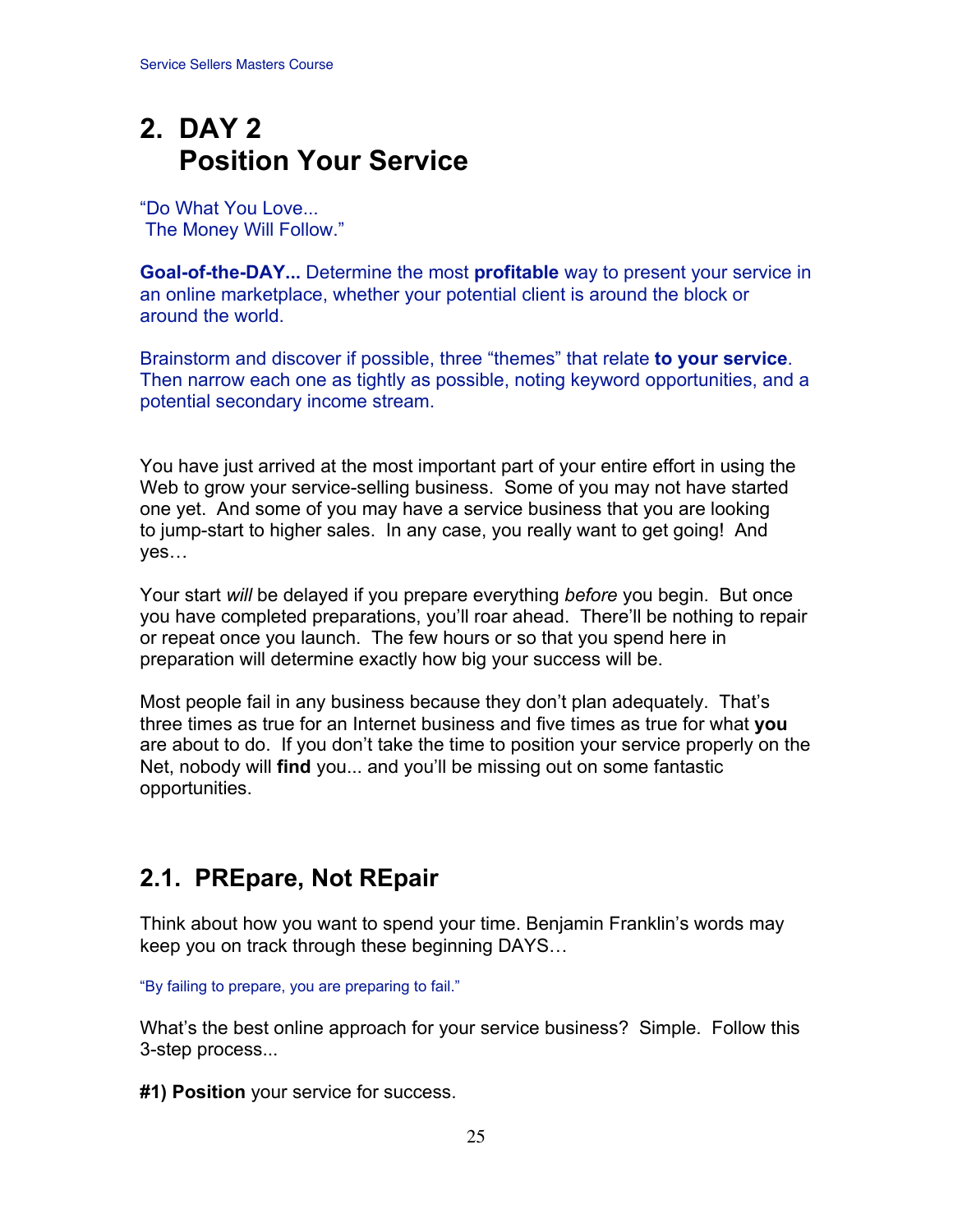**#2) Identify** hundreds of HIGH-PROFITABILITY service-related keywords.

**#3) Identify** non-competing merchant partners to leverage an additional income stream.

So many small businesses fail to start at the beginning with **Content.** Instead, they start at the end with **Monetization.**

They spend time and energy setting up a shopping cart and a merchant account or some other way of "collecting the money." That's putting the (shopping) cart before the e-horse of traffic. As we saw earlier, **Monetization** comes last. It's the final result of doing everything else (**C T P**) correctly.

The hardest part, where 98% of small businesses fail, is in attracting **Traffic,** the visitors who convert, into income. Yet many start with the cash register!

**The solution?** The only solution?...

#### Content **Traffic PREsell Monetize**

Follow the advice here and I guarantee you'll find golden opportunities you didn't even know existed!

If you position your service wrongly, if you develop the wrong theme to "tie-in" with your service, if you target the wrong keywords, and if you attempt to leverage your service business with the wrong complementary affiliate programs, if you start with monetization before you've built the content...

You'll get the wrong results. That is, **no results.**

This section of the Service Sellers Masters Course focuses on setting the groundwork. It guides you past the barriers and hazards and sets you on the road that is right for you. **Your** road to success.

You are embarking upon a truly rewarding journey. Have no doubts -- this is "winnable" e-commerce. It's totally under your control.

What you are about to read is likely a radical departure from what you have been doing. Take your time and read carefully... receive the key to becoming a *Service Selling Master.*

OK, enough "kung-fu grasshopper" stuff. Back to real-time preparation.

You have already started your journey in the right direction by completing the first preparatory step...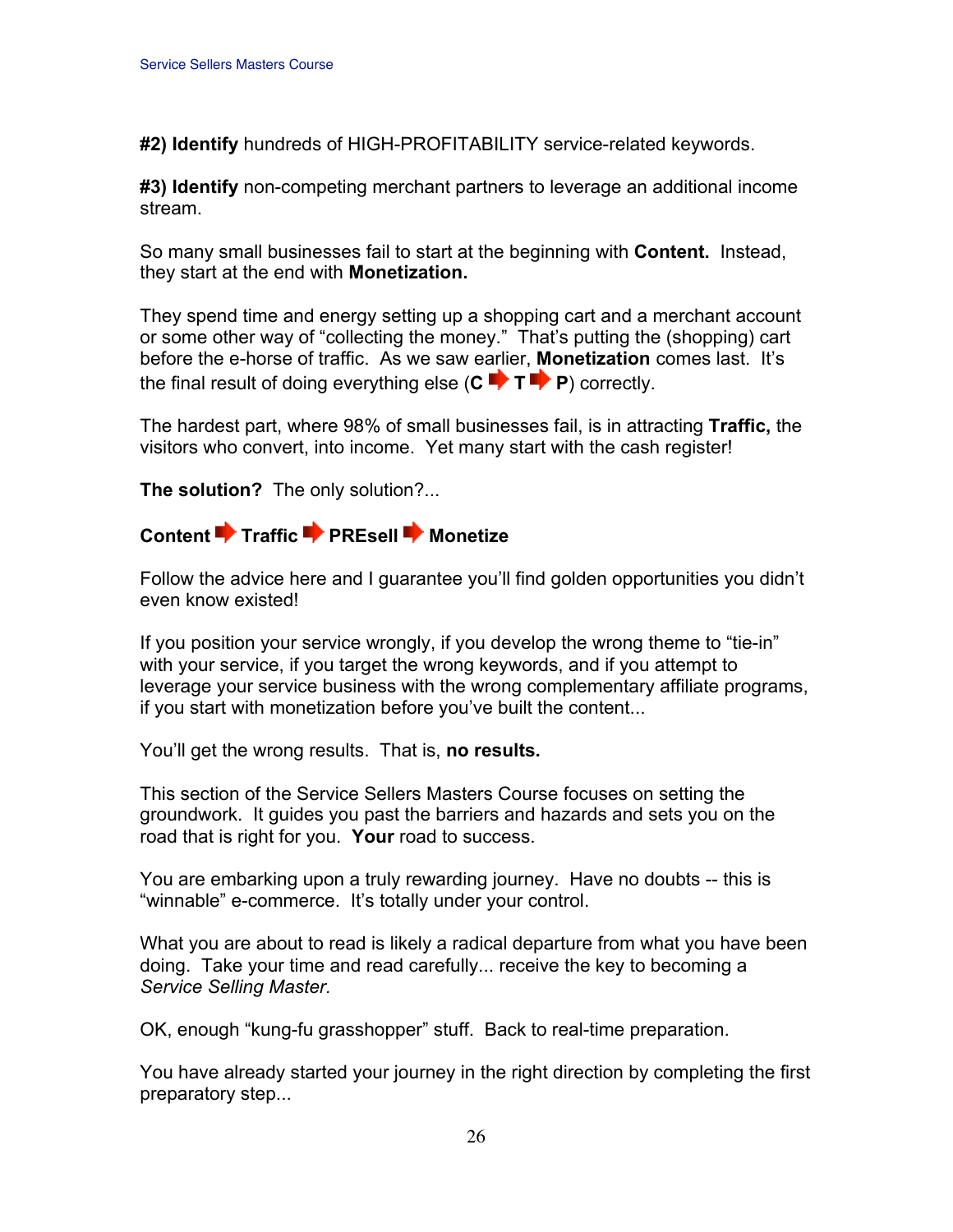#### **STEP 1 Understand PREselling and its effect on Conversion Rates: Business Basics. (DAY 1)**

This step is the foundation for all future actions.

There are three more prep steps to tackle as well...

#### **STEP 2 Position your service for success! (DAY 2)**

Brainstorm several service-themed concepts, different angles that you can use to present your service. Discover the best "theme" that correlates **with your service.** Then narrow it down as tightly as possible so that it correlates to the service you offer, presents the richest keyword opportunities, and shows potential for secondary income streams.

Remember... It takes just as much time to build a low-potential business as a high-potential one. So invest the time *now* to maximize your returns *later.*

#### **STEP 3 Develop HIGH PROFITABILITY theme-related keywords for your service. (DAY 3)**

Develop hundreds of possible service theme related keywords for your Site Concept, and then narrow them down to the ones with the most profitability. In other words, cast a Net (ahem!), over the Web to "catch" as many visitors as you can who will be interested in your service! Relax, it's a snap once I introduce you to a few Net tools.

#### **STEP 4 Plan your monetization models. (DAY 4)**

Sure, your #1 priority is to PREsell your service on your Web site and to get that initial contact with a targeted prospective client. However, you must expect that a certain percentage of your site's visitors will not be interested in acquiring your services.

Maybe those visitors have different needs... maybe they are window-shopping... maybe they can't afford you. Whatever the case may be, why let these visitors just "up and leave?" After all, you've worked so hard to get them to your site, right?

Develop partnerships with several reputable, non-competing merchant partners to help convert those who are not interested in your service. Create an e-book and sell it. Or choose other monetization models that are appropriate for your business…

<http://buildit.sitesell.com/main/m.html>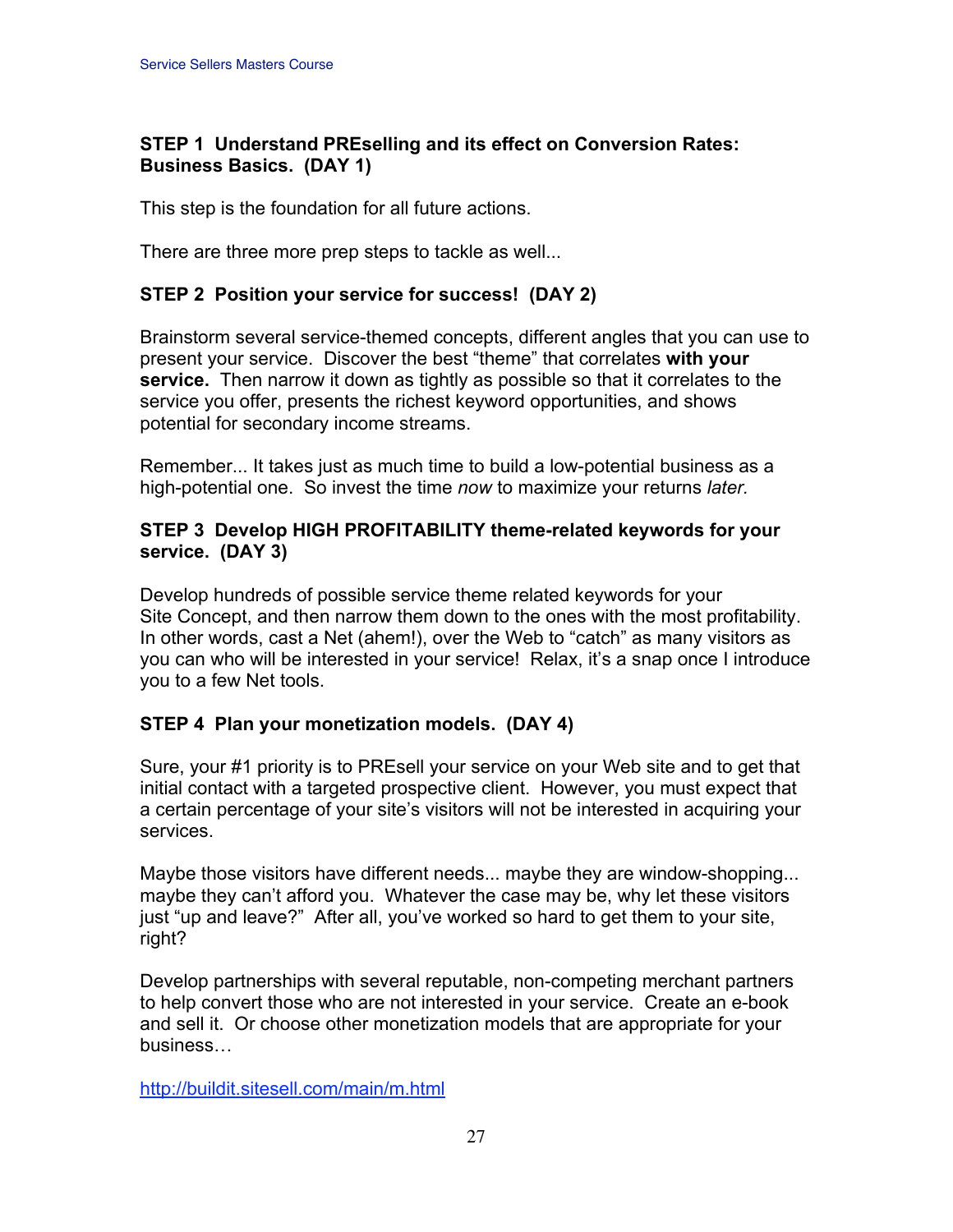And, there's another wonderful bonus to this strategy…

Partnering with non-competing merchants actually increases the **value** of your site -- as you provide even more solutions for your visitors!

A WIN-WIN result. "WIN" for your visitors. "WIN" for you.

If you decide to leverage profit through a secondary source of income, DAY 4 is great fun. On that DAY, you will identify and select affiliate programs that excite you, fit your service theme, and leverage your income earning ability!

Don't rush through the prep DAYS. They are easy -- so it's tempting to zoom. Don't. Even though they are not difficult, they do require thoughtful consideration.

I hate to be a nag, but please remember… **Building a profitable business is a process.** Take as much time as necessary to do each DAY properly. There is no stopwatch ticking.

Some careful planning and fine-tuning will pay you big dividends down the road… **down your road.**

Now's the time to nod, say "Yes dear," and move ahead...

## **2.2. Identify Possible Themes To Compliment Your Service**

If you're going to promote your service and expand your customer base using the Net, potential clients have to be able to **find** you quickly and easily and be able to trust you.

But simply finding you is not enough...

They have to find you in a confidence-boosting manner. An **endorsement** from a valued friend or colleague, or a **top ranking position for a keyword search** on a Search Engine, or a **referral from a strategic partner** are the types of "leads" that boost your credibility.

Contrast that with people who hear about your business via spam, FFA pages, exit pop-ups, and numerous other means. They have much less confidence in the quality of your service.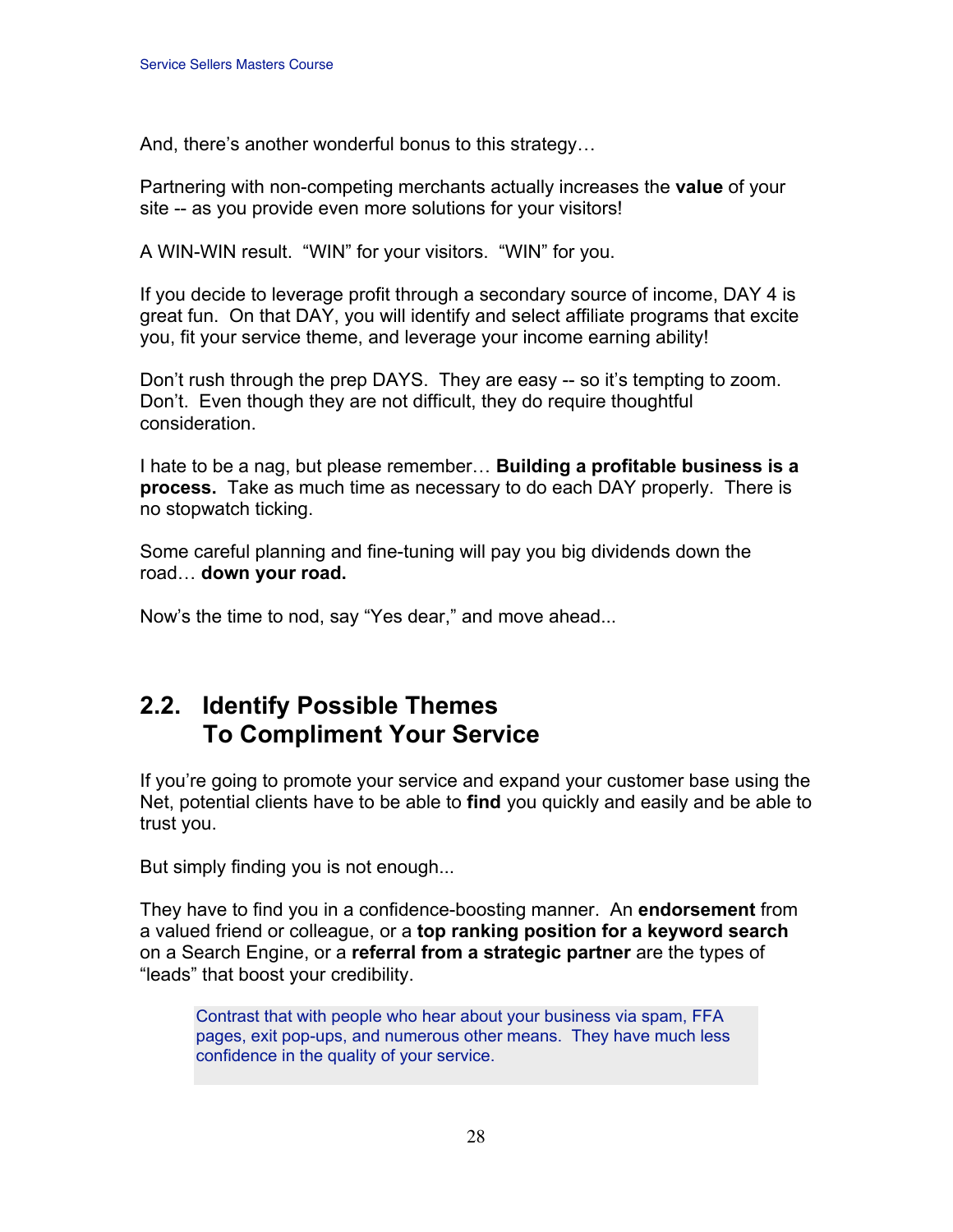These visitors arrive with their collective guard up, wondering... "If this service is so great, would it really have to resort to such means to promote it?" Result? A terrible Conversion Rate.

Once a visitor finds you, the content on your site must cement that confidence by providing high-value, benefit-focused info -- exactly what your prospective client is looking for, wants and needs.

Bottom line?...

A visitor must find you in a credible fashion. And then you and your service must be perceived as being **trust-worthy** before she will be confident enough to contact or hire you.

In DAY 2, we will do the groundwork for building a site that is "easy-to-find" on the Net -- a Theme-Based Content Site that works with the Search Engines so that you can achieve a "Top Ten" position in their search results. (Most surfers don't have the patience to research past that point. It's a big Web out there, with lots of sites to explore!)

Your first action step is to discover the best "theme" that correlates with your service. Then narrow it down as tightly as possible so that you attract only the people who would be interested in your service (and, if you choose to do so, the products you are representing as an affiliate).

Suppose, for instance, you are a personal trainer. Offline, you could simply promote your service as "Kyle Brown, Personal Trainer" and use ads in the local newspaper, business cards and friends' recommendations to create a buzz around your service.

Unfortunately, online, words like "exercise" for your site's theme and "personal trainer" for your service are much too general to make any impact in the Search Engine world. There are thousands of different kinds of exercise and thousands of different trainers. Where do you fit in? If you are not able to be more specific, you might as well take a number and join the long line to nowhere.

These two keywords, however, would probably be sufficient if you were creating a site only for visitors who *already* know or have heard about you (i.e., your existing clients or people in your region who have seen your offline promotions).

But...

If you're hoping to use an online presence to expand your client base in *and* beyond your immediate locale (and create a second income stream), the people who don't know you have to **find** you first... and the majority will come to you via **keyword searches** at the Search Engines (SEs).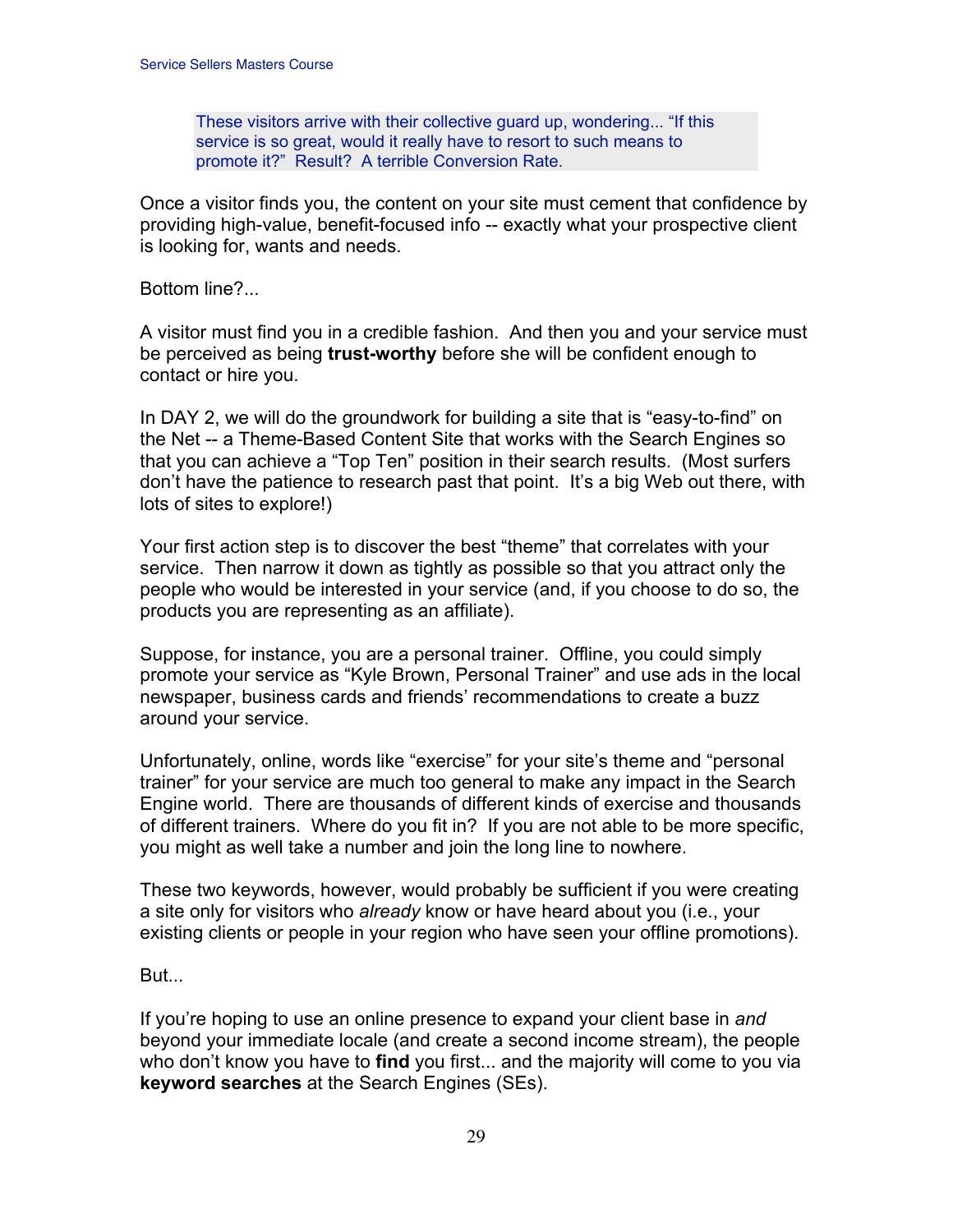Realistically, a certain number of visitors to your site are **not** ever going to become clients. However, there's no need to waste this traffic as you will see in DAY 4.

The key to attracting **targeted** visitors to your site is to take your general service theme and narrow it down to a tight niche, which is what SEs like. Using that focus, you can pinpoint theme-related keywords that will interest a particular group of visitors and pull them to your site. This interest qualifies these surfers as potential customers for your service (i.e., your target group).

Before I forget, there is a quick way to make a general keyword more specific. For example, you could use "personal trainer" + "the name of the city or communities you serve." That way, if someone searches for...

"personal trainer" + "Chicago"

…your site will come up. And that's good, because only qualified people in Chicago will perform this **local search**. These are prospective clients in **your area.**

Does all this sound a little complicated? Don't panic. Creating a Theme-Based Content Site is very do-able, no matter what level of Net experience you have.

Let's begin at ground level -- identifying your theme. You have three ways to approach this...

**OPTION #1 -- Narrow the theme to reflect the true nature of your business.** As an illustration, let's say that you are an advertising consultant. Here's what you would do…

**i)** Identify your main clientele (budget-minded small businesses)... and your main service (low cost, highly effective advertising solutions).

**ii)** Pinpoint the major solution your service provides or the problem it solves (provides clients with high-exposure for reasonable cost).

**iii)** Condense this information into a single sentence...

"Low cost advertising solutions for budget-minded small businesses!"

This type of exercise will be useful when you create your **VPP (Valuable PREselling Proposition).** A VPP is a short statement that highlights and makes you stand out from the crowd (in your area of expertise). We'll examine this concept more closely later on in the course.

Another example? Sure. This time you are a personal trainer but the steps remain the same...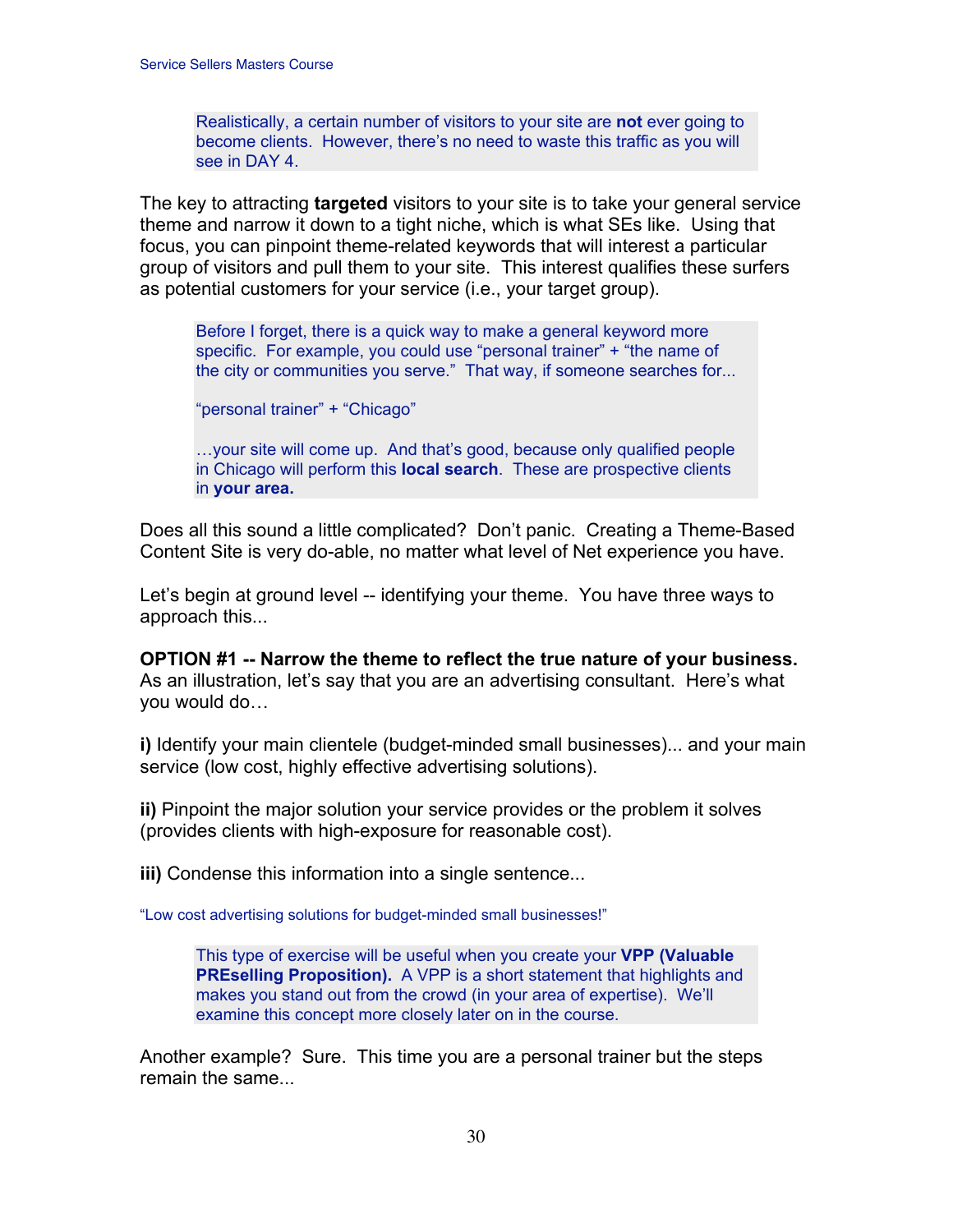**i)** Identify your main clientele (pregnant women who want to remain fit throughout pregnancy) and your main service (individualized nutrition plan and a gentle stretching exercise program that is customized to how the woman is carrying the baby throughout her pregnancy).

**ii)** Pinpoint the major solution your service provides or the problem it solves (keeps women fit, flexible and well-rested through the third trimester of pregnancy).

**iii)** Condense this information into a single sentence... "Keeping pregnant woman fit and flexible though the third trimester of pregnancy!"

See how this theme is much more focused than "fitness trainer?"

**OPTION #2 -- Narrow the theme to effectively target a particular segment of your market.** Let's go back to the advertising example.

Even if your advertising consulting business does provide a wide range of services to a wide range of customers, you'll still need to narrow your theme if you intend to attain success within the framework of the Net. Remember that Search Engines like tightly focused sites and show their pleasure by giving these types of sites higher positions/ranking on the search results pages.

With this in mind, you decide to focus on providing solutions to budget-minded small businesses. Watch the evolution of this theme as it tightens...

#### **Service: Advertising Consultant**

General Theme: Advertising

General Focus: Advertising consultants

Slight Focus: Small business advertising consultants

Tighter Focus: Small business budget advertising consultants

Of course, there is such a thing as tightening your service's theme **too** much...

Too Much Focus: Small business budget advertising consultants for left-handed **Norwegians** 

OK, OK, I'm kidding. But you see what I mean? You have to be careful not to restrict your market too much, or your niche becomes too small. You won't have the numbers to create or increase income.

This is exactly why your theme has to be niched (to quote Goldilocks)...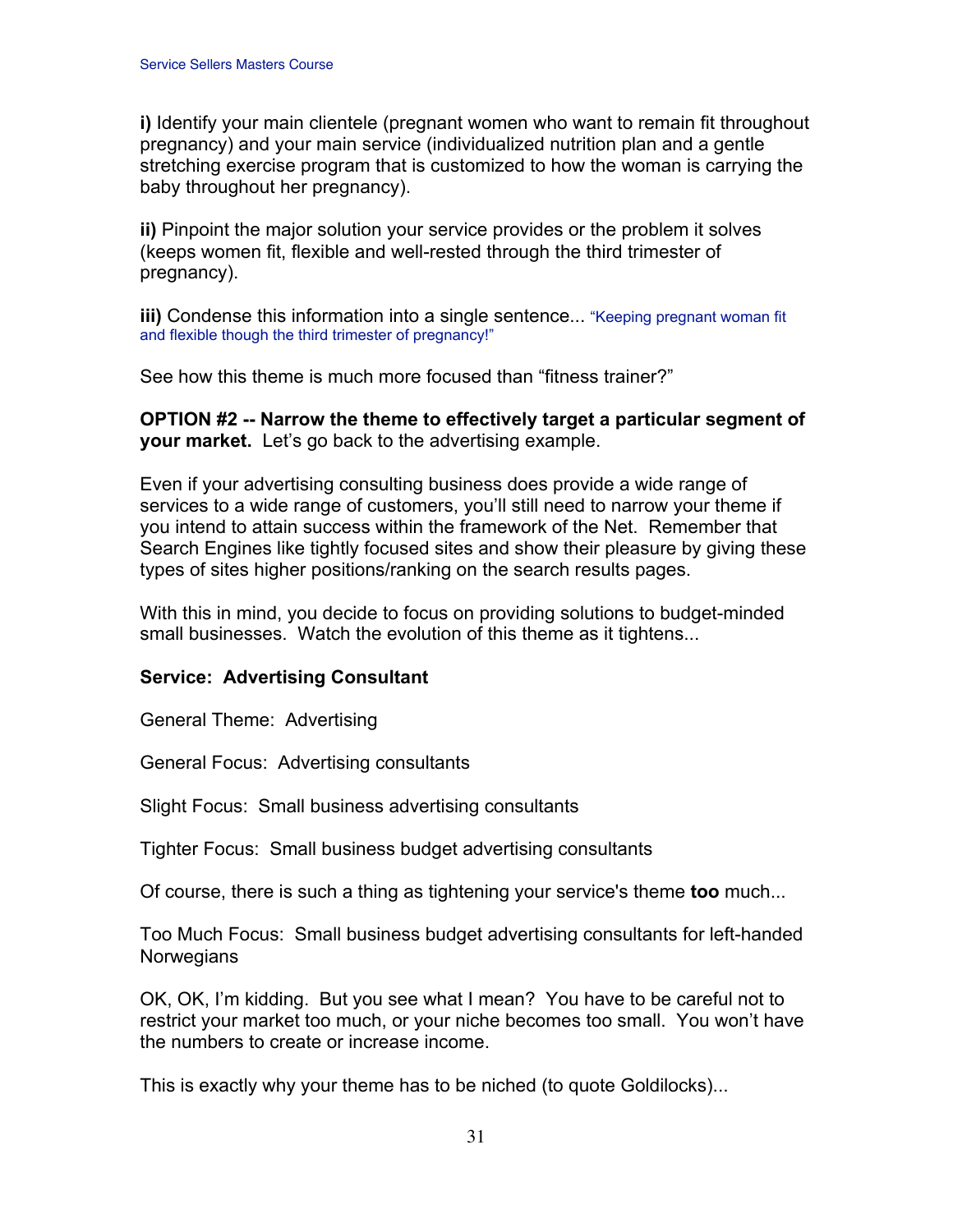#### **"Just Right!"**

Don't feel you have to narrow your general theme down to one specific niche at this point. Pick a few possible niches and let the keyword research you'll perform in DAY 3 help you to finalize your decision.

**OPTION # 3 -- Narrow your theme to take advantage of the profitable keyword opportunities you discover** (as highlighted by keyword SUPPLY-DEMAND-PROFITABILITY research that you will perform in DAY 3).

Basically, this means narrowing your theme and building your site according to the interest displayed on the Net. Of course, this can be accomplished only if your service is somewhat "flexible" and can be smoothly "tied into" these keyword opportunities.

You will choose keywords for your theme that...

**•** Lead to a natural cross-sell of your service.

**•** Show great opportunity for **profitability** -- plenty of **demand** (# of searches performed by surfers) with relatively little **supply** (few results returned by the SEs for those same keywords).

**•** Permit a smooth referral to a merchant partner for commissionable sales. Of course, you have to balance niche-tightening with common sense and your own personal experience.

If you are a personal trainer, you can't suddenly switch over to being a gymnastic coach just because there is a lot of interest or demand for that service.

And here's an example where personal experience comes into play...

As an advertising consultant, your keyword research indicates that there is a bigger online interest in budget-related consulting. However, it's been your experience that big businesses are much more likely to hire you as an advertising consultant and, in general, tend to spend *10 times* as much on your services as medium-sized businesses do. So you decide to stick with your current direction.

Bottom line? As a service seller, your range of criteria for establishing the theme of your service site depends on three factors. The "best" theme must...

**1) Be highly profitable** -- there is a strong demand. This means that lots of people are willing to pay for your service. They will be actively searching for a site like yours, which is why your theme must be as narrow as possible. If it's too general, your visitors won't find you in the crowd.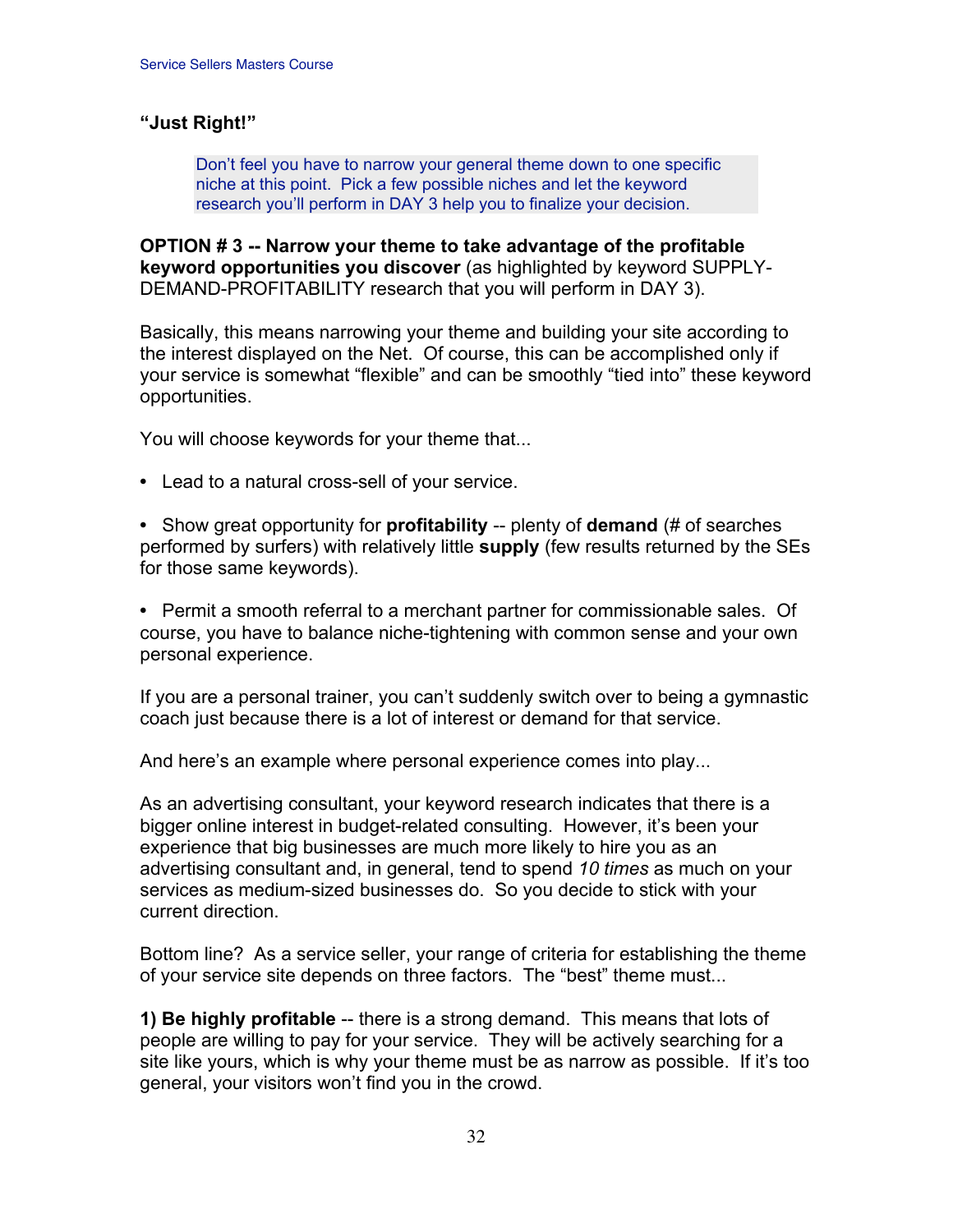Of course, there's always the chance that your service's theme can't be tightened down, or for practical business reasons you just don't want to narrow it any further. That's fine -- only you know what's best for **your** business.

**2) Display plenty of opportunities for niche-related keyword targeting** - these keywords provide you with different angles by which you can approach your theme. You want to find the angle with the highest demand and the lowest supply. This will make it easy to attract targeted traffic (i.e., interested potential clients) to your site because competition is limited.

**3) Excite you** -- passion is key to your online longevity. It's difficult to stay committed to something you don't like.

A Theme-Based Content Site is definitely the way to go -- especially if you're operating on a shoestring budget and are interested in attracting free qualified traffic from the Search Engines.

This type of site is ideal for generating traffic, contacts, and contracts whether you provide a local or global service. It will help PREsell and convert your visitors -- no matter how close or far away they are!

Site Build It! is best positioned to help you establish your service business on the Web. Want proof?

[http://case-studies.sitesell.com/](http://case-studies.sitesell.com/gitbwebaffiliate.html                )

Time for a quick recap. In order to position your service on the Net, you need to narrow your theme. You can accomplish this by...

**•** reflecting on the true nature of your business

**Or...**

**•** effectively targeting a particular segment of your market

#### **Or...**

**•** zone in according to demand on the Net (the best option for working **with** the Search Engines).

If you followed the first two guidelines, you probably have narrowed your theme choices down to a handful of possibilities. At this point, you need to know how profitable each one is before you can make your final selection for your theme. If you chose the third guideline, you are anxiously waiting to narrow your theme according to demand... to actually start your theme-identification process!

Regardless of which option you chose, your next step is... **keyword research.**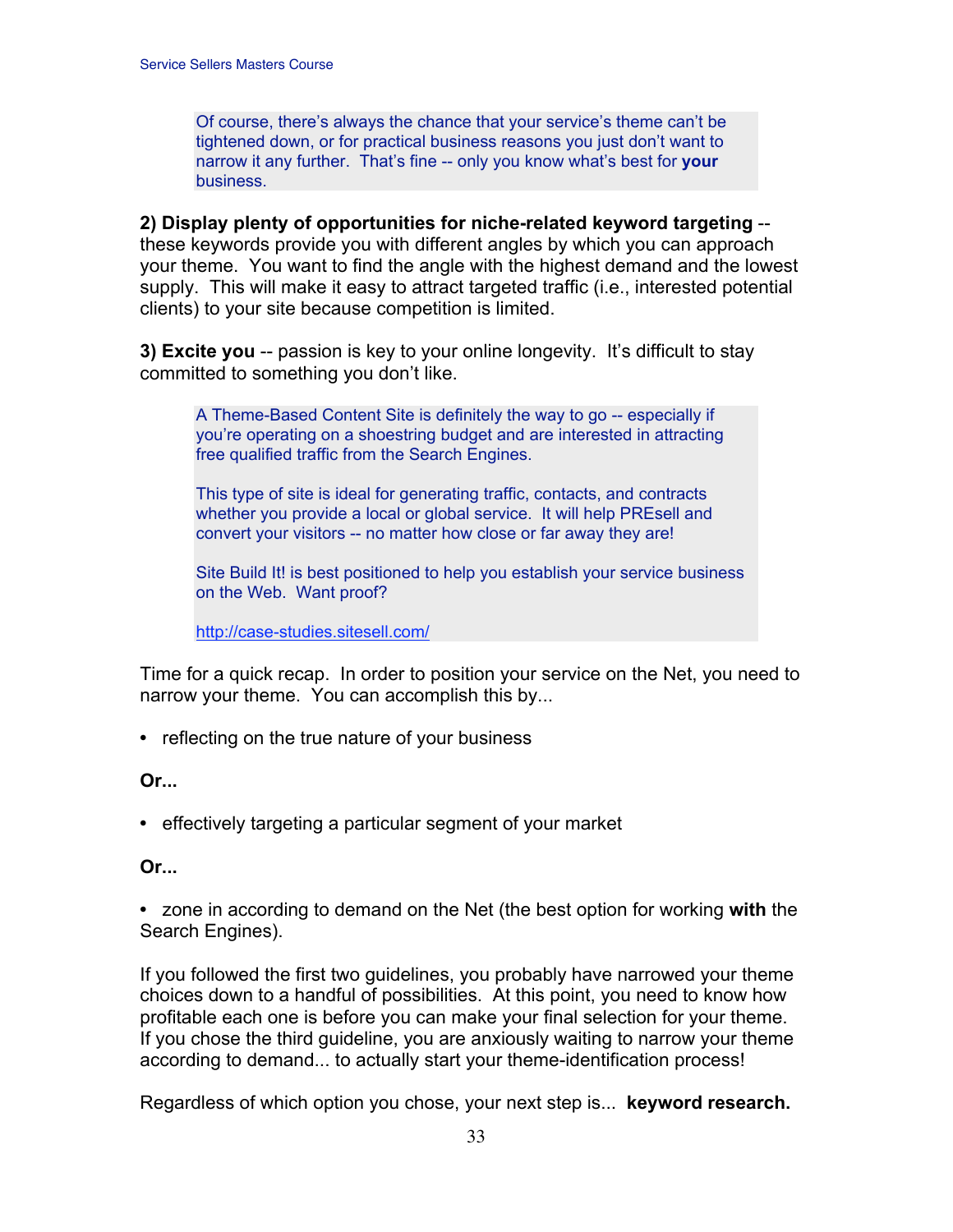And that's where we're going next! Before proceeding to DAY 3, please complete your DAY 2 Goal-of-the-DAY, and take note of your Ongoing Goal...

Revisit this only if you want to build an entirely new different content site.

Now that you have identified some potential themes for your service-selling site, let's find out where the profitability lies in DAY 3...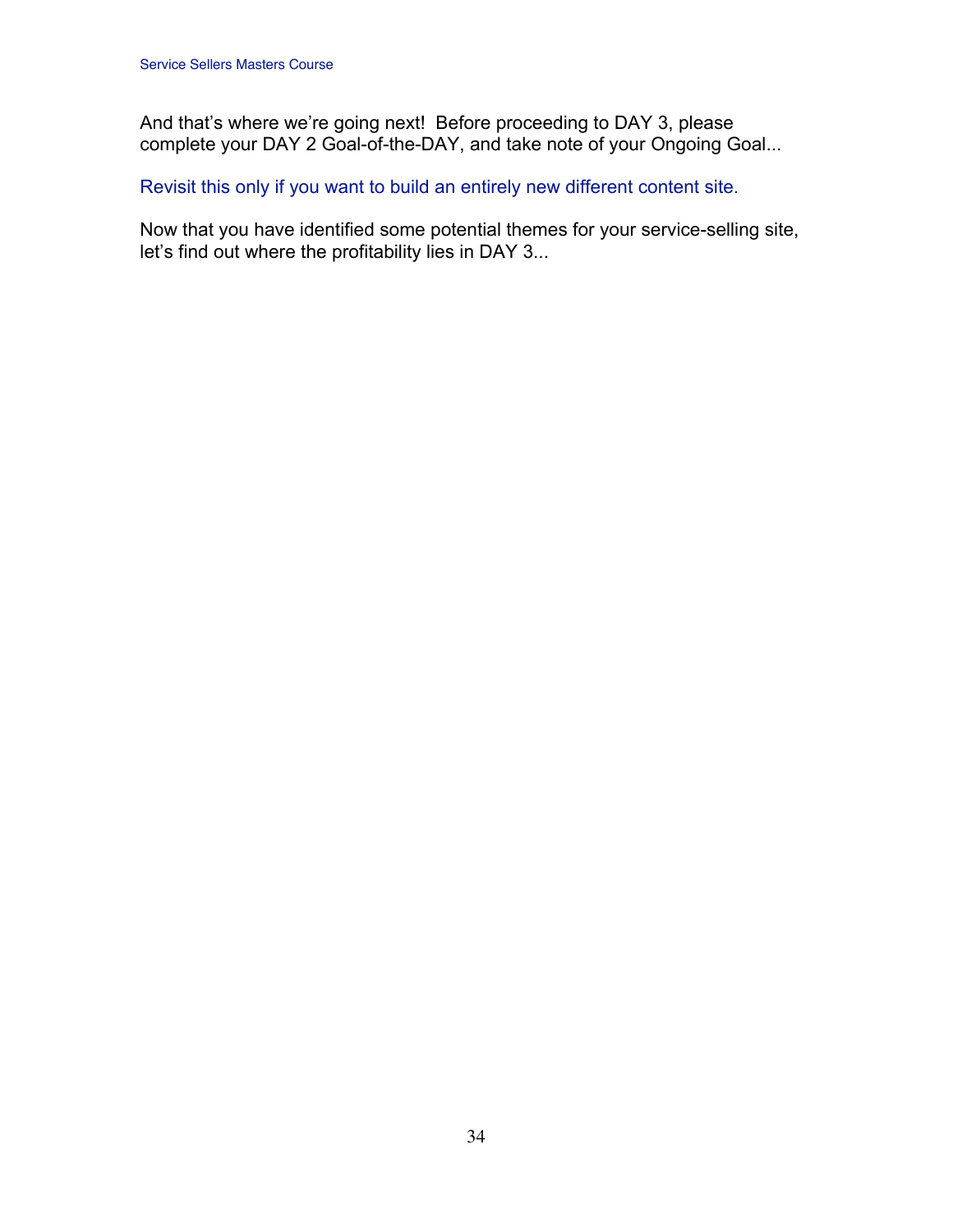## **3. DAY 3 Develop Profitable Keywords**

"Why do you rob banks?" the officer asked infamous bank-robber Willy Sutton, moments after he arrested Willie...

"I go where the money is."

**Goal-of-the-DAY...** Use the SUPPLY and DEMAND window to build a MASTER KEYWORD LIST, fully researched, of 5 HIGH-PROFITABILITY KEYWORDS for each service theme you developed.

Let's set the scene. You are a personal trainer who lives, breathes, eats and sleeps fitness. You head straight to that part of any bookstore. Your friends beg you to talk about something else "for a change!" And now, you want to take your expertise onto the Net -- to acquire new customers from your local marketplace, as well as to generate additional income from a global market as an affiliate.

In DAY 2, you narrowed your service theme for your site and you have three encouraging possibilities. You are now ready to brainstorm theme-related topics or keywords (for each of these 3) that will attract a large number of interested targeted visitors to your site and prune out those that won't. With this overall perspective, you can then easily identify keywords with the highest profitability for each potential theme.

All set? Remember you are a "personal trainer" in this trial run so don't take off your running shoes just yet.

Power up your very own **Keyword Tool Center.** There are three "WINDOWS" of information here...

#### **1) DEMAND**

**2) SUPPLY**

#### **3) BREAKOUT**

Open your Internet browser and start with...

#### **WINDOW #1 The DEMAND WINDOW**

Time to brainstorm some Keyword-Focused Topics.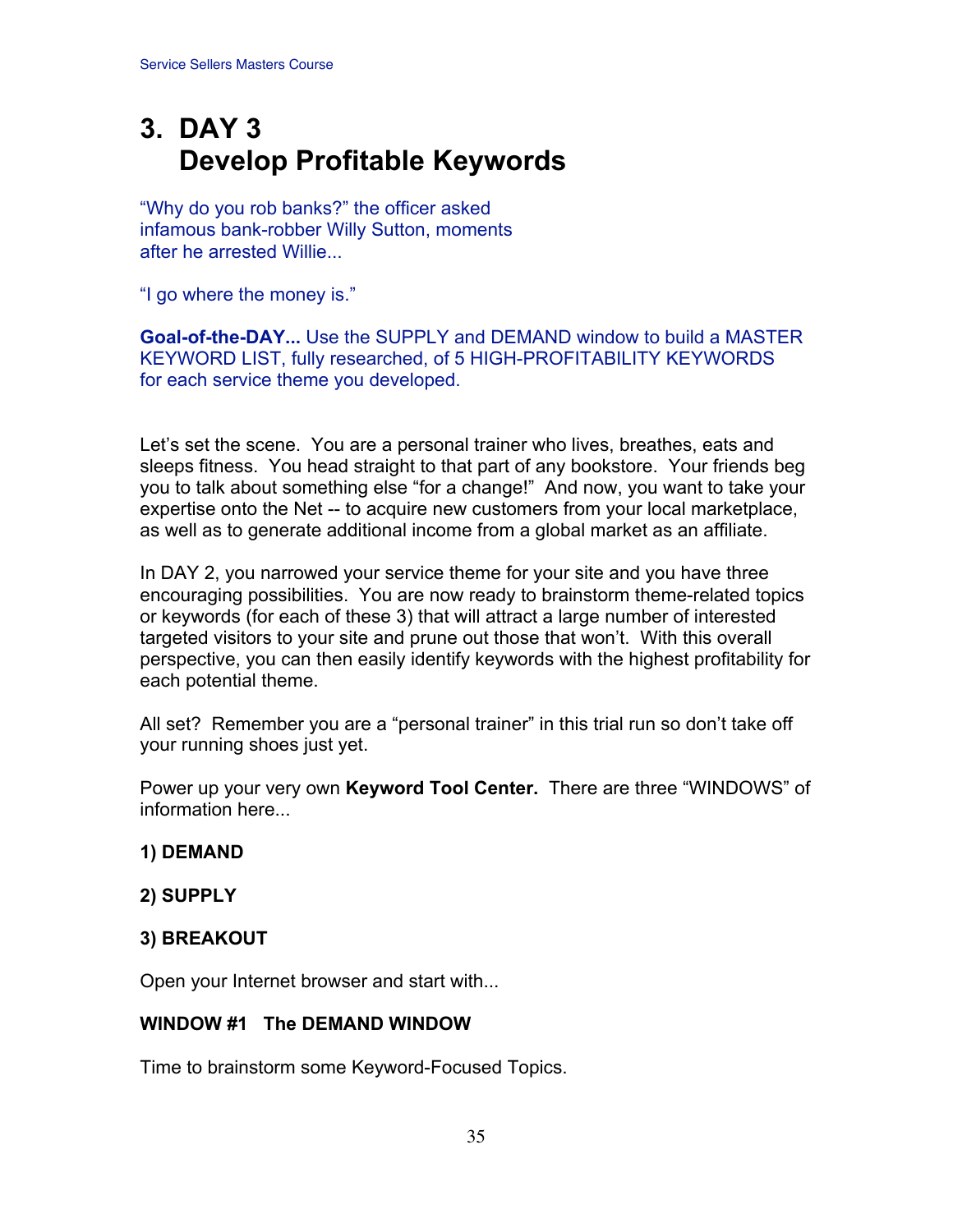You have decided that you will niche your service strictly according to surfers' demand (Option 3 in DAY 2). Smart move!

It's time to use **Search It!...**

[http://searchit.sitesell.com/](http://searchit.sitesell.com/gitbwebaffiliate.html                    )

This powerful little tool is simple to use. Keep it handy on your desktop - perhaps in the upper left corner of your browser. It's the only e-commerce research tool you will need for your business.

OK, let's fire up Search It!. As you can see, there are four potential steps involved. **STEP 1** and **STEP 2** both utilize a drop-down menu.

| <b>STEP 1: Select Search Category</b>                                          | <b>STEP 2: Select Search Type</b>    |
|--------------------------------------------------------------------------------|--------------------------------------|
| ÷<br>Brainstorming                                                             | ÷<br>Wordtracker Free Keyword Tool   |
| Click Here for Information About Search Type AFTER Completing Step 1 & Step 2. |                                      |
| <b>STEP 3: Enter 1st Search Term</b>                                           | <b>STEP 4: Enter 2nd Search Term</b> |
| STEP 3: ENTER 1st SEARCH TERM                                                  | NO TERM FOR THIS SEARCH              |
| Search It!<br>Click button<br>not "Enter" key.                                 |                                      |
| A Site Build It! Resource                                                      |                                      |

I highly recommend that you click on the link, "**Click Here** for information About **Search Type** AFTER completing Step 1 & Step 2," **every time you do a search**. These short tutorials will help you get the most out of your research.

Now that the orientation is over, let's get started.

**STEP 1**… Select "Brainstorming" from its menu.

**STEP 2**… Select "Wordtracker Free Keyword Tool" from its menu.

Don't forget to click on the help link before you proceed!

**STEP 3...** Enter the keyword "exercise" (without the quotes).

In this course, the term "keywords" includes both single words and multiword phrases. When building a keyword list, never limit yourself to single words. Many more people search using multiple-word keywords composed of two, or even three, words.

Since there is no STEP 4 for this particular search, you can now hit the Search It! button. (Do not use the Enter or Return key.)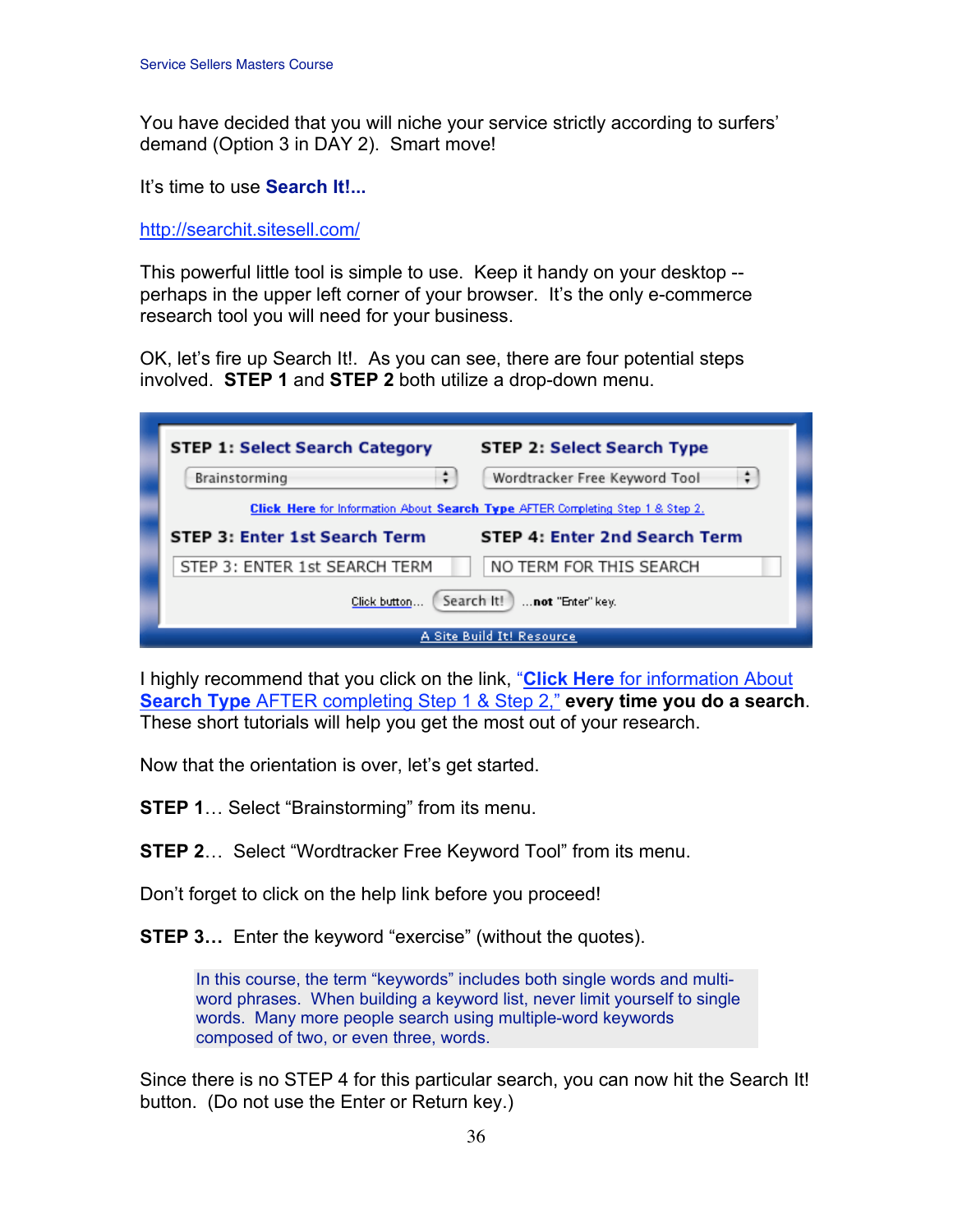From now on, you will see these steps presented in this format…

#### **Search It! > Brainstorming (STEP 1) > Wordtracker Free Keyword Tool (STEP 2) > exercise (STEP 3)**

OK, onwards and upwards. Got your DEMAND WINDOW ready? Here is a sampling of the most common keywords that Web surfers search upon that contain the word "exercises"…

- 2190 knee exercises
- 2115 group exercises
- 2102 exercise
- 989 shoulder exercises
- 907 free printable exercise log

The number in the left column is the number of times that each keyword was searched in the preceding month based on Wordtracker's data collection. In a sense, it's an indication of the demand (by **your** potential visitors) for each keyword that contains the keyword "exercises." (You can also try the other search types in the Brainstorming category to expand your keyword list.)

You may also need to perform a few keyword searches to find the best grouping of specific keywords that relate to your site. Let's say, for example, that you first tried doing a search for the keyword "fitness." This returned a ton of listings but 98% of them were too general or too difficult to "tie-in" to your personal training service in a natural way.

The keyword "exercises" is much better! It came up with new keywords that are more in line with what you are hoping to achieve online – there's a natural "tie-in" (or relationship) to your service and expertise, as well as the opportunity for additional income.

Let's continue with this scenario…

You target the keyword phrase "abdominal exercise" and write a great article about the relationship between strong abdominal muscles and pain-free healthy backs, important injury-prevention knowledge to have as people age.

As a certified personal trainer, your credibility is already established. Your wellwritten, well-researched article cements that credibility. Your visitors will be interested to see what else you do or offer. And when you recommend a book, video, or exercise machine, your visitor is more likely to heed your advice and make a purchase...

#### CLICK-Ka-CHING!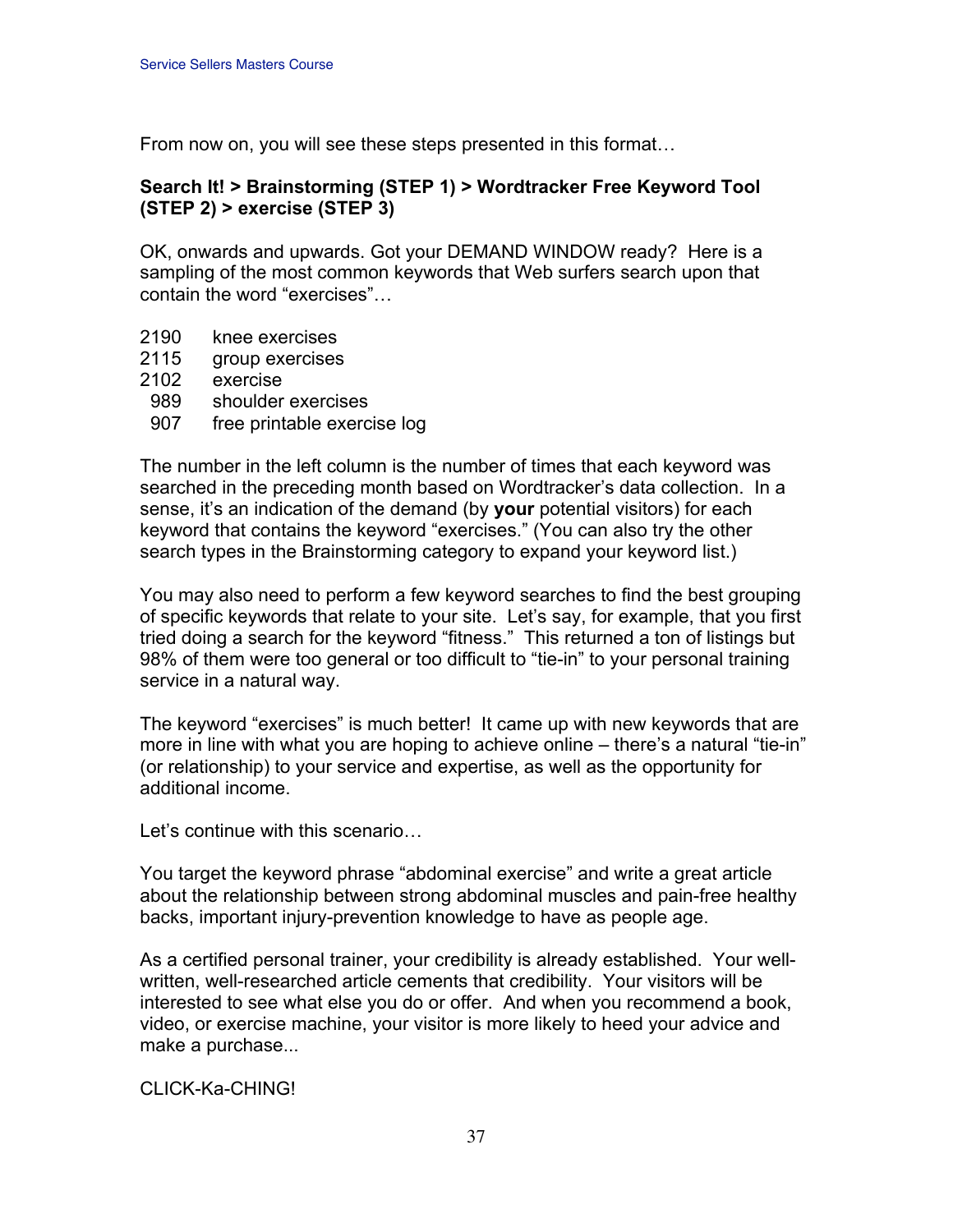Every visitor receives an "in-context" PREsell message about your service on your Web page but only those within a one hour driving radius of you will convert from visitor to client status.

However, *all* visitors can potentially earn you income, no matter where they live, if you are an affiliate of related, non-competing merchants. And that's the best part. You can expand your base far beyond those select visitors who are searching for "personal trainer" close by to their home.

As I mentioned earlier, using "exercises" as the overall starting theme is fine, but it's far too general to be anything more than a guide. It's such a massive and all-encompassing theme that there's no way you'd be able to build a site that covered it all.

You need to narrow your theme in a *profitable* direction. So let's stay with "abdominal exercise."

OK, you have a good idea of what your potential visitors want. You have the demand for a variety of keywords related to your potential theme (some of which will become your high-profitability Keyword-Focused Topics for your content pages on your site). And you have decided to continue researching with the keyword "ab exercise." Now it's time for...

#### **WINDOW #2 The SUPPLY WINDOW**

Ready to **prune** out the low-profitability topics?

Before we can start pruning, we need to check out the SUPPLY of your relevant "exercise" keywords. In other words, you need to know how many sites already provide content for the keywords that we found in your DEMAND WINDOW (i.e., WINDOW #1 above).

Let's continue with "abdominal exercise" Open [Search It!](http://searchit.sitesell.com/gitbwebaffiliate.html                    ) once again. (You did put it on your desktop, right?)

#### **Search It! > Competition (STEP 1) > Yahoo! Search Vertical Brainstormer (STEP 2) > abdominal exercise (STEP 3)**

This search yielded Results 1- 100 of 6,390,000 for abdominal exercise.

Repeat the same process for each of the "exercise"-containing keywords that you found in your DEMAND WINDOW. Yes, seriously, do a search for each keyword. It is a bit tedious, but the research will pay off in spades. But…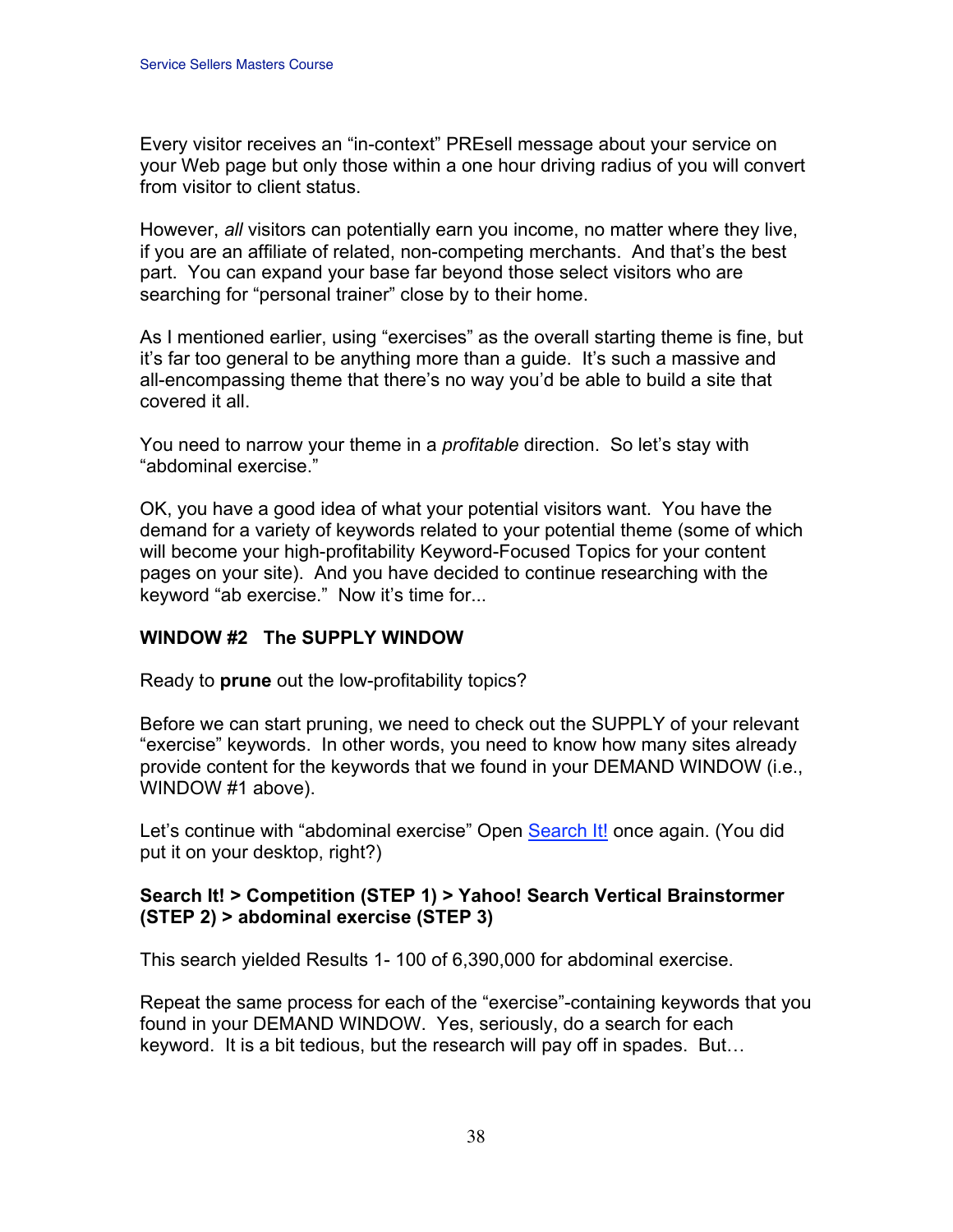… before you do that, create a **Master Keyword List.** I recommend that you do this either in a simple text file or via a database or spreadsheet program. A database or a spreadsheet will speed things up and provide you with extra functionality.

OK, here's what to do with your Master Keyword List. Create four columns and label them KEYWORD, DEMAND, SUPPLY, and SUPPLY SITE INFO. For each "exercise"-containing keyword in your DEMAND Window...

**1)** Enter the keyword itself into the column labeled KEYWORD -- copy-and-paste to avoid typos.

**2)** Enter how many times it is searched (info that you found in the DEMAND Window) into the DEMAND column.

**3)** Enter how many sites Search It! finds (in your SUPPLY Window) in your column labeled SUPPLY.

**4)** Read the listings for the Top 20 sites that Search It! returns for each keyword. Make brief notes in the fourth column, SUPPLY SITE INFO -- no need to visit the sites yet (perhaps just a quick click to the home page if you need a bit more info). Just get a flavor for the kinds of sites that each KEYWORD search delivers.

I've started your Master Keyword List for you...

| <b>KEYWORD</b>         | <b>DEMAND</b> | <b>SUPPLY</b> | <b>SUPPLY SITE INFO</b>                                                                                                                            |
|------------------------|---------------|---------------|----------------------------------------------------------------------------------------------------------------------------------------------------|
| abdominal<br>exercise3 | 319           | 6,390,000     | Decent content-related<br>material, abdominal/back<br>health and education,<br>plus sales of electronic aids<br>sales of electronic ab<br>gadgets. |

And, of course, it's always a good idea to check the SUPPLY and DEMAND of other "non-abdominal" exercise-related keywords on your list such as "fat burning exercises" or "inner thigh exercises."

Add as many notes as you like for SUPPLY SITE INFO. I've kept it very brief here, since it is only an example.

Once you see a pattern emerge (plenty of demand and reasonably little supply), sit up and take notice. This may very well be the perfect theme for your service site!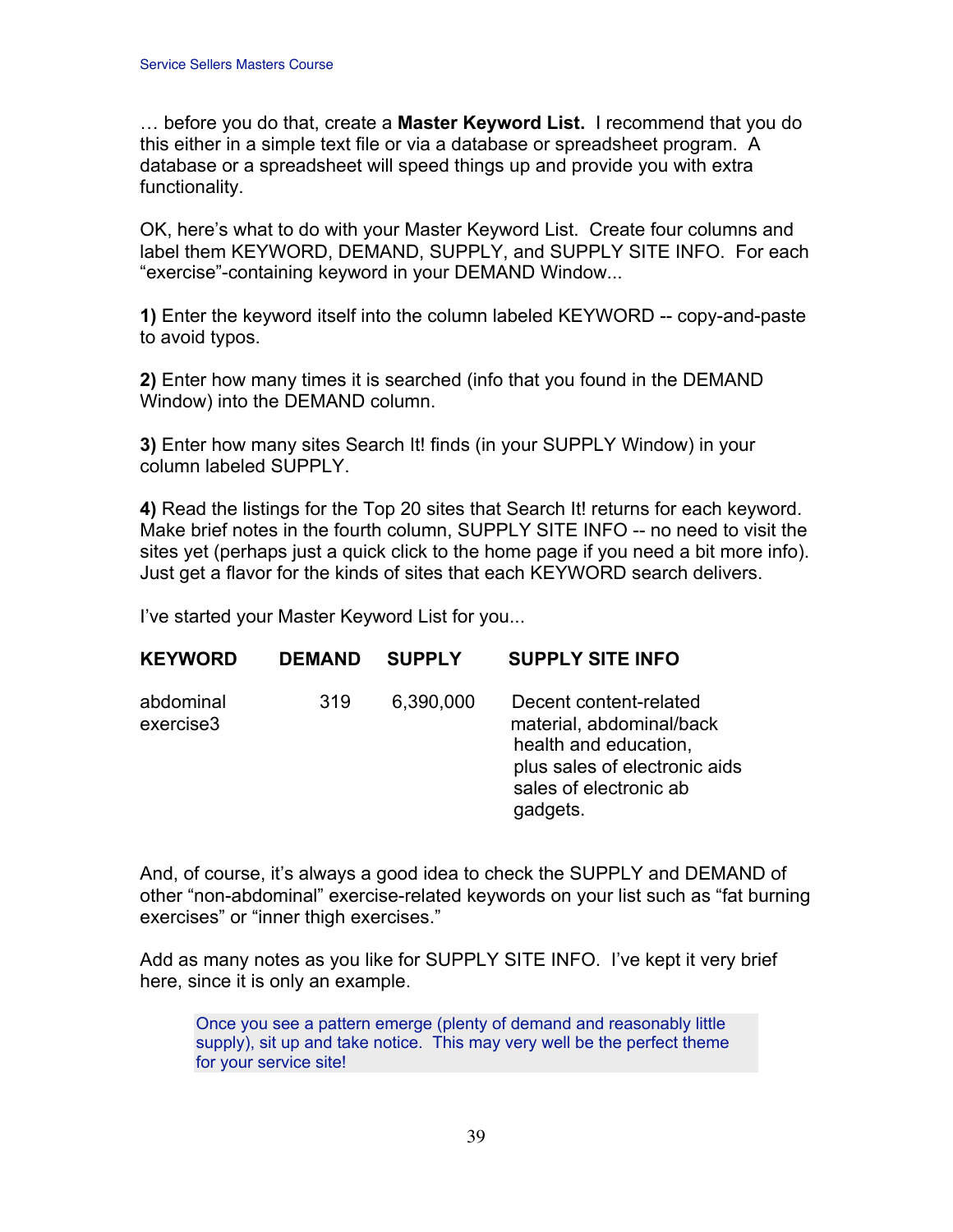Finally, make two more columns, one labeled POSSIBLE PARTNERS and the other called IDEAS FOR CONTENT (use this window to jot down content-related tie-ins to your service). This will set us up for in-depth "SUPPLY WINDOW" research.

Review as many of the sites you find as you like. I'd suggest at least **the first 10-20 sites** for each keyword**.** But you may find merchants in need of traffic help (i.e., you!) deeper down.

As you get into this in-depth research, you'll notice three types of sites...

**• irrelevant** -- for whatever reason (off-topic, geographic, lousy site, etc.), they just don't fit. Skip these.

**• merchant** -- in POSSIBLE PARTNERS, enter what kind of merchandise they sell. If they have an affiliate program that fits your service-themed concept, enter the URL of the "join page" for the affiliate program of that merchant. These are indeed "POSSIBLE PARTNERS." Even better, you're automatically organizing the POSSIBLE PARTNERS according to each keyword -- so you are already pre-planning each Keyword-Focused Content Page's "in-context" text links! You are setting the groundwork for the **M** stage.

**• content** -- these sites are your **direct competitors.** They make money through services and affiliate programs, too. And good news! They'll speed up your learning curve by giving you a lot of information. Why? Because they've already done a ton of work for you! Here's what to do...

**1)** As you review these content sites, you may get some great ideas for content on your own site. Enter these ideas into the IDEAS FOR CONTENT column.

**2)** Browse the site, drilling down into the content. Click on the banner ads and text links, following these links out to their destinations, to see the kind of merchants that **they** have chosen as affiliate-partners. Or perhaps it's a straight advertising deal -- make a note of these merchants as potential advertisers, too.

If a given merchant fits your concept and has an affiliate program, enter the kind of merchandise it sells, and the "join page" URL, as you did just above. Once again, you are preparing for the **M** stage.

**Quick tip:** It can be a tedious pain to look for a link to a merchant's affiliate program. Some home pages are quite crowded. Here's how to find the link quickly...

**1)** See if you can find reference to it with a quick scan of the top, left and bottom navbars (graphic or text links). If not...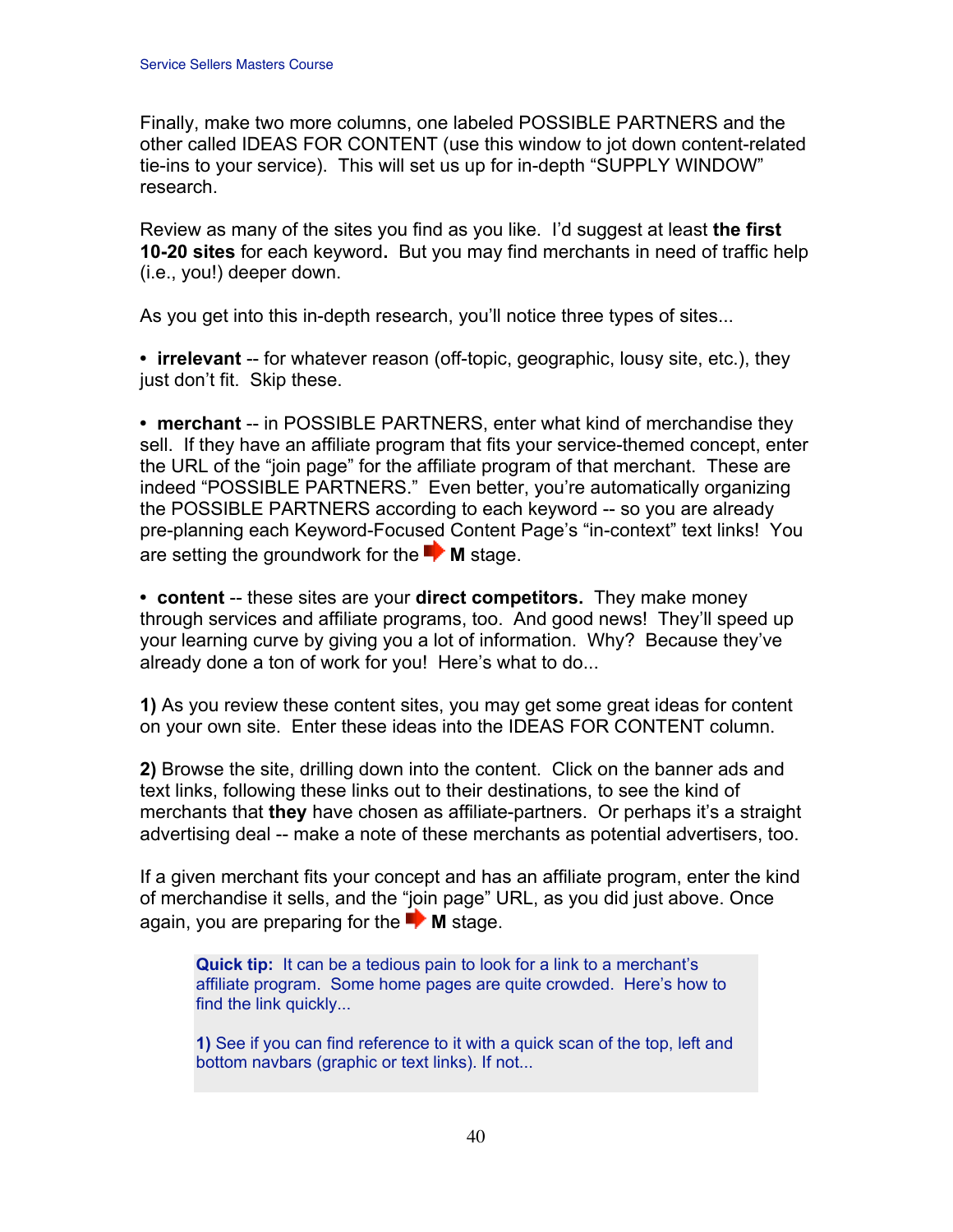**2)** Do a quick find on the home page. Press on the control+f keys on your keyboard (command+f if you are using a Mac). Then enter "affil" (the first few letters is fine and reduces chances of a typo) into the box the window that pops up. Try also for "assoc" (short for "associate") and "refer" (short for "referral" or "referrer" program).

**3)** Use the site's search tool or online support chat (if it has one) or 1-800 line, or send an e-mail. If the site doesn't have an affiliate program, ask if the Webmaster is interested in buying pay-per-click advertising (more on selling pay-per-click advertising a bit later on in the course).

If you still can't find it after that, forget it. They probably don't have an affiliate program.

While we are researching, here's another sidebar with additional information on how to research partners.

You can also find MERCHANT sites via [Search It!.](http://searchit.sitesell.com/gitbwebaffiliate.html                    ) Select the "Inbound Link Opportunities" category (STEP 1).

Obtain content sites by reviewing the top 20+ search results from Search It!'s Competition category (STEP 1).

Or use its Monetization category and choose this search type, "Find Products/Programs at ClickBank" (STEP 2).

Continue on for the remaining keywords, until you have completed all six columns for all of your HIGH-PROFITABILITY "exercise"-containing keywords.

Expected results?...

**•** lots of good content ideas to tie-in to your service **C** 

**•** some good leads to merchants who could need pay-per-click advertising from you a bit later **M**

**•** a few merchants who have affiliate programs (but the real treasure trove for affiliate programs will come in DAY 4!).

Please note...

I can't over-emphasize the importance of your Master Keyword List. Your entire site, including its most profitable directions, lies in this blueprint. Please... do this.

If you find creating your own list (with a database or spreadsheet program) to be too daunting, and if a text list is too awkward, let Site Build It!'s server-side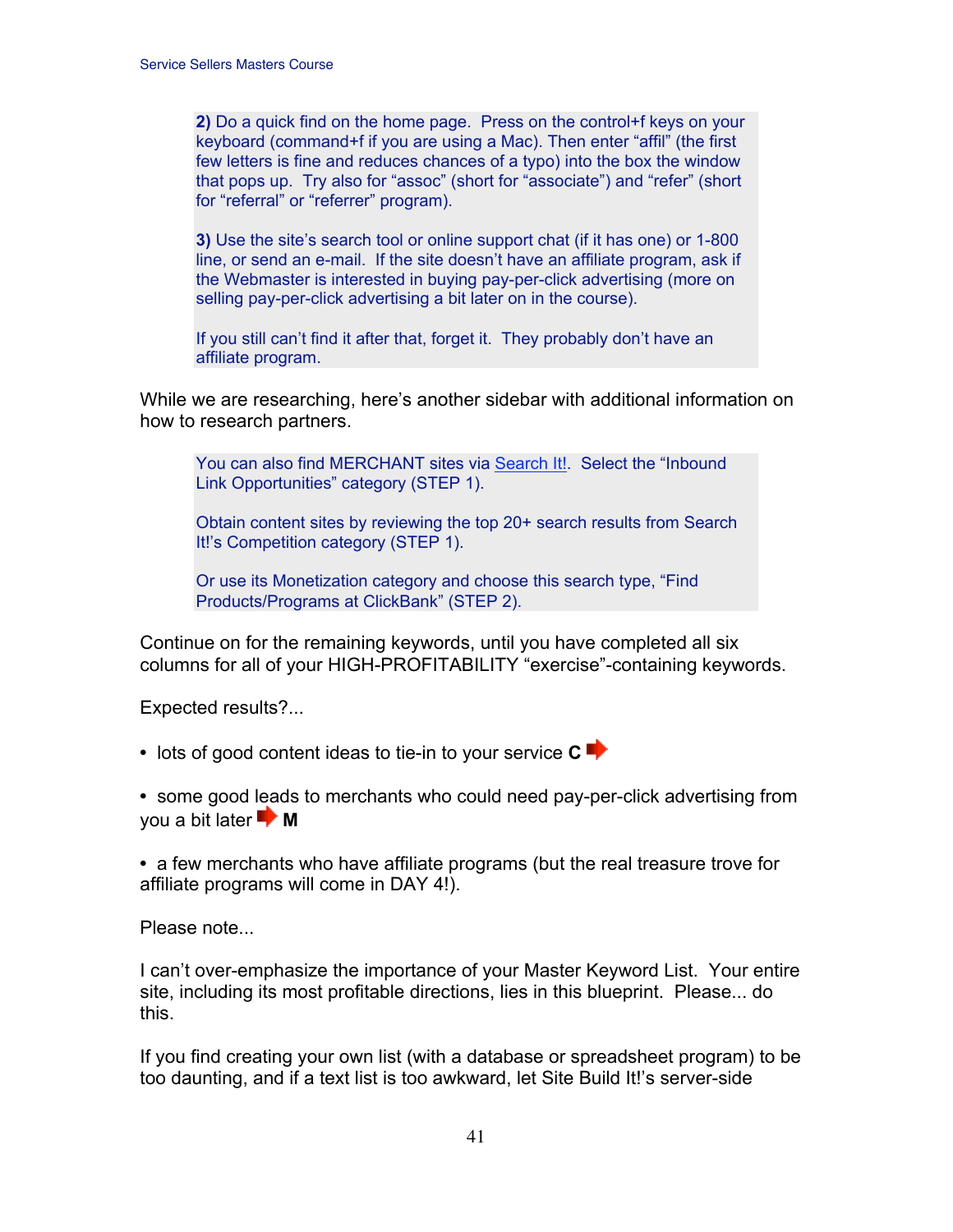**Brainstorm It!** do your work for you! Click here to see this easy-to-use tool in action…

<http://demo.sitesell.com/day2/day-2-f.html>

Want to accumulate even more information about the intensity of the competition (i.e., the SUPPLY of keywords) for top rankings for your keywords? Investigate other search types in Search It!'s Competition category. (I told you that you would use this versatile tool often!)…

**One special note..**. If your search on a keyword returns sites that seem **inappropriate**, it's likely that your keyword does not reach the people you thought.

For example, let's say that you want to write a page about how to price products. This page is meant to show e-commerce merchants how to price new products. But your research shows that surfers searching for the keyword "price" are not business folks looking for "pricing" info. They are consumers looking for *deals.*

Save yourself time and money... "price" is not a good word to focus upon. Repeat for the keyword "pricing." BINGO! This is the right word.

Your DEMAND WINDOW search generated many "exercise-containing" keywords, along with the demand for each keyword.

And your SUPPLY WINDOW search revealed the number of sites (i.e., the supply of sites) that provide information about each keyword, as well as many leads to possible merchant-partners and even some ideas for content.

Now it's time to pick the keywords with the best profitability. These will be the keywords with high demand (i.e., tons of searches according to Search It!) and low supply (not too many sites found)...

Eliminate any words that appear too competitive (i.e., supply is too high in WINDOW #2 or bidding competition is too intense), especially if they are not searched upon very often (i.e., demand is low in WIND0W #1). And especially if there do not seem to be many POSSIBLE PARTNERS for them!

In other words, if Search It! shows a keyword being searched upon only a couple of hundred times in the previous month, and your Competition search returns 20,000 sites, you can be pretty sure that's not a profitable combination!

Your best words would have **high demand** (results in DEMAND WINDOW are low)...

**And...**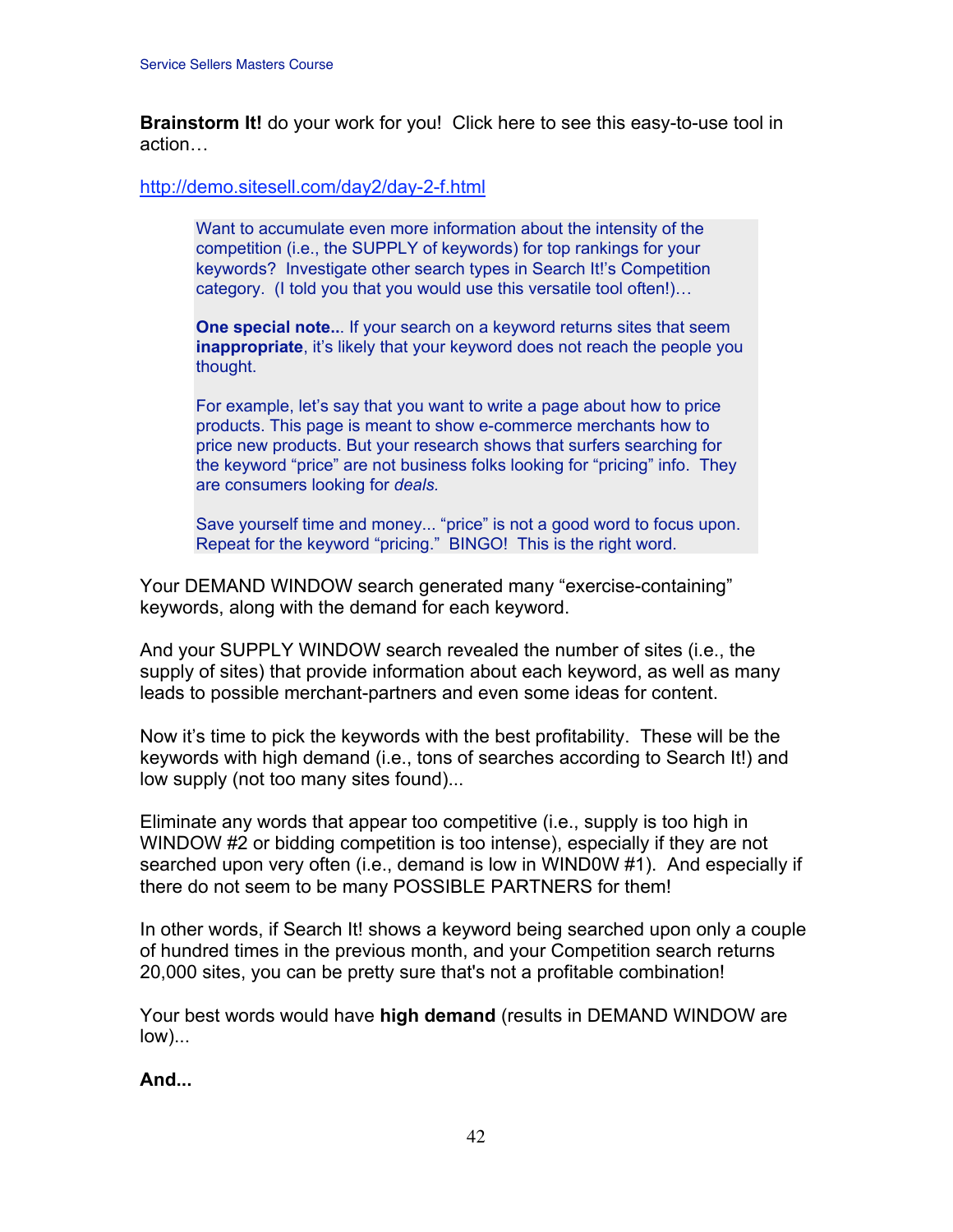**Low supply** (i.e., low supply of competing sites turn up in your search, or the bidding competition is low).

This is a rough protocol, so don't become a slave to it. Follow these two general guidelines...

**1)** Eliminate only the **worst combinations** of high supply and low demand and low number of possible partners (if you plan to monetize through affiliate marketing).

**2)** When you're ready to write your site, start with the keywords that have the **best combination** of high demand and low supply (especially the ones that you really enjoy and know!) and a good number of possible partners (if you plan to monetize through affiliate marketing).

As you start to see patterns for the kind of sites that appear in your SUPPLY SITES and POSSIBLE PARTNERS and IDEAS FOR CONTENT notes, you'll refine your service site concept so that it best matches your service, and your potential opportunities.

Ultimately, you'll create Keyword-Focused Content Pages that...

**•** fit with your service site concept theme

#### **And...**

**•** have a good supply/demand ratio

#### **And...**

**•** have a good number of potential partners (if you plan to monetize through affiliate marketing).

#### **And...**

**•** that you enjoy writing about.

Two windows down and one to go...

#### **WINDOW #3** -- **BREAKOUT WINDOW**

By now, you should have identified a nice tight service-related theme/topic for your site. And you very likely have enough profitable keywords to keep you busy building pages for a while. But...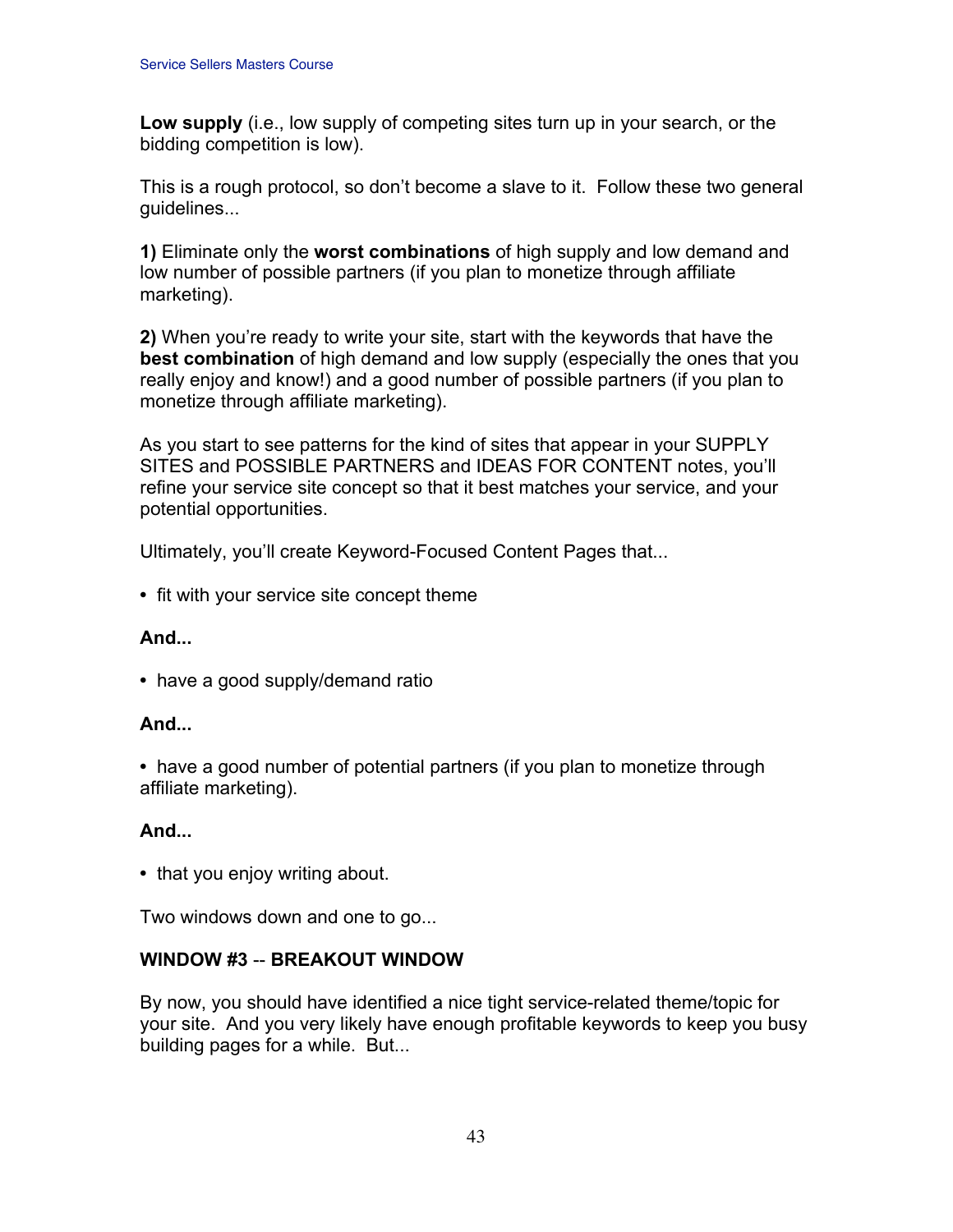What if you need additional high-profitability keyword topics? What if you have not identified a true "winning" theme to build your service site around? What if there do not appear to be sufficient keyword opportunities within your service's theme? Well, you could broaden the scope your site somewhat. However, as a service seller, your service site concept must be **tied tightly to your service** if you hope to PREsell it with any degree of efficiency in the online environment.

For that reason, it's important not to stray too far from your concept ("exercise" for this situation).

**No single keyword, no matter how profitable it may calculate out to be, makes or breaks a business.** The overall quantity and quality of all your pages that address a wide variety of all the keywords are, ultimately, what makes your business snowball and gain momentum.

The big money (i.e., your income) comes from selling your service. As a means to that end, develop a wide variety of profitable keywords, and then build Keyword-Focused Content Pages (KFCPs) around them. Deliver high-value information to attract and PREsell visitors effectively.

## C **P** T **P** is the engine that drives your business.

Your ROI (Return on Investment) means that you can also go beyond keyword opportunities. Affiliate marketers, for instance, operate on the narrowest of profit margins and need to focus on keyword opportunities in order to drive low cost traffic from the SEs. You, on the other hand, may gain hundreds, thousands and even tens of thousands of dollars from a single new customer, so you can justify building your business with some advertising expenses as well.

So the best strategy is to stay within your theme, but do some research with other theme/concept related words. In our example, we started researching with "exercise," a basic concept keyword.

Now let's BREAKOUT a bit. Look for related keywords. Once again, we turn to Search It!...

#### **Search It! > Brainstorming (STEP 1) > Google AdWords Keyword Tool (STEP 2) > exercise (STEP 3)**

Here is my partial list…

stretching exercises core exercises strength exercises hip exercises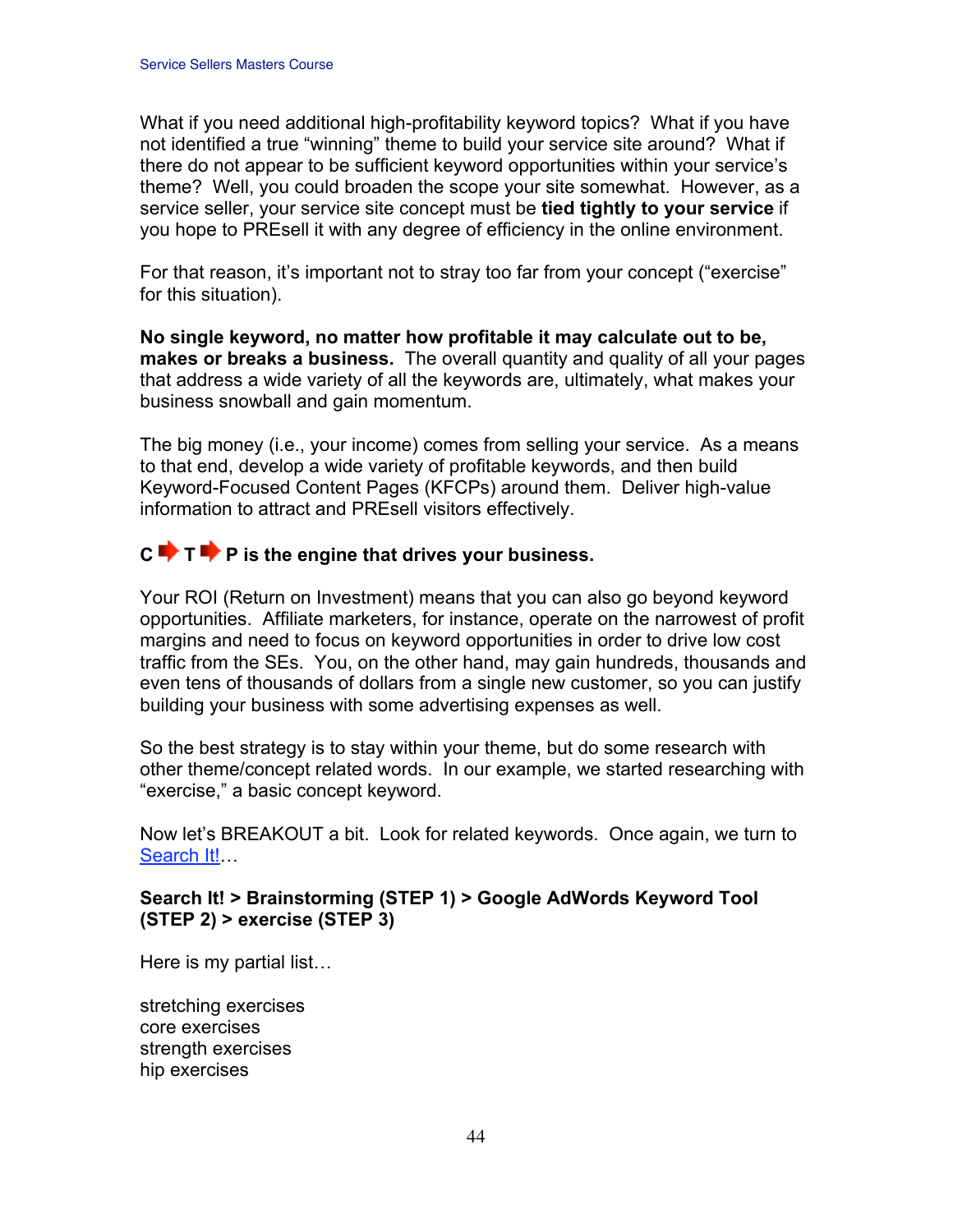Use these words in two ways...

**1)** Use the ones that **fit** your site concept "as is" to create more Keyword-Focused Content Pages, (ex., a Web page about "knee exercise"). Add these to your Master Keyword List and complete the DEMAND, SUPPLY, SUPPLY SITES, POSSIBLE PARTNERS, and IDEAS for CONTENT columns for each one.

Or a bigger idea...

**2)** Extract "General Keywords," like "weight lifting." Feed these exercise-related "concept-level" words back into your DEMAND (#1) and SUPPLY (#2) WINDOWS **to brainstorm and prune** a whole new series of high-profitability keywords that may help shape your site's theme.

Add these to your Master Keyword List, too. (Or start a new list for any "conceptlevel" keyword that is different-**and**-strong enough to stand as a separate site.)

"Weight training" related keywords would be excellent to investigate and possibly target, especially since they fit nicely with your "exercise" theme, and allow you to provide the credibility-building content that PREsells your service.

You can "BREAKOUT" of every possible theme if you use your imagination and Search It!.Think hard! There are always interesting opportunities related to your service that you can use to both PREsell your own business and those of your merchant partners. All it takes is some creativity.

You can keep right on **breaking out** in WINDOW #3, then **brainstorming** in WINDOW #1 (demand) and **pruning** after doing research in WINDOW #2 (SUPPLY). You will come up with original, non-obvious keywords and affiliate programs that are right for your target market and that are part of major new directions related to exercise. It's worth noting that these keywords may not necessarily contain the word "exercise."

Here's another way to BREAKOUT. Use this really interesting feature...

#### **Search It! > Metasearch (STEP 1) > IxQuick (STEP 2) > exercise (STEP 3)**

In this search, a site gets one star for every major Search Engine that scores it in their Top 10 (i.e., on Page #1 of search results). So it's a fast way to check all the major engines at the same time.

Any site on the first page of this search result that has three stars or more is doing well. These sites know what they're doing and are not there by accident. Two stars is good. One star could just be a fluke.

Ready? Search for "exercise."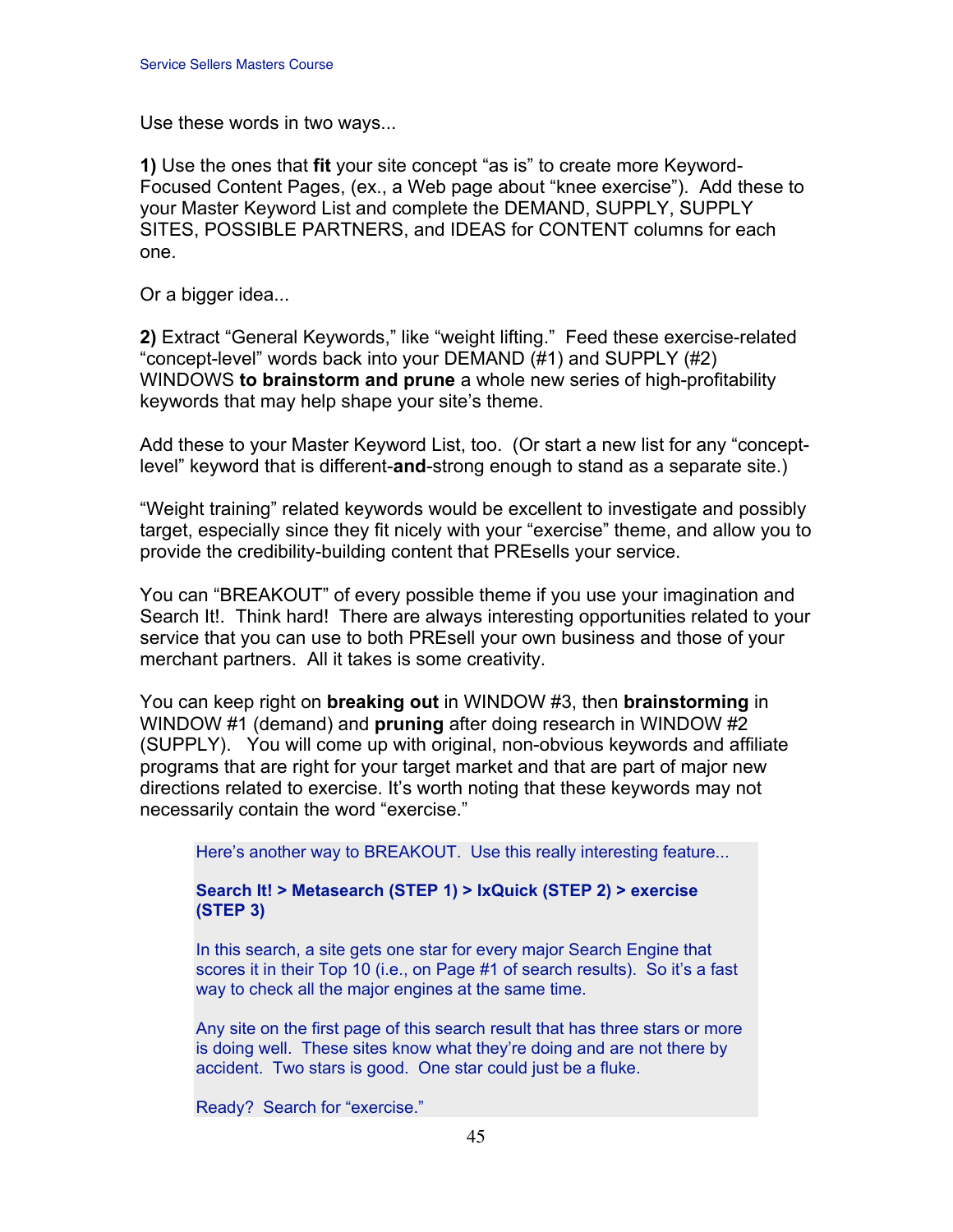At the time of this writing, acefitness.org scored tops with seven stars. Click to that site. Then go to the menu of your browser...

VIEW > SOURCE

This shows the HTML source code for this page. Look for the "META keywords tag" within this page's HTML...

<META NAME="Keywords" CONTENT="exercise, fitness, American Council on Exercise, ACE, ACE-certified, ACE FitnessMatters magazine, ACE Fitness Matters magazine, Certified News magazine, Personal Trainer Manual, books, manuals, study guides, personal trainer certification, personal training certification, certified personal trainer, personal trainer, fitness certifications, CEC, Continuing Education Credits, fitness certification exams, group fitness instructor, health information, fitness information, ACE Fit Facts, Fit Facts, fitness professional, fitness centers, non-profit, fitness organization, non-profit fitness advocate, workout watchdog, active lifestyles, physical activity, physical education, sports medicine, recreation, Operation Fit Kids, OFK, youth fitness, youth exercises, abs, ab exercise, abdominal exercise, aerobic exercise, corporate wellness, diet and exercise, exercise program, fitness training, fitness trainer certification, fitness education, personal fitness certification, physical fitness, water exercise, weight training, youth fitness education, fitness centers, health professionals, workouts, strength training, yoga, Pilates, kickboxing, aquatic sports, cycling, spinning, nutrition, fitness apparel, ACE-Certified apparel, American College of Sports Medicine, ACSM, International Health Racquet and Sports Association, IHRSA, NIRSA">

Yes, this site makes a common mistake of listing tons of different keywords. But that's OK... they've done some brainstorming for you!

Try other sites on the first page of your Search It! results. Or do a new search at Search It!.

Depending upon your time restraints, repeat the process for all of your high-profitability "exercises"-containing keywords.

One final note…

If a particular search uncovers a merchant site, and if it has an affiliate program that fits your Site Concept**,** enter what kind of merchandise it sells. Also insert the URL of the "Join Page" into POSSIBLE PARTNERS for that keyword (as explained above).

If it's a "content site," review its content and follow the "links out" -- add to your POSSIBLE PARTNERS and IDEAS FOR CONTENT columns.

OK, let's get out of these windows for a moment. They have focused on the "KEYWORD END" of brainstorming...

**KEYWORD END .................................. CUSTOMER END** (BRAINSTORM & PRUNE) -- **KFCPs** -- (BRAINSTORM & PRUNE)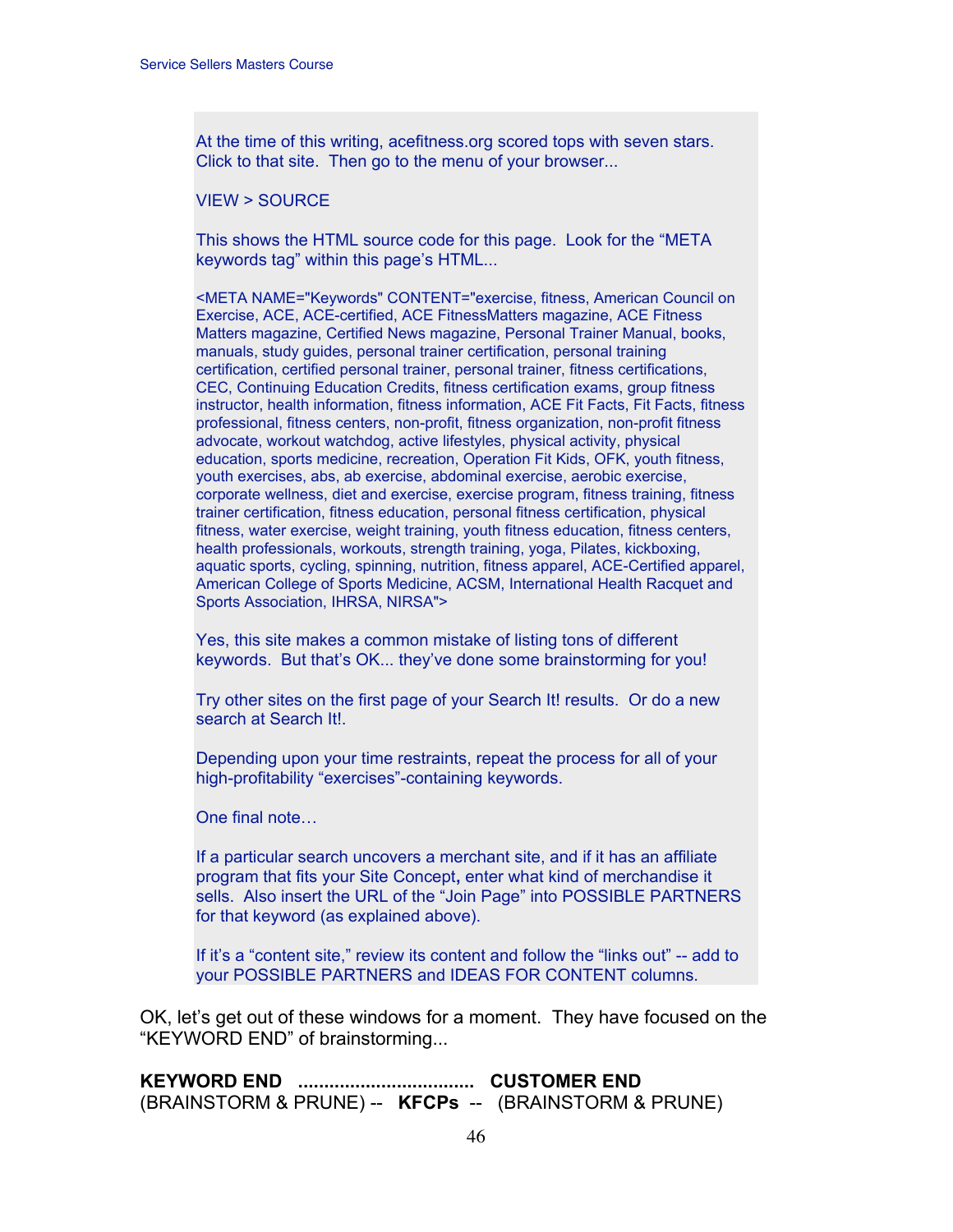Now let's look at the CUSTOMER END. Get into your visitor's shoes. Answer these questions...

**Question…** Who is she?

**Question…** What is she trying to do?

**Question…** What other stuff does she look for?

For this discussion, we'll use the pricing consultant example that we explored briefly above. Why not "exercise?"

Because I know nothing about exercise. Up to now, you've learned techniques that anyone can use for any topic. But, for this part, you do need to **know** your customer and your concept.

My concept is to create a site that is all about pricing. It's something that I know a lot about and enjoy. I've done my prep actions. I am already an affiliate of SiteSell. I'll also provide links to good pricing books at an online bookstore as well as other related vendors. (Specific details on how to choose affiliate programs appear in DAY 4).

Let's assume that I've "three-windowed" my Concept Keyword, "pricing," to death. Now I want to approach things from the CUSTOMER END. This empowers me to come up with keywords that go way beyond the KEYWORD END.

**And that's where the money is.** Your site has two visitors that you must please… the Search Engines' spiders and your human surfers.

First, let's answer the "visitor questions" that we posed earlier...

#### **Q -- Who is she?**

**A** -- Writers, software companies, or manufacturers in any industry you can imagine. I'll come up with a lot more answers and then figure out how to reach each one. I'll be specific and break them down into **niche segments.** What do they do? What kinds of things would they search for at a Search Engine that is related to their occupations?

#### **Q -- What is she trying to do?**

**A** -- As an affiliate of SiteSell, I know that Site Build It! can help her... *she* just doesn't know it yet.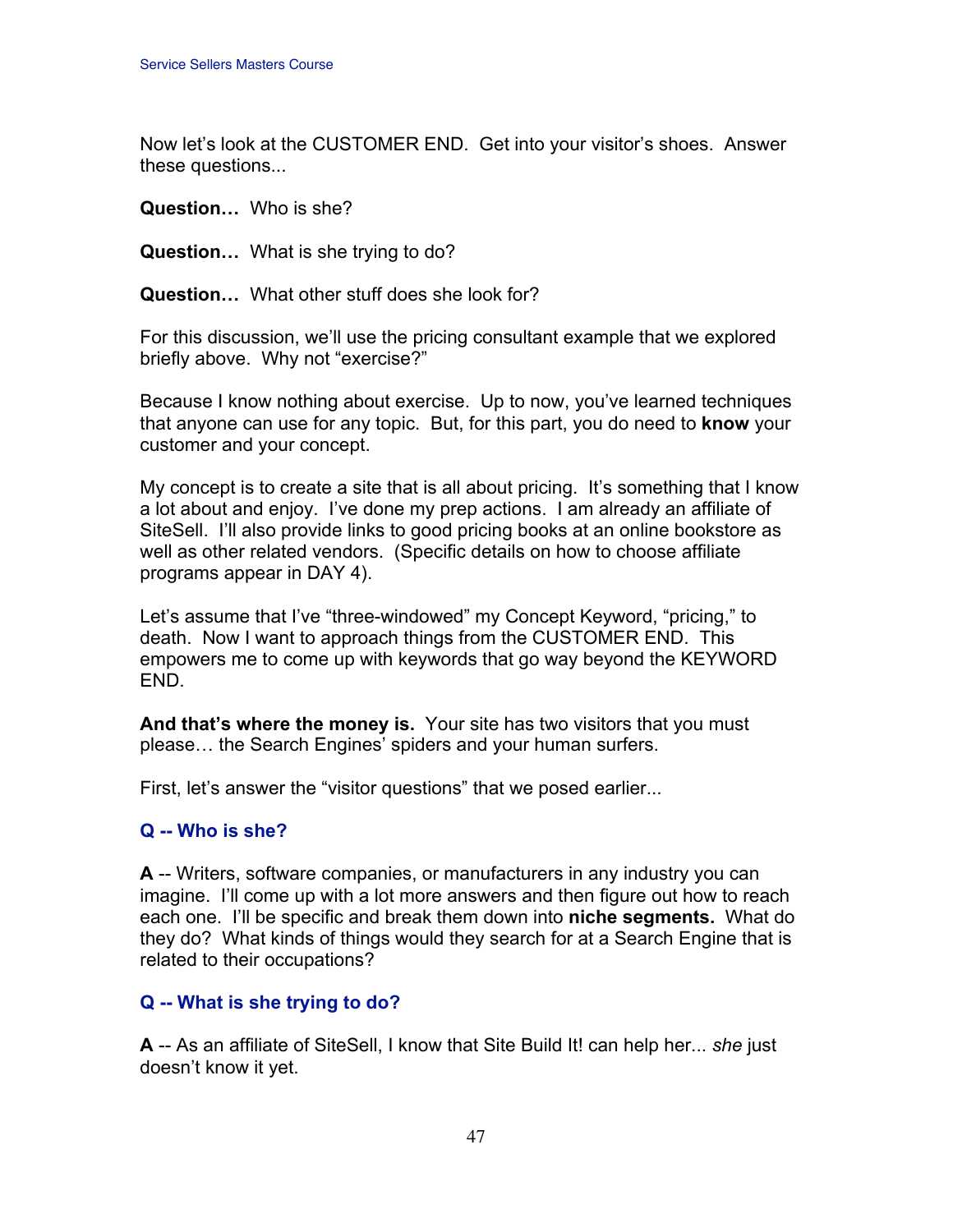I've figured out every way that she could possibly search for that information (ex., and I've even run those through WINDOWS #1 and #2!

But now for the million dollar question...

#### **Q -- What other stuff, besides pricing, does she look for?**

**A** -- She'll look for anything that is related to her business. I have to figure out what problem a member of my target market is trying to **solve** when she does a search.

I'll trace her steps as she develops her product, writes her site, builds traffic, takes orders and ships product. **I'll intercept her with my message.** What words would she look for? My site must **solve that problem.**

An example... what's a common issue for people selling products on the Net?

"Fulfillment," just to name one. "Taking orders," "shipping," "product development," "market research," "feasibility studies," "writing sales copy," "credit card processing," "shipping," to name just a few others. There are so many starting points that the head spins.

People looking up terms like the ones qualify themselves as serious business people with serious needs. Exactly the right kind of people for Site Build It!.

So I'll intercept them when they search for, let's say, fulfillment-related topics, provide them with great content about fulfillment, and then also introduce them to the concept of effective Web marketing. I've added a whole new major direction -- and income stream -- to my site simply by thinking about my target's *other* needs.

Are you thinking...

"What does fulfillment or customer service or sales have to do with Site Build It!?"

Absolutely... positively... **everything.**

Am I suggesting that you fool business people who are looking for information about these topics? No, not at all. Here's why... if someone is searching for "fulfillment" (in the non-Zen sense of the word!), she already has a product. A product that needs a *Web site that works.*

Obviously, Keyword-Focused Content Pages about building a Web presence are much more tightly targeted to our SBI! product. It's easy to write a good page that ends in a recommendation to visit the sales site. And of course, this is a "must do." It's easy and effective.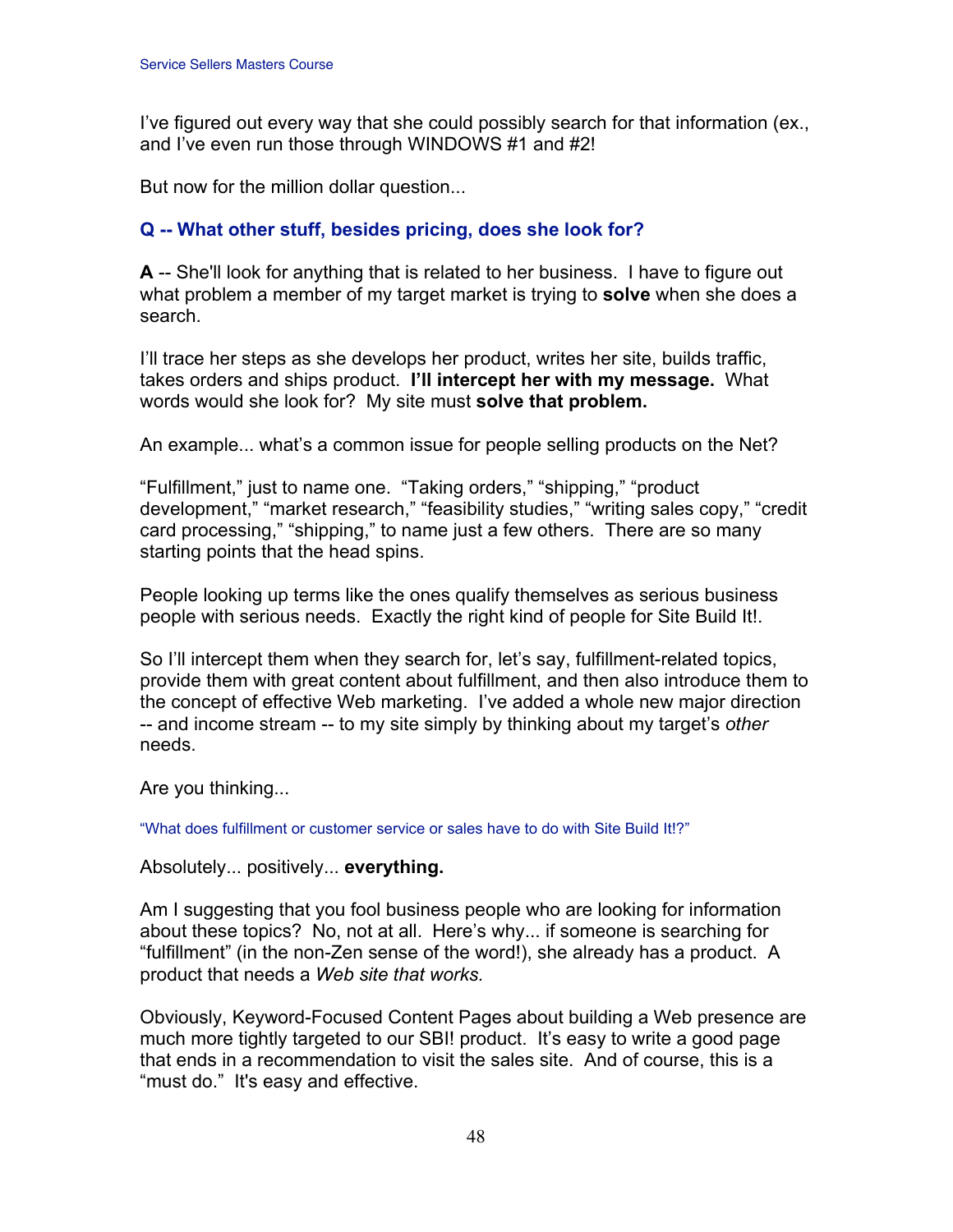But let's say that someone just found my page about order fulfillment. It's a terrific high-value page that delivers just what she was searching for. But how to lead that into a click to SBI!?

#### **Remember this golden nugget…**

PREselling is really about building trust and credibility with your potential customer through great content. So, once I have PREsold with great content about fulfillment issues on the Net, I lead into a few closing links.

First, I join the program of a good fulfillment company. I provide a link to them. Then, I add a link like this…

-------------------------------------------------------------- Before you can sell and fulfill orders online, you have to first attract targeted traffic and gain their trust. Site Build It! is the solution. Build a site that attracts a strong, endless stream of free, warm, willing-to-buy visitors... success guaranteed. http:/buildit.sitesell.com/

--------------------------------------------------------------

#### CLICK!

Our target customer does not necessarily have to be looking for site-building info -- if we can intercept her in any of her daily needs, we can make her aware of this wonderful product that she will realize she needs.

Bottom line? If your keyword attracts your target market, there is always a way, with just a touch of creativity, to stretch her to other products that are also likely to fall within her "list of needs." It's all part of effective communication on the Net.

Wow! What a DAY!

Take three little WINDOWS (DEMAND, SUPPLY, and BREAKOUT). Approach matters from two different directions (from the KEYWORD END and the CUSTOMER END). And you've got a great list of profitable content topics, *almost ready to write itself!*

Before proceeding to DAY 4, please complete your DAY 3 Goal-of-the-DAY, and take note of your Ongoing Goal...

Before proceeding to DAY 4, please complete your DAY 3 Goal-of-the-DAY, and take note of your Ongoing Goal...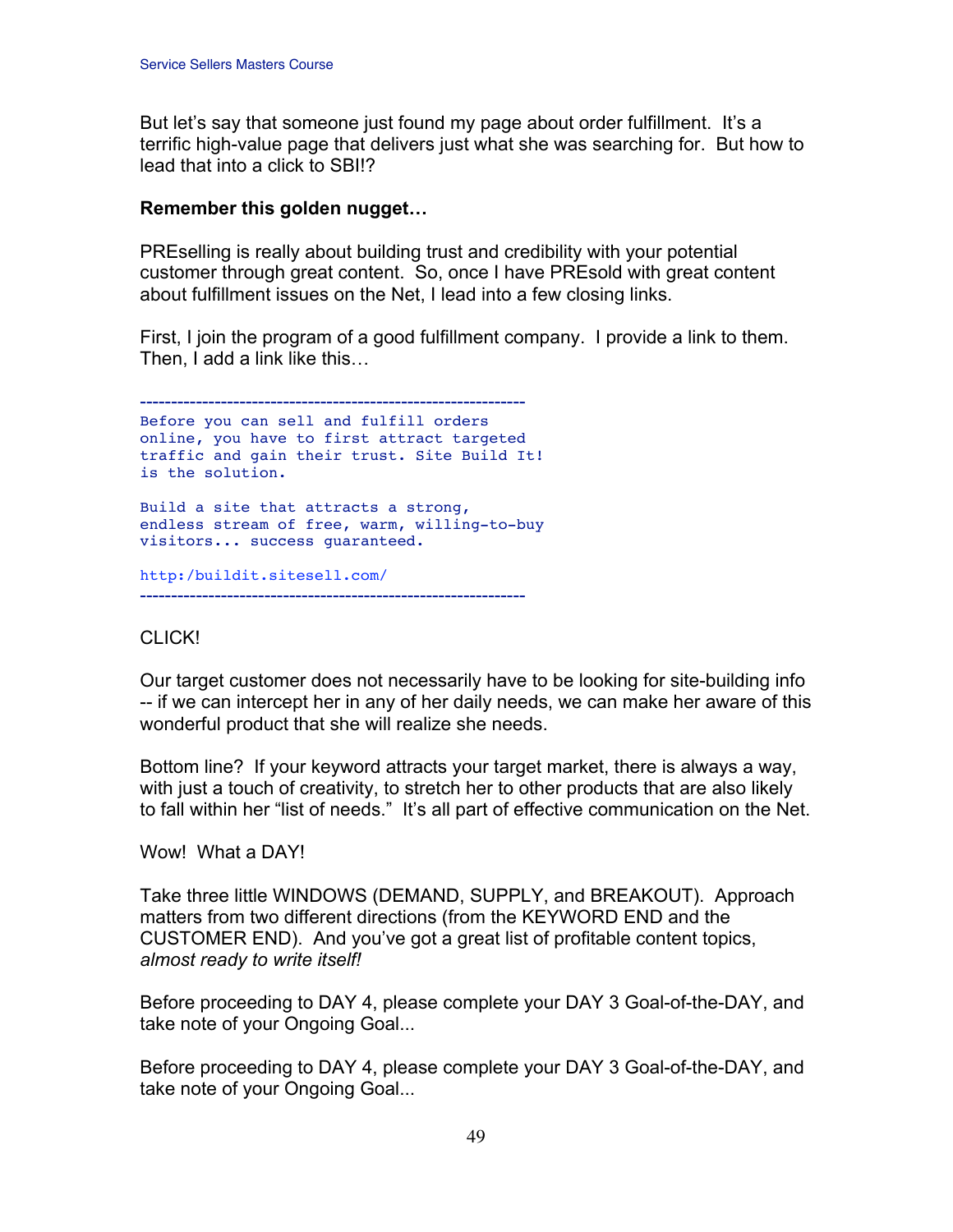Use each of the SUPPLY, DEMAND and especially the BREAKOUT WINDOWS, to grow your Master Keyword List ever bigger, ever more profitable. This yields the raw material for new Keyword-Focused Content Pages.

Consider getting Site Build It!'s Brainstorm It! to do it all for you. It can build, research, and help you analyze an endless stream of highprofitability keywords. What a time-saver! No other product does what the Site Build It! does at such an affordable price and guarantees it…

[http://compare.sitesell.com/](http://compare.sitesell.com/gitbwebaffiliate.html                     )

Phew! That was a long and complicated section, I know. Here's the good news... you're over the hump. It all gets easier from here on in.

#### **Please, please, please note...**

It's important to take your time and work through the strategies and examples until you "get it" and "do it." **DAY 2 (Brainstorm Your Site Concept)** and **DAY 3 (Develop High-Profitability Topics)** literally build the engine of your business. So take your time and stay with it. Your business, and you, deserve this effort.

Time to re-quote **Calvin Coolidge...**

"Nothing in this world can take the place of persistence.

Talent will not; nothing is more common than unsuccessful people with talent.

Genius will not; unrewarded genius is almost a proverb.

Education will not; the world is full of educated derelicts.

Persistence and determination alone are omnipotent.

The slogan "press on" has solved and always will solve the problems of the human race."

Stick with it. The 10 DAY plan of action works... if you work it. And by using Site Build It!, you can avoid the tedious, complicated parts of traffic-building and achieve impressive results, regardless of what kind of business you own (or hope to own)… [http://find.sitesell.com/](http://find.sitesell.com/gitbwebaffiliate.html                        )

So take a relaxing breath of air and let's keep going…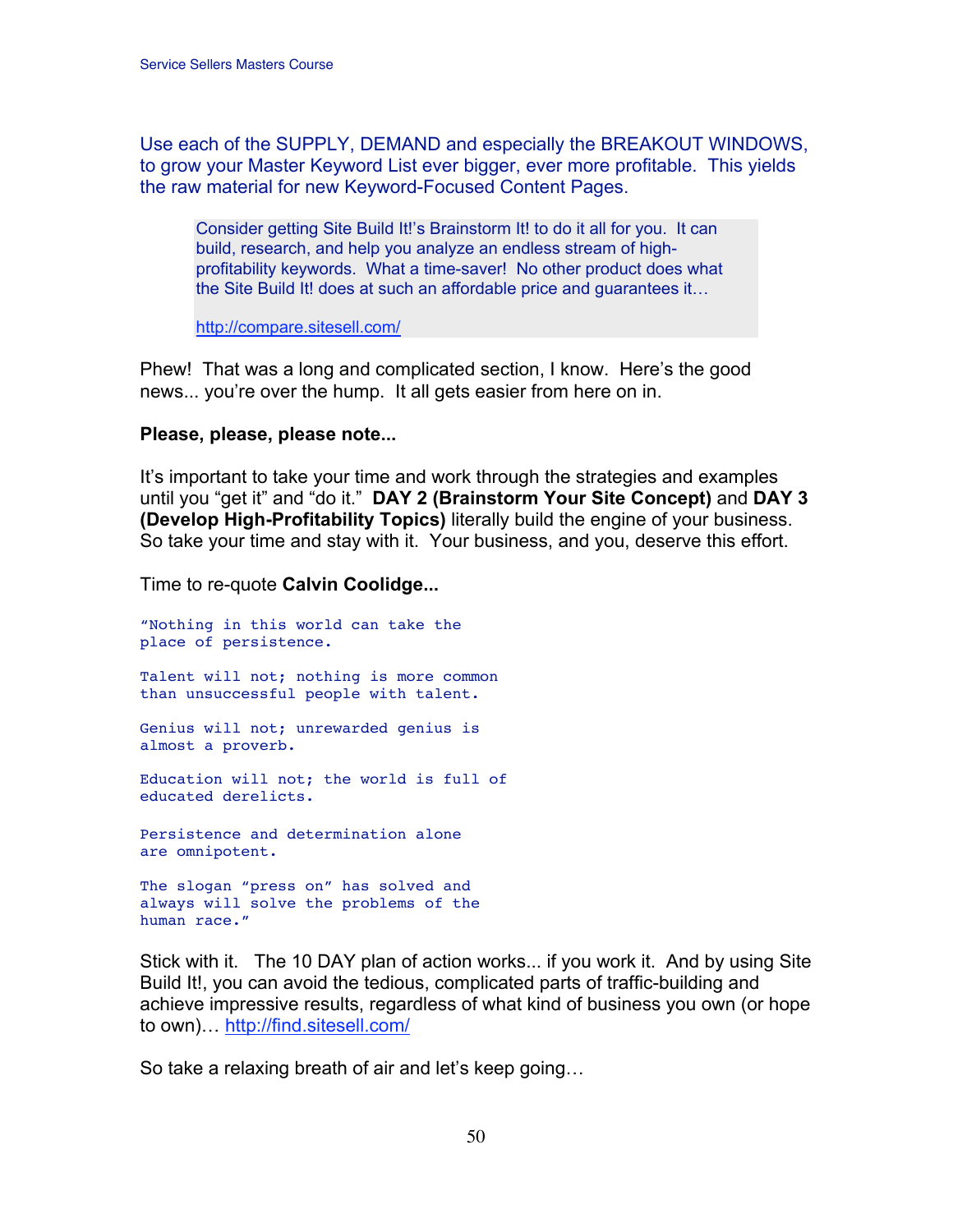# **4. DAY 4 Plan Your Monetization Models**

**"Show me the money!"**

-- Jerry Maguire (1996)

**Goal-of-the-DAY...** The overall goal is to expand your site's blueprint by planning how you could potentially monetize visitors interested in your niche (i.e., Site Concept), starting with your primary monetization model, service selling.

You will also consider appropriate **secondary monetization models,** such as affiliate programs, to diversify your Web income and give your business stability.

It's time for a quick check-up. So far you have…

- examined PREselling and its effect on Conversion Rates (DAY 1)
- identified a potential topic for your Theme-Based Content Site (DAY 2)
- brainstormed a list of profitable keywords (DAY 3)

DAY 4 continues your excellent preparation efforts. The finish line is in sight where you will register your domain name, confidently knowing that you have not missed a step along the track. That's why you will be **"thinking"** about "M" now*,* and "doing" it after you have **C <sup>p</sup> T P** well in control.

The ideal Site Concept should give you enough flexibility to generate income through your primary source of income, plus two or three or more additional streams.

As a service seller, your #1 goal has to be the "sale" of your service -- getting that first contact from your prospect. That's perfectly understandable. Even so, don't discount the idea of affiliate marketing and its potential secondary income. This DAY will highlight the affiliate monetization model but keep in mind that you do have other models to consider…

#### [http://buildit.sitesell.com/](http://buildit.sitesell.com/gitbwebaffiliate.html                     )

Out of every 100 visitors to your site, it's likely that only a small percentage will follow through and contact/hire you for your professional service. The others? Well, maybe they have slightly different needs. Perhaps they are looking for a lower-cost option or they are "just looking, thanks." There may be any number of reasons why a visitor may not be an ideal candidate for your service.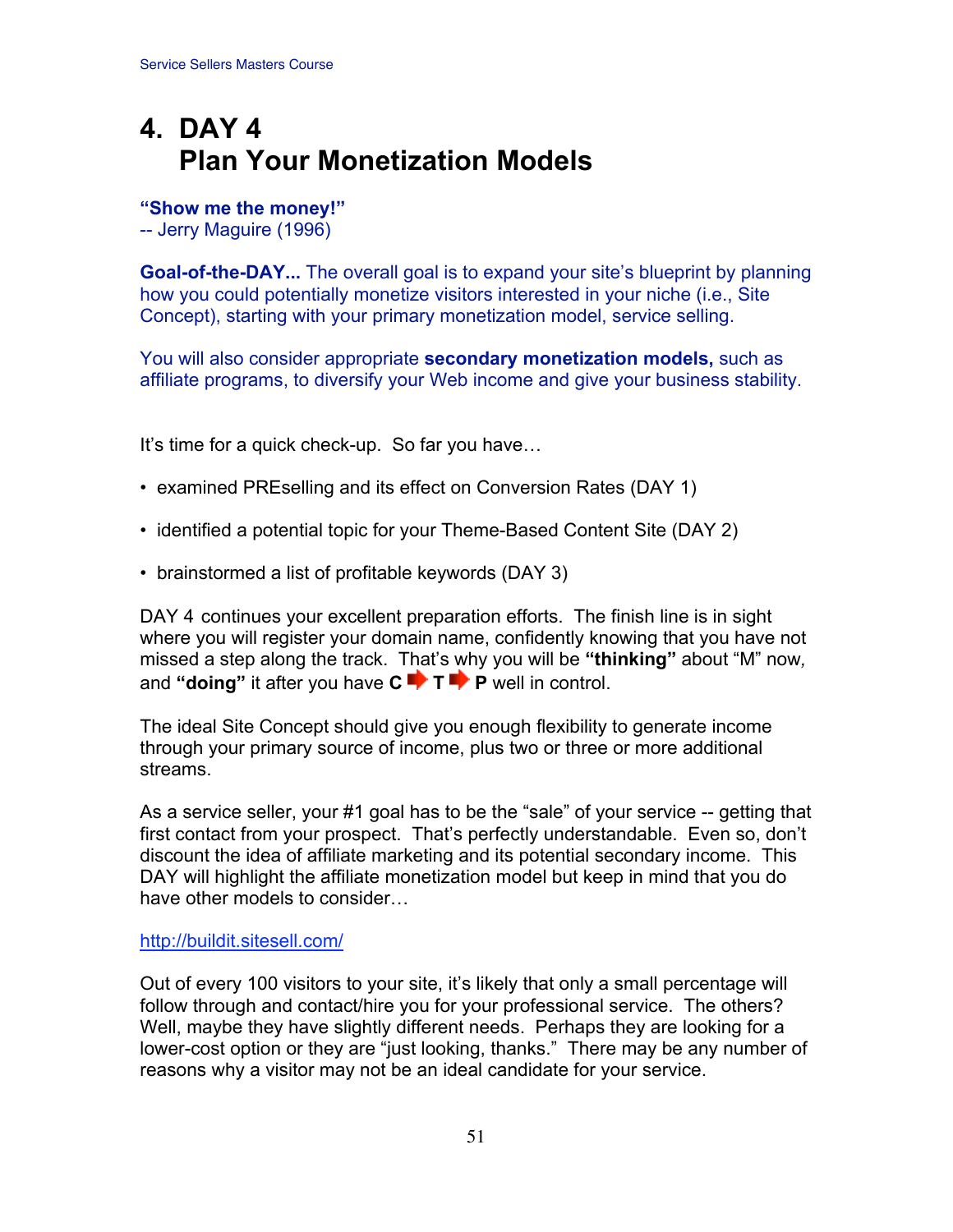You could, if you wished, let those visitors proceed merrily on their way. But why would you? After all, you worked very hard to get them to your site, right? **So why not make recommendations for niche-related, non-competing products and/or services that may be more suited to the needs of those visitors?** That way, your traffic is not wasted. Instead, it supports an additional revenue stream.

But there's another bonus...

By offering links to non-competitive sites that provide solutions for your visitors, your site becomes an even more valuable resource. This is doubly true if your service is locally based and unlikely to be of interest to anyone outside of an hour's drive of your office.

For example, let's say that you are an interior designer and your site is all about information about "home decor." Where do you find related ebooks or digital products to recommend as an affiliate?

A fast way is to use Search It!...

**1)** Select the "Monetization" category in STEP 1.

**2)** Choose "Find Products/Affiliate Programs At ClickBank" in STEP 2. **3)** Enter the term "home decor" in STEP 3.

Your search turns up four potential e-book candidates. Decide which one(s) you want to promote and you're off and running! ClickBank guides you through the set-up process.

**Tip:** Always select the best, related products to represent as an affiliate and group them according to your high-profitability keywords.

Take-home lessons?

They boil down to the following points…

• Ideally, you don't want to leave any money on the table. Your visitor may not respond to your primary Most Wanted Response, but she may be attracted to one of your secondary offerings.

• The key is to never be dependent on any one income source -- "all your eggs in one basket" is a high-risk strategy. By diversifying, you increase your revenue, stabilize your business, and take charge of your own business destiny.

DAY 4 is all about getting a feel for possible monetization models *before* you go on to create your domain name. For example, if you narrow your niche/Site Concept too much, or position your business wrongly, you might limit your opportunities unnecessarily… profitable opportunities, that is.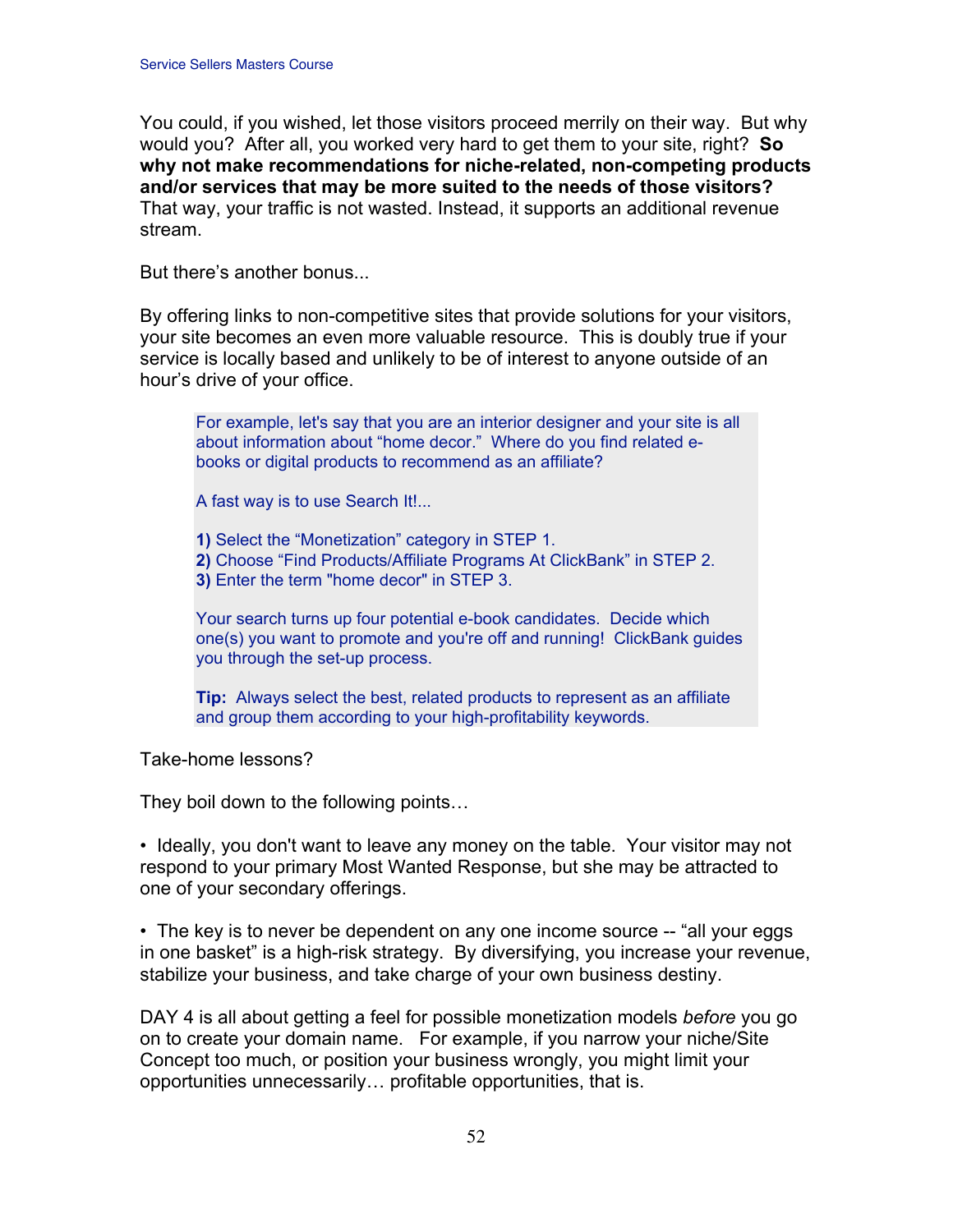With monetizing in mind, let's look first at the affiliate model as a secondary income stream. Get ready to…

Grow a list of good merchants with affiliate programs that have product lines that fit. Then choose the best ones and group them according to high-profitability keywords. For example, you may want to investigate Amazon's aStore…

#### <http://astore.amazon.com/>

or eBay's Editor Kit…

<https://www.ebaypartnernetwork.com/files/hub/en-US/index.html>

Yes, you have *already* started this process on DAY 3 by using Search It! to build groups of POSSIBLE PARTNERS for each keyword in your Master Keyword List. However, DAY 3 was more focused upon getting good ideas for content and a feel for your market space (DEMAND, SUPPLY, SUPPLY SITE INFO).

Now it's time to *grow* your list of POSSIBLE PARTNERS…

## **4.1. Grow A List Of Possible Partners**

Remember how we brainstormed the list of KEYWORDS and then chose the best? We're going to choose affiliate partners in the same way. And, of course, Search It! will be our super-efficient assistant as usual.

Solid research sets a solid foundation. That's why the strategies below try to cover almost every angle for choosing POSSIBLE PARTNERS. However, being this thorough can be overwhelming, especially if you are already time-crunched. So pick and choose the strategies that you know you can realistically execute. And then do them!

I highly recommend that you do at least four types of searches if at all possible. You want to increase your chances of finding quality affiliate programs that fit best with your business blueprint. But more importantly, you want to be confident about the merchants that you represent!

### **4.1.1. Grow Through Search Engines**

A good place to start your search for merchants would be, of course, at the Search Engines! Do a search for one of your keywords, plus the word "affiliate." Let's use this example...

+ab exercise +affiliate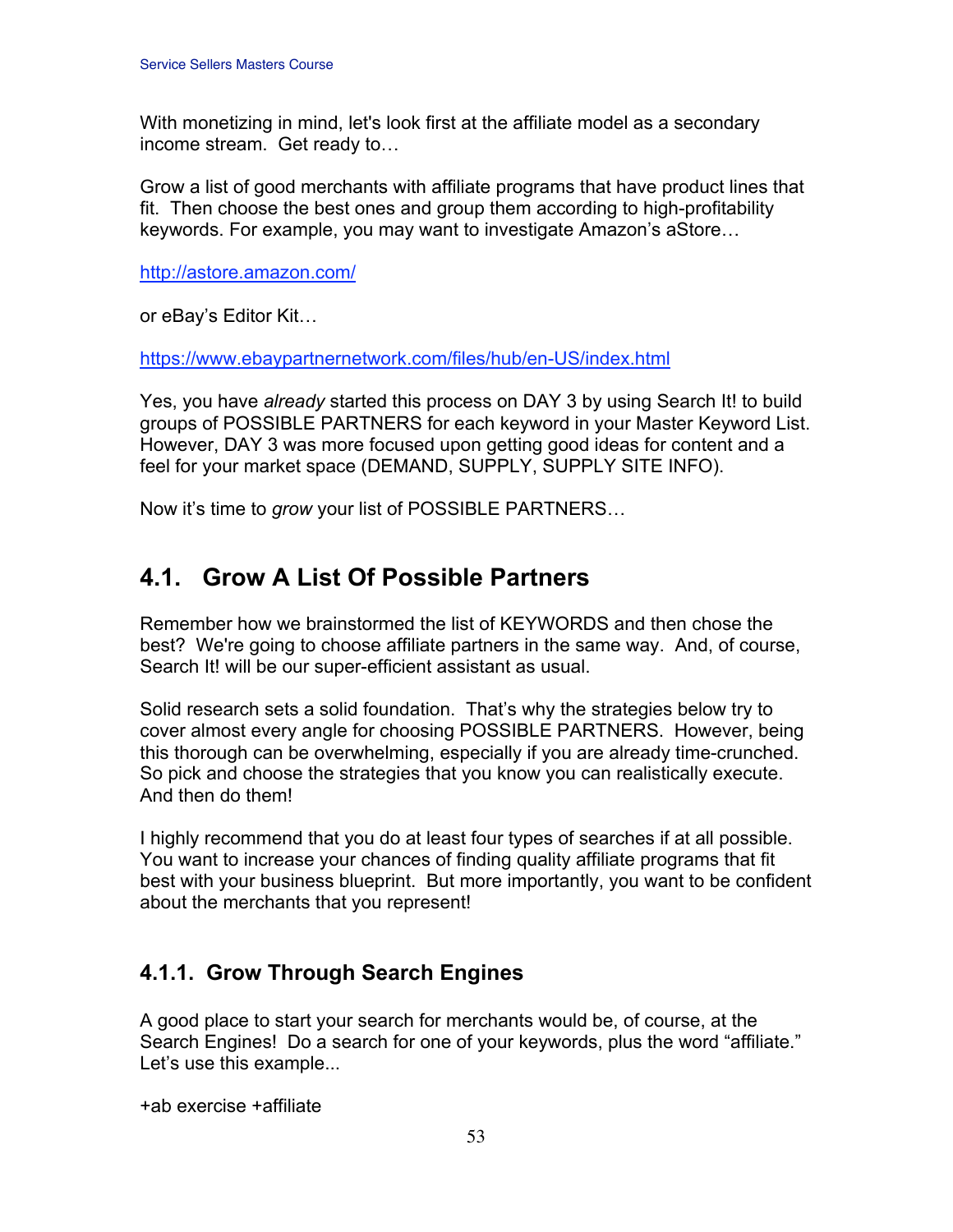(The "+" sign means that both words must appear on the Web page returned by the search.)

Now open [Search It!](http://searchit.sitesell.com/gitbwebaffiliate.html                    ) and do this search...

#### **Search It! > Straight up Search (STEP 1) > Google, no quotes (STEP 2) > +ab exercise +affiliate (STEP 3)**

If you have time, try a second search for the same term.

**Search It! > Straight up Search (STEP 1) > Yahoo!, no quotes (STEP 2) > +ab exercise +affiliate (STEP 3)**

### **4.1.2. Grow Through Directories... Search and/or Drill Down**

Directories are also a good place to research POTENTIAL PARTNERS. An interesting place to start is…

#### **Search It! > Inbound Link Opportunities> Yahoo! Wide (STEP 2) > exercise (STEP 3) > ab exercise (STEP 4)**

Since this is a large directory and there is a substantial annual fee, it has only serious merchants. Many of the sites listed here will have affiliate programs so this search is like hitting pay dirt in a gold mine. Simply enter your Site Concept word and hit Search It!.

### **4.1.3. Grow Through Specialized Affiliate Directories**

Now let's investigate your POSSIBLE PARTNERS and add some new merchants, too. How? Easy...

#### **Search It! > Monetization (STEP 1) > Find Affiliate Programs at Google (STEP 2) > exercise (STEP 3)**

Visit a site that appeals to you. If it has an affiliate program that fits your Site Concept, first enter what kind of merchandise it sells and then enter the URL of the "join page" into POSSIBLE PARTNERS for that keyword (as explained above). Check the top ten sites -- twenty if you are feeling ambitious -- and record those with potential.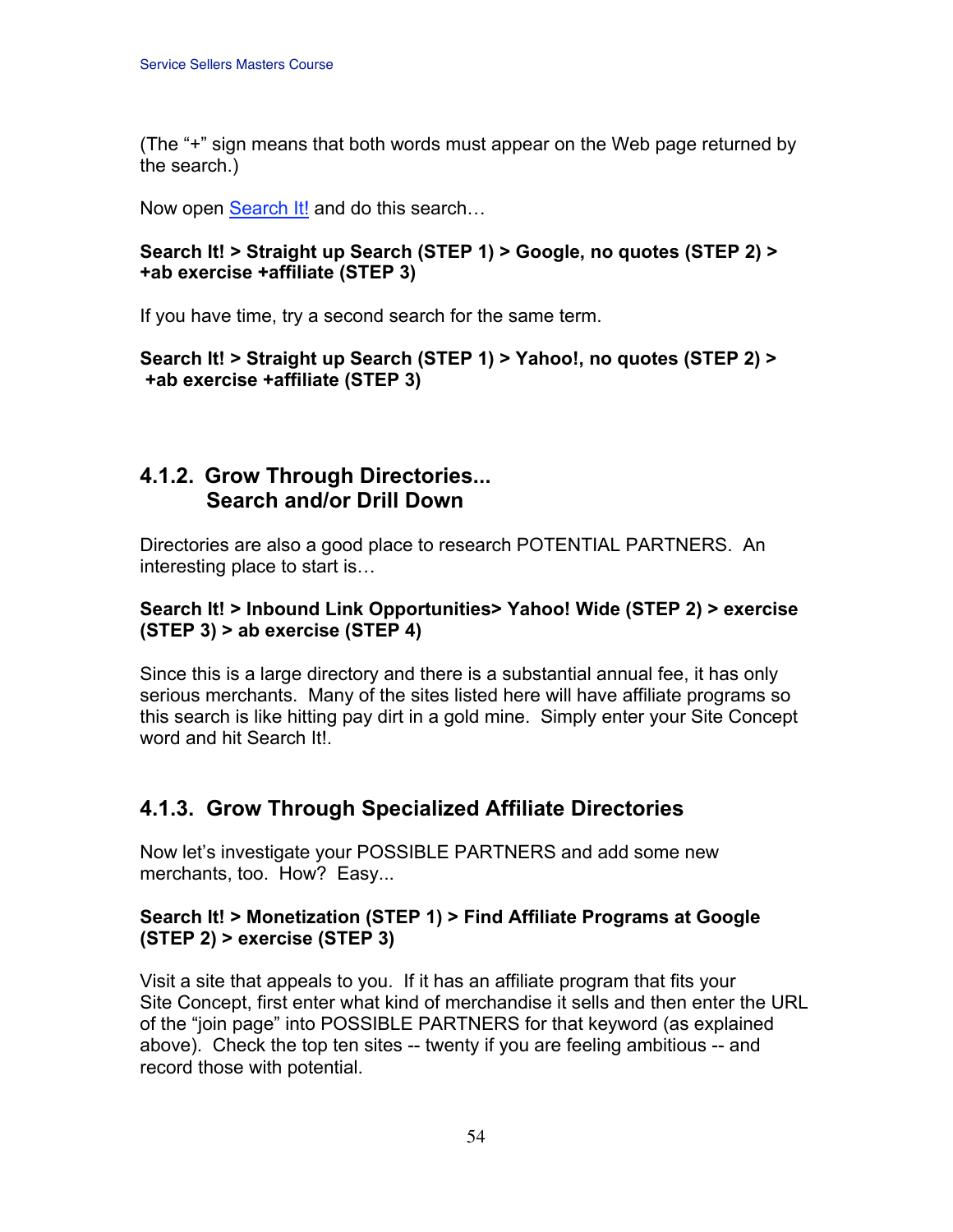Repeat the process for each keyword in your Master Keyword List (i.e., replace "exercise" with another keyword like "ab exercise"), starting with your **specific** high-profitability keywords and then following up with your general Concept Keywords (ex., "weight training" and other "concept-level" keywords that you develop, such as "exercise equipment," etc.).

Read the review of each potential match. Look at the ratings and take advantage of any evaluation services offered.

You can also look for "cross-concept companies." These are companies selling products that, because of their nature, fit with most or all Site Concepts. For example, whether your concept is about "Renaissance art" or "pricing" or "exercise," you'll find books about it. So always include a bookstore in your group of affiliate programs.

Still in the searching mood after all that? Try this final suggestion…

You already have a list of POSSIBLE PARTNERS. Use the search tool at AssociatePrograms to check out partners. Just enter each domain into the search tool.

If you want to be really, really, really thorough, and you have more spare time than I do, you could check out these affiliate directories…

#### **Associate Programs**

<http://www.associateprograms.com/>

#### **Refer-it**

<http://www.refer-it.com/>

#### **1webindex**

<http://www.1webindex.com/>

Our own affiliate program, the **5 Pillar Program**, is consistently the #1 top-earning program of AssociatePrograms.com (the #1 affiliate directory).

[http://affiliates.sitesell.com/](http://affiliates.sitesell.com/gitbwebaffiliate.html                  )

Anyone who visits your site is bound to be curious how she found you, and how you did such a wonderful job. Since we are all about Net marketing and sales, our program fits anyone's site.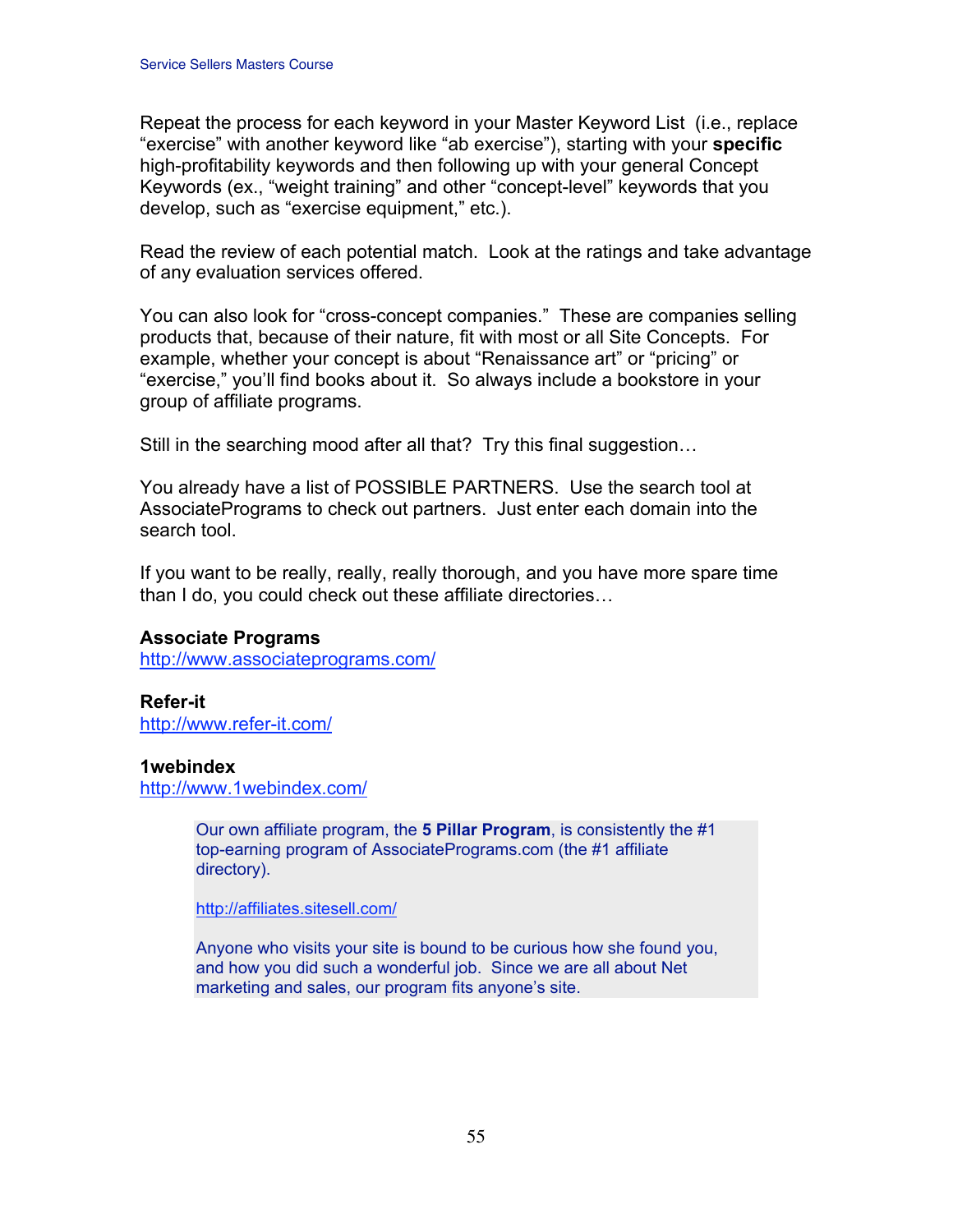## **4.1.4.Grow Through The ClickBank Network**

ClickBank, through its fast-growing Marketplace, gives you access to over 10,000 digital products and a commission range that extends as high as 75%.

#### <http://www.clickbank.com/>

Its account setup is simple and free. And ClickBank's tracking and payment procedures are reliable and accurate. The company manages the publisher (merchant) relationship so you always receive your payment.

Use [Search It!](http://searchit.sitesell.com/gitbwebaffiliate.html                    ) to find digital products and their affiliate programs.

## **4.1.5. Grow through Affiliate Backend Providers/Networks/Aggregators**

There are several companies that provide the tools, technology and services that online businesses need to register, track, report and pay affiliates. In other words, merchants don't have to "do it themselves" because these companies provide all the backend functionality necessary to run an affiliate program.

The **"backend providers"** prefer to call themselves **"affiliate networks."** Why? Because they do more than just provide merchants with affiliate software. They also provide merchants with affiliates, and vice-versa. Since they have a pool of hundreds of thousands of affiliates, a merchant's program gets instant exposure to potentially interested affiliates.

And affiliates get exposure to a wide variety of merchants. So join each of these backend providers. You will likely come across many of the same merchants that you found in the affiliate directories. But you will also find new ones. So it is worth checking to see whether they feature any programs that fit with your concept....

#### **Commission Junction**

<http://www.cj.com/>

#### **LinkShare**

<http://www.linkshare.com/>

If you find merchants with products that fit, enter what kind of merchandise they sell and also enter the URL of the "join page" to the POSSIBLE PARTNERS column in your MASTER KEYWORD LIST for each keyword that is relevant.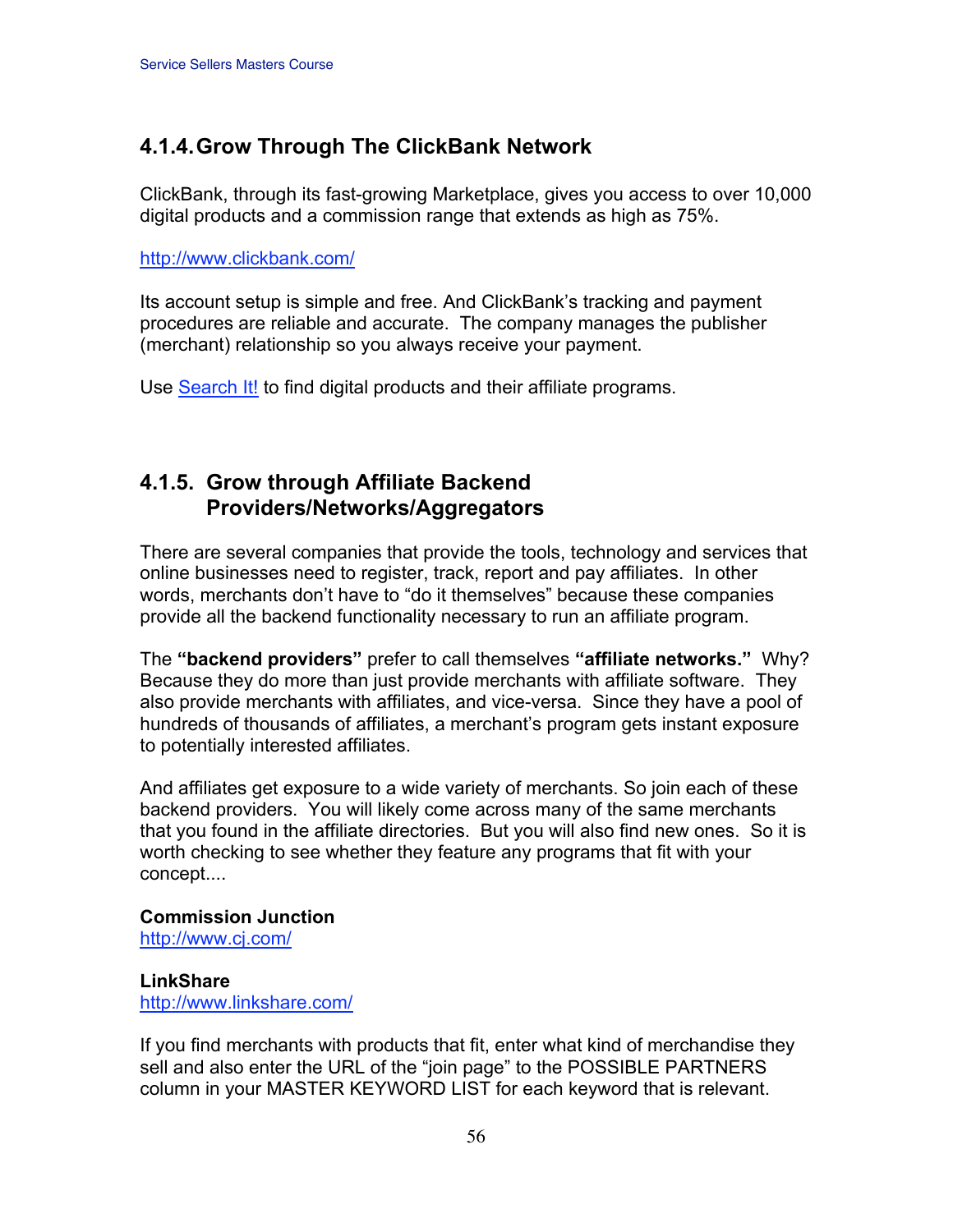## **4.1.6. Grow through Alexa**

Use Search It! to find potential affiliates through Alexa or Quantcast. Choose the **Popularity** search category.

Alexa, for example, displays traffic ranking, in-pointing links, and even visitor reviews! Once you establish which sites in your niche are the big players, use the Related Links tool from Alexa to expand your horizons!

### **4.1.7. Grow Through Search Engines & Directories... Favorite Tricks**

Now for a quick peek at a couple of my favorite tricks...

How else can you find merchants through the Search Engines? Easy!...

**1)** Visit the advertisers!

**2)** Sniff affiliate sites (They've already done the homework for you!)...

These "linked-to" merchants already have affiliate programs -- all you have to do is check them out and see if they fit with your Site Concept! Add the ones that do fit with your list of POSSIBLE PARTNERS.

### **4.1.8**. **Grow Through Back Links**

Find other sites that link to a site with this query….

#### **Search It! > Back Links (STEP 1) > To (sub) Domain from All Other Sites (STEP 2)**

Many of these sites will be content sites that also link to other exercise-related merchants as affiliates (you can often tell by the linking URLs). More than likely, these linked-to merchants already have affiliate programs -- all you have to do is check them out and see if they fit! Add the acceptable ones to your list of POSSIBLE PARTNERS for each keyword.

And you can use this Search It! link-finder technique for all of your POSSIBLE PARTNERS for all of your keywords!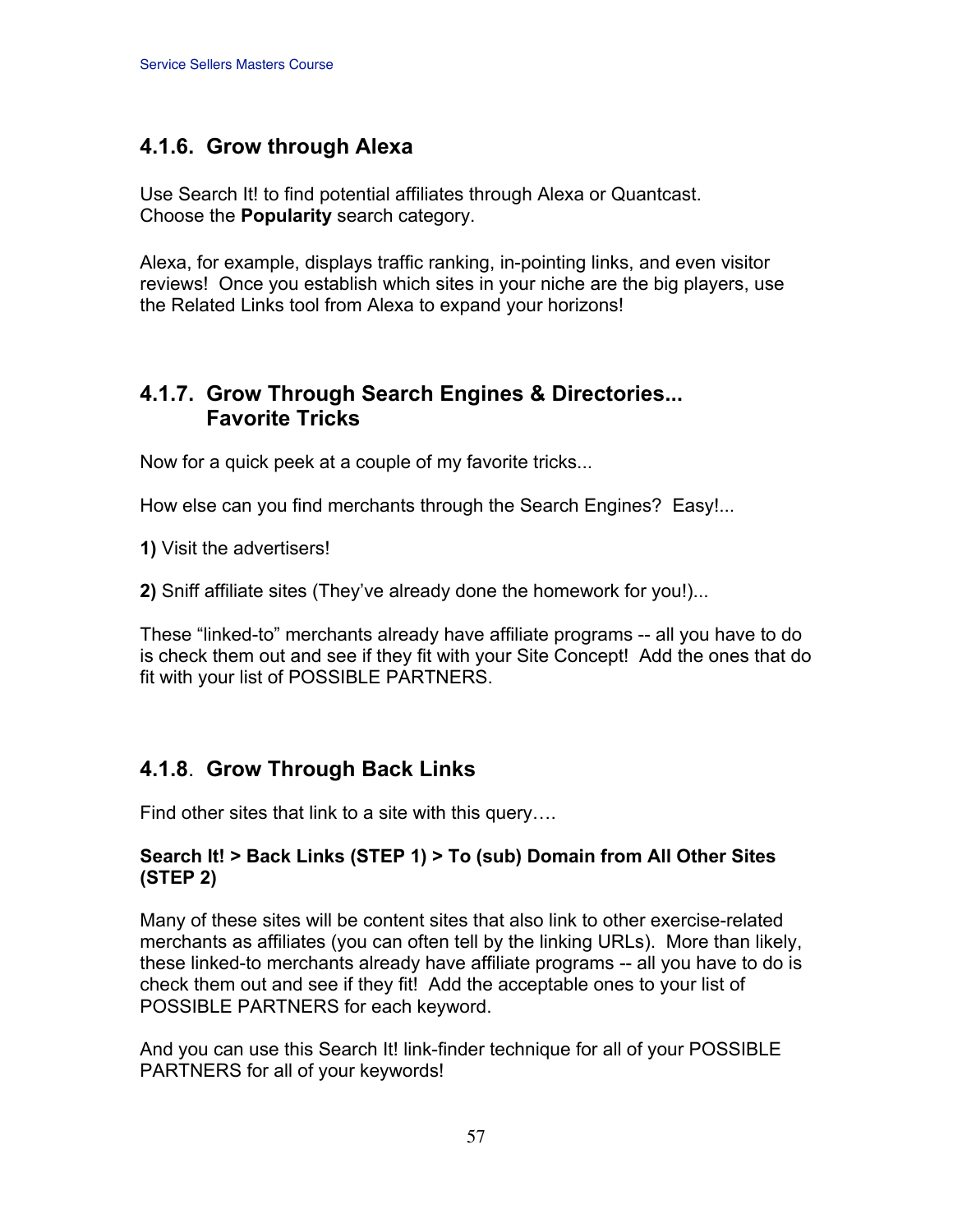## **4.2. Reduce Risk by Diversifying**

One of the major attractions of becoming an affiliate is the **small amount of risk** involved. As an affiliate, you have little or no...

- **•** product development expenses
- **•** advertising costs
- **•** inventory to maintain
- **•** overhead expenses (salaries, physical location, etc.)

In other words, affiliates do not have millions at stake.

But you do have one **big** risk...

If a merchant or backend provider goes out of business, it takes you with it. Let's talk briefly about how to minimize this risk...

After you review the affiliate directories and backend providers, you should have a good selection of programs. How many programs should you choose? How do you know which ones are solid?

You don't, really. Yes, you can weed out the dogs by doing the basic research outlined below. But most of us just **don't have the ability or time** to thoroughly analyze a company, its financials, and its business model… and then predict success or failure.

So your best bet is to spread your business among as many programs as possible **that fit with your Site Concept.** But there are some important **qualifiers** to this policy...

**1)** If you represent 10 programs, don't put them all on the same Keyword-Focused Content Page. Work in only the few that are tightly relevant to the content of each page.

**2)** Pick the **best-of-breed** from each category of merchant. For example, if you plan on representing a Net marketing company, SiteSell would be the obvious choice (ahem!).

If you plan unusually heavy support for a given category of product, you might want to represent the best **two** merchants. For example, suppose you foresee hundreds of book links on your site. It might be a good idea to choose the best 2 online bookstores -- if Bookstore A and Bookstore B fit with your concept and both seem to be stable companies, then use these two. No more, though...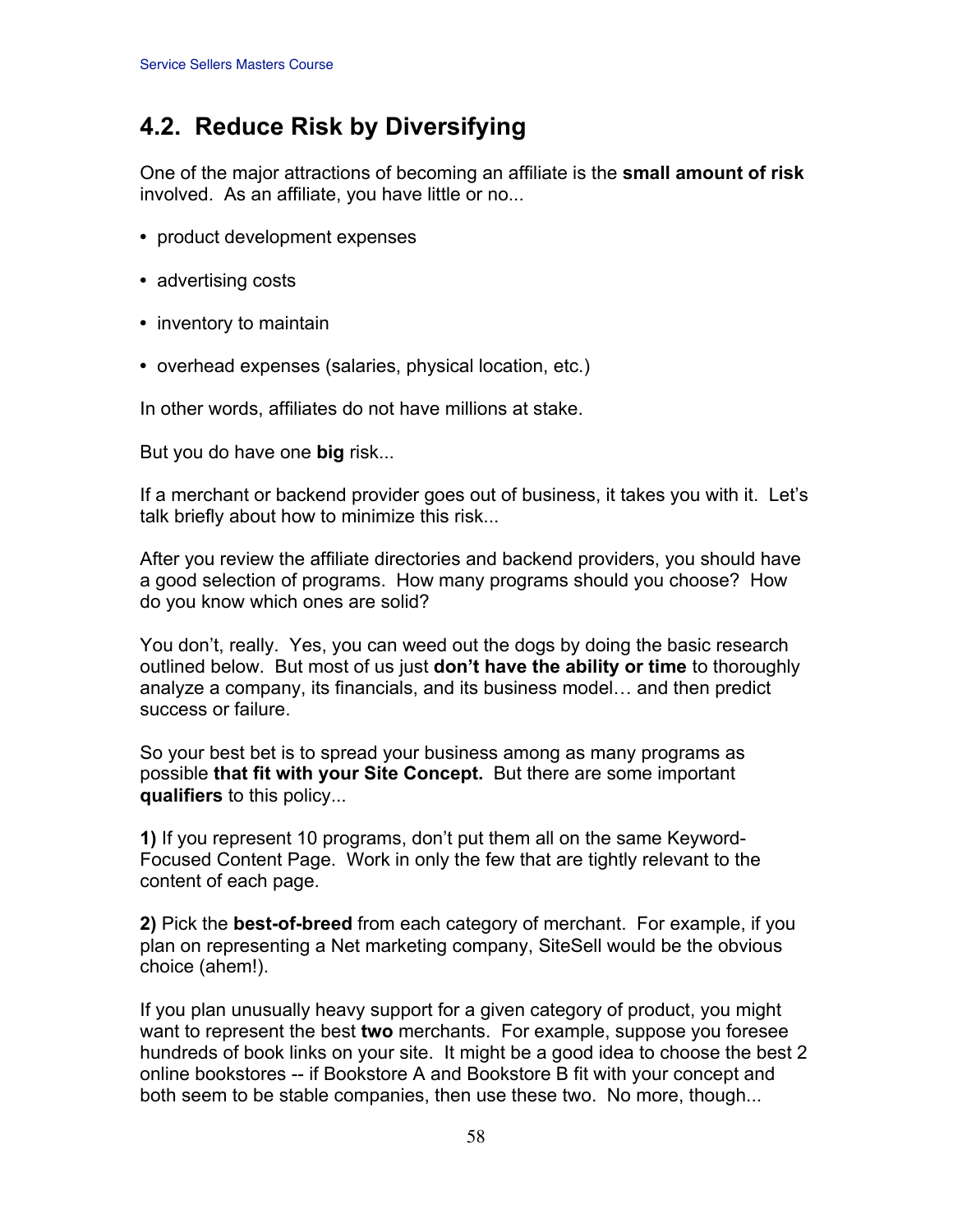**3)** Don't choose too many programs. Tracking each program takes time, so 10 programs is probably a good balance. If any one of them dies, you don't lose too much.

**4)** Your best results will come from focusing on a smaller group of quality programs (from within the 10). Their products must...

- **•** be excellent
- **•** be complementary with, even enhance, each other
- **•** fit your concept

#### **and...**

**•** be from a rock-solid company. Since you will give these companies more attention than the others, you must feel very comfortable with their business prospects.

Here's the bottom line...

**Don't give too much emphasis to any single program,** unless you have some special reason to feel unusually comfortable with it.

Things happen. So protect yourself by **choosing a variety of affiliate partners.**

Of course, you can also reduce your risk by weeding out the dogs through some basic research...

### **4.2.1. Prune by Eliminating High-Risk Programs**

Find the good programs and eliminate the dogs by considering the following **plus signs, minus signs, and red flags.** Let's start with the plus signs, signified by **+**, which means "good things to look for." Here they are, in the approximate order of importance...

**+ High quality product or service** -- Remember, it's your reputation that is on the line (and online!). Don't recommend products that UNDERdeliver.

**+ Merchant has a good site** that sells effectively.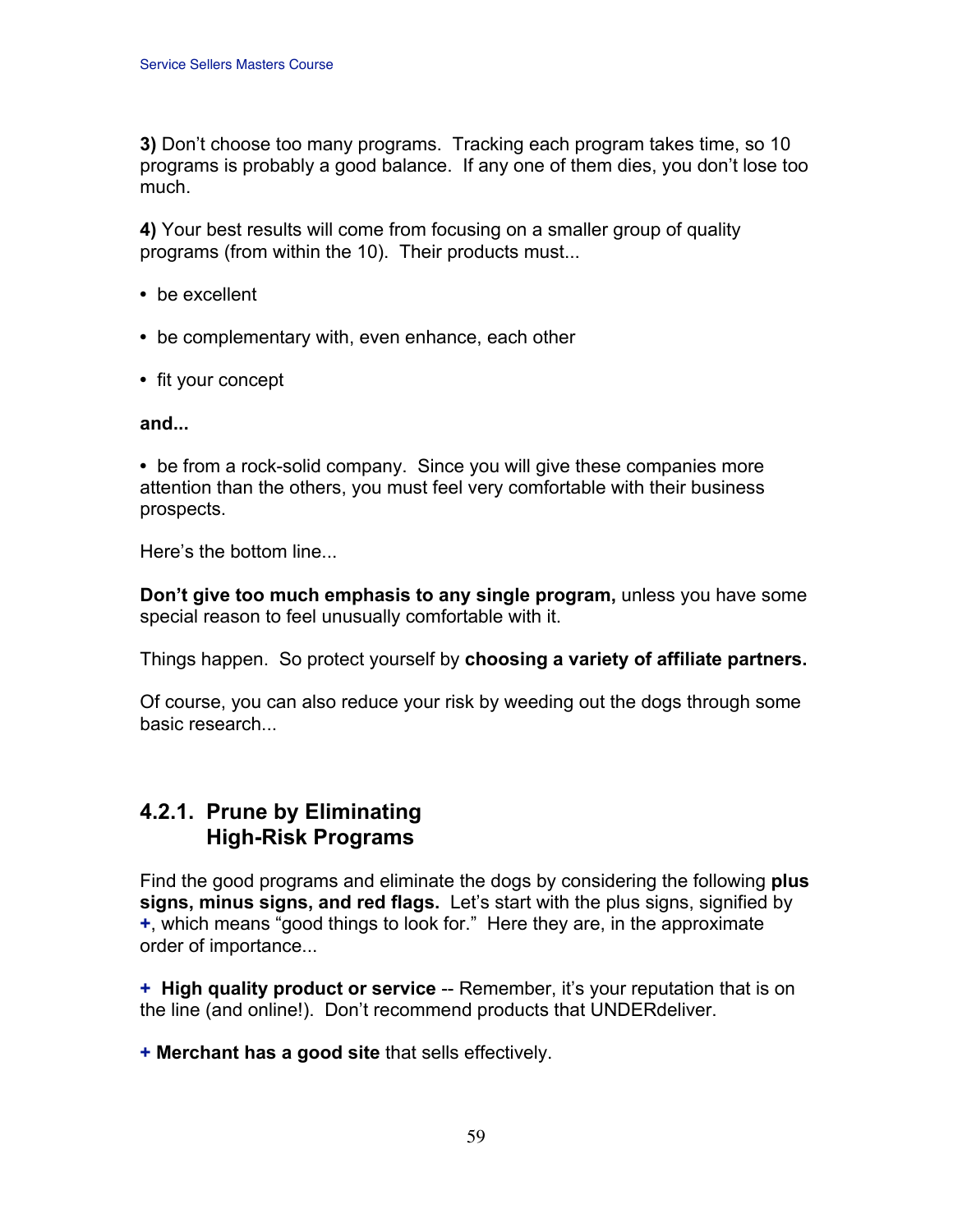+ **Ability for affiliate to link straight to individual products**, rather than just to the home page. (If the visitor has to find the product that you recommend, your Conversion Rate plummets.)

**+ Type of payment model...** Pay-per-sale and pay-per-lead are good. This is true "performance marketing." If your referred visitor delivers the desired response, you get paid. What about "pay-per-click?" See **red flags** below.

#### **+ Affiliate Support...**

**•** Accurate, reliable, real-time, online accounting, preferably with some kind of ability to "audit" by spot-checking

- Detailed traffic and linking stats
- Notification by e-mail when a sale is made
- Useful marketing assistance -- provides traffic-building and sales-getting tools
- High-quality newsletter that educates, trains, and accounts for amounts earned
- Professional marketing materials available
- Affiliates receive discounts on products

Great affiliate support is important for a "between the lines" reason, too. It indicates a high degree of commitment to the program and its affiliates.

**+ Pays good commission** -- Hard goods have lower margins than digital ones so their commissions will be lower. Still, you should make at least 10% (hard goods) or 20% (digital goods) on any product that you recommend. Don't be scared off by low-priced products if they offer a good % commission -- the lower dollar value per sale is offset by the higher sales volume.

**+ Must be free** (no charge) to join, no need to buy the product.

**+ Lifetime commission** -- If the program pays a commission on future sales of other products to customers that you refer, this is a huge plus.

**+ Two-tier commission** -- If the program pays a commission on affiliates who join because of you, this is also great.

**+ Lifetime cookie** -- Do you receive a commission if the person you referred returns and buys within one month? Three months? The cookie that tracks this should not expire.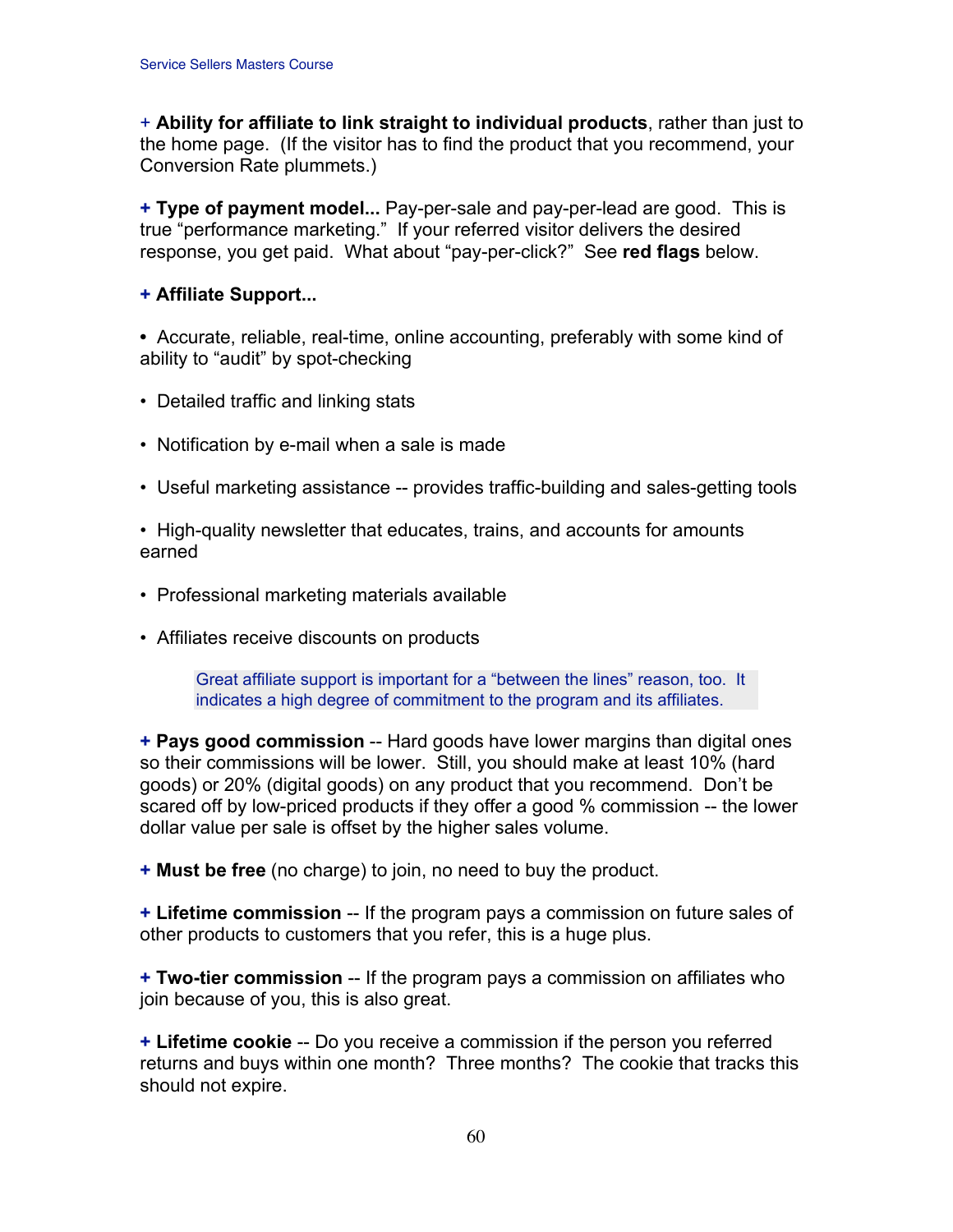**+ Restriction on number of affiliates** -- You won't find many of these. But if you do find one, grab it.

**+ Monthly payment**, with reasonable minimum.

Do all those **plus signs** have to be present? No. But the more, the merrier.

**Minus signs** are definite detractors. Naturally, if you are unable to give a **+** to any of the criteria listed just above, consider its absence to be a minus. And watch out for these negative factors...

- **Slow and/or poor support.**
- **Unethical** conduct of any kind.
- **Reports of late (or lack of) payments.**
- **Allowing spam**, or seeming to send spam themselves.
- **Defective affiliate-joining process.** Hey, if they can't get this right...
- **Clauses in the agreement** that you find unacceptable.

**• Example** -- If lifetime customers are important to you, then a clause that allows unilateral termination or modification of the agreement at any time by the company without just cause effectively makes the lifetime commitment of no value.

**• Example** -- No exclusivity (i.e., you should be allowed to represent more than one book vendor).

#### **And perhaps the most worrisome factor of all…**

**— "The dark side"** of affiliate programs. Is the program really just a way to legally bribe folks to recommend overpriced, UNDERdelivering products in order to collect excessive commissions?

There is a commission that is "just right" for each product. If the commission is too low, it is not interesting enough for affiliates. If it is too high, it's a consumer rip-off. (Excessive commissions also push the price of the product up to levels that cannot survive for long in the competitive Net marketplace.)

Your job as an affiliate is an important one. You deliver high-value content that gains the confidence and trust of your visitor/reader. You include recommendations and referrals to your new friends as part of your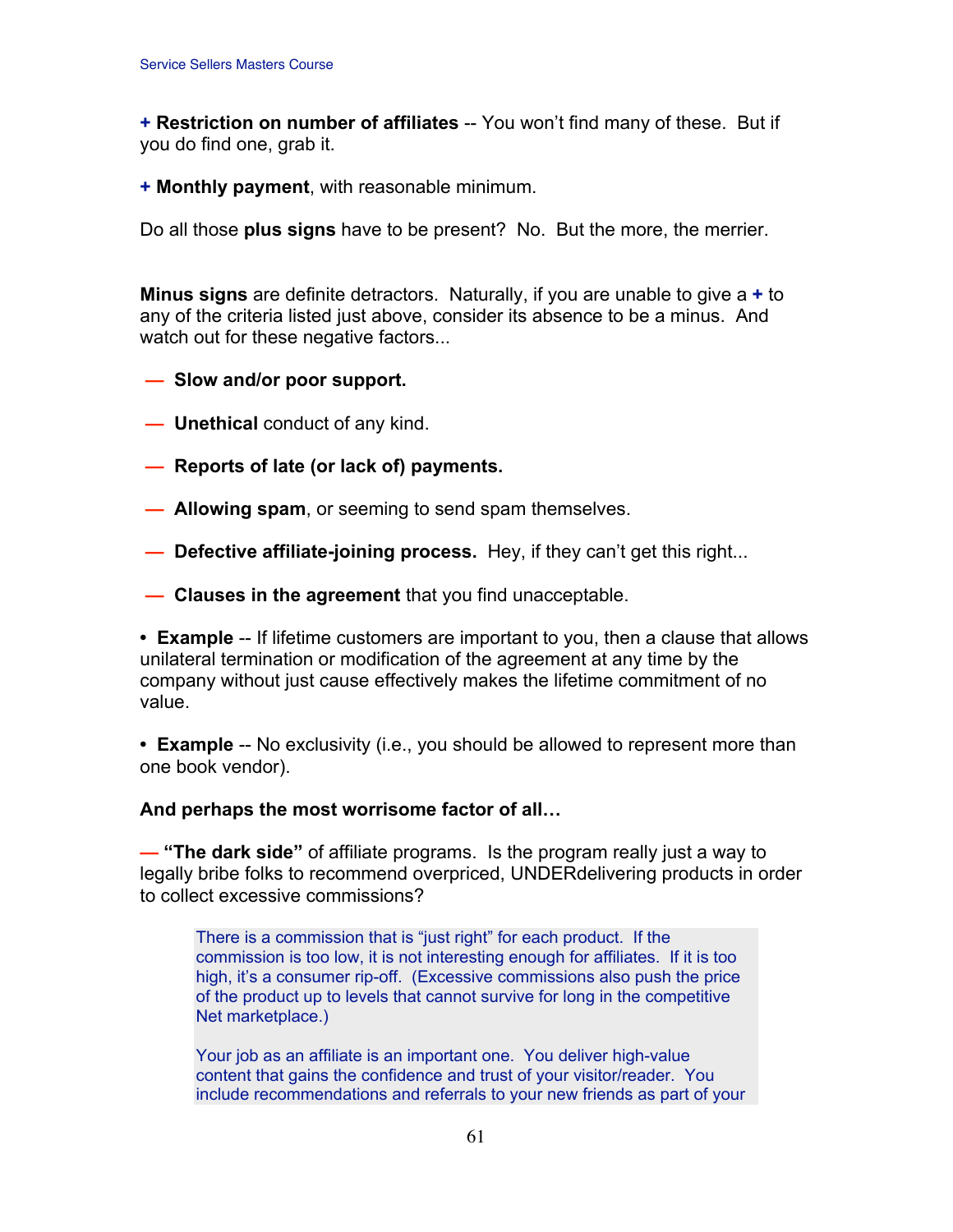service and content. Recommending anything less than sterling products is simply sophisticated, subtle fraud. Not the way to build up your primary service business.

If you find products that fit your theme but that don't deliver quality, sell the distributor advertising on your site. This way, you don't compromise your ethics or your reputation because the customer recognizes advertising for what it is... a promotion. Nothing wrong with that at all, because her "guard is up."

Bottom line...

Don't allow yourself to be bribed into recommending such products -- in the long run, your reputation will be ruined. And so will your business.

On the other hand, when your visitors are rewarded repeatedly by your rich recommendations, they will increasingly like you and respect your judgment and they'll keep coming back for more!

**Red flags are warning signs...** 

**P** "Pay-per-click" method of payment. In this method, you get paid whenever a visitor clicks on your link. No purchase or lead-generation necessary.

Unfortunately, it's wide open for abuse -- very sophisticated folks create incentives to get thousands of people to click on their links. But the visitors could care less about the products being promoted. The scam is virtually unstoppable. And merchants end up paying for nothing.

So merchants cancel or change the program. Microsoft's Clicktrade used to offer pay-per-click backend programming for merchants. Microsoft dropped it due to the level of fraudulent activity that hurt merchants.

In theory, pay-per-click affiliate programs are a good idea. Unfortunately, they attract "scam artist affiliates." Sooner or later, merchants seem to throw in the towel against the onslaught. So be wary -- this kind of affiliate program tends to dissolve or mutate into a different model.

**Multi-tier commission**. This is online Multi-Level Marketing (MLM), which is perfectly legal. Do your due diligence to make sure, of course, that a multi-tier program is **not** an illegal pyramid scheme. If the "game" is to earn income by signing up others, you are most likely dealing with a pyramid. Many people confuse honest, legal MLM with dishonest, scammy pyramid schemes.

With MLM (also known as Network Marketing), it becomes as important to build a strong downline as it does to sell product. Also, MLM companies are subject to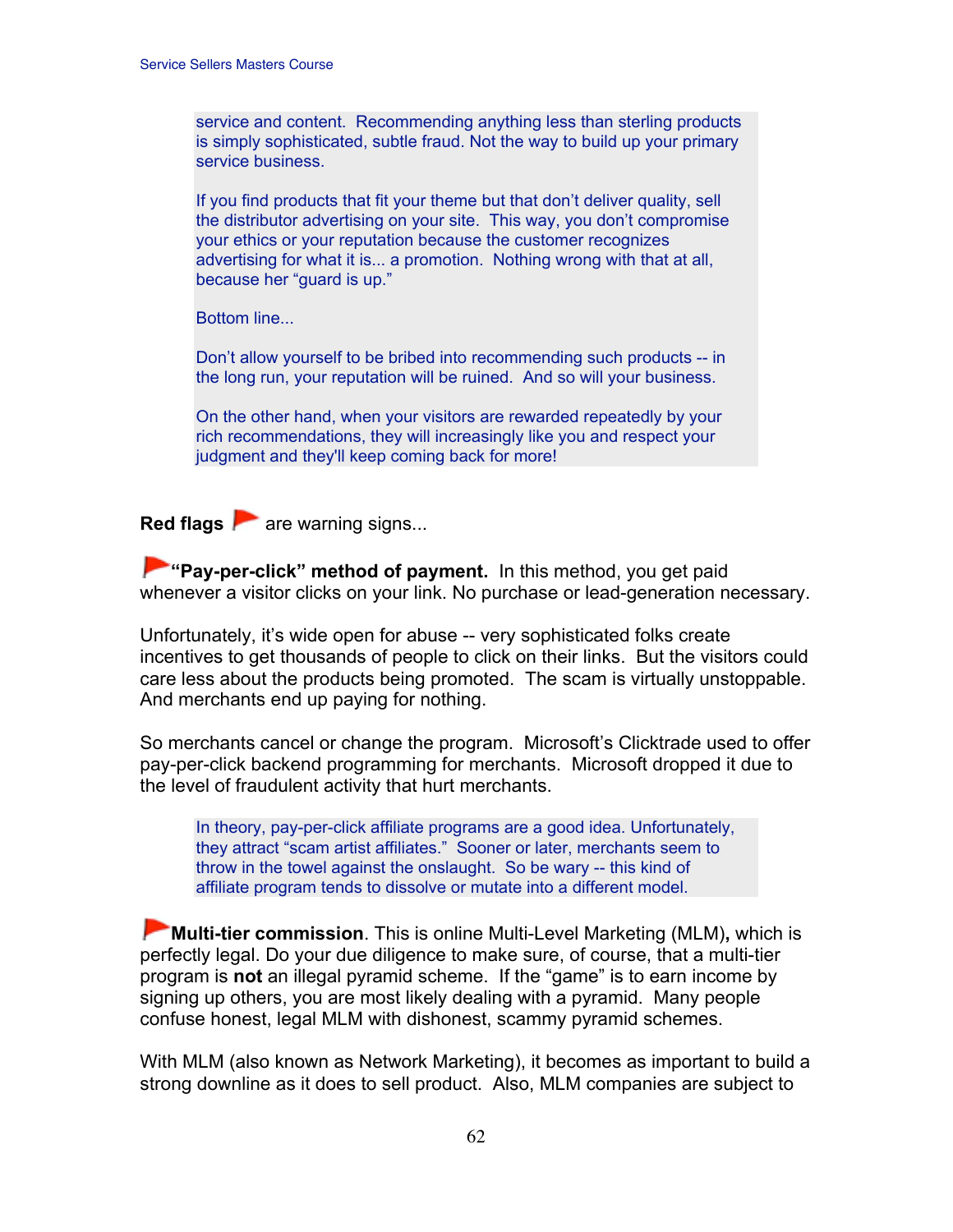numerous regulations (to prevent them from becoming pyramids, basically). Not all online companies are complying (or even know about this!).

Watch for a big shakeout with many of these companies going belly-up. If multitier interests you, I would recommend that you check out **established offline MLMs** that are now online.

Or... investigate all others extremely carefully before you decide to invest a lot of time in these.

**Poor or little info about affiliate program available.** What kind of priority could it have?

**Dead links on merchant site.** 

**No clear anti-spamming policy** visible on site.

**Site that promotes "get-rich-quick"** gimmicks.

**Financially unstable.** You can lose a lot of momentum if a company goes under, especially if you are banking on lifetime customer/2-tier promises.

## **4.2.2. How To Use Alexa.com To Get the Goods On Merchants**

If you haven't used this strategy yet, now is a good time to use it.

Alexa serves as a wonderful final check in two ways…

**1)** Its stats indicate how successful a program is.

**2)** The related links suggest good competing merchants.

Check out SiteSell's stats as a trial run…

**Search It! > Popularity (STEP 1) > Alexa Ranking (STEP 2) > sitesell.com (STEP 3)**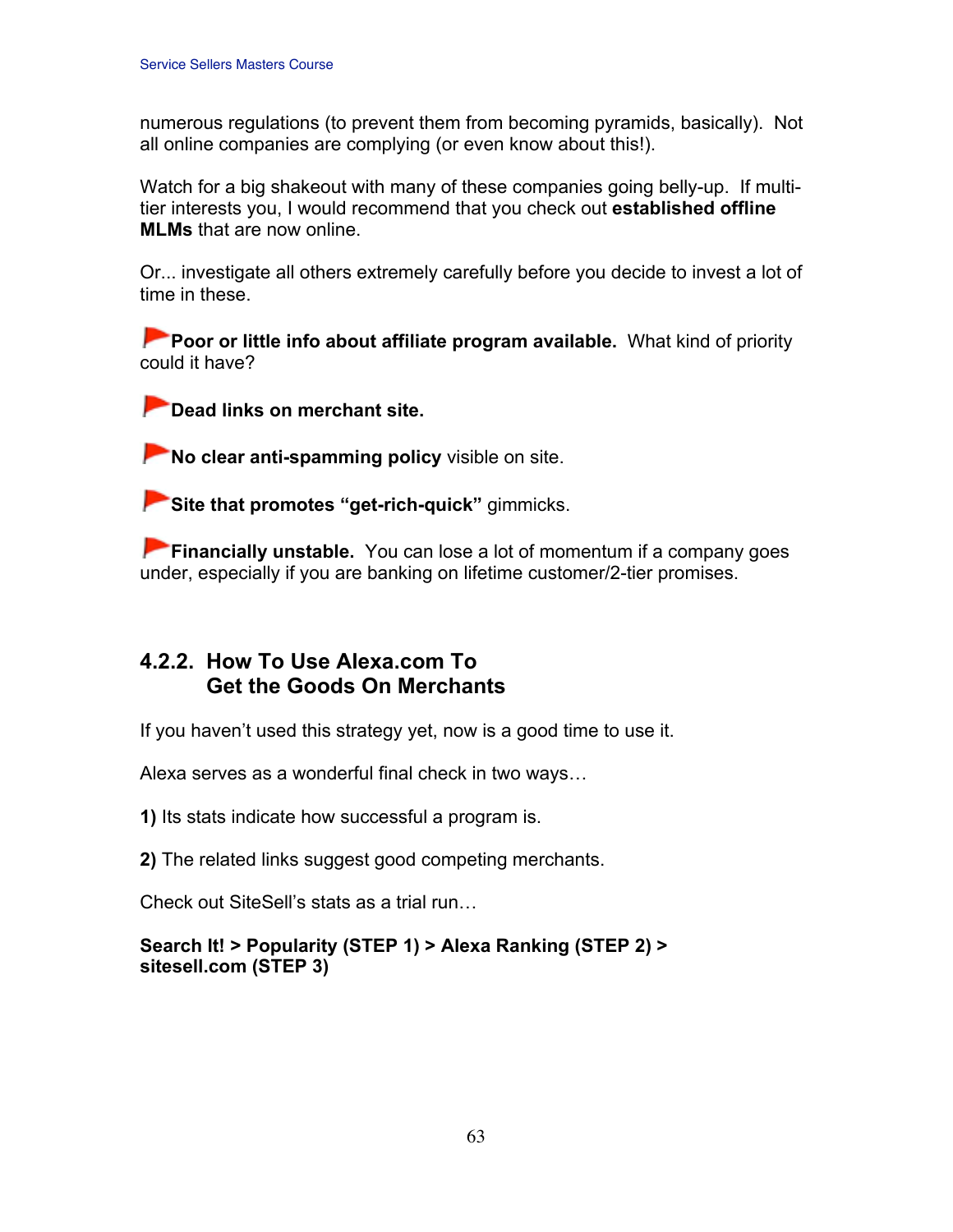### **4.2.3. Prune Possible Partners By PageRank Score**

Google uses the quality (and to some extent, the quantity) of in-pointing links as part of its measurement of the importance of a page. **The higher the score**, the more highly Google regards the page. A score of 5 or higher indicates a certain degree of success.

#### **Search It! > Popularity (STEP 1) > Google PageRank (STEP 2) > net2fitness.com (STEP 3)**

Well done! You've grown and pruned a list of affiliate programs for your Site Concept. This will give you an additional income stream. Following the principle of using more than one basket for your eggs, you have spread your programs among several merchants.

Now you want to diversify further and take full advantage of what the Web has to offer, so you will investigate other potential income streams…

## **4.3. Check Out Other Monetization Models**

Your Most Wanted Response is to have your visitor contract your service. But what if your visitor doesn't need your assistance today? Instead, she notices another one of your offerings.

This is good for her, and good for you… WIN-WIN. Your visitor is happy and your Web site is steadily bringing you a stable income.

Start now. Investigate and plan your site's monetization models. Take a week, if necessary -- money is involved!

Even though "**CTP"** is first and "**M"** comes last, you do have to *plan* the "**M"** *now*.

Why? Because if you don't investigate and plan "M" now, it would be depressing to find out that your particular Site Concept has very little "monetize-ability" after you've spent months building informative, creative Content!

Also, you may adjust the Site Concept, fine-tune its approach, according to the Monetization Mix you develop now.

**Summary:** Plan "M" now. Fulfill it later.

Your two basic goals are...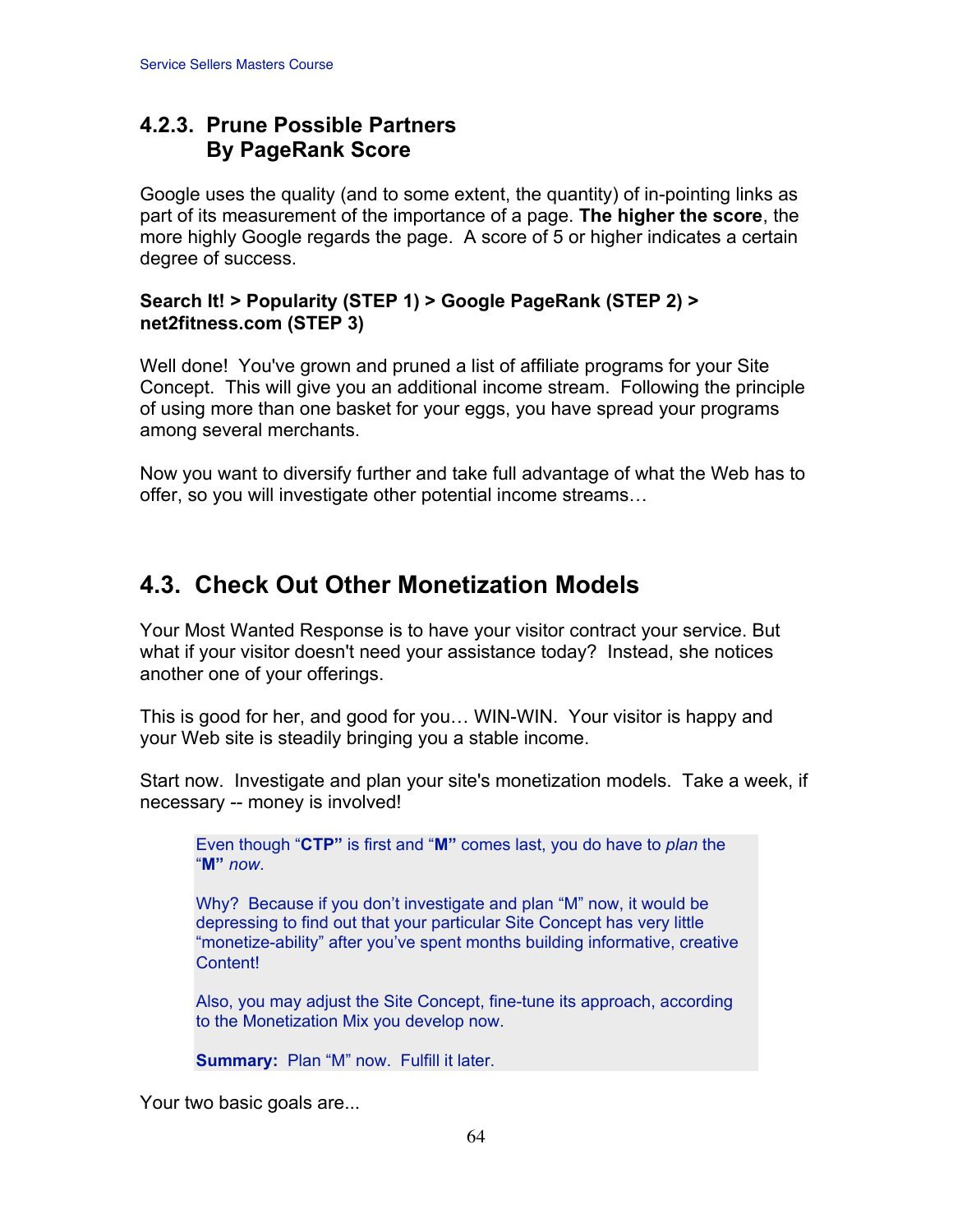**1) Investigate and assure yourself that this Site Concept can indeed make substantial profits.** Of course, not every monetization model has to start immediately. But the potential must be there!

**2) Lay out your plan for the monetization mix.** Start with your primary income stream, your service.

Build a client base, locally and/or globally as Nick and Nadir demonstrate…

<http://case-studies.sitesell.com/#SERVICES>

Marc and Richard hung out their Webmaster shingles…

<http://case-studies.sitesell.com/#PROS>

How and when will you lay out your options? Let's do a quick overview of some possibilities…

• **Google's AdSense Program** -- AdSense is tailor-made for Theme-Based Content Sites. Combine participation in the AdSense Program with membership in two or three quality affiliate programs and you have a solid monetization base in place.

How does AdSense work? Upon acceptance in the program, Google selects relevant ads for you to place on your Web pages. You are paid for every ad clicked upon.

[http://adsense.sitesell.com/](http://adsense.sitesell.com/gitbwebaffiliate.html                     )

See how Michelle monetizes using AdSense on her site…

<http://case-studies.sitesell.com/#WAHM>

**• Referral/Finders' Fees** -- With this model, you send visitors to specific businesses (offline businesses, especially) and get paid for the lead or sale that results.

Nori explains how she earns income through referrals…

<http://case-studies.sitesell.com/#FINDERS>

**• Net Auction Selling** -- Auction products (hard or digital goods or services) that relate to your theme. Put eBay to work for you.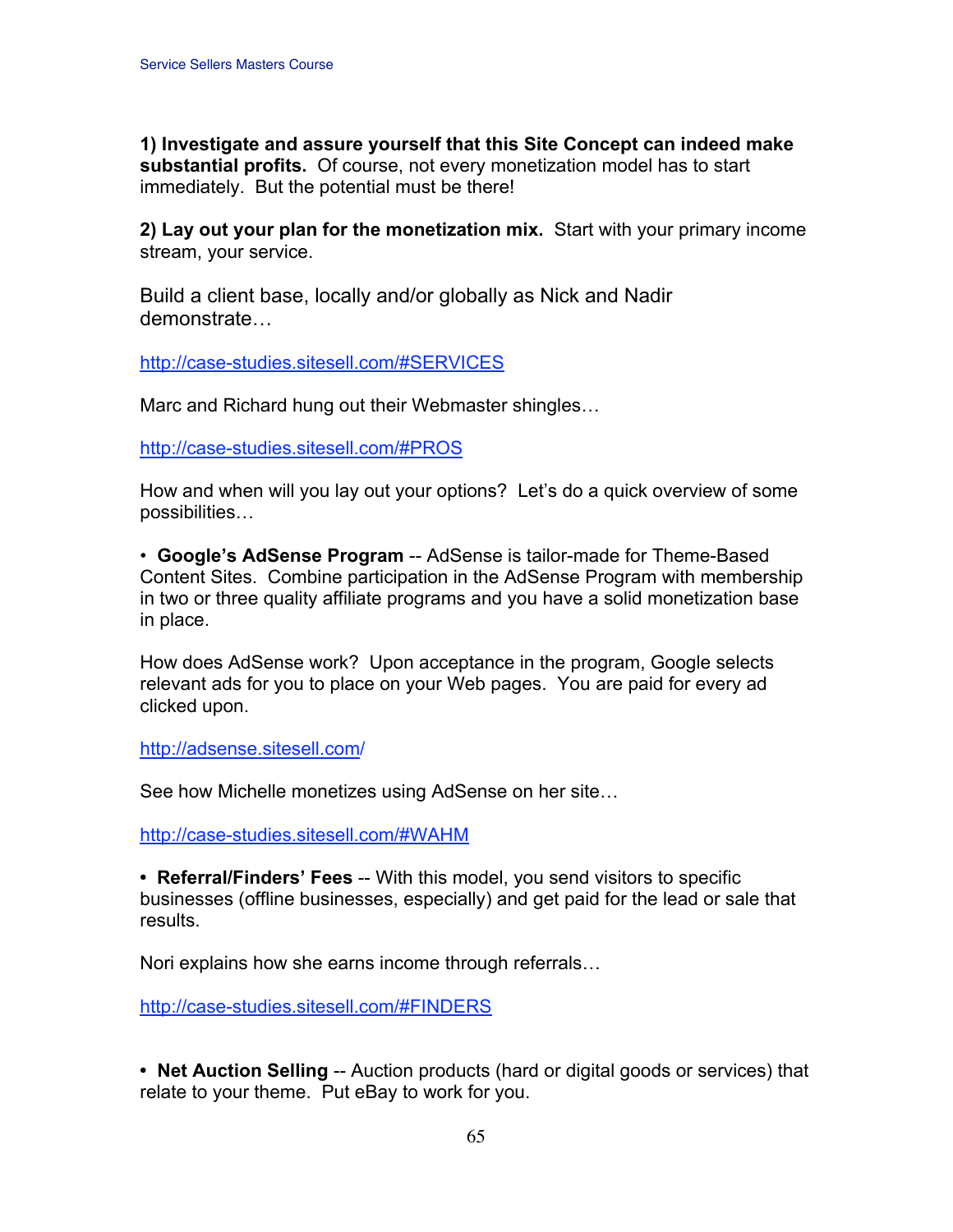Merle and Pam use their site to funnel prospective clients to their eBay auctions…

<http://case-studies.sitesell.com/#AUCTION>

**• E-good Creation/Sellers** -- Almost anything can be digitized and sold… ebooks, photos, software.

Shaun and Marney show you how…

<http://case-studies.sitesell.com/#EGOODS>

**• Network Marketing** -- Use the networking power of the Web to generate warm, willing-and-wanting-to-talk-to-you prospects... people who will call you*,* not the other way around.

Jim and Sara use their sites to extend their "warm circles of friends"…

<http://case-studies.sitesell.com/#MLM>

**• Online store** -- Sell hard goods that are related to your theme as Jim and Richard do…

<http://case-studies.sitesell.com/#HARDGOODS>

**• Local Business** -- Increase your local reputation and expand your client base. Let John and Judd tell you about their successes…

<http://case-studies.sitesell.com/#LOCAL>

Bottom line?

Always follow this strategy…

**If you don't monetize a visitor one way, convert her into dollars another way!** The more you diversify, the more stable and sustainable your business will be.

And that brings us to an important decision you need to make…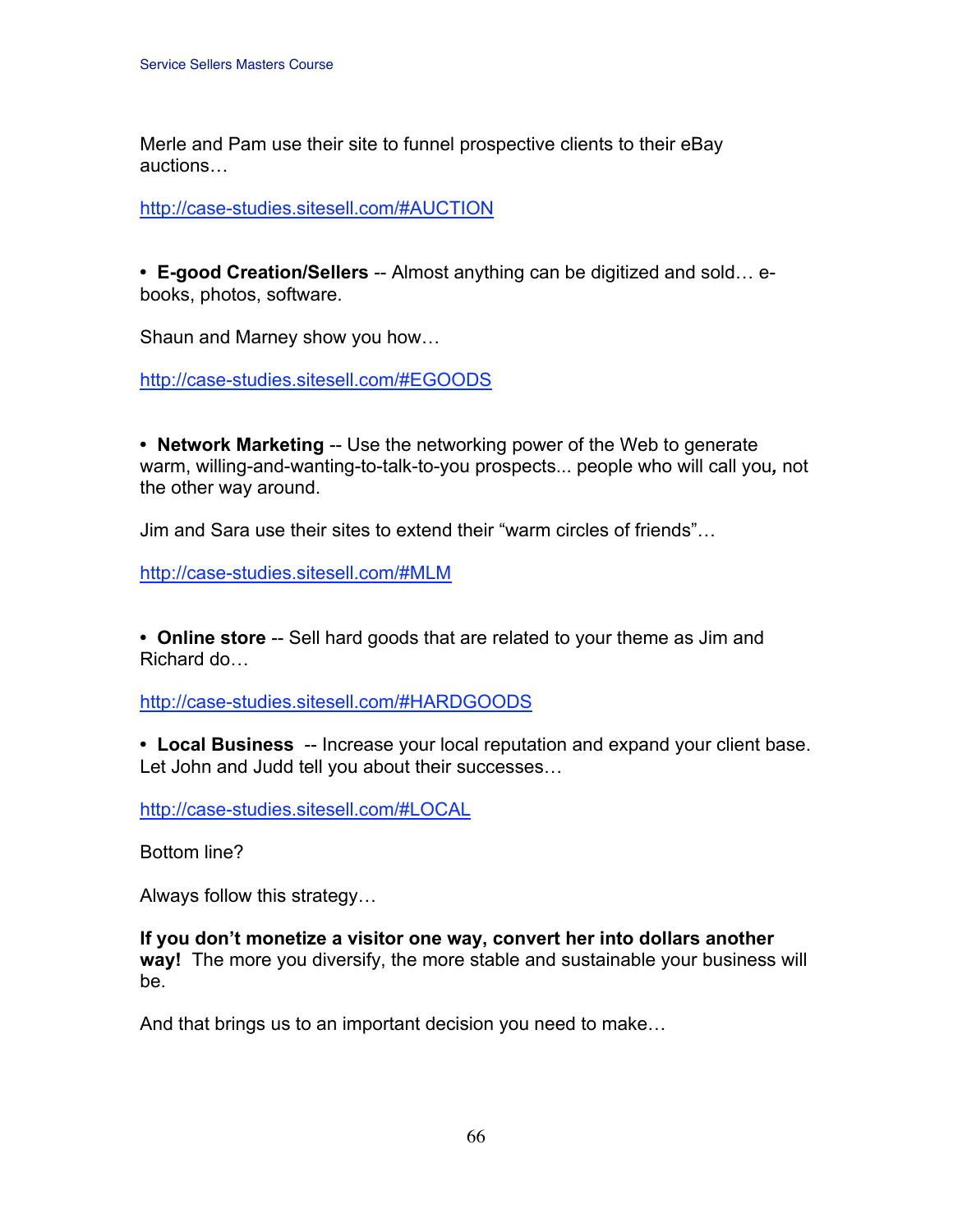## **4.4. To LOOP, Or Not To LOOP? That Is The Question**

Almost done! You've checked the programs in a number of different ways using Search It! as your "private investigator." By considering the plus signs, the minus signs, and the red flags, you've eliminated the high-risk dogs that don't deserve your time**.** And you've researched each POSSIBLE PARTNER for each of your keywords.

You have gone even further and investigated some other models of **monetization M**.

Finalize your selection of affiliate programs and other income streams. If you don't find enough good programs, you may have to broaden your concept or even replace it. Or you may want to simply focus on PREselling/selling your own service!

Do not, I repeat do not, feel that you must have your entire business worked out "to the nth degree" by working on DAYS 3 and 4 forever. I don't need to remind you that Rome was not built in a day, do I?

With that perspective in mind, please allow me to remind you of a small-business truism. The **two biggest mistakes** any entrepreneur makes are actually **opposites** of each other...

**1) FIRE-READY-AIM** -- the person who leaps before he looks. If this fits you, I can only repeat Ben Franklin's quote...

"By failing to prepare, you are preparing to fail."

In other words... **ignore the preparation work at your peril.**

**2) READY-AIM-READY-AIM-READY-AIM** -- the person who researches, then researches some more, then some more.

For this person, I can only offer this profound wisdom...

Fish or cut bait.

Or, as Nike would say...

Just do it!

In other words... **Don't get stuck "perfecting" DAYS 3 and 4.**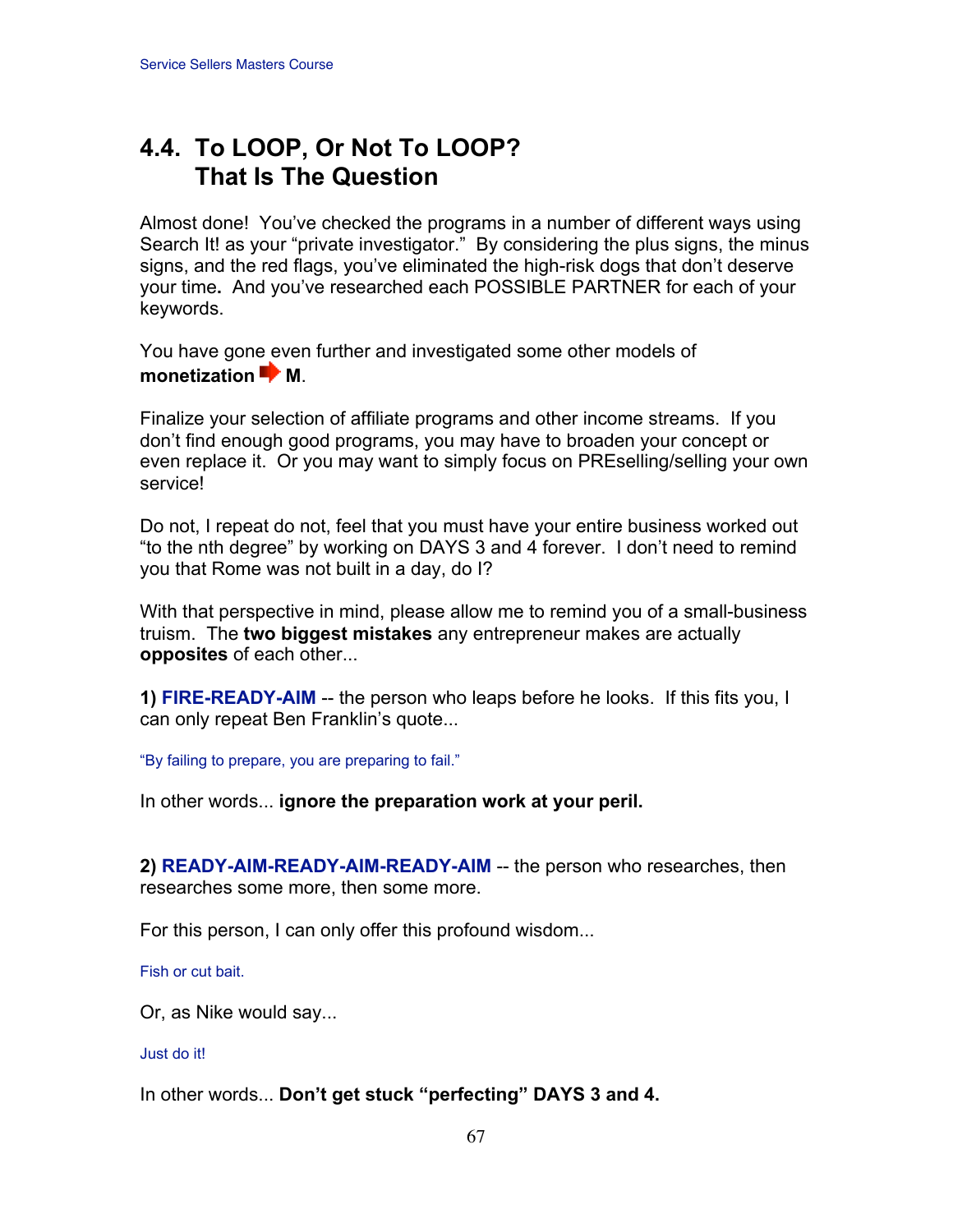So... if you have isolated a good theme for your service, picked your highestprofitability topics, selected excellent merchant-partners that you are proud to represent, and if you have considered other potential monetization models, then you are ready to *roar* ahead.

Time for me to hop off the old podium and remind you…

Before proceeding to DAY 5, please complete your DAY 4 Goal-of-the-DAY, and take note of your Ongoing Goal…

Find, research, and select more POSSIBLE PARTNERS. Rotate the technique used (i.e., Search It!, Backend Providers, etc.). Continue to make monetization choices on the basis of fit and excellence.

Are you ready for the next step?

Geez, what a question!

After all that preparation, you're super-ready!…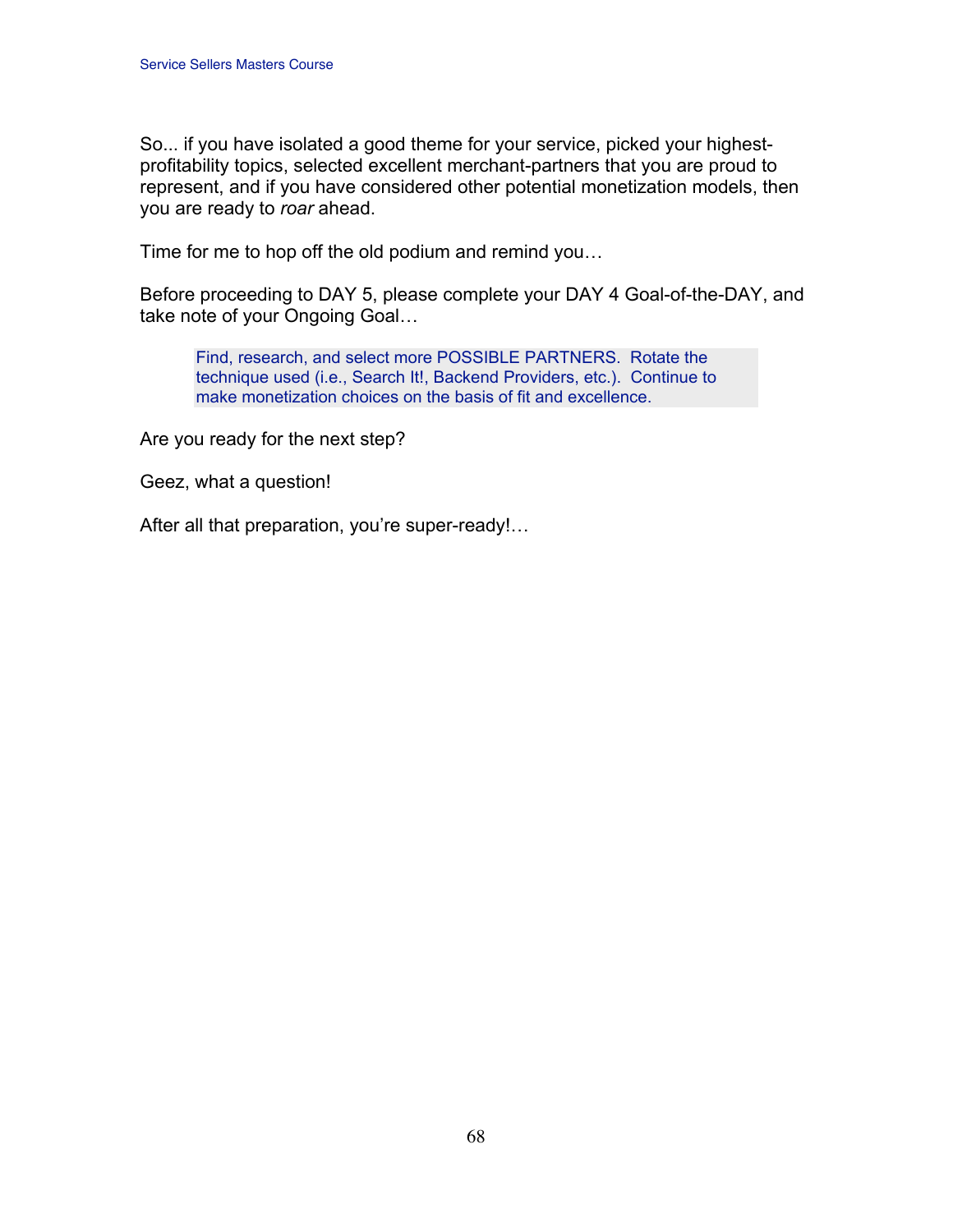# **5. DAY 5 Refine And Register Your Domain**

A rose by any other name Would smell the same...

But **not** a domain!

**Goal-of-the-DAY...** Narrow or broaden your service's theme/concept until it is, to quote Goldilocks, "Just right." Narrow to the point that it still offers plenty of opportunities for profit (narrow your niche too much and your market will disappear), but not so broad as to dilute your **VPP (Valuable PREselling Proposition)**… what sets you apart from your competition.

Before you register your domain, check out Site Build It!...

[http://buildit.sitesell.com/](http://buildit.sitesell.com/gitbwebaffiliate.html                     )

It eliminates the tedious and the complicated parts of this Masters course. And SBI! will register your domain name with the click of a button.

## **5.1. Refine Your Site Concept**

It's time to do some rigorous evaluating of the info you've collected in your Master Keyword List and to make any adjustments to your Site Concept.

Your "title" as a service seller (for example, "personal trainer") provided a starting point for the development of your site's theme. However, as you worked your way through DAYS 2, 3, and 4, you built your Master Keyword List for a "fitness and exercise" Site Concept. This list is literally your site blueprint that…

**•** shows you SUPPLY and DEMAND data -- best idea is to start writing pages about words with the best numbers for PROFITABILITY

**•** contains SUPPLY SITE INFO... information about sites that rank well

**•** suggests POSSIBLE PARTNERS, merchants with affiliate programs that you would be proud to represent

**•** gives you IDEAS FOR CONTENT -- possible topics for you to write about.

Now, is that a blueprint, or what?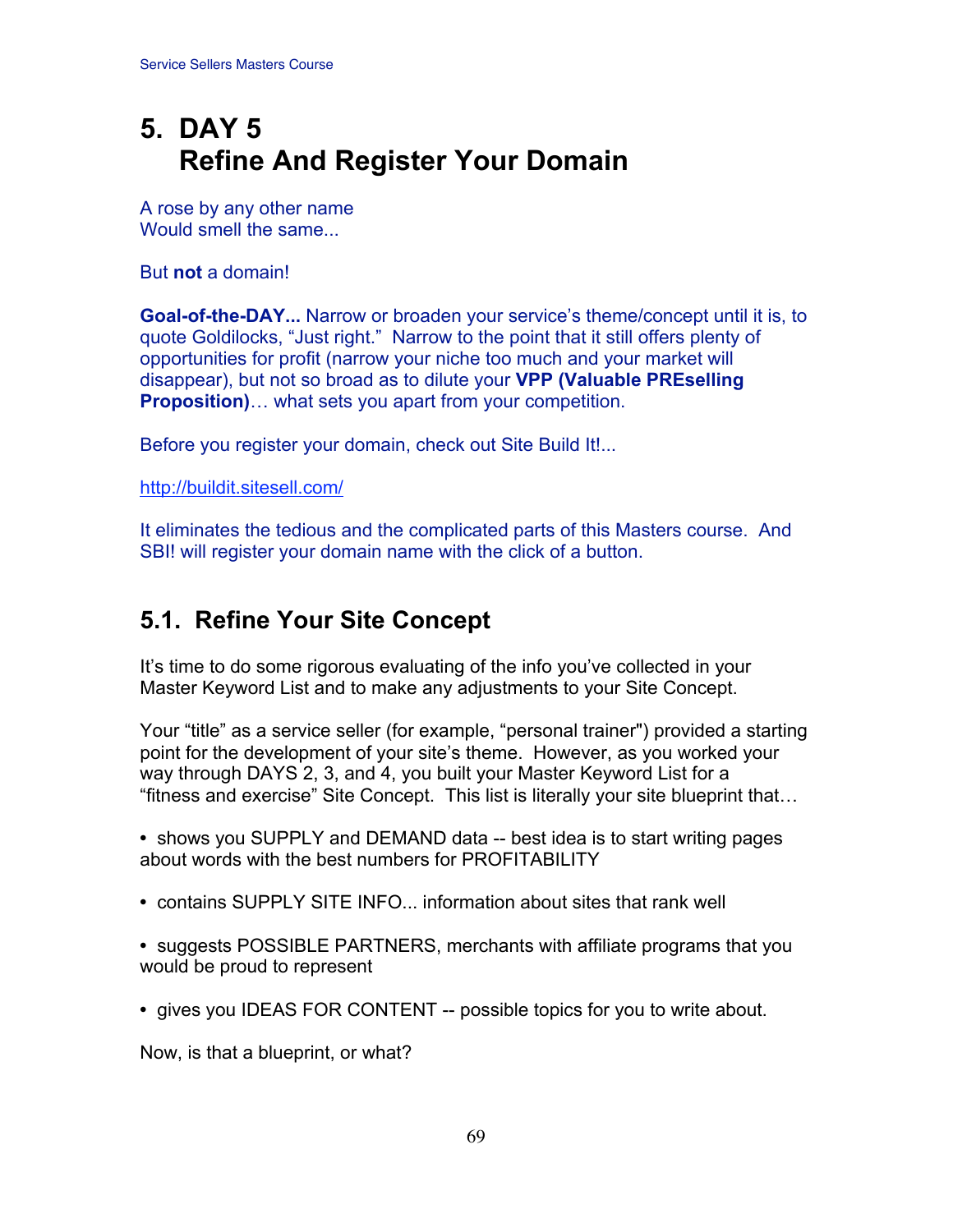Let's use the info in your Master Keyword List to refine your concept. Here are the factors to consider before finalizing your Site Concept...

**1)** Broad or narrow-niche? Perhaps "exercise" is just too broad, too open-ended. After all, can a single person ever "fill" a site about "exercise"?

**2)** If you choose to go narrow, which niche do you select? Don't paint yourself into a corner. Choose a niche that you can broaden. Remember the future - you can always broaden your concept if you "fill" your niche.

**3)** Are you staying close to your service, your passion and knowledge? You'll be much more effective if you stick to what you know and love.

**4)** How much time are you prepared to spend? If time is a limiting factor, stay narrow.

**5)** What's the profitability level? Review your SUPPLY and DEMAND data. Although you have to stick close to your Site Concept, focus on the most profitable options.

**6)** Read what others are writing about in your field, and review your own ideas. Do you want to cover similar topics (nothing wrong with that, especially if you do it better!), or do you see a niche or approach that has not yet been done?

**7)** How many solid affiliate programs are good fits?

**8)** Does the concept have Search Engine "Winnability"? Two points here...

**i)** It's hard to win a "Top 10" ranking in search results for broad-concept keywords like "exercise".

**ii)** As we'll see later, the Search Engines will be concentrating more and more on the **theme** of the overall site. So if you choose to develop a broad concept like exercise, with several major sub-themes (aerobics, weight lifting, etc.), it will be harder to win the war for the sub-themes than if you dedicated a single site to a sub-theme. In other words... **the "nichier," the better.**

**9)** How many keywords did you find? If you used all three WINDOWS (SUPPLY, DEMAND, and BREAKOUT) to their full potential, you should have no shortage of high-profitability keywords. But if your topic is just too narrow, you may need to broaden the concept somewhat if you intend to leverage that second income stream.

**10)** Will broadening your niche attract people who, for the most part, will not be interested in your service? If that is the probable outcome, can you convert this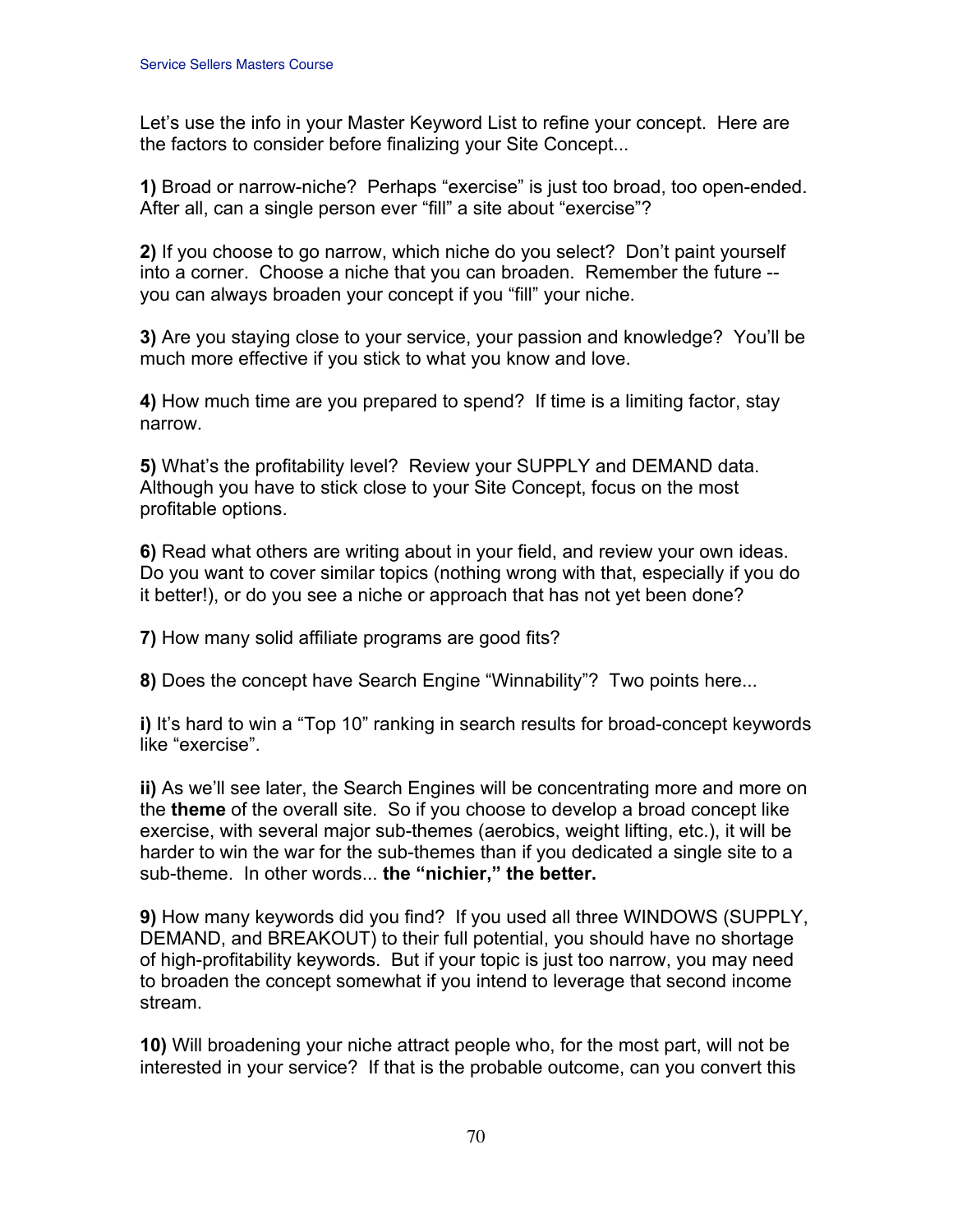traffic into an additional revenue stream by PREselling a merchant partner's products or your own e-good? If that's not feasible, then stay narrow.

And consider one more factor.

Can parts of your theme be turned into e-goods (ex., e-books, collections of e-photos, etc.) for you to sell directly from your site?...

A 3rd income stream! Your own e-good? Why not? Simply match your product with your service...

• corporate/tax expert in Anguilla -- provide e-books as well as your highend services (sold after several exposures to you via your e-zine).

• plastic surgery consultant -- sort out the good from the bad. Provide independent analysis.

• home schooling expertise -- sell some e-books and your services to those seeking help here.

• time management skills for moms of newborns

• foreign students in Canada – an "insider's" e-pamphlet and your services are just what a lot of young people seek.

Infoproducts, tutorials, fiction, poetry, photo collections, music -- if you can digitalize it, you can sell it with Site Build It!.

[http://egoods.sitesell.com/](http://egoods.sitesell.com/gitbwebaffiliate.html                      )

SBI! is fully compatible with many of the popular Plug 'n Play services available (ClickBank, PayPal, Digibuy, etc).

So how broad should your Site Concept be? The single best recommendation...

\*\*\*\*\*\*\*\*\*\*\*\*\*\*\*\*\*\*\*\*\*\*\*\*\*\*\*\*\*\*\*\*\*\*\*\*\*\*\* **As narrow as possible, yet... ... still with lots of profit potential!** \*\*\*\*\*\*\*\*\*\*\*\*\*\*\*\*\*\*\*\*\*\*\*\*\*\*\*\*\*\*\*\*\*\*\*\*\*\*\*\*\*\*\*\*\*\*\*\*\*\*\*

Yes, I do want to have my cake and eat it, too.

Seriously, every success story starts small, and then builds. And if you're like most people, you don't have the time to flesh out a huge concept all at once. And it will actually hurt you at the engines if your concept is too broad.

Better to start narrow, but with enough profit potential (as determined by considering the above factors) and **then** grow the concept.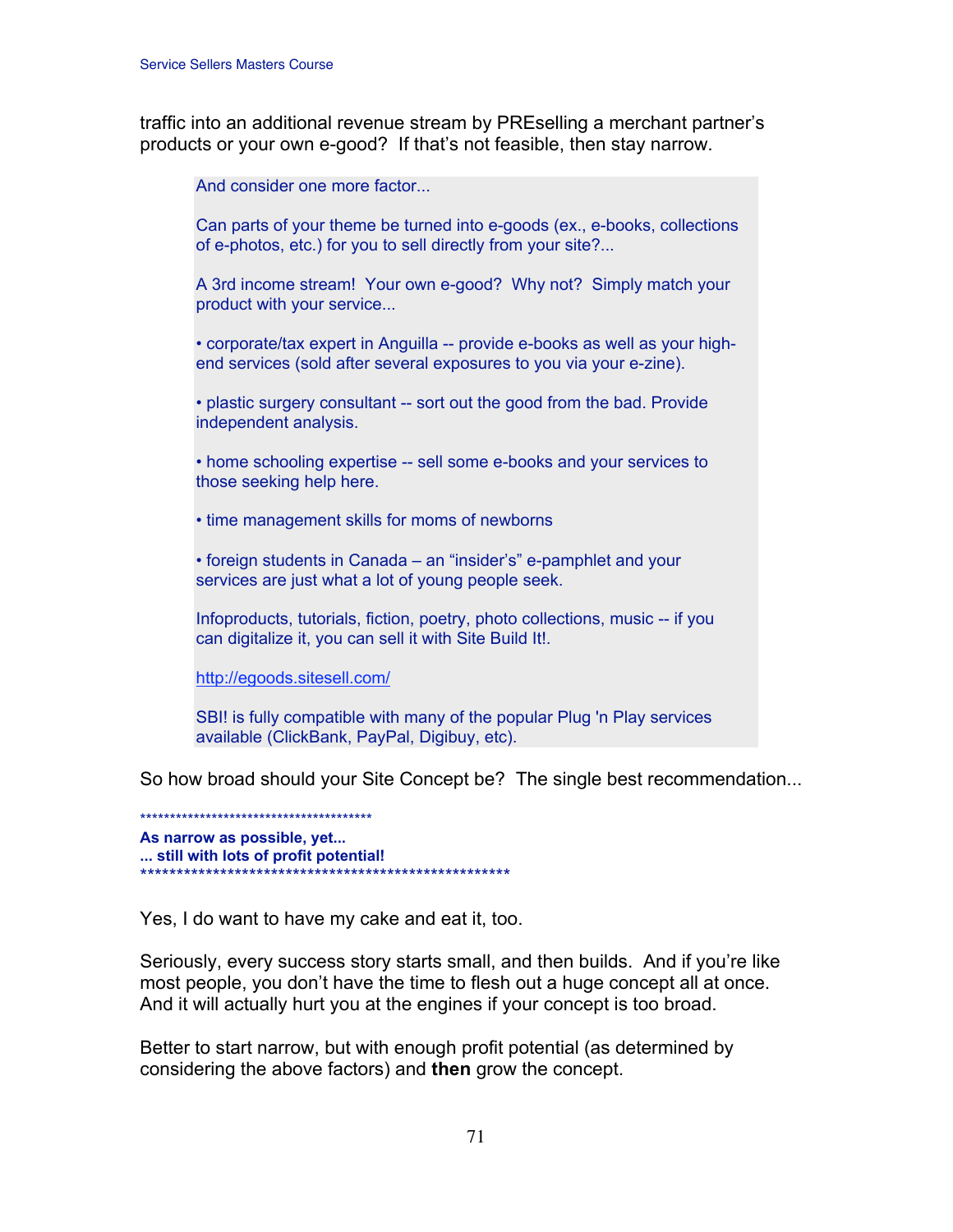Let's start with one of our earlier examples (a pricing consultant) to illustrate how to finalize a Site Concept. We'll also develop your domain name at the same time, since the two go hand-in-hand.

First things first…

## **5.2. Develop Your VPP**

Ideally, your domain should reflect your Valuable PREselling Proposition (VPP). Your VPP answers, in very few words and hopefully with just a touch of character, the two critical questions about your Site Concept...

**1)** What **specific and high-value** information does your site deliver?

**2)** What is your **unique positioning** for this delivery (i.e., what is your angle of approach)?

A good VPP transmits these answers loud and clear to your visitor so that she immediately understands what your site is about. And the single best way to do that?...

Include your VPP in your domain name!

Now let's develop your service, and your Concept Keyword into a VPP. That is your service's most powerful benefit, in combination with a strong, unique feature of your business. It answers that most difficult question... why should potential customers hire your service company?

Here's how to develop your VPP...

**1)** What service are you selling? Write down what your service provides.

**2)** What is the key benefit(s) to your customer? What pain does it cure, what solution does it provide?

**3)** What is unique about your service? What is unique about you? What makes you stand out from the competition? Keep working on this until you can clearly separate yourself from the field. There *must* be a convincing reason for doing business with you, instead of your competitor.

**4)** Summarize the above into one tight, powerful, motivating phrase that will persuade your customer to do business with you... to trade her money for the benefits delivered by your service.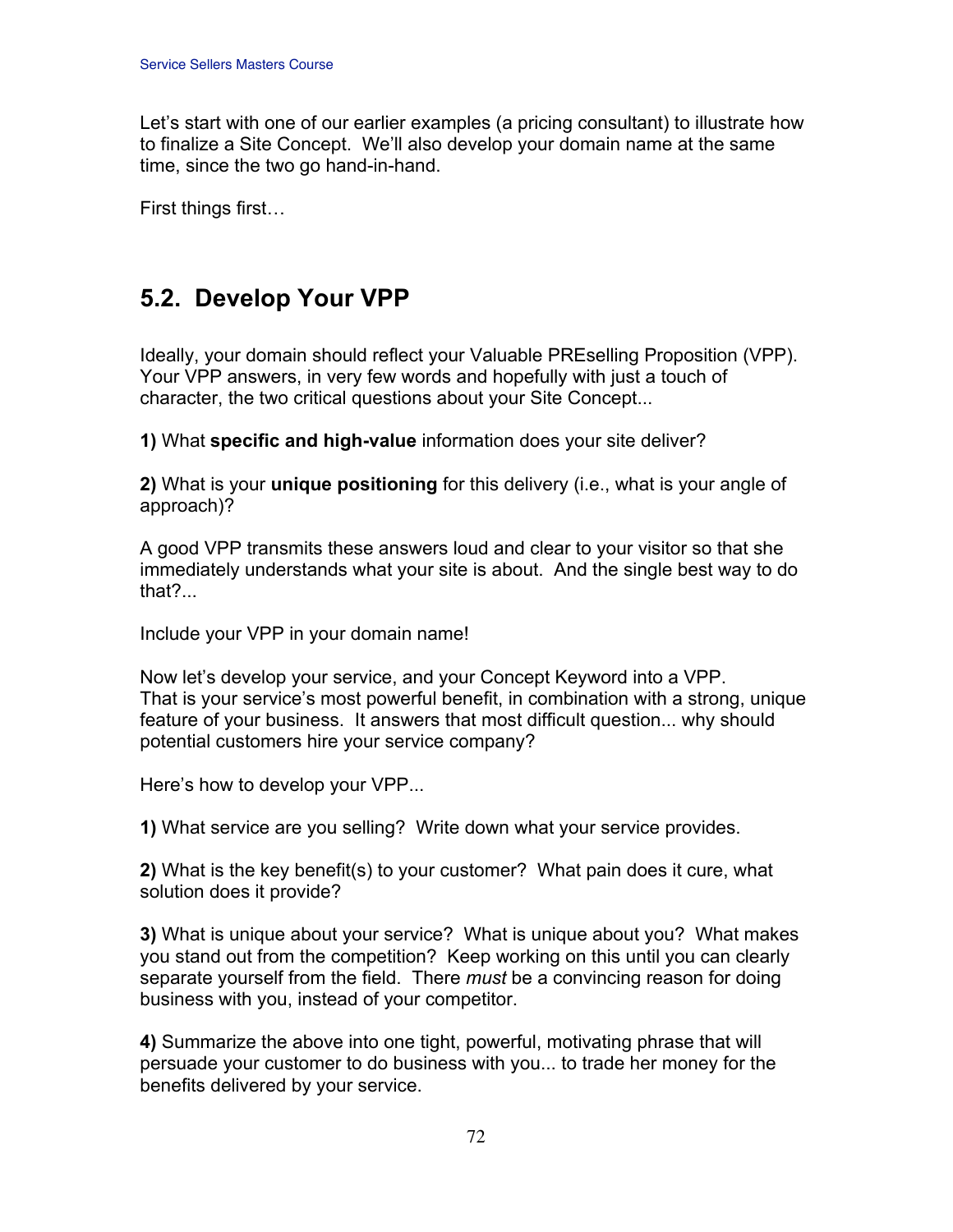As you start to work through the above four steps, you may find this to be a lot harder than it looks. Don't blow it off and give up! You must have a VPP. If it was easy, everyone would have a great VPP! Come up with a tight, sharp one that PREsells your service to your customer.

There's a second benefit to this exercise. It will crystallize your own vision of what you do! Write your VPP down. Keep it firmly fixed in your mind.

Here's a nice little technique that may help you. Ask yourself this question...

"If I could grant my visitor the biggest benefit, what would it be?"

A good VPP transmits your uniqueness loud and clear to your visitor in a very few words. Why does this need to be stated in "very few words"? One big reason

The K-I-S-S (Keep-It-Simple-Stupid) principle.

#### **When a reader hits your site, she must easily/immediately be able to understand what your site is all about.** And the single best way to do that?...

Include your VPP in your domain name! Yes, your VPP should be your domain name!

There's no room for "cleverness" or subtlety here. Leave that to the moneylosing dotcoms. If at all possible, include your service's Concept Keyword in your VPP and add a "marketing angle/theme" to it. That way, your concept is clear to your visitor, and to the Search Engines (the engines will rank your site a touch higher for your Concept Keyword if it is included in your domain name).

Focus your efforts on developing a VPP that is **"not too narrow, not too broad"** -- it needs to be just right.

Would some examples help to clarify?

## **5.2.1. Example 1** -- **A Tight Niche**

"Pricing" is a nice, tight concept. You can use your SUPPLY and DEMAND WINDOWS to brainstorm many high-profitability keywords that are directly related to pricing. And, as we saw, you can also BREAKOUT into other areas, too... areas that would be of interest to serious business people (ex., "fulfillment" or "copywriting" or "product development").

Here's the problem, though... if you developed many Keyword-Focused Content Pages about fulfillment within your pricing site, you'd *dilute* that site's Search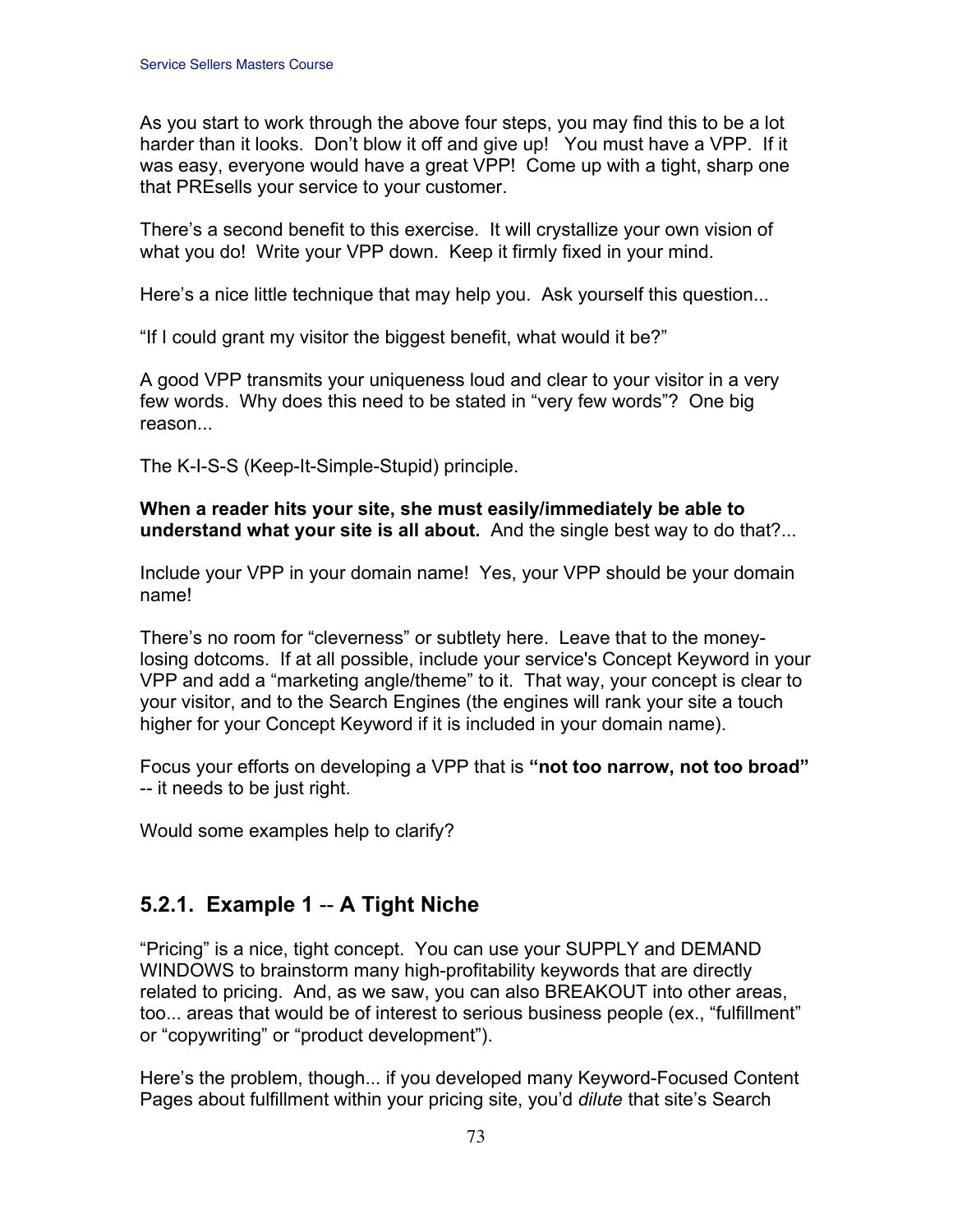Engine effectiveness for pricing issues. So "concept-level" keywords like "fulfillment" really deserve their own sites.

**Keep your theme pure.** You will do better with the engines and you will be more credible to your readers, too.

Business people who are interested in fulfillment will also be interested in pricing. Well, the reverse is true, also. So your pricing pages can also refer people to a good fulfillment company... not to mention a company with a good solution for customer support!

Since "pricing" is wide enough to be profitable and narrow enough to be winnable, make "pricing" your Site Concept Keyword for your new Theme-Based Content Site.

Now let's develop your "pricing" Concept Keyword into a Valuable PREselling Proposition (VPP). We'll explore two different directions…

#### **i) pricingadvisor.com, or THEpricingadvisor.com**

**VPP** = pricing advisor. This says that you are delivering pricing information. (Your Concept Keyword must, of course, be included in your domain.) And the "advisor" part establishes you as the expert -- it tells your visitor that you'll be delivering some great pricing advice!

#### **ii) pricing-on-the-net.com**

**VPP = pricing on the Net.** Again, it's clear that you are delivering pricing info. The "on the Net" part says that you are specializing in pricing info specifically on the Internet. Since there is not much info about pricing on the Net and since your potential visitor is certainly there looking for Net-specific info, this is a good approach.

Same idea for "**netpricing.com**" and "**cyberpricing.com**."

When do you use dashes in your domain name? If both versions of a 3-or-more-word domain are available, use dashes if it helps **readability.** For example, which is easier to read?...

pricing-on-the-net.com or... pricingonthenet.com

Generally, do not use dashes if your domain name has only two words in it. See how "netpricing.com" and "cyberpricing.com" don't really need the help of a dash?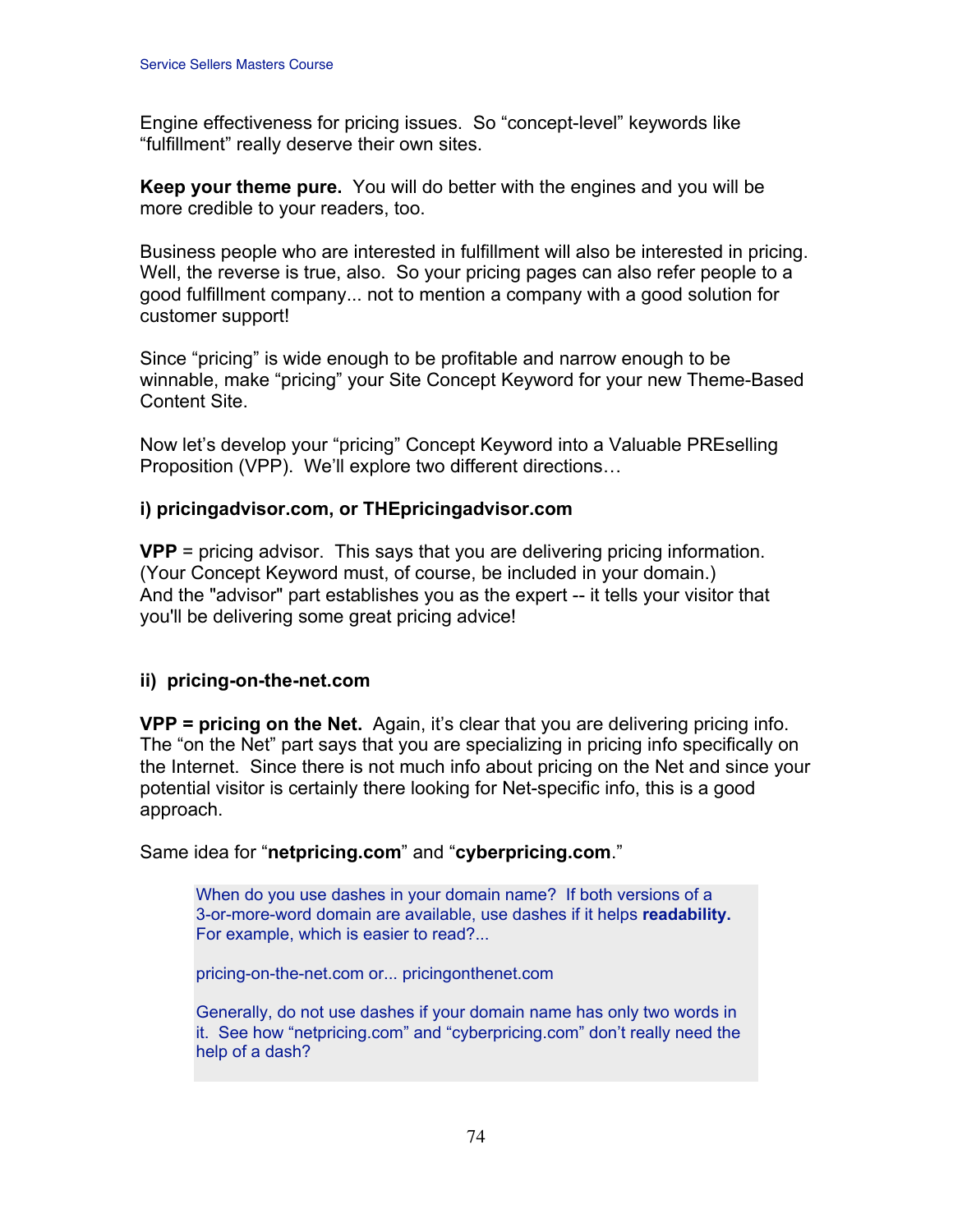Do use dashes (even if the domain has only two words) when the nondash version is *not available.* But be sure that you are not violating anyone's trademark.

**NOTE:** If your business is offline, the dash issue is important to consider (i.e., telling people how to spell it, people forgetting to put the dash after reading your print ad, etc.).

Here's the bottom line... domain names are so cheap that it's a good idea to take **both versions** (with and without the dash), just to make sure that a competitor does not take names that could be confused with yours.

SBI! owners and 5 Pillar Affiliates can park domain names through **Name Park It!.** Its \$9.95 per-domain fee includes domain-redirects and unlimited subdomain-redirects. No additional purchase or hosting required. And it's the perfect way to hide any long and ugly affiliate link from any program!

Name Park It! is not available to the general public. If you are interested, all you have to do is join the 5 Pillar Program…

[http://affiliates.sitesell.com/](http://affiliates.sitesell.com/gitbwebaffiliate.html                  )

You are under no obligation to promote SBI! or our other free products.

Bottom line? Same Concept Keyword, but two different VPPs that outline two different Site Concepts.

Which of the above approaches is best? Ahhh... my work is done. **You** know your prospective visitor best. Which approach do **you** think works best?

### **5.2.2. Example 2** -- **A Bit Too Narrow**

You may have discovered during the course of your research that there doesn't appear to be enough high-profitability keywords and related potential partners.

That's OK, of course. The main focus of your site is selling your service. Affiliate programs are only supposed to represent an auxiliary income stream. Rest assured, the success of your service business is not solely reliant on a large number of available partners.

What should you do? You have three options...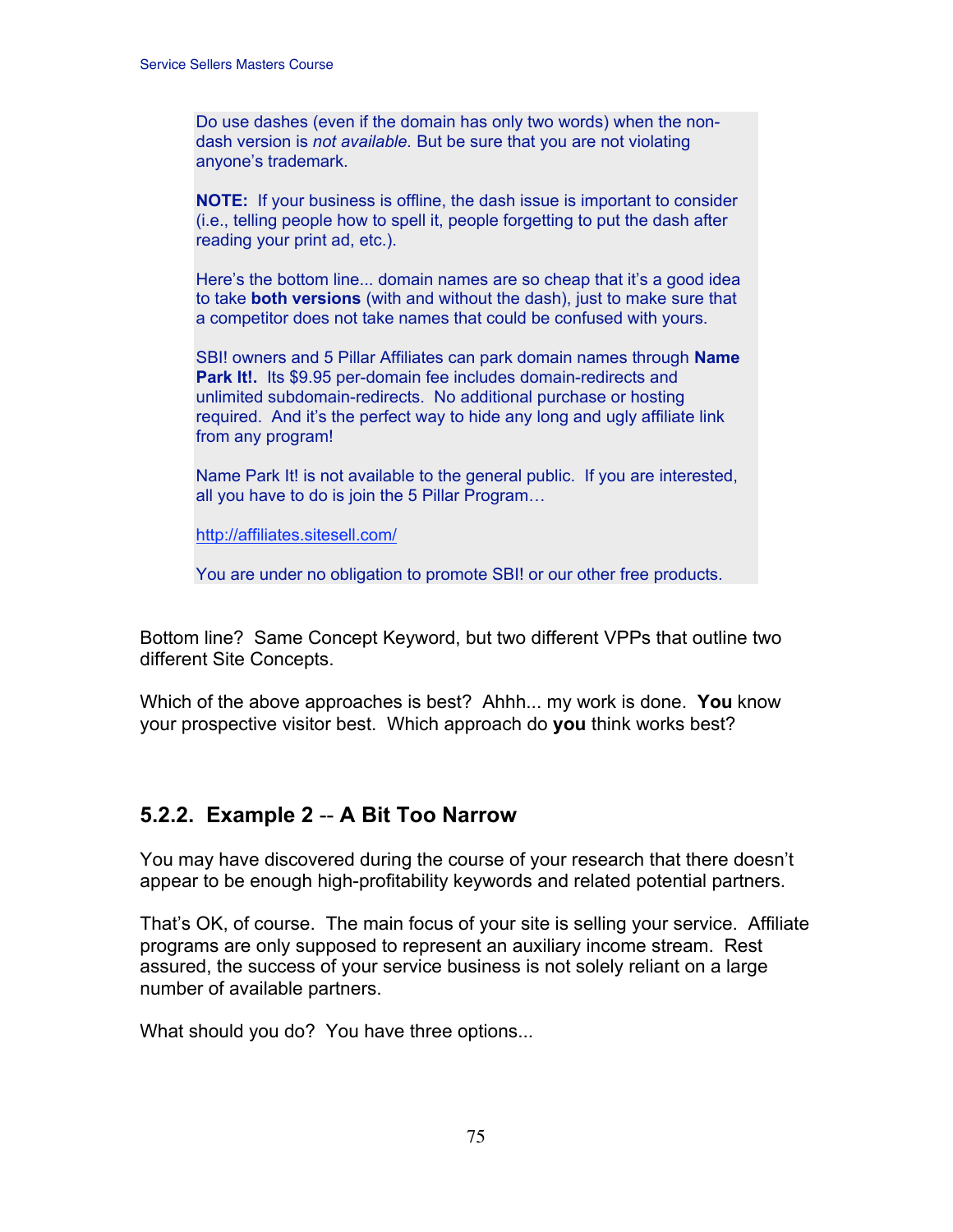**OPTION 1)** Expand the concept. Make it more general. But remember... you don't have to start huge. Build it over time. And try not to compromise the selling of your service over this.

Be wary of broadening the theme of your site too much. Try not to dilute your service's targeted niche simply to expand your base of merchant partners.

Focus on selling your service. That's where the "meat and potatoes" of your business will come from. Everything else? Well, it's just gravy!

**OPTION 2)** Loop back to DAY 2 and try the next concept on your DAY 2 "short list" of Site Concepts.

**OPTION 3)** Recognize the benefits of an online presence for your service business (credibility, trust, and accessibility), in and of itself. The return generated by a single new customer is substantial, and even more so if she becomes a lifetime supporter. Lots of great keyword opportunities and lots of excellent merchant partners are fantastic bonuses but not essential.

OPTIONS 2 and 3 are fairly straightforward so let's begin examining OPTION 1. First, though, put on your "personal trainer's" hat and think "healthy"...

Use the BREAKOUT window to expand your Site Concept, or even to find a new, better direction. The expansion route may seem perfectly obvious to you, even without doing the BREAKOUT brainstorming.

Think about it and ask yourself more expansive questions each time...

Do I stop at abdominal exercises? Or do I grow my idea to include abdominal exercises and lower back exercises? Or do I grow it into a comprehensive exercise portal?...

Which level should my starting Service Site Concept reflect?

Keep doing DAYS 2 and 3 on progressively broader concepts until you find enough profit potential to proceed. How broad should you go?

Remember the single best recommendation...

\*\*\*\*\*\*\*\*\*\*\*\*\*\*\*\*\*\*\*\*\*\*\*\*\*\*\*\*\*\*\*\*\*\*\*\*\*\*\*\*\*\*\*\*\*\*\*\*\*\*\* **As narrow as possible, yet... ... still with lots of profit potential!** \*\*\*\*\*\*\*\*\*\*\*\*\*\*\*\*\*\*\*\*\*\*\*\*\*\*\*\*\*\*\*\*\*\*\*\*\*\*\*\*\*\*\*\*\*\*\*\*\*\*\*

In other words, work your way up from exercise, to "abdominal exercise," to "abdominal exercise and lower back exercise," to "everything exercise." Stop as soon as you find a level that has solid profit potential. Keep your niche as narrow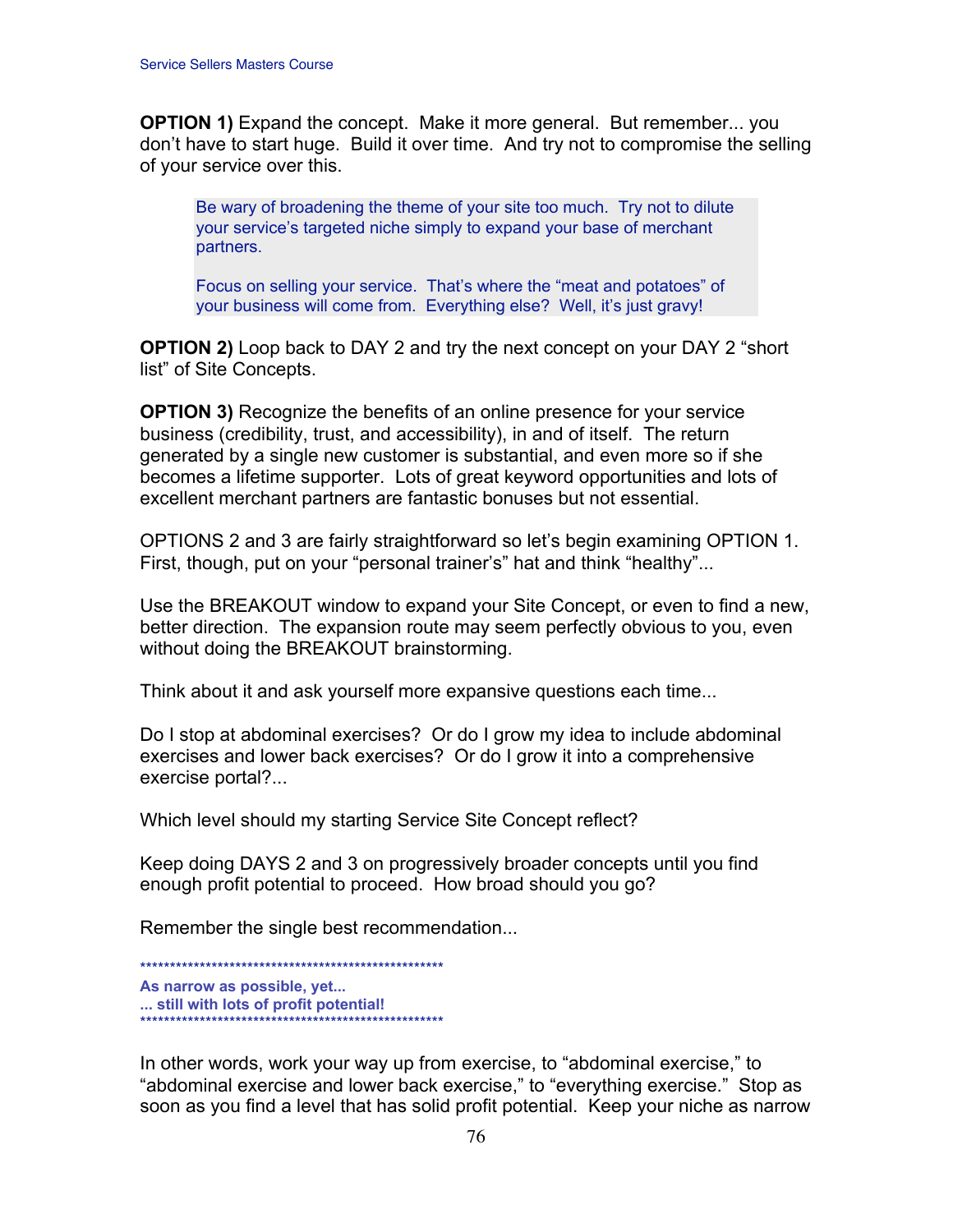as possible, so that you can build a site "to fill that glass," yet still make good profits.

**Nowadays, I would not start "exercise.com" as a global exercise portal**. First of all, I'd go nuts trying to fill this wonderful site with so much info. And it would look rather amateurish with just a little content.

More importantly, though, is that each section would dilute the other. For example, since Search Engines will increasingly evaluate the overall theme of an entire site, my abdominal exercise section will dilute my aerobic activities section, etc., etc. And anyone who puts up a site that focuses purely on the theme of "abdominal exercise" will have an edge over that section of my mega-site.

You could go with one of the following VPP-within-a-domain names...

"THE-abdominal-trainer.com"

**Or...**

"Personal-ab-trainer.com"

**Or...**

"Abdominal-personal-trainer.com"

These are all smart, but not too clever (i.e., so subtle that many visitors would miss the point). They tell the visitor immediately and clearly what you do and what your site is about.

The second and third highlight your service as a "personal trainer," as well as your specific exercise-related niche "abdominals" and "abs".

Bottom line?

Visitors know right off what to expect. And that's the name of the game. The only strategy on this over-congested Net is to target a specific niche with a specific Site Concept and a strong VPP that tells people quickly what specific and high-value information you are delivering.

When you start with a wide-open concept like "exercise," you have two basic choices...

**1)** Narrow down to a "exercise-containing" Site Concept that fits hand-in-hand with your service.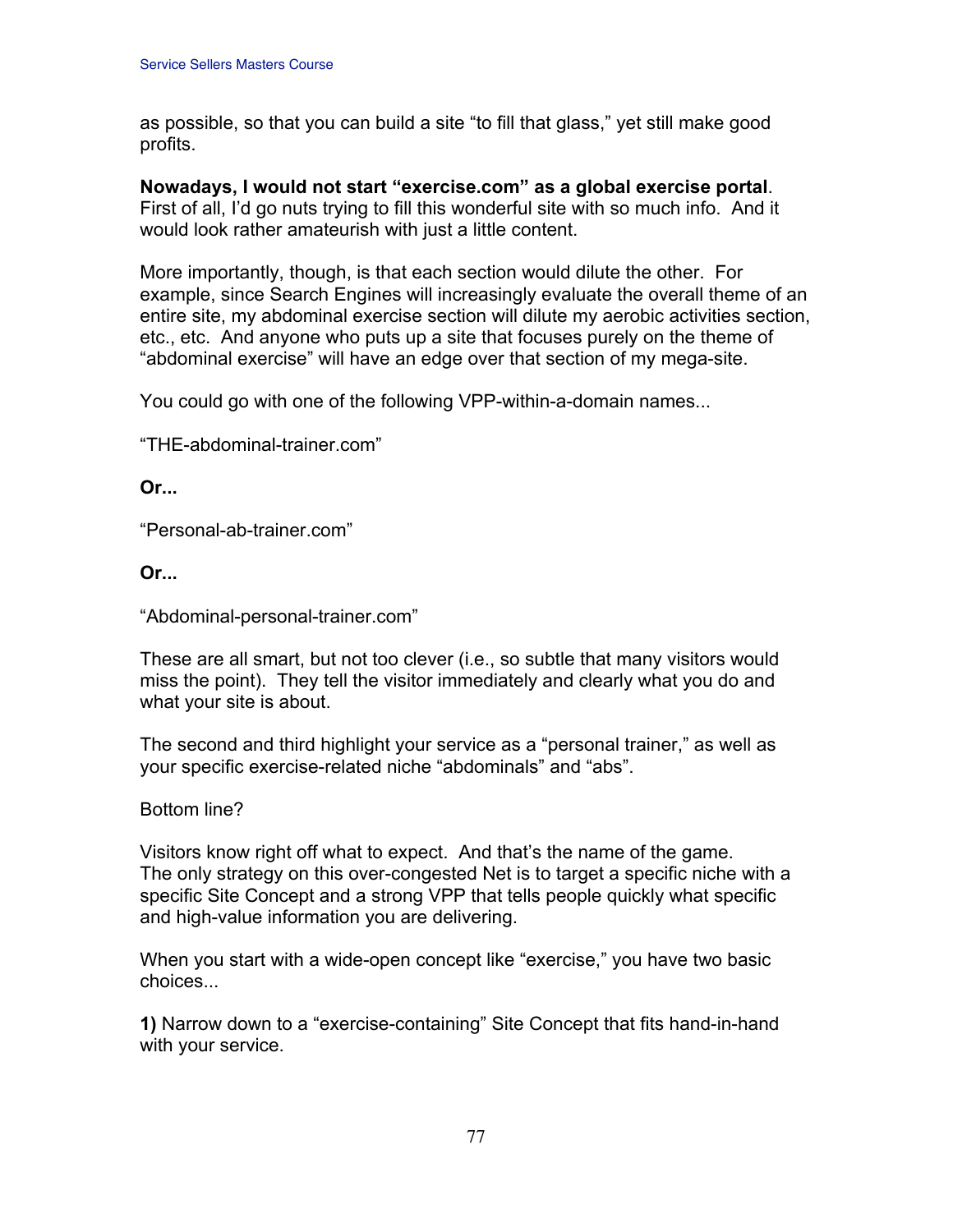**2)** Change course somewhat, if necessary, based on your BREAKOUT research in WINDOW 3.

(In fact, while you'll start with one or the other, you will quickly end up using **both** choices).

Let's use these examples to illustrate…

- **•** inner thigh exercise
- **•** lower abdominal exercise
- **•** lower back exercise

Narrow your choice to "lower back exercise" and do some BREAKOUT research for that word. You decide that this is your Site Concept. With your mind made up, you register your domain name as...

the-lower-back-exercise-trainer.com

As you can see, the domain name contains your VPP. Yes, I agree. The name is not particularly clever. But this domain name gives you a better edge with the Search Engines, for two reasons...

**1)** There's a slight advantage to having your keyword within the domain name. But more importantly...

**2)** You'll be using your name over and over in your copy. This also increases the chances you'll be found for your main keyword phrase, as well as emphasizing the legitimacy of your theme with the SEs.

Add a byline like...

"The Lower Back Exercise Trainer... Personal Training for Your Lower Back!"

... and include it on every page, and under your logo.

You're off and running with a great concept like this. Just one more thought...

Let's say that the-lower-back-exercise-trainer.com site flourishes. (Hey, it should! You're doing everything right.) It will be too late to register related domains later. So do it now, with an eye to expanding your concept in a few months...

- **•** the-abdominal-trainer.com
- abdominal-exercise-products.com (your future store?)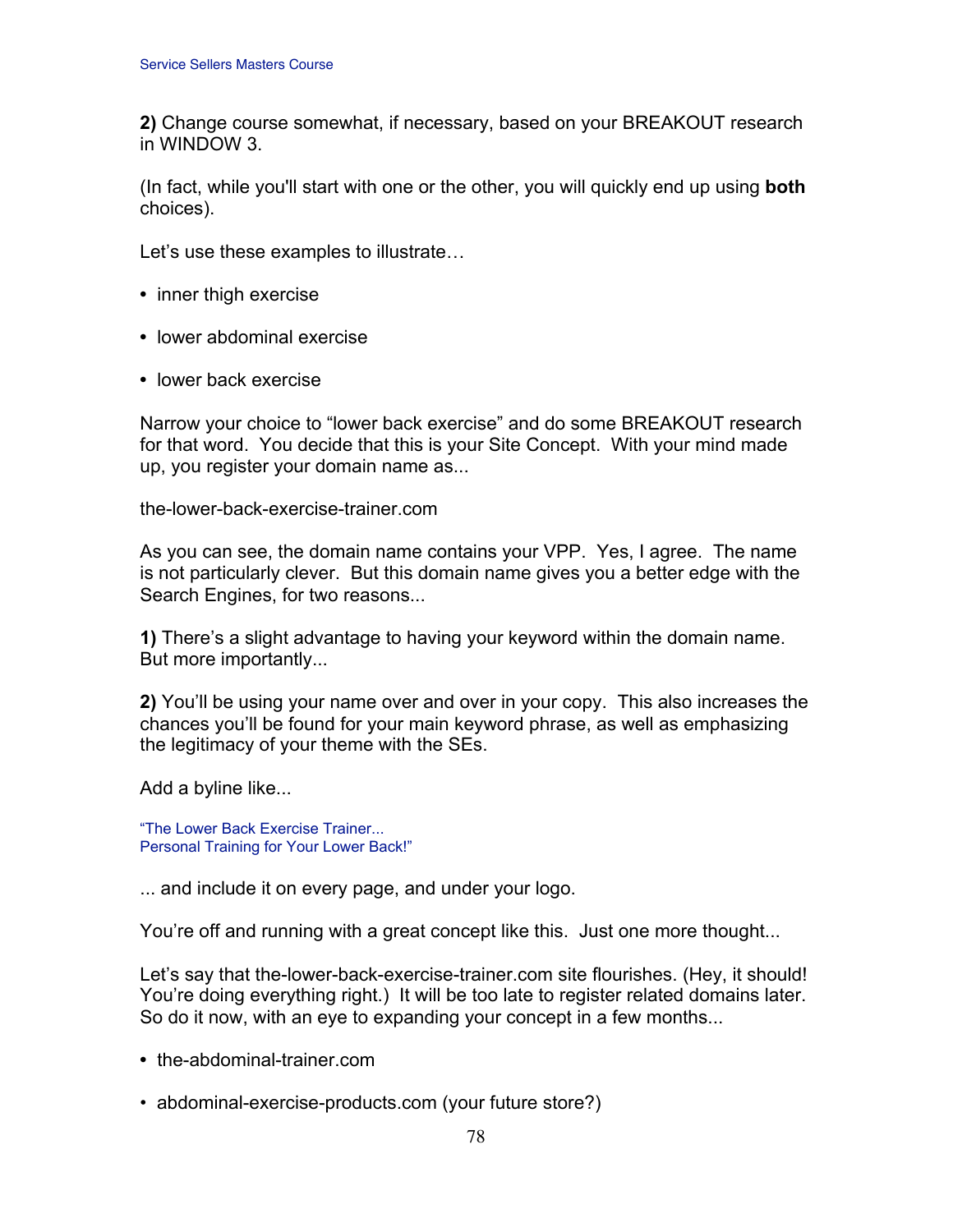**•** the-inner-thigh-trainer.com

**•** And, of course, tie it up all together with a **master domain,** personal-exercisetrainer.com or THE-personal-exercise-trainer.com. This master site will be launched once your other sites are all up and running!

## **5.2.3. Example 3** -- **A Bit Too Broad**

Let's discuss Choice #2 (from above) when dealing with a wide-open General Keyword like "exercise." Change course somewhat, if necessary, based on your BREAKOUT research in WINDOW 3.

Research like this may even point you towards changing your concept **away** from the "concept-level" keyword of "exercise." You might decide to focus on more specific terms such as "weight training," "stress management exercise" and so on. Of course, you also have to…

**•** consider whether this different direction excites you as much, and "fits" as nicely with your service.

**•** think about the kind of customer who will search for your keywords. Make sure that you aren't marketing to a personality type that is hard to convert, no matter what you do (ex., the "freebie-seeking tire-kicker" or the "marketing-phobic techtype").

You want to attract a personality that is open-to-hire. In other words, you want people who will either hire you, or buy something from your merchant partners after reading your excellent content.

Three approaches, three examples. Here's the whole point of DAY 5...

Take your time on the concept and the domain name -- the choice you make here will literally make or break your online success results. Remember what Danny De Vito said in "The Renaissance Man"...

\*\*\*\*\*\*\*\*\*\*\*\*\*\*\*\*\*\*\*\*\*\*\*\*\*\*\*\*\*\*\*\*\*\*\*\*\*\*\*\*\*\*\*\*\*\*\*\*\*\*\* "The choices we make dictate the lives we lead."

\*\*\*\*\*\*\*\*\*\*\*\*\*\*\*\*\*\*\*\*\*\*\*\*\*\*\*\*\*\*\*\*\*\*\*\*\*\*\*\*\*\*\*\*\*\*\*\*\*\*\*

Your service… topics you know and love... combine to present you with excellent profitability!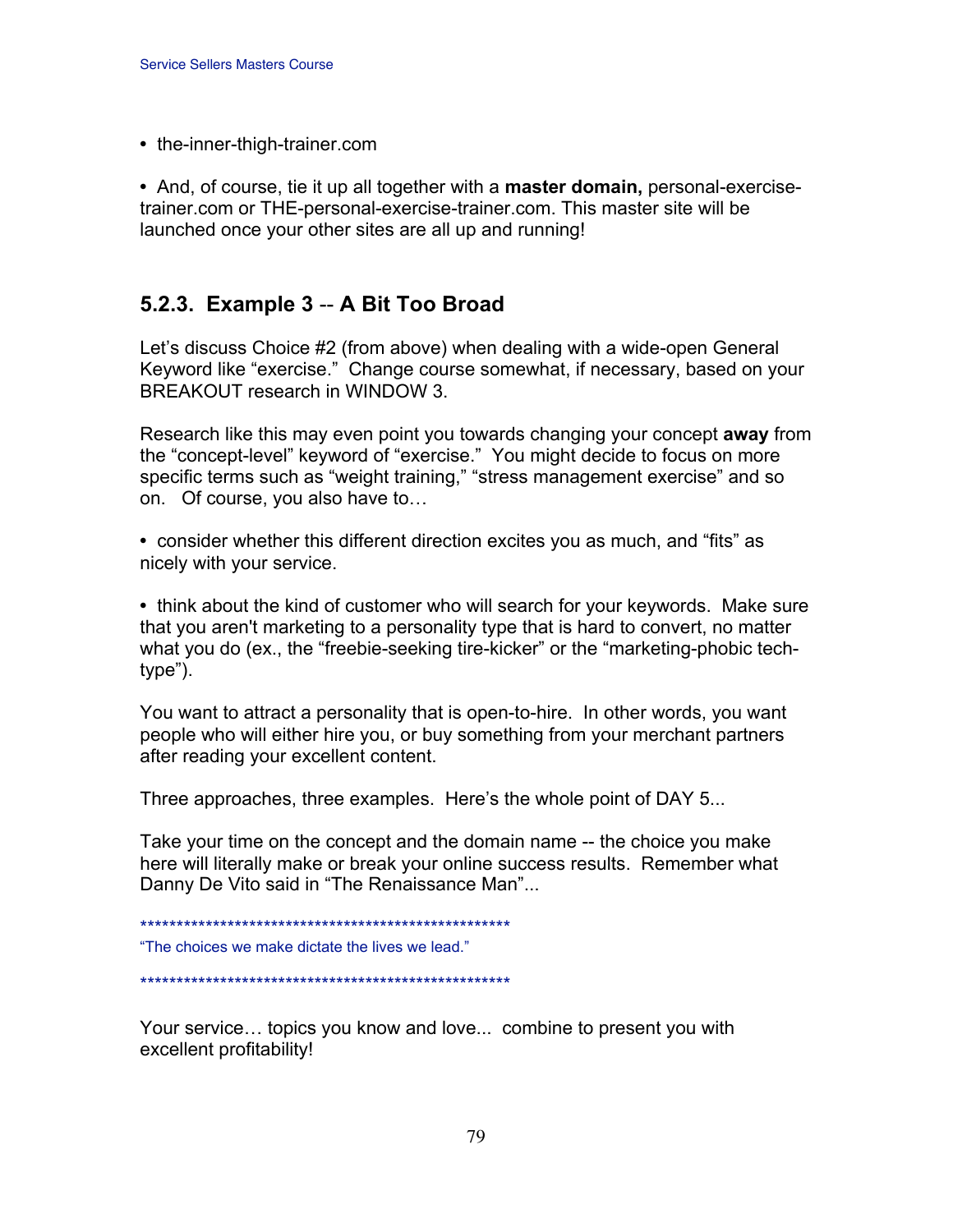If I had to summarize the entire Service Sellers Masters Course into just two lines, it would be the two you just read...

\*\*\*\*\*\*\*\*\*\*\*\*\*\*\*\*\*\*\*\*\*\*\*\*\*\*\*\*\*\*\*\*\*\*\*\*\*\*\*\*\*\*\*\*\*\*\*\*\*\*\* Your service… topics you know and love… combine to present you with excellent profitability! \*\*\*\*\*\*\*\*\*\*\*\*\*\*\*\*\*\*\*\*\*\*\*\*\*\*\*\*\*\*\*\*\*\*\*\*\*\*\*\*\*\*\*\*\*\*\*\*\*\*\*

You believe you have the right domain name, but wait…

Don't rush out to register it just yet. Your domain name will be with you a long, long time, showing potential visitors just what you have to offer. Take one more step before you make the final decision…

## **5.3. Refine Your Domain Name**

#### **A good domain name is...**

- **•** short and sharp
- **•** meaningful -- conveys a clear message
- **•** easy to spell
- **•** easy to remember
- **•** unique, descriptive, and "you"
- **•** solid, classic, **not** hokey

In general, if you follow the above guideline for creating your VPP, you won't need much help coming up with a great domain name. But if you really want to make sure that you've left no cyber-stone unturned, Search It! can help you.

We'll be using our first example where the keyword is "pricing." The second keyword reflects our VPP, in this case, "advisor." Ready to go?

Open [Search It!](http://searchit.sitesell.com/gitbwebaffiliate.html                    ) and take the following pathway…

#### **Search It! > Domain Names (STEP 1) > DomainBots Domain Namer (STEP 2) > pricing (STEP 3) > advisor (STEP 4)**

Special note… do not register your domain at any of these services until you've seen your "very best" below.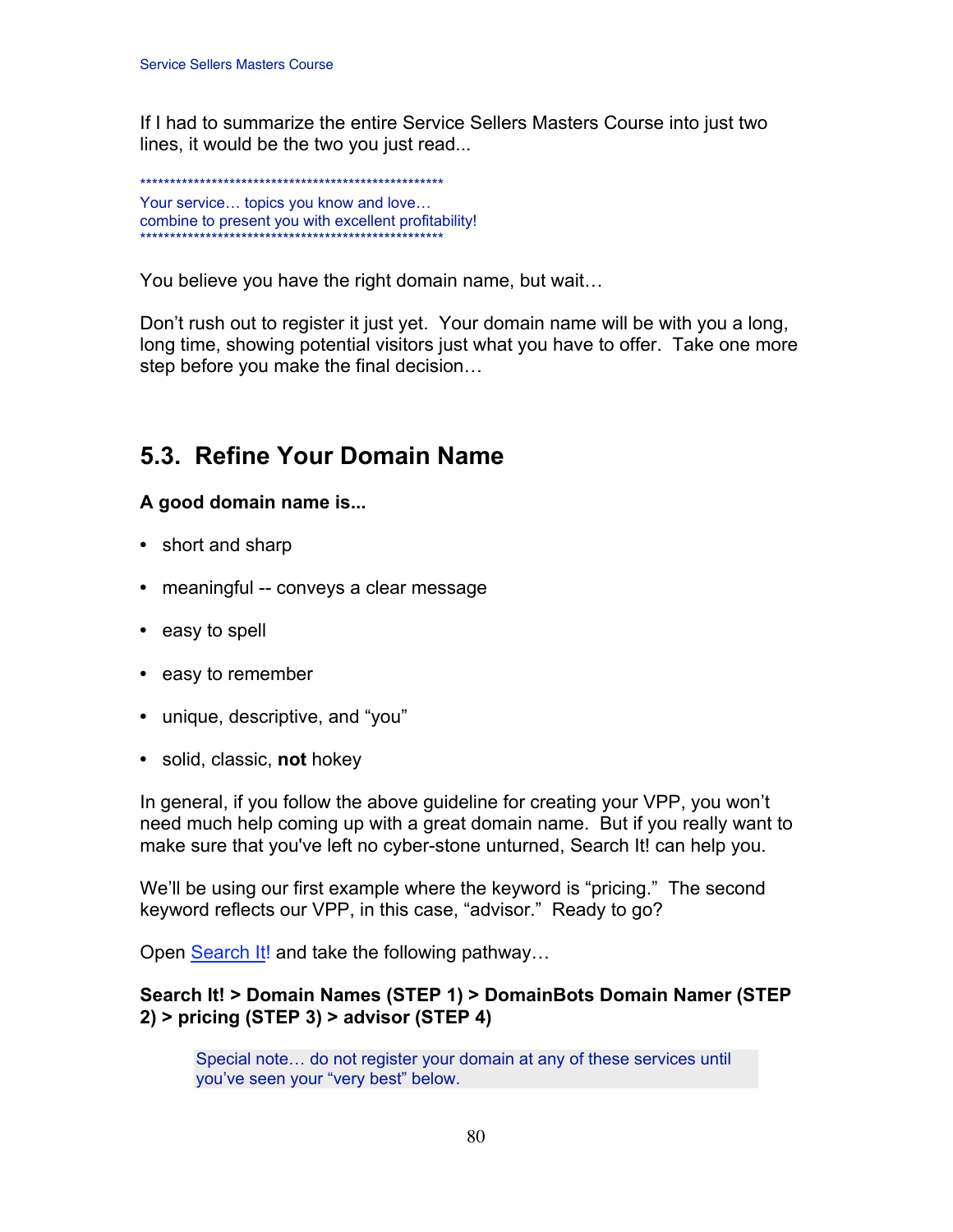A good domain name ends in ".com," ".net" or ".org." These are well established, unlike some new entities -- ".tv" for example. When you are developing your domain name, think about your visitor's mindset. Which name has the most credibility?

What about using a country ending like ".ca" or ".com.au"? Even if yours is a local business, you will sound more impressive with a .com/.net./.org ending. And your local business could easily add global income once your site is up and running.

I highly recommend ".com" as your first choice.

If you are the personal trainer and you already have an idea for a great name and just want to check to see if it's been taken...

Use [Search It!](http://searchit.sitesell.com/gitbwebaffiliate.html                    ) again...

Search It! > Domain Names (STEP 1) > Check Domain Availability (STEP 2) > personal-ab-trainer.com (STEP 3)

Don't register your domain yourself. If you use Site Build It!, domain registration is included your subscription.

Got a great and available name? Super! Now check for **trademarks...**

#### **Search It! > Site Legalities (STEP 1) > Trademark Check -- US (STEP 2) > personal-ab-trainer.com (STEP 3)**

Search It! makes the trademark searches easy to do from Site Legalities. So be sure to check the other countries, too. Your service business could be world wide once you are on the Web. You don't want to run into legal problems anywhere.

**Please note…** It's not necessary to trademark your domain. But do make sure that you don't violate someone else's mark before you register your domain.

It would be a shame to build up a great business and then have someone who owned a trademark (before you registered your domain) force you to take it down.

Registering domains is cheap. Why not lock them all in right now? That way, your expansion path won't have potholes when the time comes for you to grow.

Next? **Registration…** To register your domain name, you need the services of a registrar. There are zillions of them. If you are using one that makes you happy, stick with it.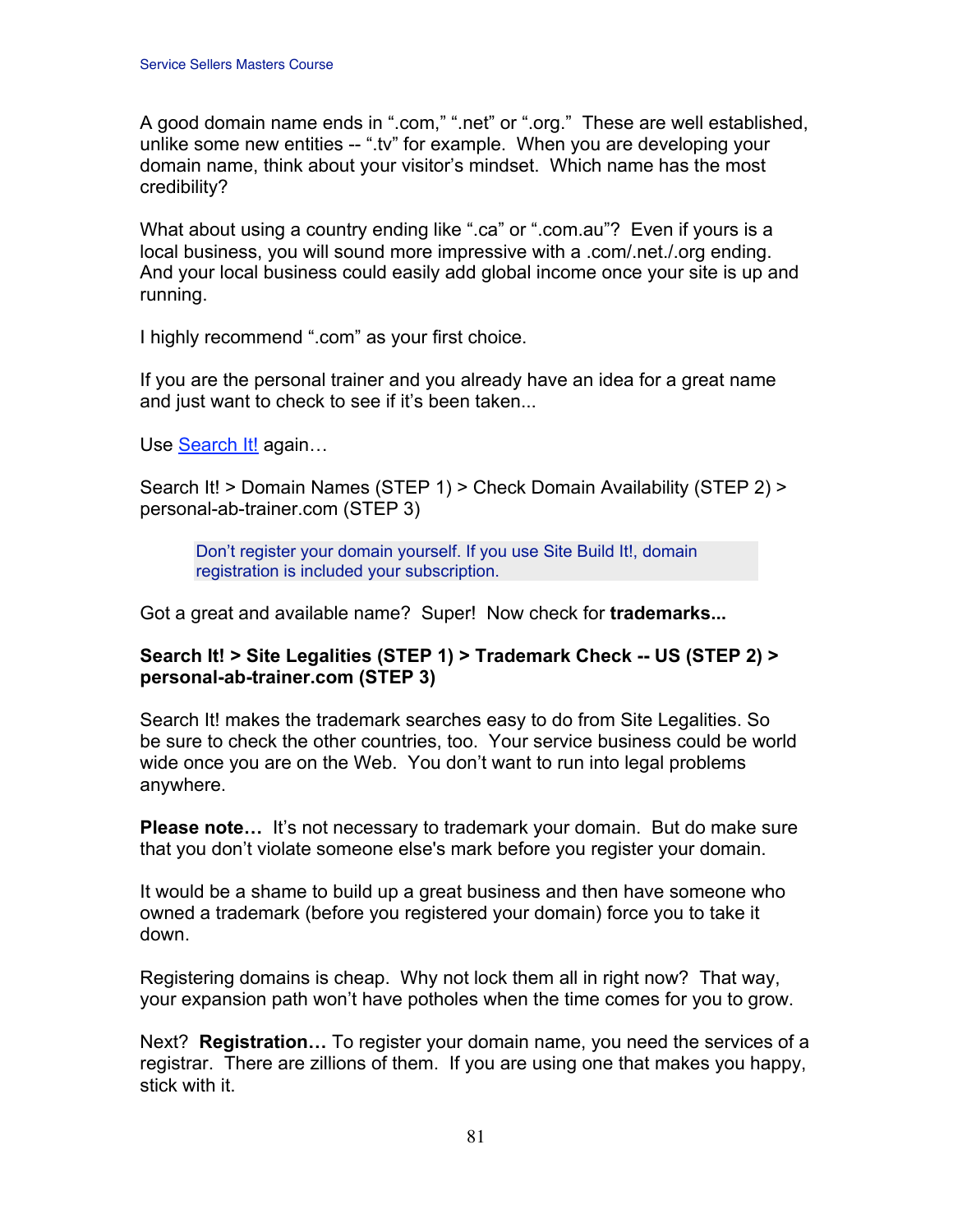Otherwise, check out...

<http://www.icann.org/registrars/accredited-list.html>

By the way, Site Build It! automatically takes care of domain name registration for you. The cost is included in the annual subscription fee. So your very best bet is simply to let us take care of it at the time you start "building income through content" with Site Build It!.

Congratulations! Before proceeding to DAY 6, please complete your DAY 5 Goal-of-the-DAY, and take note of your Ongoing Goal...

Now that you have found your perfect, "just right" Site Concept, consider the bigger picture. When you "finish" this, your first site, will you broaden the concept until you have your own mini-portal? Or will you start a second, unrelated site?

All the necessary prep work is finished. You finalized and registered your domain. Get ready to build your site. We're going back to **Content C**<sub>1</sub>, where it all begins*…*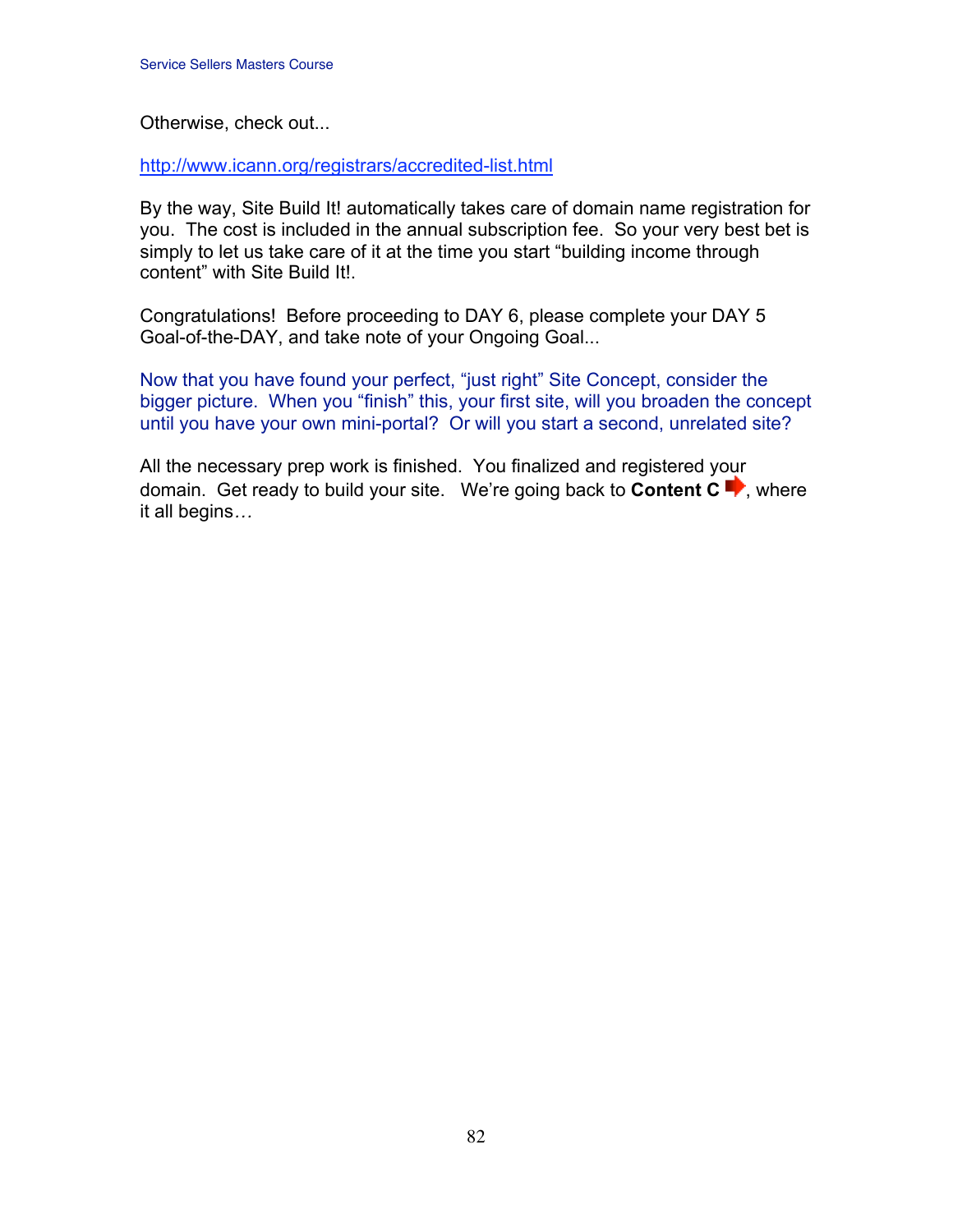# **6. DAY 6 Build A Site That Gets The Click!**

#### Rome.com was **NOT** built in a day!

Yes, finally! We're ready to start building!

Let's just take a look back at what we've done…

- examined PREselling and its effect on Conversion Rates **(**DAY 1)
- identified a potential niche concept (DAY 2)
- brainstormed a list of profitable keywords (DAY 3)
- researched quality affiliate programs and other income streams (DAY 4).
- chosen a domain name that reflects your VPP (DAY 5).

Impressive work! You truly do have a rock-solid foundation to build upon.

During DAY 6, you will create a structure for your site. This is where you start the exciting  $C \rightarrow T \rightarrow P$  **M** snowball rolling by writing content designed to "get" the click!" Let the construction begin!

**Goal-of-the-DAY**... Build a home page, and one TIER 2 Keyword-Focused Content Page.

Don't know HTML? Intimidated by FTP and other Web technologies? Relax. Site Build It!'s "through-the-browser" site-building tools can help both the seasoned pro and the complete "newbie" build a vibrant and profitable online business easily! SBI! makes the technology invisible so you can focus on building your business!

New features are constantly being added to SBI! at no added price...

[http://compare.sitesell.com/](http://compare.sitesell.com/gitbwebaffiliate.html                     )

## **6.1. Follow the Winning Formula**

Showtime! Like any great show, whether it's baseball, or the theatre, or the Olympics, a successful outcome is all about **preparation.** And boy, have you prepared!

And all that preparation has convinced you that your show should be...

the-abdominal-trainer.com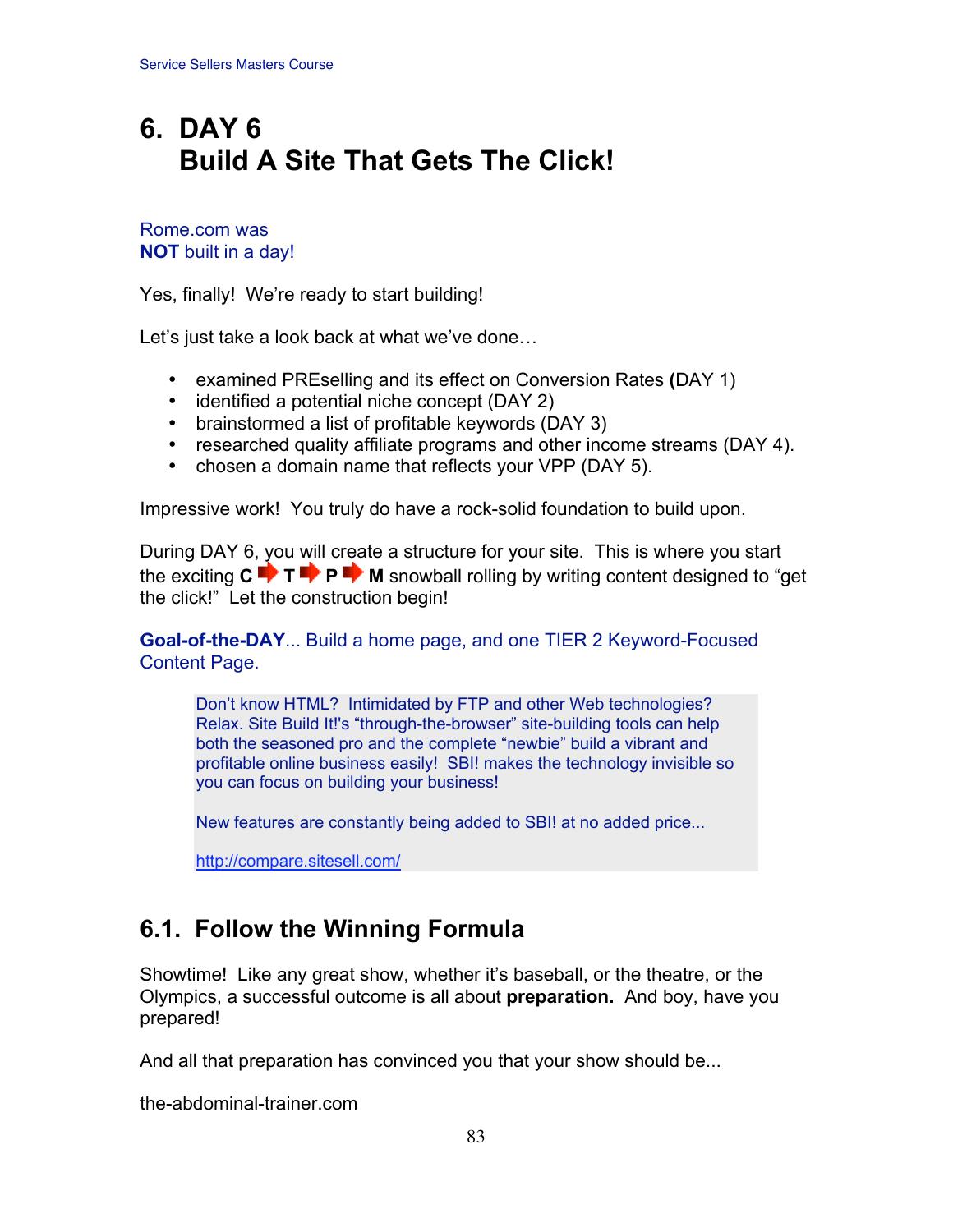Yes! What started out as an exercise themed site designed to sell your personal training service has turned into a site all about abdominal exercise. And you have the body (a rock-solid, flat belly) to prove your expertise!

While you love the idea, money talked, too. Search It! indicated a good Demand: Supply ratio (i.e., profitability). Your methodical research has uncovered a high-potential business!

Now it's time to build income through content (i.e., to build a site that "gets the click.") Since I'm still in "2-line-summary mode," let's boil down the essence of **"building income through content"...**

\*\*\*\*\*\*\*\*\*\*\*\*\*\*\*\*\*\*\*\*\*\*\*\*\*\*\*\*\*\*\*\*\*\*\*\*\*\*\*\*\*\*\*\*\*\*\*\*\*\*\* Deliver **valuable content** to your readers... ... AND **tasty content** to your spiders. \*\*\*\*\*\*\*\*\*\*\*\*\*\*\*\*\*\*\*\*\*\*\*\*\*\*\*\*\*\*\*\*\*\*\*\*\*\*\*\*\*\*\*\*\*\*\*\*\*\*\*

Your site must be a WIN-WIN-WIN-WIN proposition for four parties...

**1) your visitor 2) the Search Engines 3) your merchants, and... 4) YOU!**

Let's look at each WIN...

## **6.1.1. Your Visitor Wins**

Your visitor must get what she is looking for -- outstanding information. OVERdeliver with original, high-value info. If you don't do this, she simply clicks the BACK button to the Search Engine and says... "Next!"

## **6.1.2. The Search Engines Win**

The Search Engines are in business. Their product is the quality of their search results. Help them make their product better, and they'll love you.

Search Engines use computer programs called spiders to go out and bring your site back to its home (i.e., the Search Engine's database). Then when someone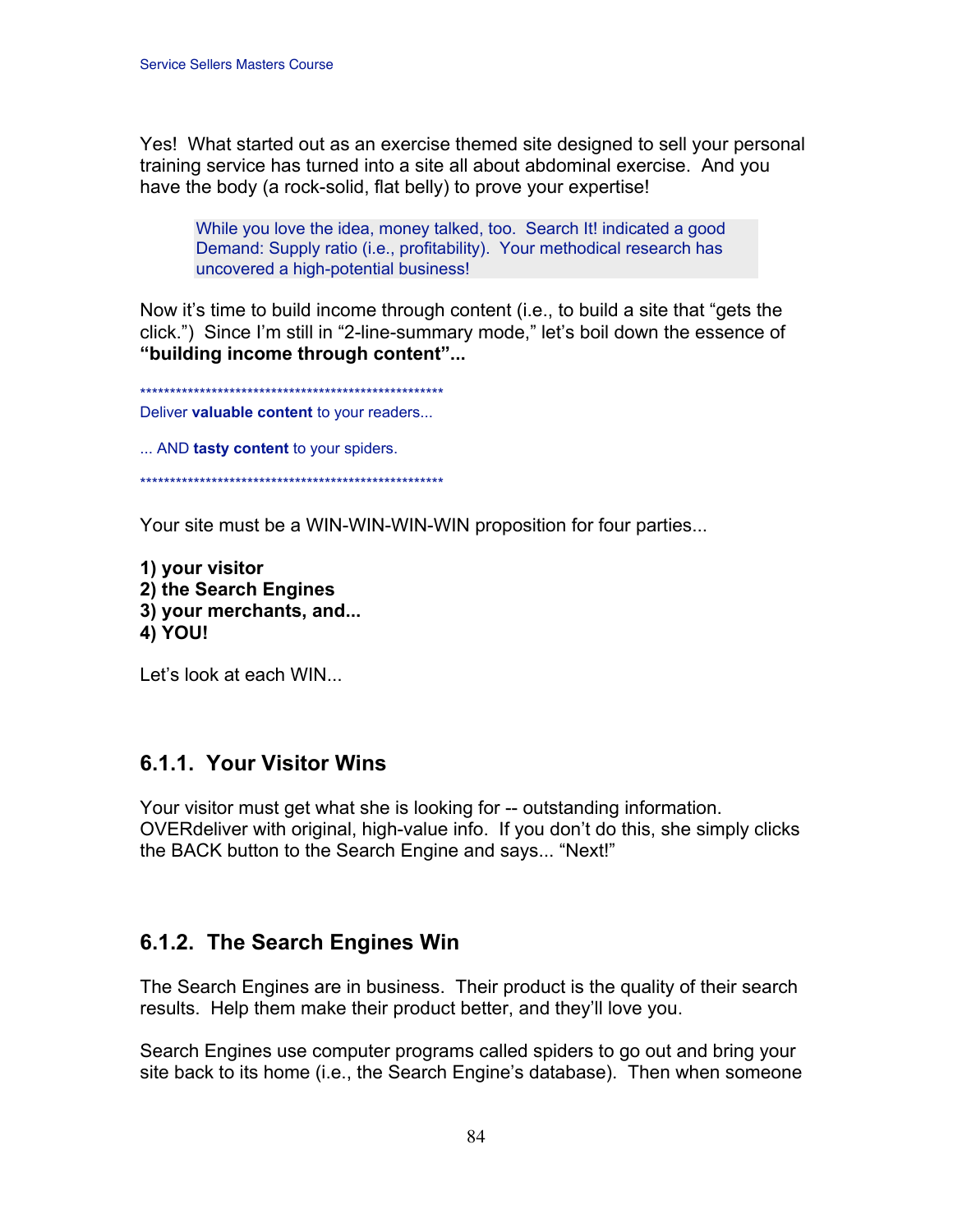looks up, let's say "lower abdominal exercise," another program decides whether your site or a site with a similar theme is more relevant.

You must *honestly* convince each Search Engine that you are the most relevant (at least in the Top 20 search results, preferably in the Top 10) for the keywords that you target. Trick the engine and your success won't last long. When the Search Engine discovers your game, it will ban you.

Why? Tricks hurt a Search Engine's product instead of helping it.

**Help** the searcher -- your potential visitor and your merchant's potential customer. **Solve** her problem or her quest. **Satisfy** the whole reason why she is doing the search.

Do this and you **add value** to the Search Engine's product.

Use this approach and you will never have to worry about the Search Engines. They become **partners** with you in an effort to deliver quality content to searchers. And that means…

- **•** No tricks in comment tags or invisible links.
- **•** No fear about the SEs banning you because of your "tactics."
- No worrying about using your keywords in the right place/amount.
- No wasting time, and trying to "stay on the cutting edge" ahead.
- No 8 versions of the same site, one for each major engine.
- No off-target keywords to suck in untargeted customers. ("Hey, this site's not about Donald Trump! What gives?")
- No competitors will complain about your tricky methods.
- **•** No multiple domains, hidden inter-linking, etc.

There's simply nothing to fret about. Sleep well and enjoy solid, stable results by doing everything right the **first time with the right process…**



Keep your focus on creating one "best fit" site which scores well with most of the engines for most of your words most of the time. Write your page for the customer, first and foremost. No games.

OK, on to the third win of WIN-WIN-WIN-WIN...

### **6.1.3. Your Merchants Win**

Your merchants want sales. As we have seen, the best way to deliver that is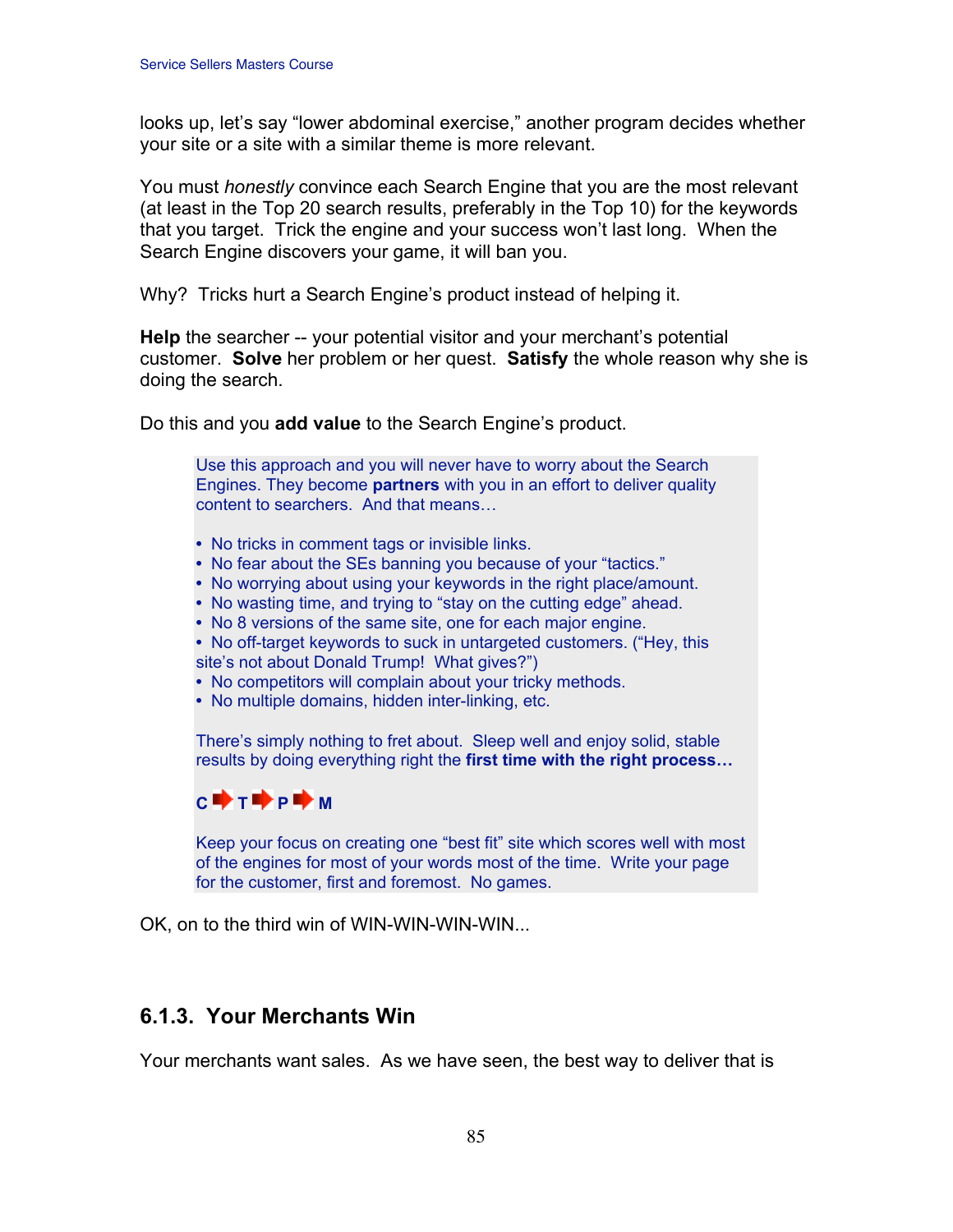through outstanding content that gains your visitor's confidence and increases your credibility. Then use "in-context" text links to refer/recommend/direct those visitors to places that you believe will deliver great value.

## **6.1.4. You Win**

YOU must win, too, of course. How?

Ah, that's the easiest part. If you get the first three WINS right, you *will* succeed. Think about it...

OVERdelivery to your visitor ensures repeat visits, confidence and ongoing sales. The Search Engines will never ban you. And, as you become a superaffiliate, your merchants will pay you more and more, perhaps even giving you special bonuses and deals!

I call the road to **your** WIN this special name...

## **6.1.5. FIND-CLICK-CLICK-CLICK-KACHING**

Follow the sign-posts along this winning road…

**1) FIND** -- Your potential visitor must find you in the Top 10 (no worse than top 20) of the search results for your keyword. If your potential customer does not find you on the first or second page of the Search Engine's search for your keyword, well, you simply don't exist for that word.

Game over.

**2) CLICK** -- Your potential visitor must read the "Title and Description" that the engine uses in the search results, and must find them sufficiently compelling to click to your site. If your Title and Description are boring or tacky, your potential visitor will probably not click to your KFCP (Keyword-Focused Content Page).

Game over.

**3) CLICK** -- Your visitor finds high-value content, learns to trust you as someone honest who delivers, and so follows your recommendations... CLICK again! If your page delivers poor, low-value info (or even worse, a sales pitch), you still get the click... on the Back Button to the Search Engine's results page. "Who's next?"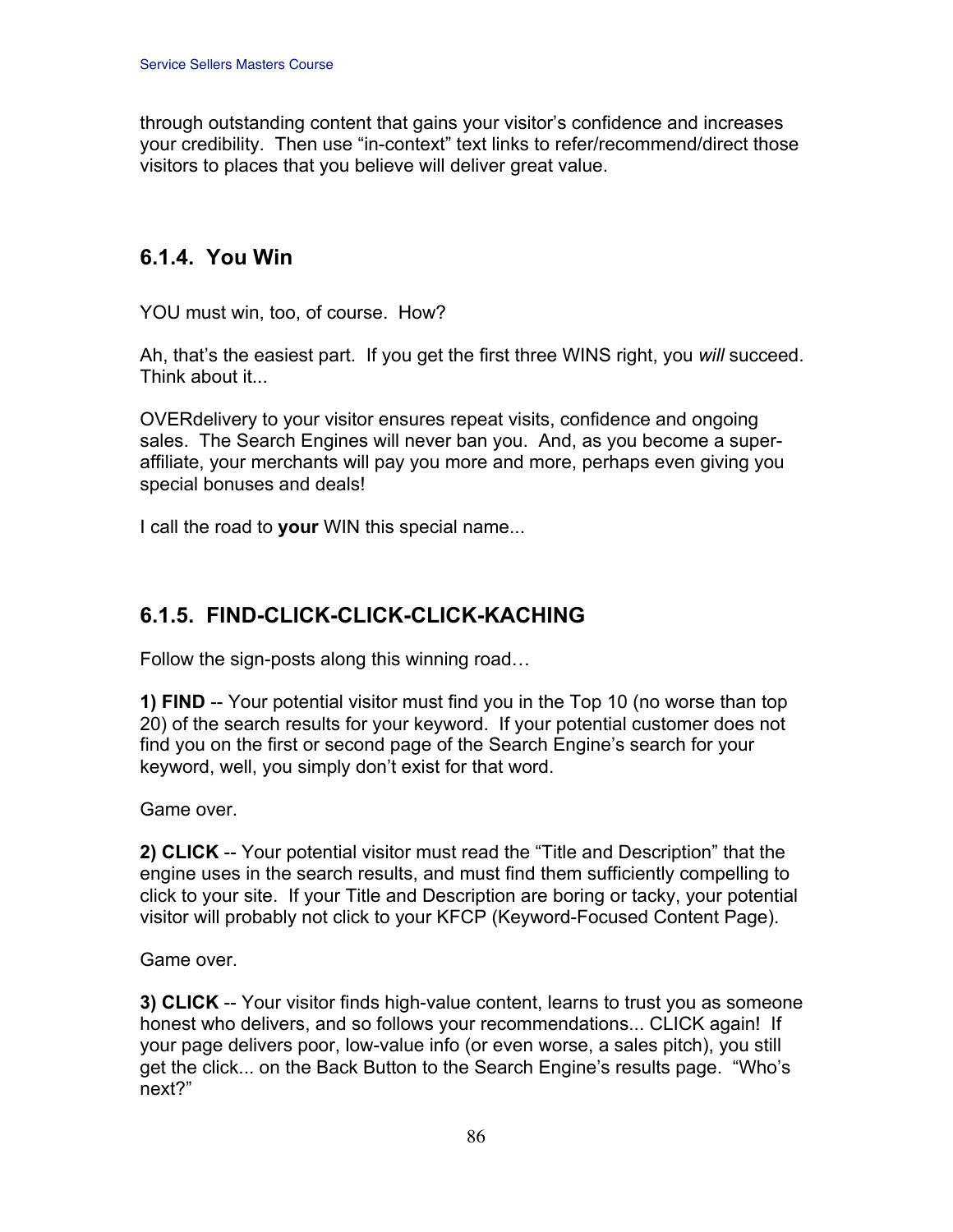Game over.

**4) CLICK-kaCHING** -- Finally, your visitor arrives at your merchant in a "feeling smart about myself" and open-to-buy mood, ready to click that buy button!

Did I just hear a cash register?... **kaCHING!** Ahhh... if you get the FIND-CLICK-CLICK right, that last CLICK-kaCHING is almost in the bag!

FIND-CLICK-CLICK-CLICK-kaCHING... To accomplish that, all you have to do is...

**Get the first three WINS right.** The fourth WIN, your WIN, follows automatically. And all you have to do to nail down those first three WINS is...

```
***************************************************
Deliver valuable content to your readers...
```
... AND **tasty content** to your spiders. \*\*\*\*\*\*\*\*\*\*\*\*\*\*\*\*\*\*\*\*\*\*\*\*\*\*\*\*\*\*\*\*\*\*\*\*\*\*\*\*\*\*\*\*\*\*\*\*\*\*\*

OK. Let's start with the physical layout of your new site...

## **6.2. Think "Pyramid" For Your Site**

Your Theme-Based Content Site is made of a home page that gives the "what's in it for me" about your site. It elaborates on the **VPP (Valuable PREselling Proposition)** and delivers the major benefit statements (more on contentbuilding in the next section).

Think of your site as a pyramid…

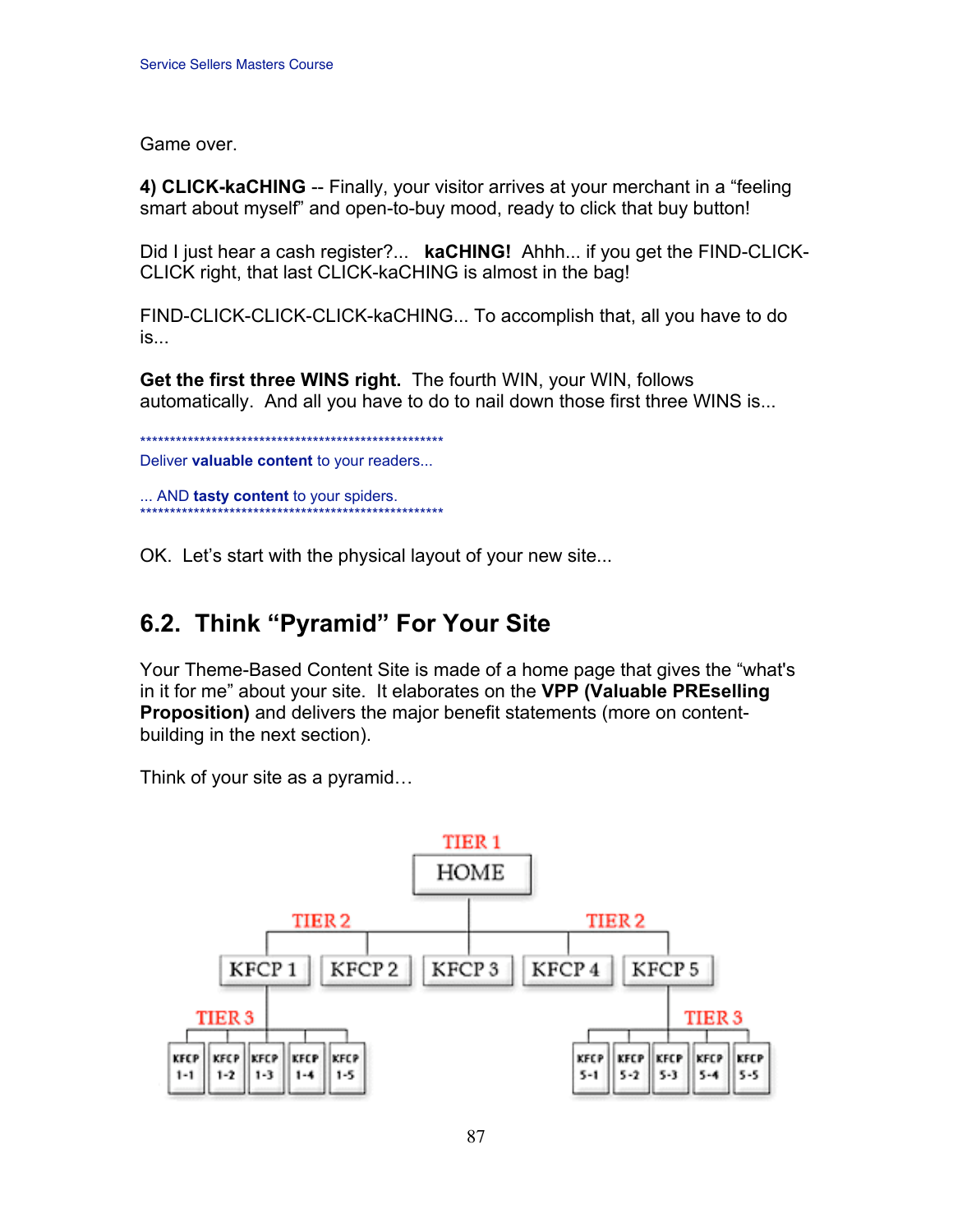Now for the details…

## **6.2.1. The Structure of Your Site As A Pyramid**

The **home page** crowns the pinnacle. It's a Keyword-Focused Content Page (KFCP) that focuses on your Site Concept keyword. Your home page should never link out of your site -- it's too early. (The only possible exception would be for Google ads.)

Its job instead is to link to 5-15 KFCPs that you expect to be most profitable. It must **get the click** to at least one of these pages. This is important for two reasons...

**1)** Your visitor hits a "money page" -- Your most profitable Keyword-Focused Content Pages weave "in-context" text links to your service-selling page and merchant-partners while OVERdelivering great content. This is how you make your income, so you want to lead your visitors to your highest potential pages ASAP.

**2)** Your spider-buddy follows the links and indexes (i.e., brings back to the Search Engine's database) your **most important pages first,** and most reliably… the deeper a spider has to go, the more likely it is that he misses and fails to bring your bacon back to his database home.

So we want to structure the site so that your most valuable pages have the best chance of being dragged back to all those spiders' homes.

These 5-15 pages are called **TIER 2** pages because they are on the second TIER below the home page.

Each TIER 2 page should…

- focus on a keyword that has a high profitability score
- fit with your best monetization opportunities
- be a good "hub" page.

#### **Links on TIER 2 pages can go in four different directions...**

**1) Links Down** Link to related TIER 3 pages. Each TIER 3 page should be related to or a subdivision of its TIER 2 (ex., "Diets" TIER 2 links to a variety of individual programs, each of which is a TIER 3). Again, the more good content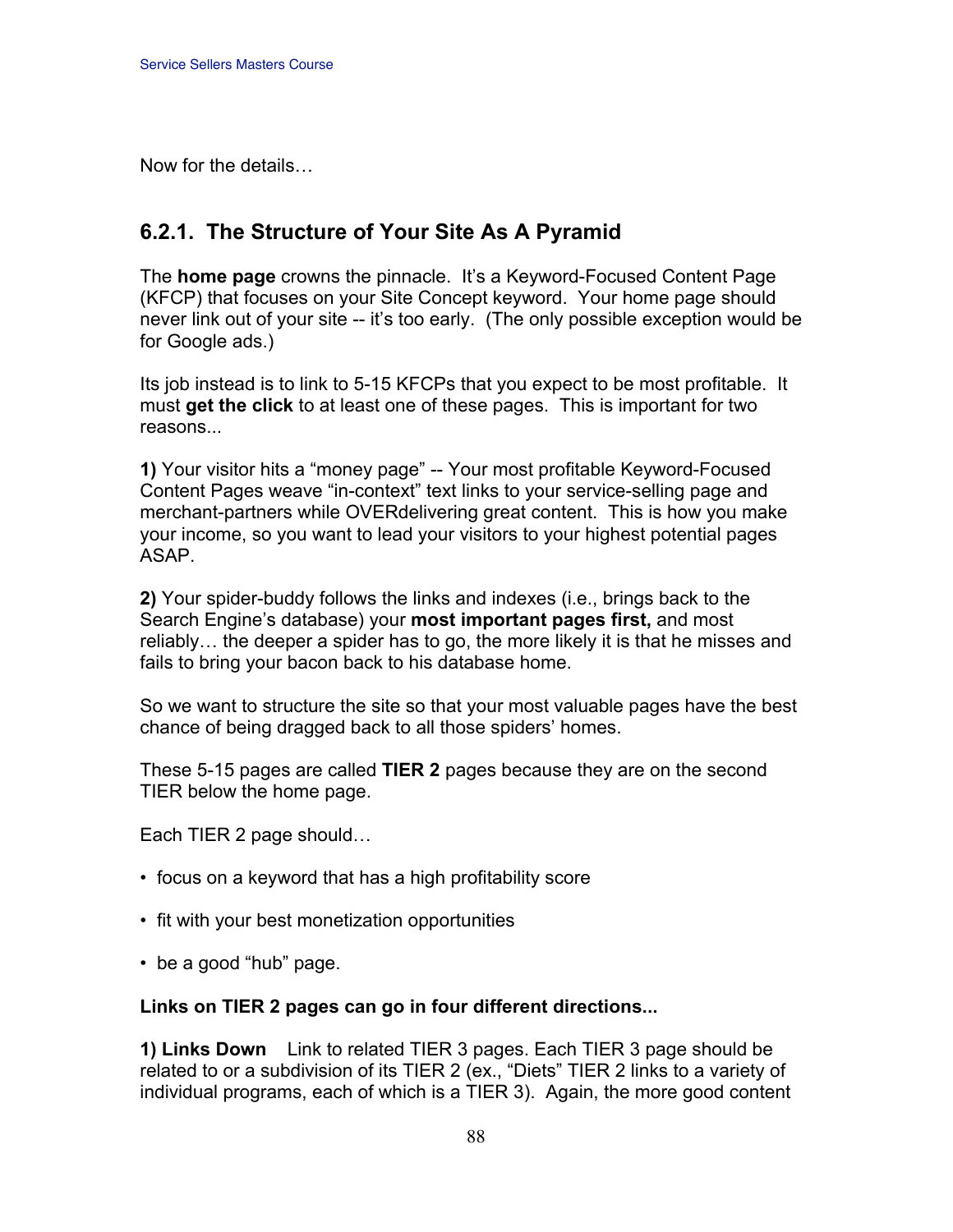you have, the more favorably you are viewed by humans and SE spiders. And the bulk of your content will be, *should be,* TIER 3.

**2) Links Up** Link back up to the home page. This provides both the human visitor and the SE spider with added value.

Every TIER 2 should have the above two types of text links. The next two are optional, according to circumstances...

**3) Links To Money** Link to a monetization option (i.e., where you make money). For example, this could be as simple as placing a contact form on a TIER 2 page (for a follow-up phone call). You could also add Google AdSense ads on another TIER 2 page and/or blend in-context text links to ClickBank affiliate merchant-partners into the content.

**4) Links Out** Link to outstanding, related, *non-competing* content authorities in your niche. These *non-affiliate* links provide you extra credibility as a true content site in the eyes of editors from directories (like Yahoo!), reviewers from Google AdSense, and even with the engines.

Don't use many of them, though. Convert as much of your traffic into income as possible. And do make these links pop up into a new window so that you don't lose your visitor completely.

TIER 3 pages are KFCPs, too. A TIER 3 page fits as a sub-category, or a subthought, of its connecting TIER 2 page. The topic of each should relate to the topic of the TIER 2 page that links to it.

TIER 3 pages may not be as profitable as the TIER 2 page that linked to them, but there are a whole heck of a lot more of them. Create enough of these and the traffic adds up pretty fast, thanks to geometric progression (i.e., 1 x 15 x 15). In other words, TIER 3 pages "make it up on volume."

OK. Time to use all of your previous research…

Review your Master Keyword List and select your **seven best** keywords. (Select on the basis of **profitability and fit.**) You will link your home page to these seven, both within the body copy, as you outline what the site is all about, and from within a text or graphic navigation bar (navbar).

You likely won't pick the absolute 7 highest potential keywords. Some will be too close in meaning. Others may not easily lead to a TIER 3, as we'll see in a second. So you pick the 7 that make the most sense and help to form the **strongest** site overall.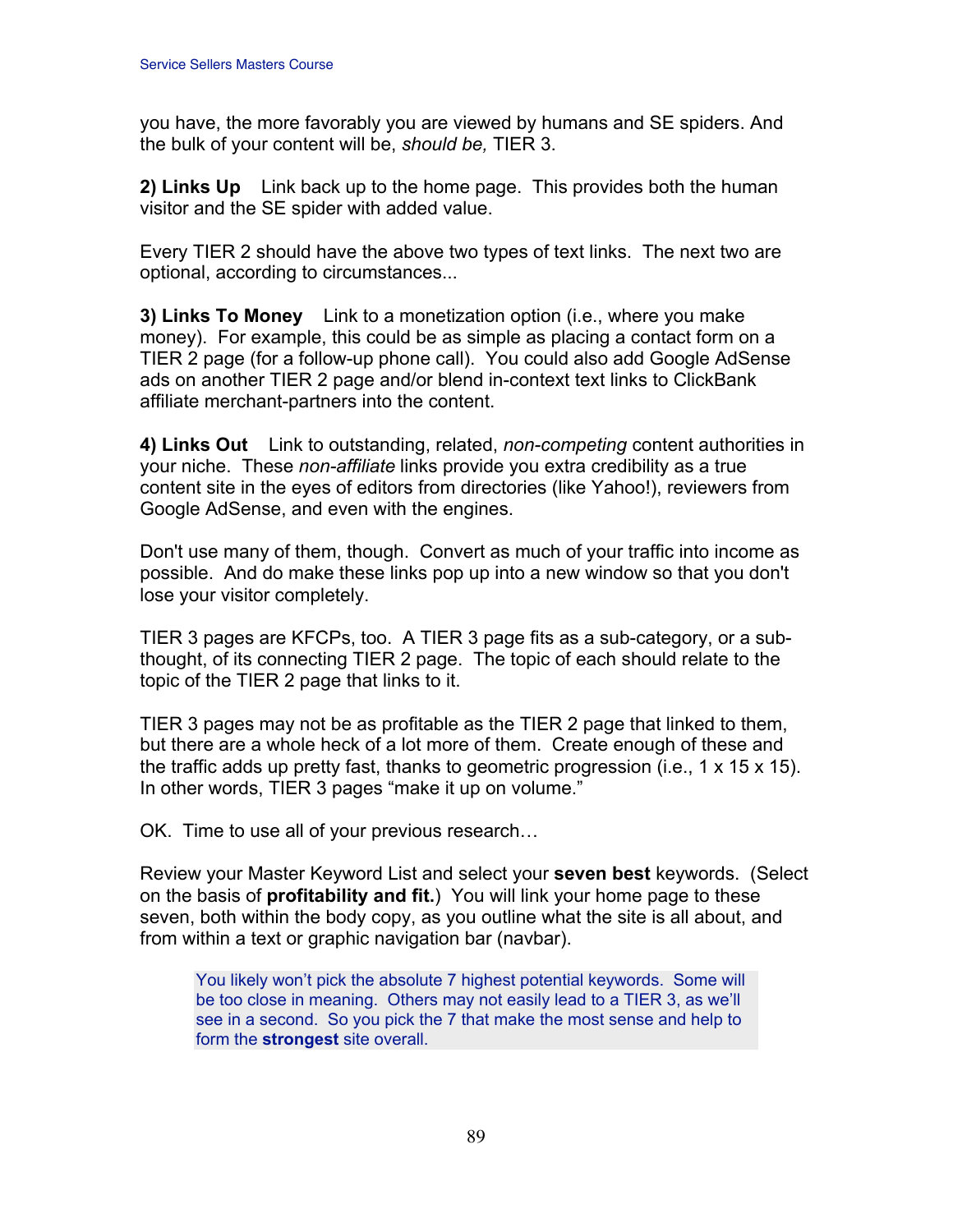Each TIER 3 page should **relate** to the TIER 2 page that links to it. For example, let's say that "outlet malls" is one of the most profitable keywords that your research has found. What do you do?

Create a TIER 2 Page ("best-abdominal-exercises.html") called...

"The Best Abdominal Exercises to Build Strength and Flexibility"

This page links to TIER 3 pages...

- **•** a page that discusses the merit of the exercise ball
- **•** a page that rates the top abdominal exercise machines price-wise
- **•** a page that lists the best online places to buy ab exercise equipment

Here's a key point about TIER 3...

**Your main TIER 3 keyword might not be so profitable.** There may not be much demand for "ab exercise equipment." However, the TIER 3 pages work together to generate traffic. The combined content of your site is what makes the biggest impact on your visitors.

The formula is the same... **OVERdeliver great content.** Then "get the click" to your merchant partners.

*FIND-CLICK-CLICK-CLICK-kaCHING!*

So, your TIER 1 home page links to 5-15 TIER 2 pages. And your TIER 2 pages each link to TIER 3 pages, back to the home page, and to TIER 2 pages where appropriate.

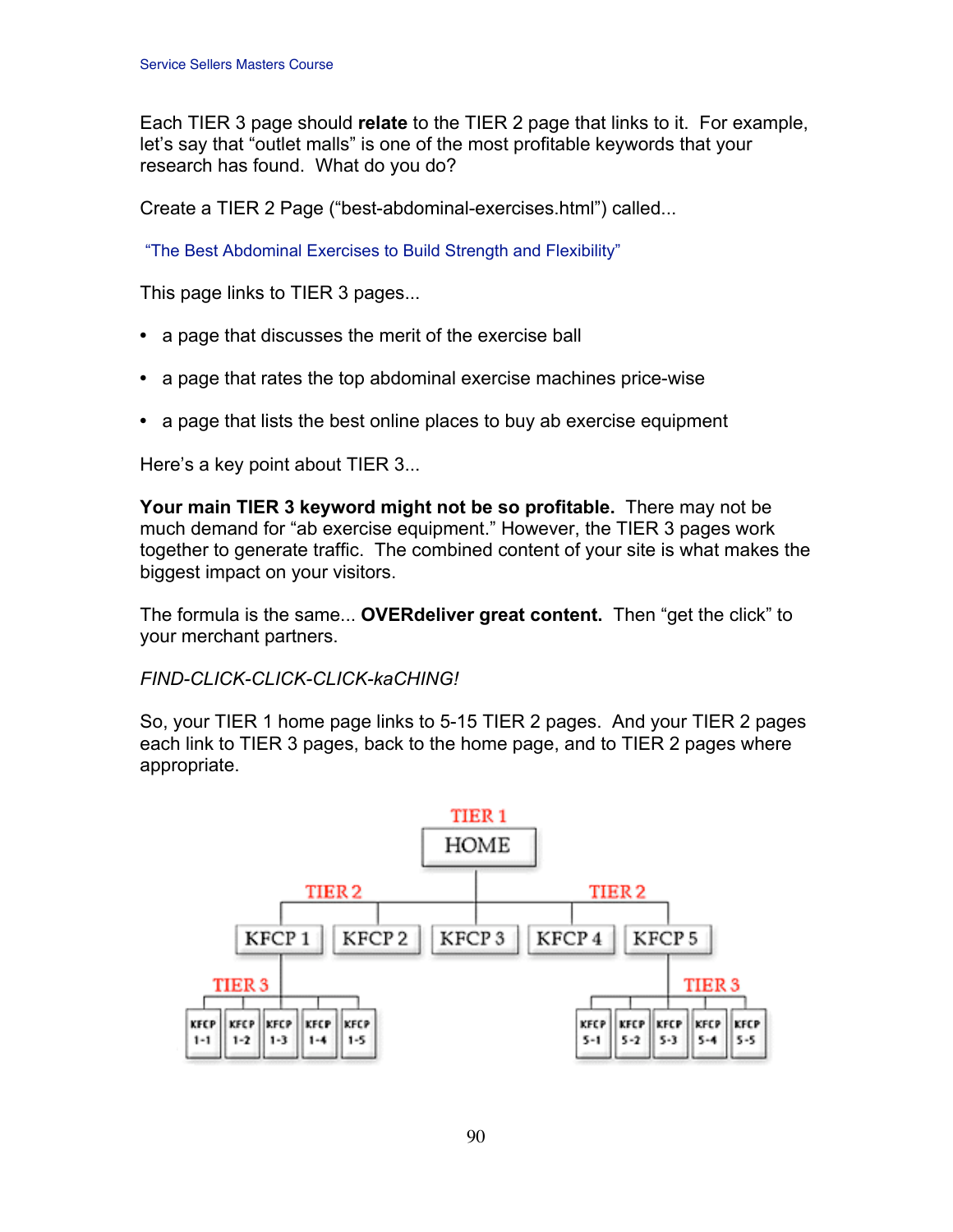This clean, 3-TIER approach yields an **easy, navigable site...** for both your visitor and your spiders. Spiders always come in through the front door, as long as you submit the home page to them. (More details on SE submission later). From there, you've left a nice trail to follow so they can easily index the rest of your pages.

Humans, however...

They may find any page, TIER 1, 2, or 3, via the engines. So each TIER 3 page should provide a link back to its related TIER 2 page. And the same goes for TIER 2 to TIER 1 pages. Otherwise, keep internal linking only to what's really **necessary and relevant.**

Remember that your real goal is for your visitor to click to your merchants or your other income-generating source.

After 3 TIERS and 50-70 pages, it gets tougher to get pages indexed. By this time, however, you should pretty much *own this little niche.* And your time will yield greater returns if you set up your next niche site. For example...

the-lower-back-trainer.com

Remember, each niche stands on its own. For example…

- **•** the-lower-back-trainer.com
- **•** the-abdominal-trainer.com
- **•** the-weight-trainer.com

But once you have three niches established, there's one more TIER, above all the other ones. Let's call it TIER ZERO...

**•** the-personal-exercise-trainer.com

This "super home page" links to all the other home pages and again, delivers the VPP and major benefits of your mini-portal.

As the spiders gather up your TIER 1, 2, and 3 pages, the computer programs that analyze them are getting smarter and smarter... and theme-focused. What does that mean to you?...

**1)** They'll analyze all your pages in their databases and decide upon the overall theme of your site. So none of your pages should be **off-theme,** or you'll confuse the spiders. If you have a great idea for a highly profitable Keyword-Focused Content Page that is off-theme, save it for your next niche.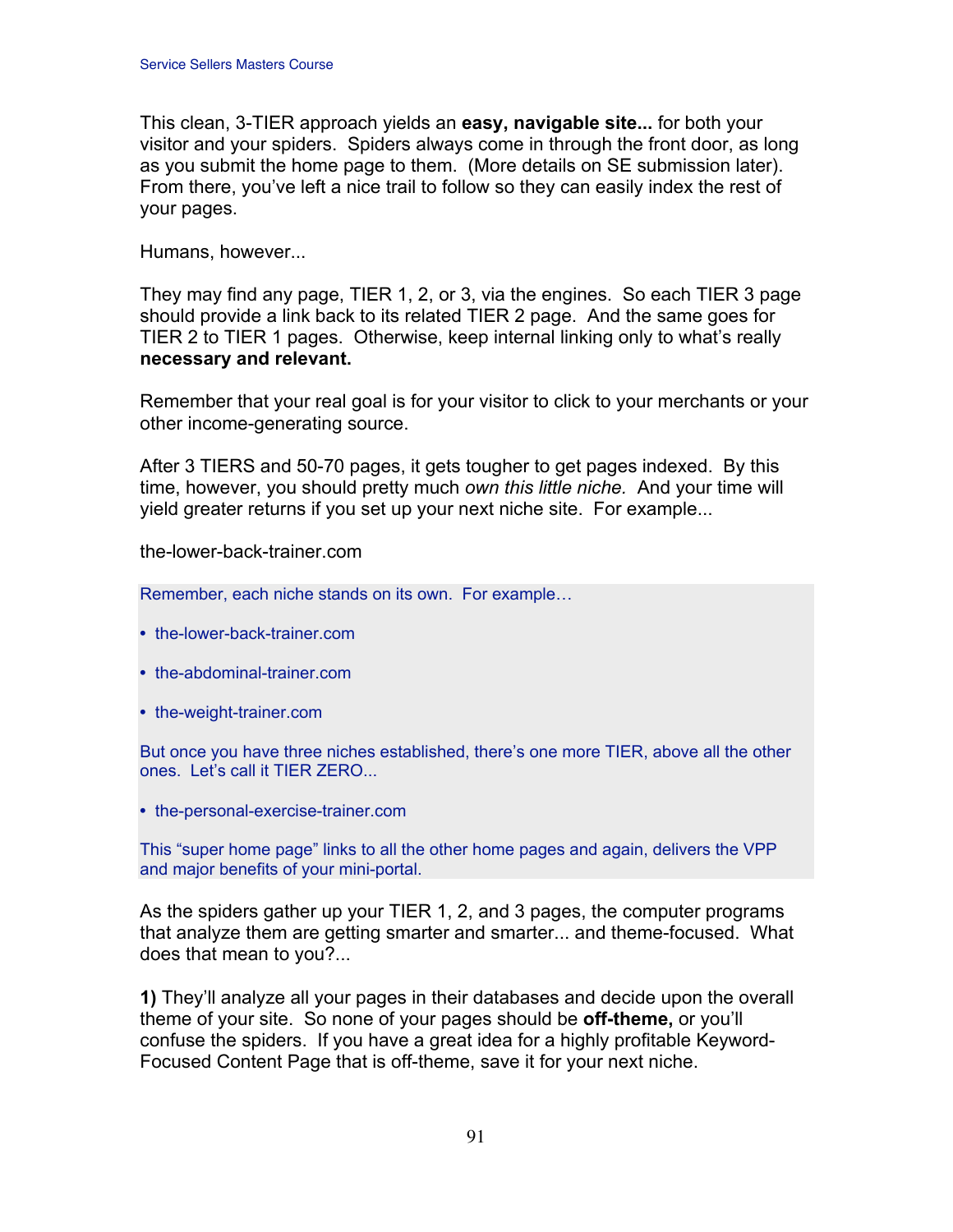**2)** Have you already created a bunch of **"gateway pages"** by simply duplicating one of your pages and then replacing one keyword with a different one? Search Engines look across all your site pages and penalize duplication. Ditch the tricks. Seek to please.

That's it for the *structure* of your site. Now let's fill that structure with content that accomplishes our critical two goals…

\*\*\*\*\*\*\*\*\*\*\*\*\*\*\*\*\*\*\*\*\*\*\*\*\*\*\*\*\*\*\*\*\*\*\*\*\*\*\*\*\*\*\*\*\*\*\*\*\*\*\* Deliver **valuable content** to your readers...

... AND **tasty content** to your spiders.

\*\*\*\*\*\*\*\*\*\*\*\*\*\*\*\*\*\*\*\*\*\*\*\*\*\*\*\*\*\*\*\*\*\*\*\*\*\*\*\*\*\*\*\*\*\*\*\*\*\*\*

Build your site, supported every step of the way by the SBI! Action Guide and Site Central's extensive help. To see how everything is integrated (no technical experience required!) into a powerful system that guarantees success, investigate the Video Guide at…

[http://demo.sitesell.com/](http://demo.sitesell.com/gitbwebaffiliate.html                        )

## **6.2.2. The Content of Your Site As A Pyramid**

Your home page introduces your theme and your Valuable PREselling Proposition. It answers the "what's in it for me" question that a visitor is probably asking herself about your site. It can make or break that important "first impression" of your business.

Focus on your Concept Keyword. Always, always, always remember you have two audiences -- your visitor and your spider. There's no point in creating a fantastic home page that no one will find.

As you write each Web page, use a specific keyword slightly more than your high school English teacher taught you as "good English." This is the keyword that you want the Search Engines to rank highly. We'll refer to this as a Specific Keyword from now on.

Choose your Specific Keywords from the Master Keyword List of High-profitability keywords developed during DAY 3 (and continue to develop). A Web page's Specific Keyword needs to do double-duty...

- **•** as the **PREselling** topic for the page and…
- **•** as a page-ranking element ( SE "on-page" criteria)

The term General Keywords refers to more generic words that are associated with your Specific Keywords. You'll never win the Search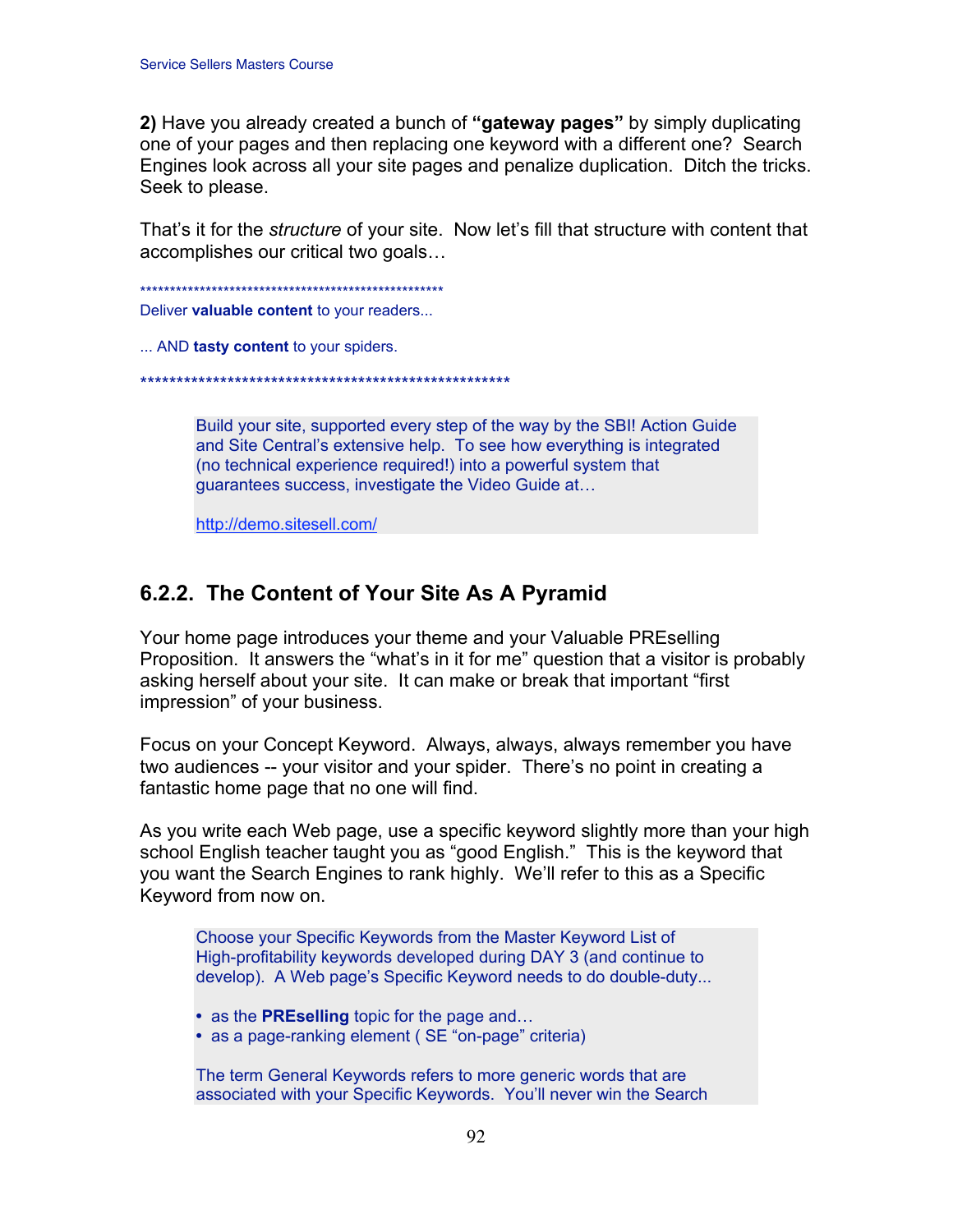Engine war for General Keywords by themselves -- you don't really want such non-specific traffic anyway.

But many people use "WORD COMBOS" to search. They'll enter a Specific Keyword and also a General Keyword one. For example, a searcher might enter...

"exercise and weight loss"

**or…**

"+exercise +weight loss"

**or…**

"weight loss exercises."

As I said, you'll never win at the engines for the General Keyword "exercise" – there is just too much competition. In any event, even if you win, the traffic is just too non-targeted to likely be interested in your specific niche.

But if you include the General Keyword "exercise" in some of the major parts of your Web page (outlined below), you'll do well when searchers use WORD COMBOS. And these are excellent, highly targeted visitors!

#### So... **blend some General Keywords with your Specific Keyword.**

You need to include them only once or twice -- you're not trying to win the war for General Keywords, just for the WORD COMBOS. There is no need to use them nearly as many times as your Specific Keyword for that page.

This is definitely worth doing. Why? Let me repeat... WORD COMBOS bring excellent, highly targeted visitors.

OK, back to our home page. For your home page, the Specific Keyword is your Concept Keyword... "factory outlet stores" in our example. That does not mean that you should start like this example...

"Welcome to the-abdominal-trainer.com, your home for information about abdominal exercises. I am an A.C.E. certified personal trainer. The best research results are here."

No-o-o-o-o-o...

Keep it fun, bright, intriguing! Bring out the **appropriate emotions** for whatever your topic happens to be.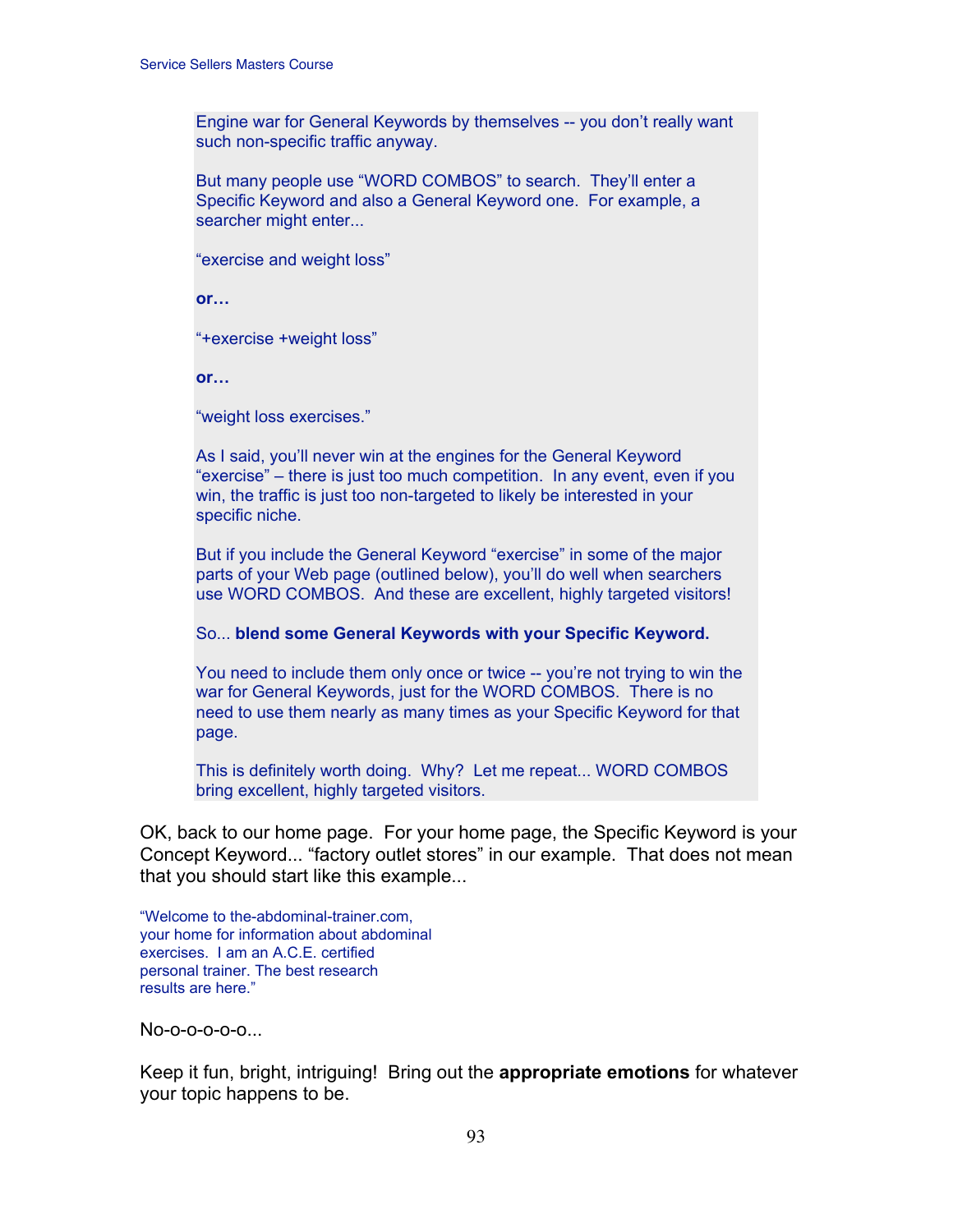For example...

"Drenched with sweat, you grit your teeth in determination as you force out 3... 2... 1 last reps! Your eyes burn, but your abs are like **fire**! Passionate about abdominals? Looking to build an awesome six-pack, strengthen your lower back, lose a few pounds, or just build up some core strength? You need one-on-one abdominal exercise training! Are you ready for... **•** the same abdominal exercises I teach my clients to attain exceptional results? **•** the best ab exercise machines I recommend on the highway to the ultimate 6-pack? **•** the most effective ab exercise equipment ever constructed, plus tons of relevant articles dedicated to building a slimmer, trimmer, and sexier YOU?! Nirvana, right? Even better... Abdominal Nirvana! Is this you? If so, welcome! You may be reading this at home, but you're on the

road... a cyber-road to "Abdominal Heaven."

Yes, you *can* write like that. Really, it's a snap since you have lived this stuff. First, just feel the emotions that you feel. What are they? How do you feel? When do you feel them? You know this, right? Now put yourself into the skin of your reader. Put those emotions into your page.

Use Make Your Content PREsell! as your mentor. Learn how to write to "communicate" with your visitors. **Spark a connection,** a lasting rapport with your audience. It's a skill you can acquire on your own, even if you have never written anything before!

[http://mycps.sitesell.com/](http://mycps.sitesell.com/gitbwebaffiliate.html                       )

From here on in, you'll deliver the **benefits** of your site. As you do this, you continue to work in your Specific Keywords (and, to a lesser degree, your General Keywords) everywhere and often... but not *too* often.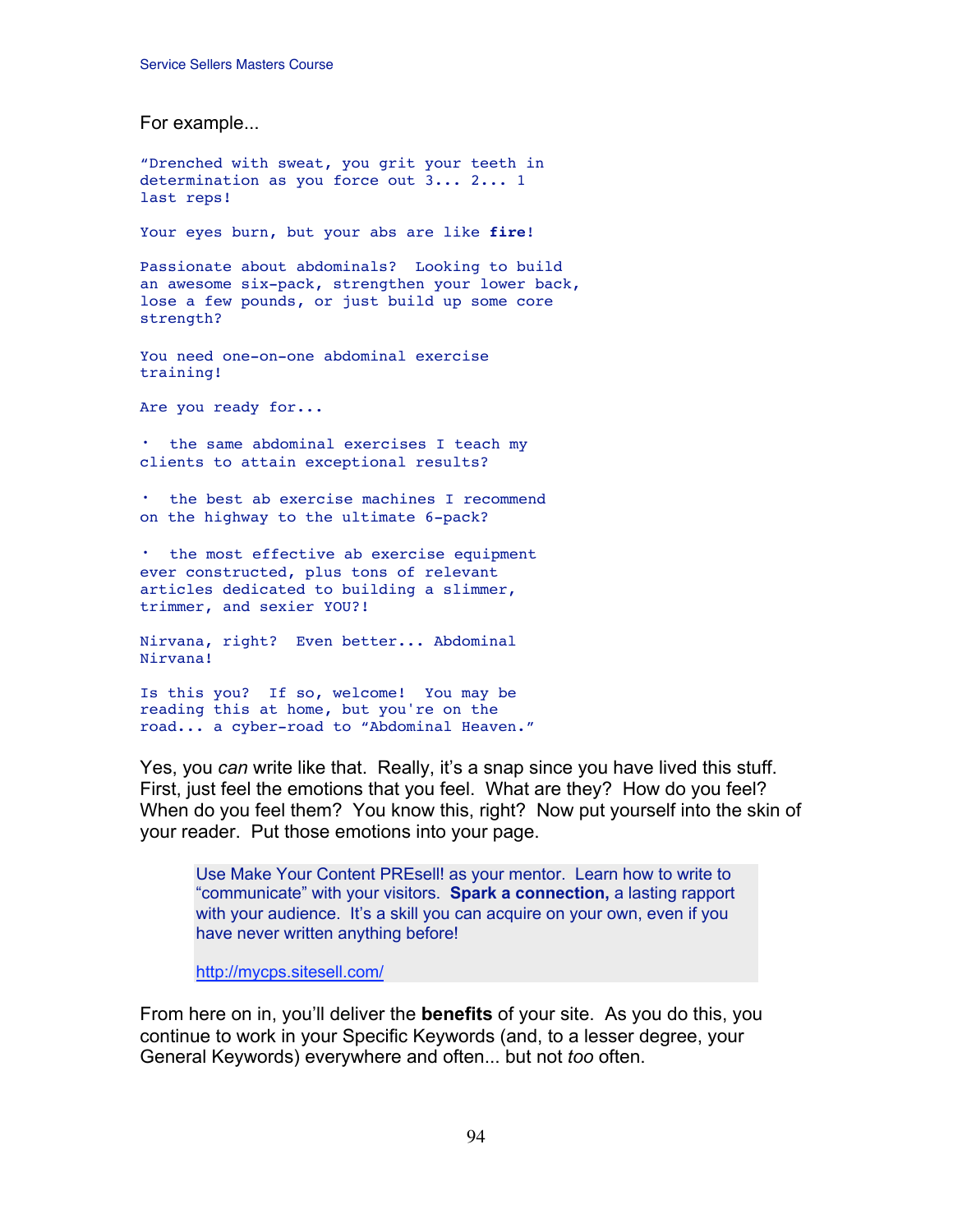## **6.2.3. 80-20 SEO (Search Engine Optimization)**

The next several pages will introduce the 80-20 best practices of Search Engine Optimization (SEO). Effective SEO improves the likelihood your submitted page will obtain a Top 10 to 20 ranking position for your Specific Keyword on a Search Engine's results page. **The higher the ranking, the better are your chances that a surfer will see your listing and click over to visit your site!**

Please follow these recommendations but be careful not to go overboard. Some online marketers fall into the trap of constantly experimenting with on-page criteria in order to obtain better rankings. There are so many criteria factored into the SEs' ranking algorithms that such efforts are extremely low-yield. The key is to build your pages properly the first time, and then focus on the "**C**" of…

## **C ■ T ■ P ■ M**

SEO is comprised of two elements…

**• On-page ranking criteria** -- This refers to ranking elements occurring directly on the Web page you are creating. For example, the "Page Title" of your article as it appears on the <TITLE> tag of your page is an on-page criterion.

**• Off-page ranking criteria** -- This refers to ranking elements that do not occur on this page but yet affect its ability to rank well and obtain listings. Off-page ranking criteria are important indicators of human behavior. Visitor reaction reflects the quality of a page.

An example of such a criterion would be an **in-pointing link** (i.e., another site has your URL on its site). While your first priority will be to create and optimize your pages, obtaining a few credible in-pointing links should be a close second. This is known as building link popularity. (We'll see how to do it in DAY 7.)

Both on-page and off-page criteria are necessary for success. Let's begin by highlighting the most important standards for on-page ranking criteria. To rank well at the SEs, your page's Specific Keyword must be integrated in all the right places. Where, exactly?...

**1)** TITLE tag **2)** META keyword tag **3)** META description tag **4)** H1 and other header tags **5)** Body copy **6)** Link tags **7)** File name/domain name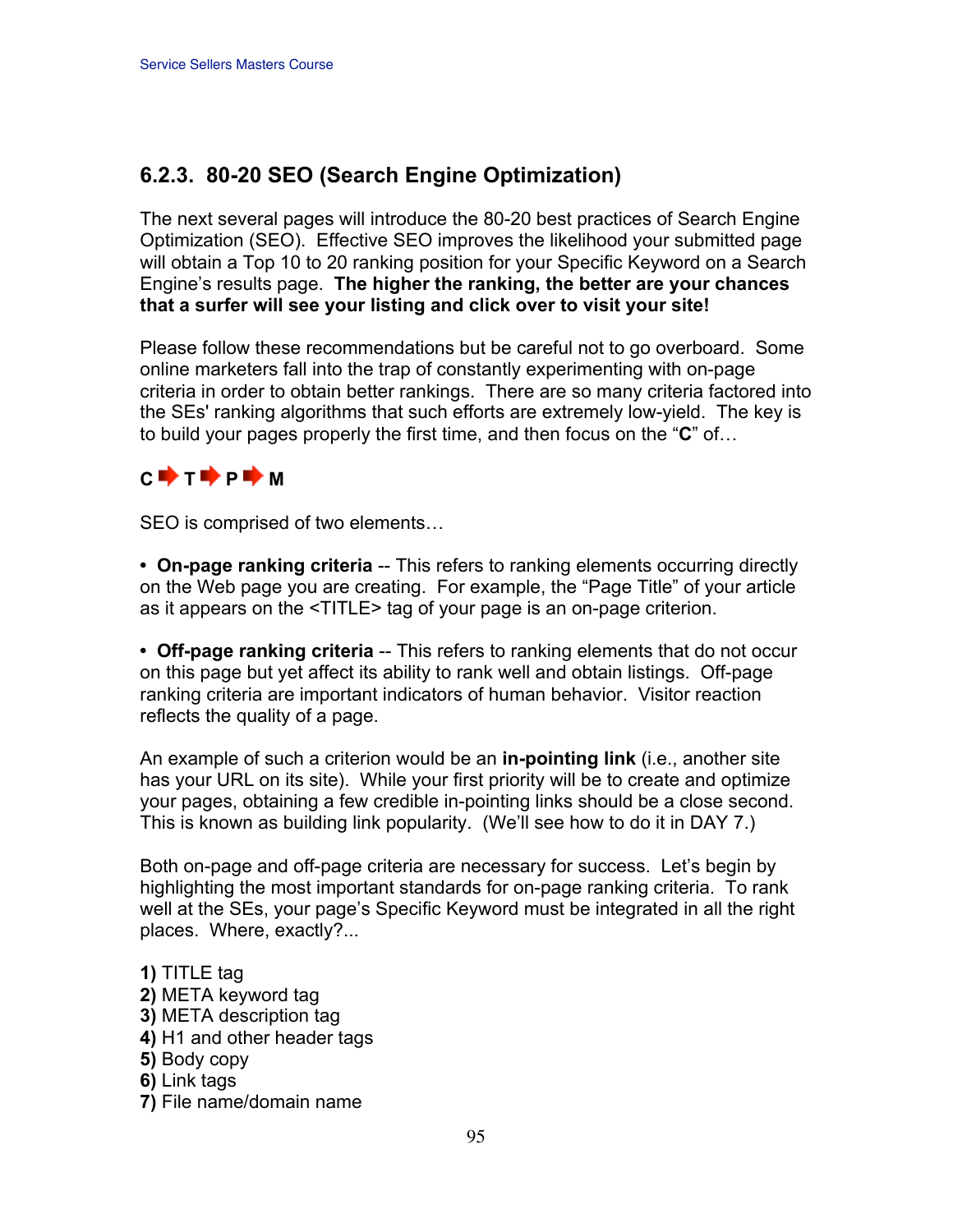#### **8)** Image ALT tag and name of image

Let's look at each of these "on-page" criteria quickly...

**1) TITLE tag =** The Abdominal Trainer.com Personalized Abdominal Exercise Programs

**•** Must contain your Specific Keyword at least once, no more than twice, and with some kind of variation or synonym. Try to include your most important General Keyword, too.

**•** Use up to **70, even 80** characters. Get your most important message in, right at the beginning. If the engine cuts your title off at 60 characters in its listing, you would have been able to fire your "big gun." Meanwhile, some engines will show up to 90 or so characters.

**•** Remember, the title appears as the link in Search Engine listings. It must "get the click" -- so make sure it's attractive, without being misleading. Getting your Title right for both your reader and engine is the single most important thing you can do.

The TITLE tag is the key on-page elements. Make sure every single one of your pages (yes, even your TIER 3 pages) contains a relevant, keyword-rich TITLE tag.

In general, it's a good idea to position your Specific Keyword near the beginning of your page elements… TITLE, META description, headline, body copy, etc. Search Engines give greater prominence to keywords that appear closer to the beginning, rather than the end.

**2) META keyword tag =** <META name= "KEYWORDS" content="abdominal exercises">

**•** The page is about "abdominal exercise." Don't dilute your META tag with a million synonyms.

**•** Consider adding a common synonym that has a nearly exact meaning (ex., ""equipment") but don't dilute your META tag with a million synonyms.

**•** Consider adding a common synonym that has a near-exact meaning (ex., "stomach crunches").

**•** If you do put more than one keyword in this META tag (separated by commas), always put your most important one, the one that this page focuses upon, first.

Here's an example of an expanded META keyword tag...

<META name="KEYWORDS"content="abdominal exercise, equipment, crunches, stomach, videos, 6 pack, personal trainer">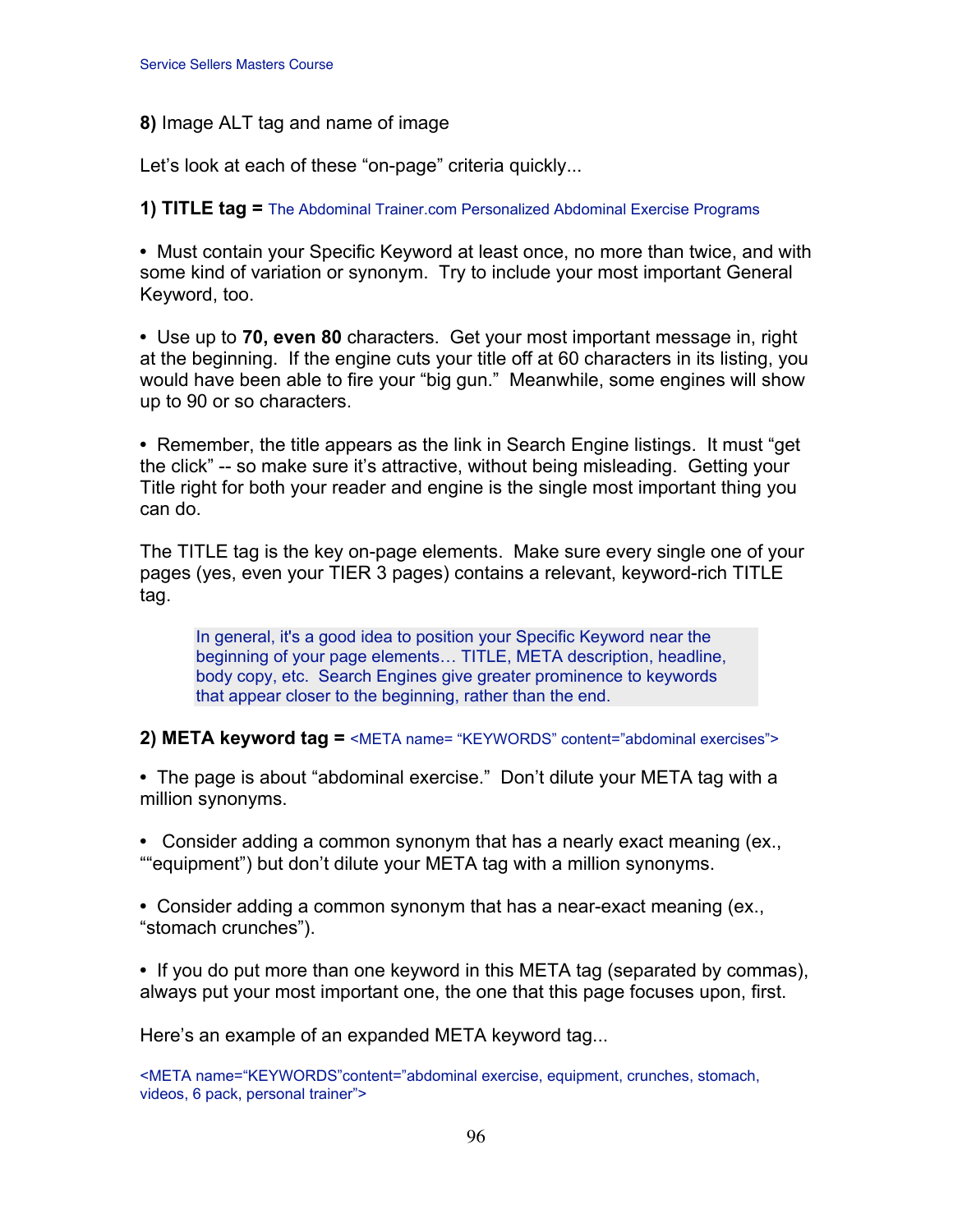Don't lose sleep fretting over your META keyword tag. It is rarely factored into ranking algorithms these days. Just include your most important keywords and a couple of variations, and move on.

**3) META description tag = <META name="DESCRIPTION" content="Passionate about** abdominals? Looking to build an awesome six-pack, strengthen your lower back, lose a few pounds, or just build up some core strength? You need one-on-one abdominal exercise training!">

**•** The META description often comprises a portion of what searchers see in the Search Engine's listings (SEs display their results slightly differently). So, like the Title tag, make sure it's attractive, without being misleading. Your goal is to entice the prospective visitor to click through to your site. A gentle, good-natured tease, like the above, will do well.

As with the META keywords tag, most SEs do not place much ranking weight on the text inside META description tags. So focus on getting the click through, and don't worry too much about just the "right" blend of keywords for this tag.

**•** Use **150-200** characters. Some engines cut off the Title listing at as little as 140 characters. So again, make sure you get your "#1 benefit statement" up front. Remember, a "benefit statement" does not have to be "in your face" -- read the META tag above.

**•** Should contain your Specific Keyword at least once (try twice if it fits and see how it ranks). Include one or two of your most important General Keywords. Also, use common synonyms 2-3 times more.

(Synonyms will work better and better as engines become more and more sophisticated. But your first priority is to place sufficient focus on your Specific Keyword.)

**•** Remember, **do not repeat the TITLE in this tag.** The reader will just see the same phrase twice in the Search Engine's listing, once in the Title and then again in the description. That's wasting valuable "word real estate."

#### **4) H1 and other header tags =** The Ultimate Abdominal Exercise and Fitness Program!

**The headlines are more important than your regular body copy.** That's true for both human readers and for the engines. As far as ranking criteria goes, it is likely that the <H1> tag is second only to the <TITLE> tag in importance.

Please keep in mind that some engines don't use the META description tag to form the second part of their listings (i.e., after the Title) in their search results. In those cases, they will usually use the first words on the page -- your H1 tag (first headline), and the first words in the body copy after that.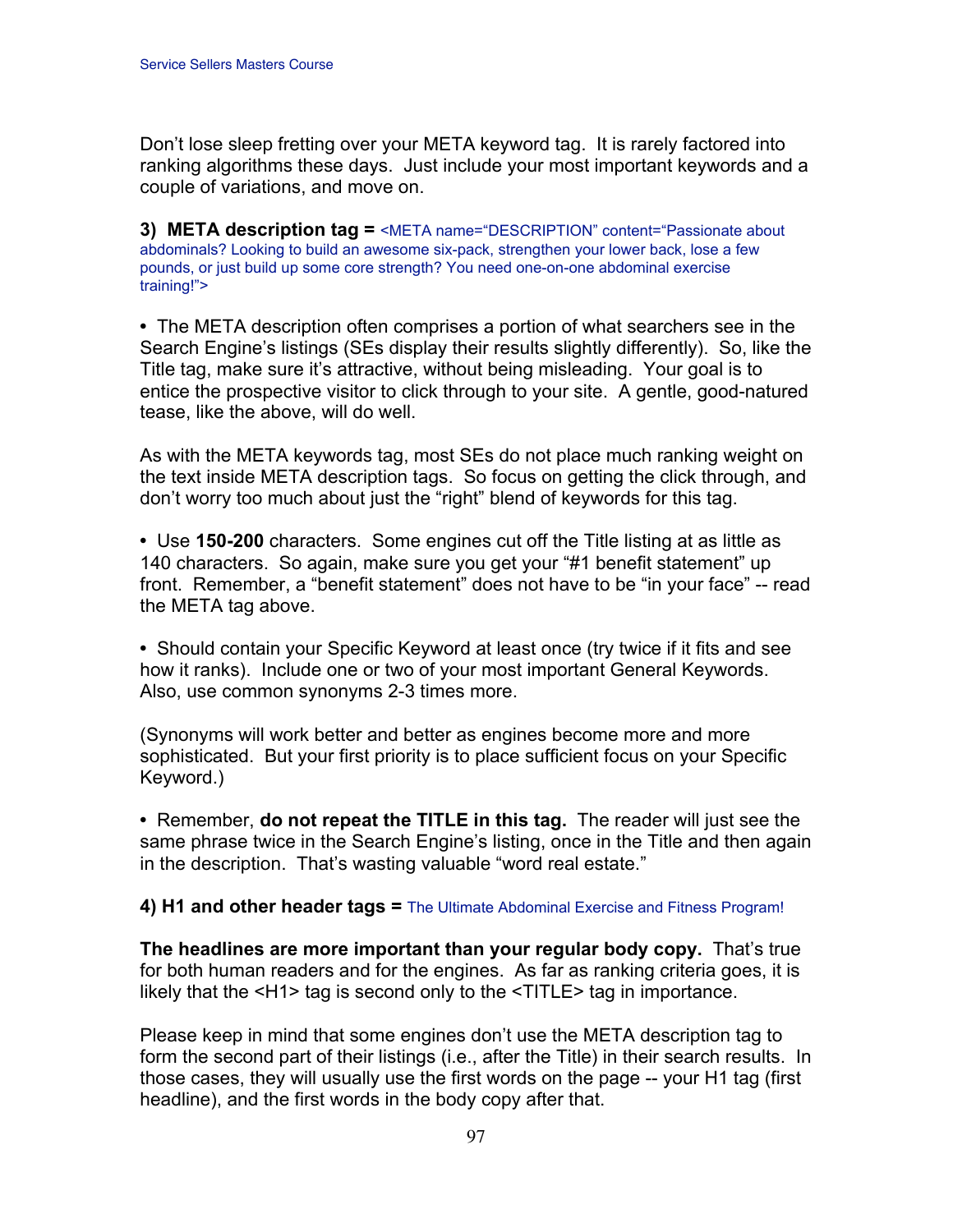#### **Here are the key "musts" for your H1 tag...**

**•** Contains your Specific Keyword at least once. Try to include an important General Keyword, too (different from the one you used in your Title).

**•** Does not exceed 80 characters, 40 is better. Long headlines feel rather "hypey."

**•** Helps to "get the click" -- so make sure it's attractive, without being misleading.

**•** Does **not** contain your Title. Otherwise, if the engine uses your H1 tag, your listing and H1 tag will both say the same thing... needless repetition.

#### **Consider this strategy…**

Take your META description tag and chop it into two pieces -- one part for the headline and one part for the opening paragraph of your body copy.

If a single discussion warrants more than a single headline, use a smaller headline (<H2><H3>) containing variations of your page's most important keywords.

**Special Note…** Every single content page **must** contain a <H1> or <H2> tag for maximum ranking relevancy. If you are not using these tags, you are missing out on free Search Engine traffic!

#### **5) Body copy**

We started the body copy at the beginning of DAY 6. Let's see what our search result listing would look like for those engines that don't use the META description tag. First of all, the Title appears as a link...

The Abdominal Trainer.com Personalized Abdominal Exercise Programs

This is followed by the H1 tag and the beginning of the body copy...

The Ultimate Abdominal Exercise and Fitness Program!

... and the beginning of the body copy...

"Passionate about abdominals? Looking to build an awesome six-pack, strengthen your lower back, lose a few pounds, or just build up some core strength?"

Yes, that would pull me through to your page! So you see how important it is to start your body copy strongly, as we did above. Now don't blow it! OVERdeliver great content in your body copy.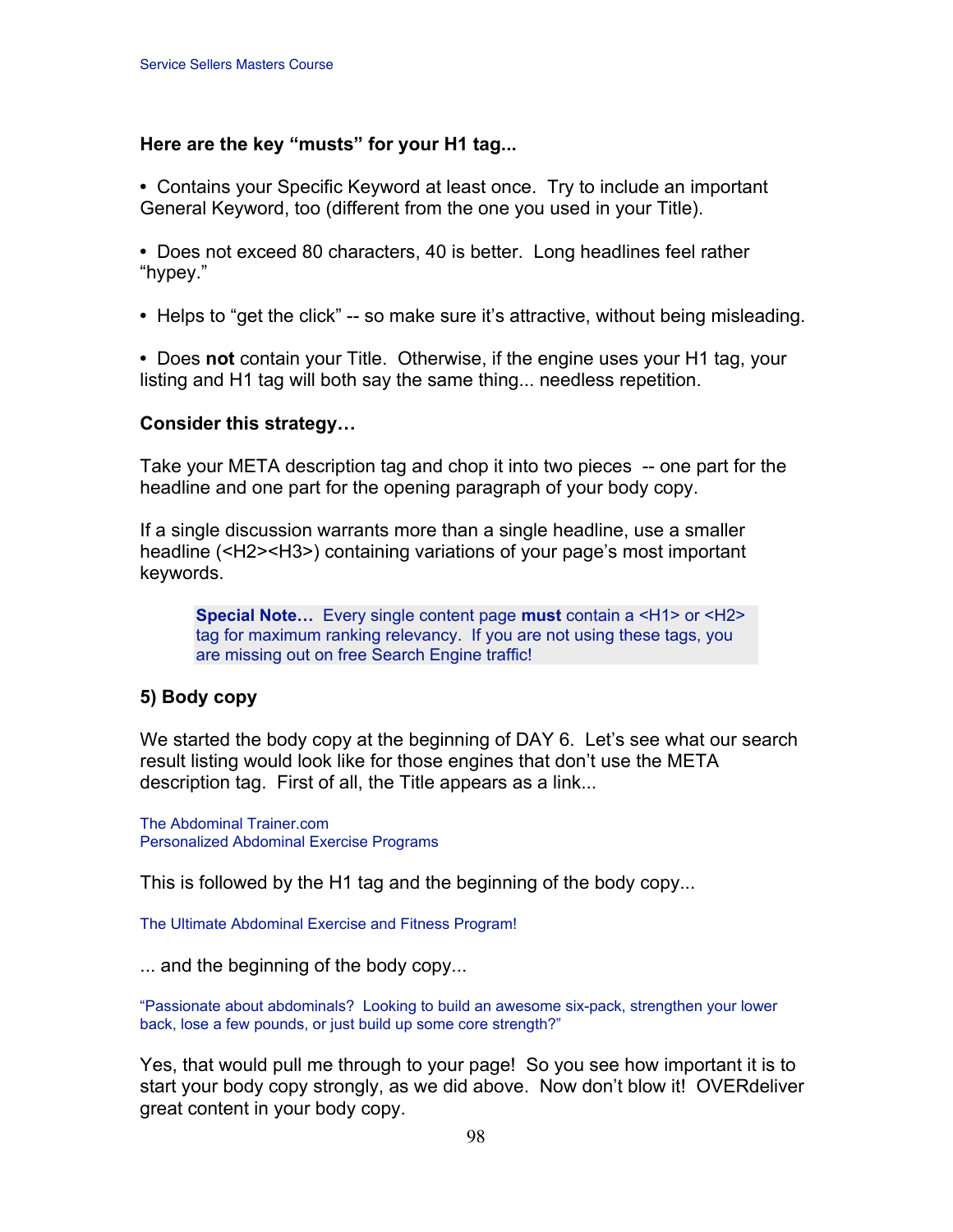Your intro paragraphs establish your VPP while quickening the pulse of your reader. After that, you'll deliver the benefits of your site... you'll answer the "what's-in-it-for-me" question that every visitor asks when arriving at a site.

And you'll do it while blending in your keyword. You should work not only "abdominal exercise" into your copy, but common synonyms (if any) and variations like "best abdominal exercise" and "lower ab exercise" and "abdominal exercise equipment" and "abdominal exercise machine."

And also work in General Keywords that would likely be associated with your keyword (ex., program, routine, training videos, etc.). If someone searches with part or all of your Specific Keyword and one of these General Keywords, you'll have a good shot at being found. And you'll have a high-quality, interested and motivated visitor!

Remember though, that synonyms and variations should not reduce your main keyword ("abdominal exercise") to near invisibility. Establish your main keyword and then **sprinkle** in the synonyms and variations.

How many times should you use your specific keyword in your body copy? As I said before, do use your Specific Keyword more than your high school teacher would have liked -- **keyword density** is of some importance for the SEs. However, don't overdo it, either. Don't cross over the line between properly optimized content and spam. The best rule of thumb is to read your page aloud, and ask yourself…

#### "Does this sound natural?"

If too many incidences of your Specific Keyword are making your page sound a little odd, then replace these with appropriate synonyms. Surprisingly enough, top ranking SE pages have keyword densities a lot lower than you think - varying from as little as 1-4%.

What about **keyword prominence** (i.e., the location in your page text where your keywords appear)? Yes, keyword prominence has a role to play as well. Make it a point to use your Specific Keyword more heavily in the opening two paragraphs (it must be in your opening sentence), and also in the closing paragraph. And then, like a good chef, sprinkle throughout!

Your keyword scatter pattern should look like an hourglass... bigger (i.e., more frequent usage) on the top and bottom, and less (but still present) in the middle of the page.

If you like, you may experiment with different numbers, frequencies and patterns of keywords as you build new pages. But again, don't waste much time on this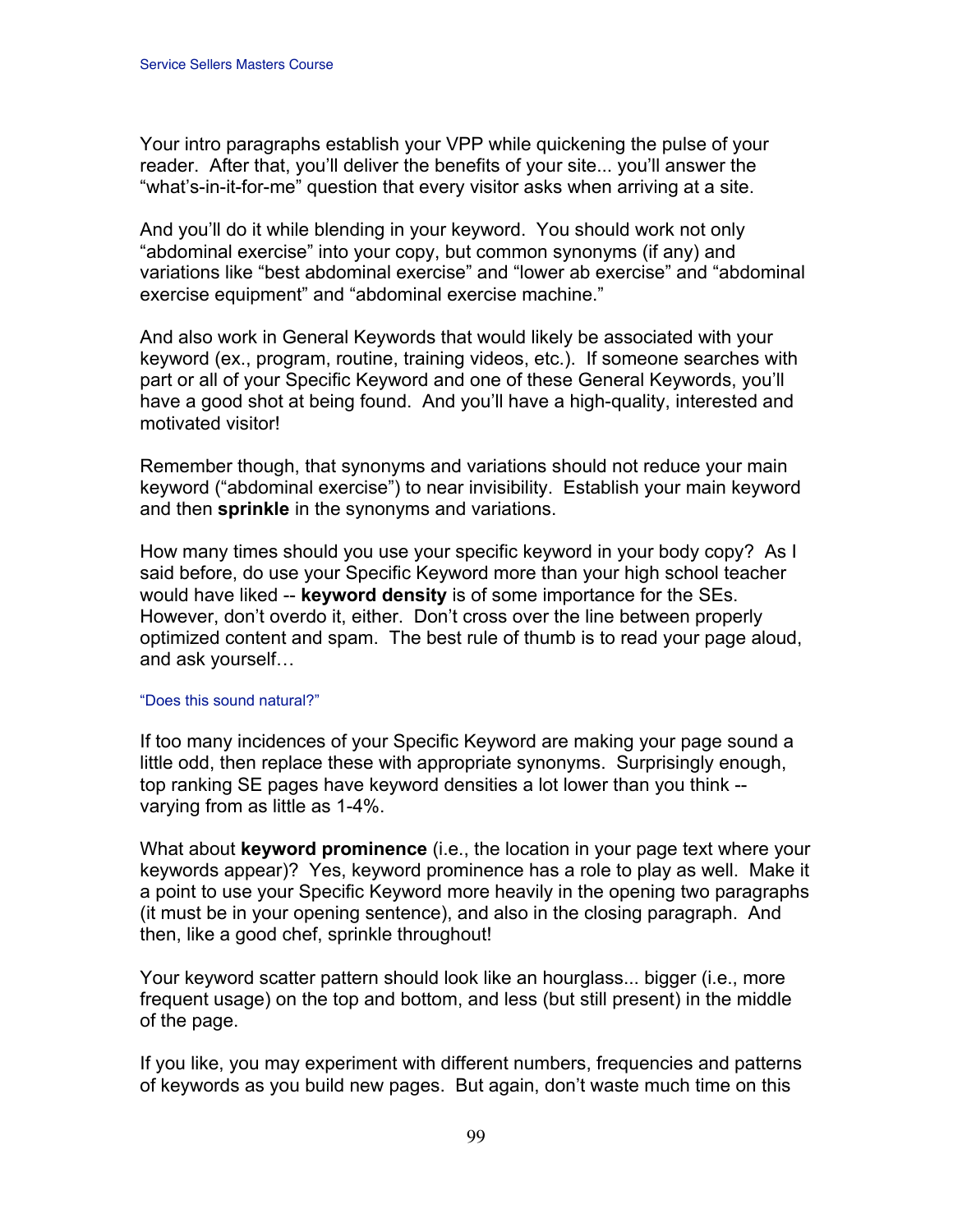keyword density or prominence. The growing importance of off-page ranking criteria makes such efforts a low-yield effort.

Follow the 80-20 best practices approach to SEO (which, as you will see later in DAY 7, also includes a good links programs), you'll be fine. In the meantime, you know what to do…



Question: How long should a page be?

As long as it needs to be, but no longer!

Don't worry about what the Search Engines think about length -- that's important only to your reader. It makes no sense for an engine to score a short page any better than a long one. If length is of any importance, it's minor.

One caveat…

The longer you make an article, the greater the chance you will wander off-topic and dilute the importance of your Specific Keyword. Slice-and-dice lengthy articles into smaller ones. This improves readability and gives you additional opportunities to rank well with the Search Engines. Bottom line?

Use common sense, and avoid abuse.

Keep your content focused to a single theme per page. **Do not ever get offtarget** and introduce a second topic to a page -- you'll dilute the effectiveness of your Specific Keyword. And that goes for your site as well. The more you laserbeam on a single theme, the better you'll do with the Search Engines.

Of course if you've followed your passion, you will have lots of ideas for content. You may not know all you want to, but when you love your topic, learning more about it will be a pleasure.

Whether you know a lot or a little to begin with, research can add pizzazz to your site. [Search It!](http://searchit.sitesell.com/gitbwebaffiliate.html                    ) is a researcher's dream.

Reference Library for Content (STEP 1) includes an impressive list of links -- articles, news, quotations, encyclopedia entries, etc…

And if that weren't enough… Use Images -- Video -- Sound (STEP 1) to find extras you can use judiciously. Just remember that "Content is King"!

#### **6) Link tags**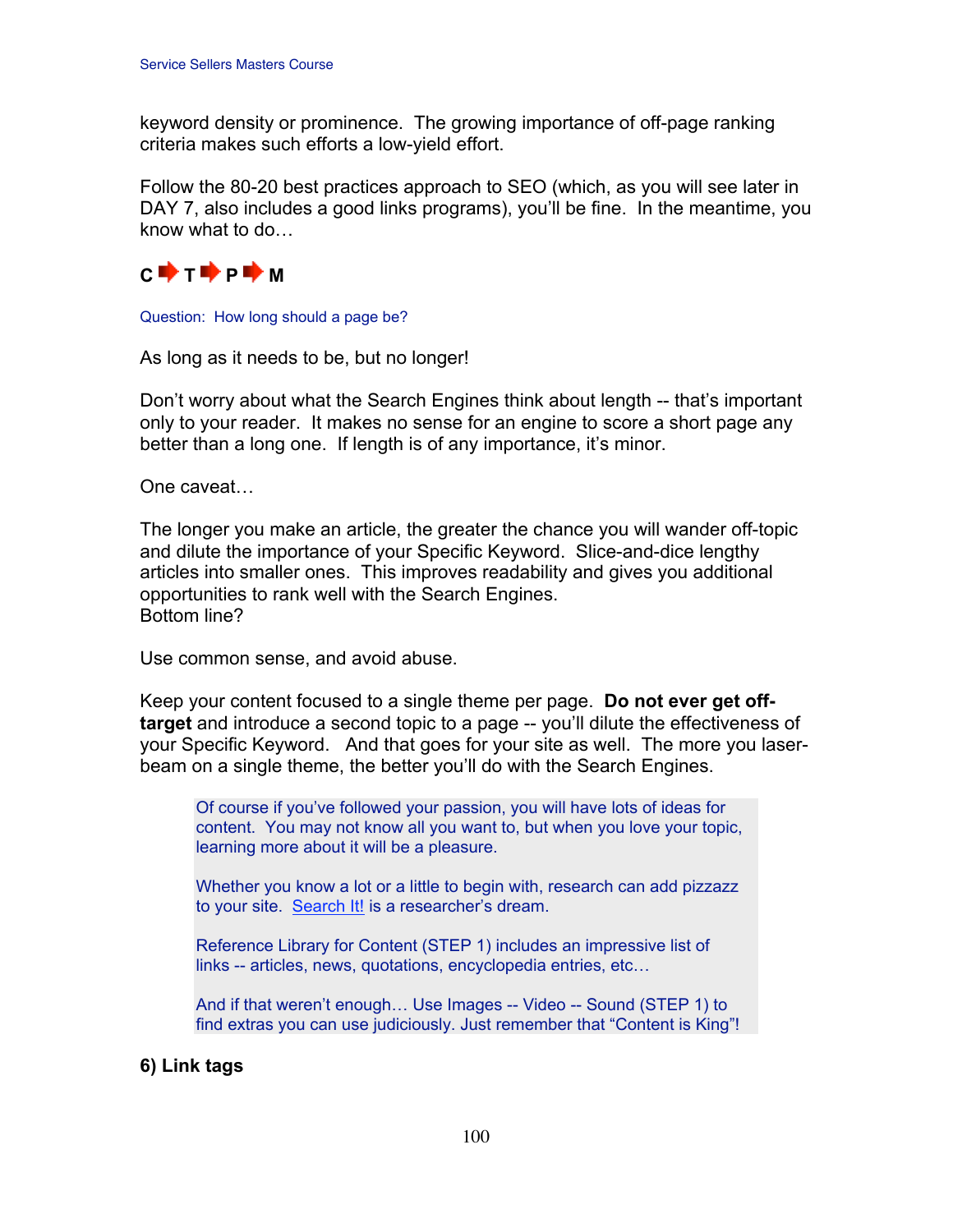Links create the TIER 1-2-3 structure. They must flow naturally and smoothly within the content.

Think of your links as providing a **service** to your readers. You are giving them beneficial recommendations or tips. So don't just save your links for the end of the page. Add an in-context link within the body of a paragraph where appropriate.

It's not just your readers who see your links. The engines do, too. So include your Specific Keyword, and variations and synonyms thereof, in **visible, blueunderlined text in your links** to your merchants.

Don't just say… "Click here." Say… "Click here for the best abdominal exercises as rated by top personal trainers." The word "best abdominal exercises" in the link to your "bestabdominal exercises.html" page (see below) reinforces "best-abdominal exercises.html" for its Specific Keyword.

This format clearly telegraphs the link's ultimate destination, making it easier for your user to decide whether to click or not. Using a Specific Keyword within each link will help the SEs determine relevance for each page and for your site. While the use of internal links is unlikely to affect your site's link popularity, it makes it easier for the SEs to accurately categorize your site.

#### **7) File name/domain name**

Include your Specific Keyword in the filename of your html page. This action might also add a relevancy point or two with the engines.

So if your Keyword-Focused Content Page is that TIER 2 page about "best abdominal exercises" that we discussed earlier ("The best abdominal exercises as rated by top personal trainers"), let's name the file...

"best-abdominal-exercises.html"

The **full URL,** therefore, would be...

http://www.the-abdominal-trainer.com/best-abdominal-exercises.html

The only exception to this, of course, would be your home page. The home page must be named **"index.html"** -- but that's OK. We already have its Specific Keyword included in the **domain name,** because it is your Concept Keyword!

#### **8) Image ALT tag and name of image**

Although this is probably the least important in terms of ranking relevancy, it's still a worthwhile strategy to follow, especially now that the major SEs (Yahoo!,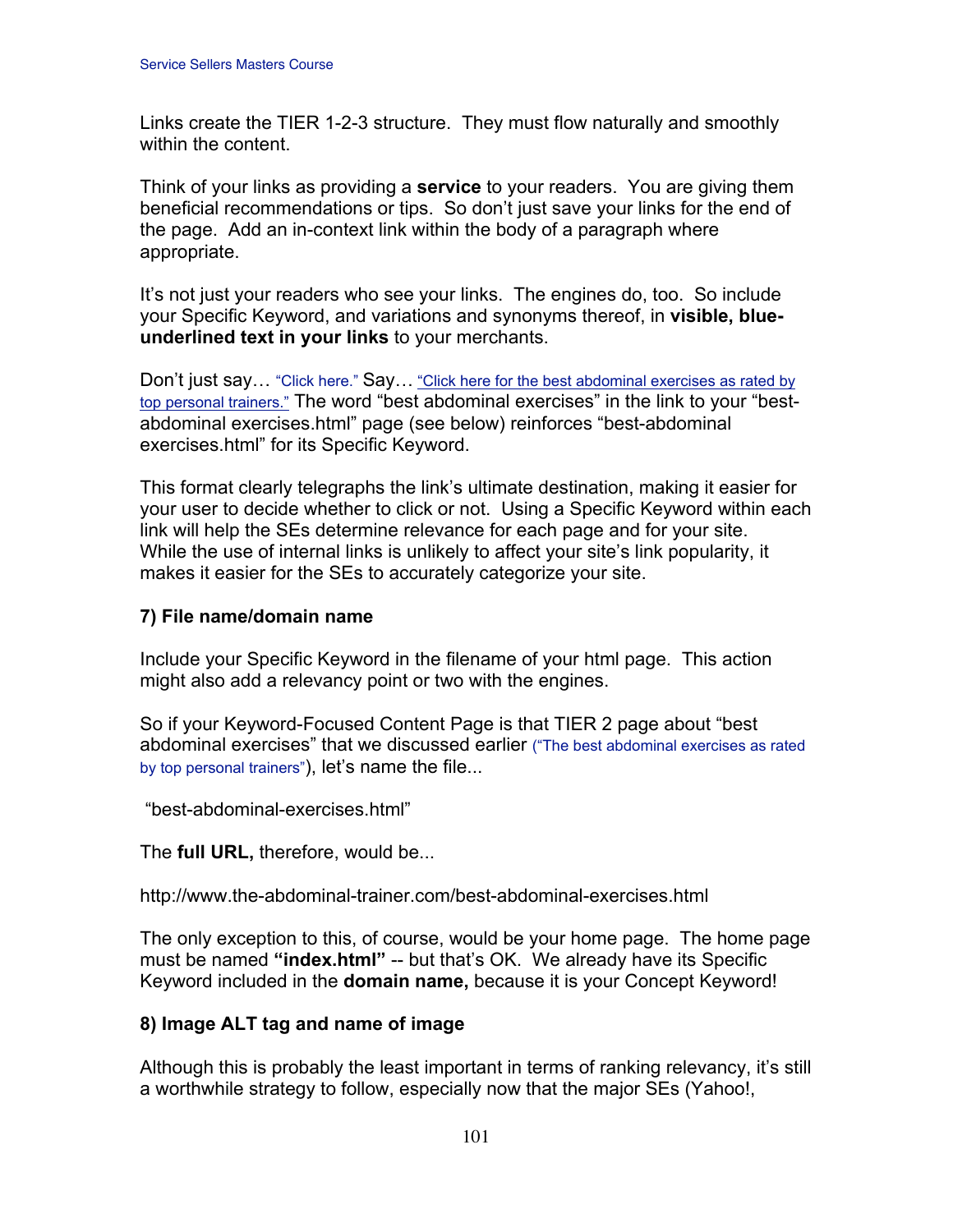Google, and Windows Live) all offer an **"image search"** option. Depending on your unique niche or topic, image search may be a significant generator of traffic.

What should you do? Name a graphic on a page according to its keyword focus. For example, ab-exercise-machine.gif. And make its ALT tag "ab exercise machine," too. (This is a bit complicated so ask a techie friend for help if necessary.)

SBI! has a module, Analyze It!, that trains you to do this in such a way that you meet the on-page needs of the engines (i.e., the Specific Keyword is placed "just right" in the Title, Description, Headline, Body Copy, etc.). Your job is to do that while delivering great value to humans.

 And if this is "all geek to you," don't worry. SBI!'s SiteBuilder trains you to build an effective Web page, block-by-block. *Very much like a bike with training wheels,* once you "get your balance" (5-10 pages), you can take the wheels off and easily transition to a free and simple "What You See Is What You Get" ("WYSIWYG") HTML editor.

OK, that's basically how to put together a high-value content page that hits both key points...

\*\*\*\*\*\*\*\*\*\*\*\*\*\*\*\*\*\*\*\*\*\*\*\*\*\*\*\*\*\*\*\*\*\*\*\*\*\*\*\*\*\*\*\*\*\*\*\*\*\*\* Deliver **valuable content** to your readers...

... AND **tasty content** to your spiders.

\*\*\*\*\*\*\*\*\*\*\*\*\*\*\*\*\*\*\*\*\*\*\*\*\*\*\*\*\*\*\*\*\*\*\*\*\*\*\*\*\*\*\*\*\*\*\*\*\*\*\*

The essential strategy is simple. **Aim to get on-page criteria within an acceptable range for the Search Engines to rank you well.** A good ranking is critical for pulling in free, targeted traffic.

More importantly, though, don't sweat the small stuff. If you've done your homework and built a list of profitable, niche-related keywords, achieving top rankings won't be a difficult task. And remember what I said earlier…

The SEs are placing more and more emphasis on off-page ranking criteria (human reaction to your site, for example). On-page ranking criteria are important, but they are only one part of the picture. To achieve the rankings you desire, **both on-and-off page criteria must be addressed.** (Off-page criteria will take center stage in the next chapter.)

SBI!'s Analyze It! tool simplifies Search Engine Optimization. This tool analyzes each of your pages for over 30 important ranking criteria. If your page violates any of them, simple instructions explain how to rectify the situation.

Use the same approach for the TIER 2 and TIER 3 Keyword-Focused Content Pages. While the home page focuses upon the fundamental Concept Keyword,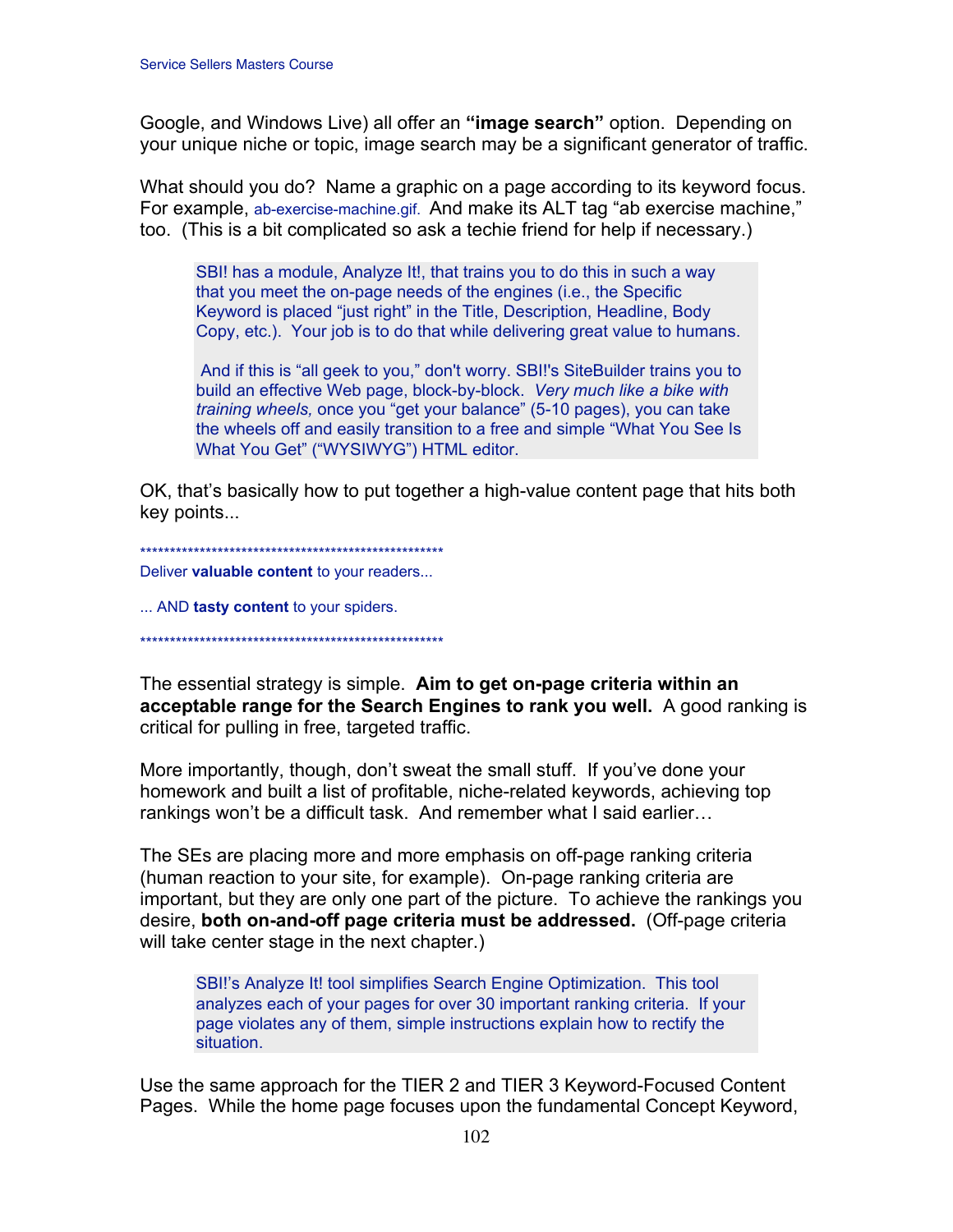the other pages each focus upon one of the high-profitability keywords that your Master Keyword List has identified.

Ultimately, you create Keyword-Focused Content Pages that...

**•** fit with your Site Concept and VPP

#### **And...**

**•** have a good SUPPLY/DEMAND ratio

#### **And that...**

**•** you enjoy writing about.

Each page wraps a high-value topic around each Specific Keyword**,** following the guidelines outlined above.

SBIers have four exceptional resources to keep them on track and up-todate in the Search Engine World…

**1) Traffic HQs**

**2) The SBI! Forums (**THE Place For Friendly, Success-Focused Discussion).

- **3) Tips and Techniques and Monetization HQs** (topical articles)
- **4) Site Build It! Express** (a weekly newsletter)

## **6.3. Question and Answer Period**

Whoops! What's that? Some hands are up. Questions?...

Question: How is this different from gateways or doorway pages?

Tons of people use gateway or doorway pages. In general, these low-value pages fail to deliver good content, and do not address the best interests of the SEs or prospective visitors.

Worse still, such sites are in danger of being banned by the SEs. The engines take a dim view of any Web page that has no in-pointing links, even from its own domain (a tell-tale sign of a doorway page). As a result, people who use such pages are constantly in jeopardy of losing their businesses overnight.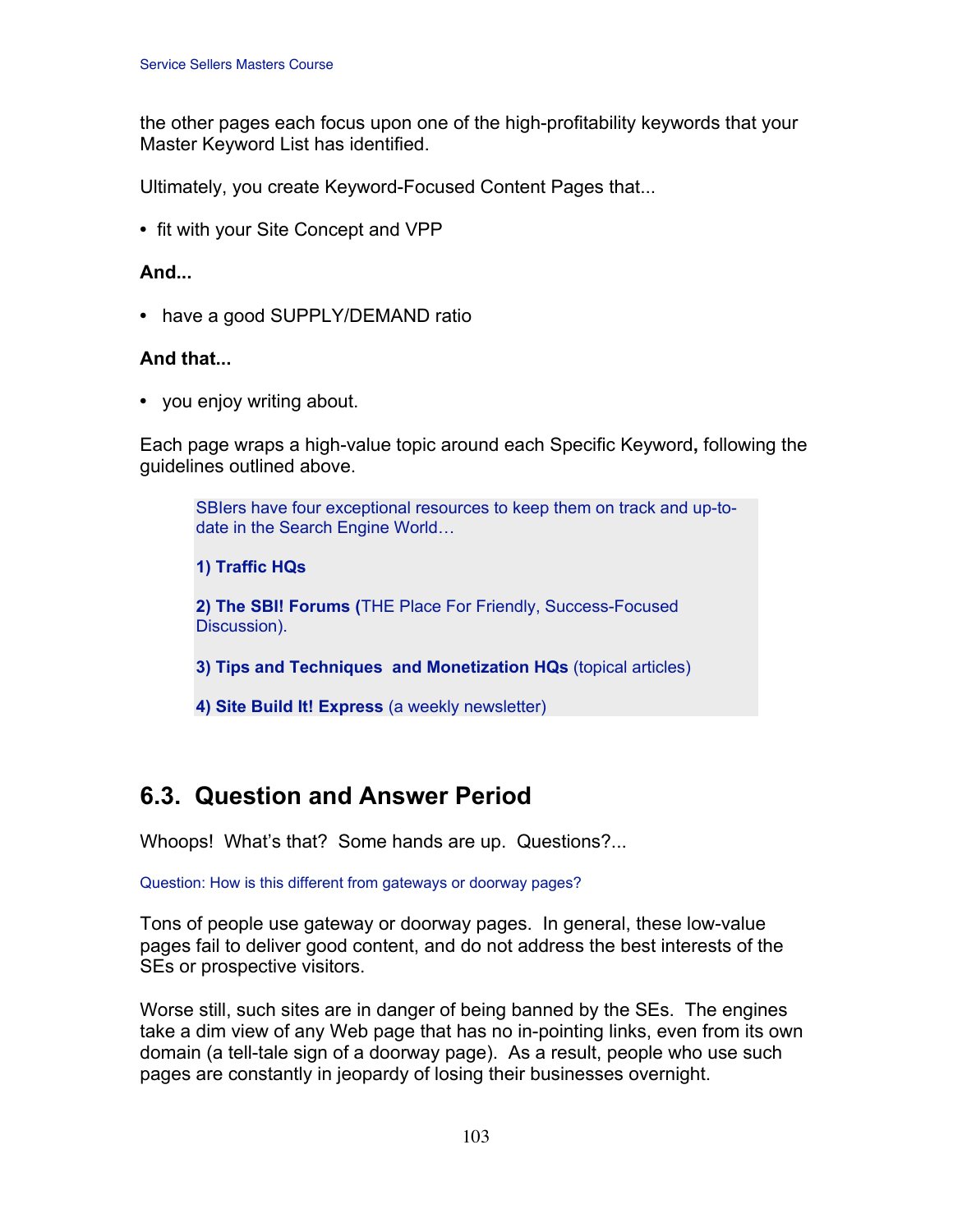Your Theme-Based Content Site, on the other hand, creates **real content**, easily accessible from your home page or TIER 2 pages.You're creating value, not simply spider bait! You're addressing the needs of the visitor and of the SEs. Those are huge differences.

**C P T P P M** is the only long-term solution for small business people who want to build sustainable profits online. Instead of trying to outguess or outplay the Search Engines, create a site that stands out as a winner when the spiders come to call**.**

**Make Your Links WORK!** provides an excellent "big picture" perspective regarding Search Engine Optimization, in-pointing links and other trafficbuilding strategies. Download your **free** copy of this must-have resource here…

<http://buildit.sitesell.com/MYLW.pdf>

Another question?...

Question: What do the Search Engines look for?

Answer…

So glad you asked! DAY 7 will examine this question more closely but for now, here's a quick answer…

Search Engines want to satisfy a visitor's need by delivering the best possible results for his/her search query. And why does a Search Engine care so much about this? **The Search Engines must satisfy its clients.**

To determine who the SEs' true clients are, just follow the money. Advertisers pay the SEs, not surfers. Therefore, advertisers are the true clients!

So the #1 goal of a Search Engine is to provide lots of exposure to their advertisers' ads. If search results are relevant and of good quality, satisfied surfers will return to search another day, generating more ad impressions. If they are not, the surfer will leave to search somewhere else. If this happens enough times… well, you see where this is going. Ad revenues fall, advertisers go elsewhere, and the SE slowly dies or fades away.

#### Bottom line?

The SEs' primary mandate is to deliver relevant and quality search results to surfers. It's WIN-WIN-WIN all around… The surfer wins by finding what she needs. The advertisers win by getting lots of exposure to prospective new clients. And, the Search Engines win when they generate the revenue they need to survive and remain competitive.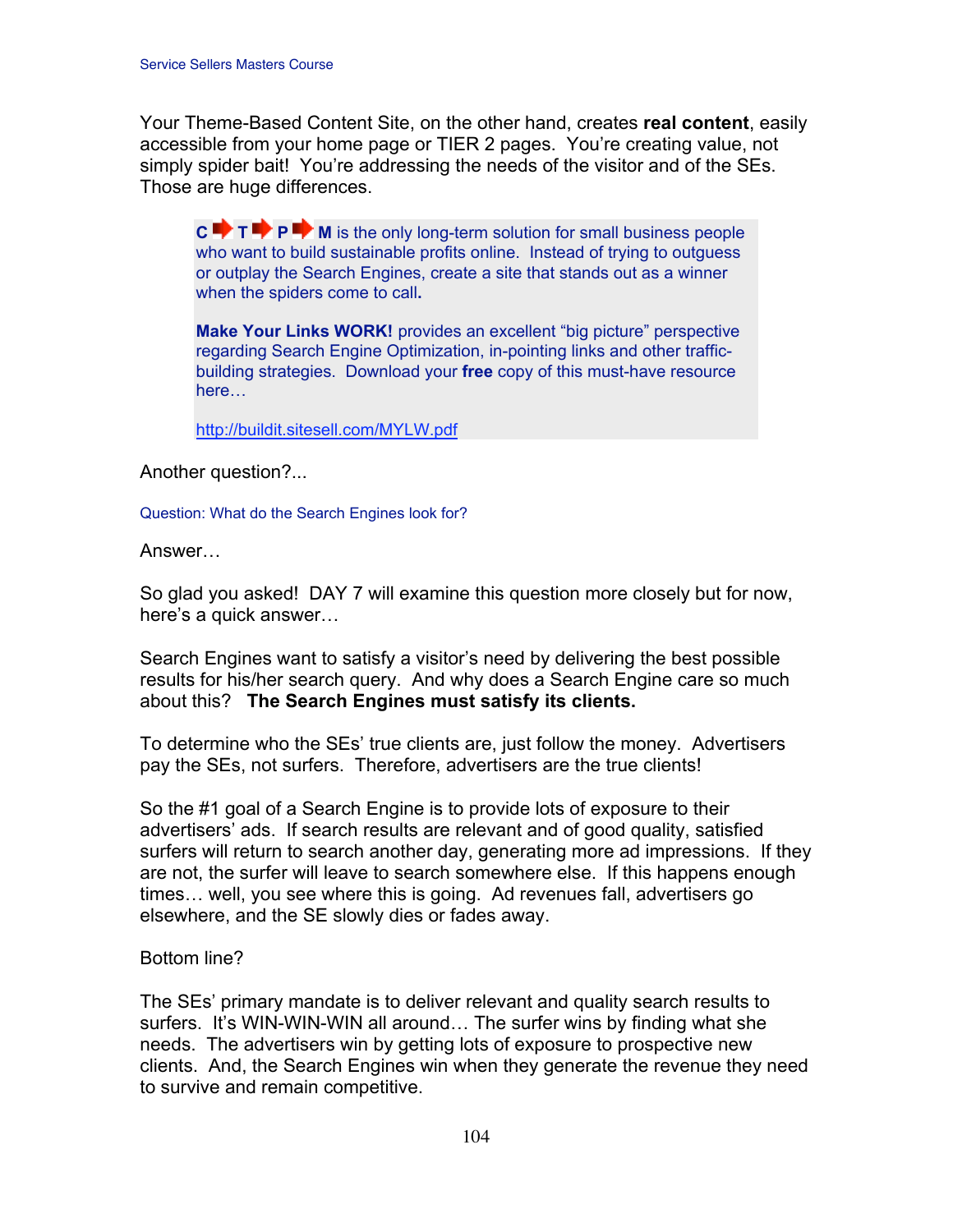#### And how does a Search Engine recognize **relevance and quality?**

Except for the top executive and a few select professionals at each individual SE, nobody knows the exact algorithms used to evaluate page relevance. However, we do know for certain that **on-page and off-page criteria form the backbone of any SE's ranking algorithms.**

Much of what we've been covering so far in this course has to do with on-page criteria. Now for a brief note about **off-page** criteria…

Obviously, an SE will always have to examine the elements of any Web page to determine its context. A page about porcupines, for example, would have the word "porcupine" in the TITLE and heading tags, in the META keywords, and sprinkled throughout the page text. The word "zebra", on the other hand, would be conspicuously absent from such a page.

And what about off-page criteria?

As Search Engines become more sophisticated, they track more **external factors** to determine a page's relevancy. For example, if a high-value, topicrelated site links to your site, the Search Engine considers your site more credible by association. If a dozen sites do the same, your site appears even more so.

I'll talk about link strategies in much greater detail in the next chapter. For now, recognize that credible links are an important measure of **human behavior.** Any Tom, Dick, or Jane can use software to create a perfectly optimized page about porcupines, for example. But only a high-quality, relevant document written by a porcupine expert will garner in-pointing links from credible porcupine authorities.

It is this combination of off-page criteria that reflect human behavior and on-page criteria (as outlined earlier) that most SEs use to determine relevance.

I was just about to call it a day, but let's go with one more question…

#### Question: Just how important is design?

Hmm. This changes the direction of our discussion a bit but it's a good question all the same!

Design is not as important as most folks think. **Words do the PREselling, not graphics or colors or font styles.**

Start with a clean and welcoming Look & Feel. Add a simple but professionallooking logo. Make your site easy to navigate. Then get out of your own way and let **your words do the talking.**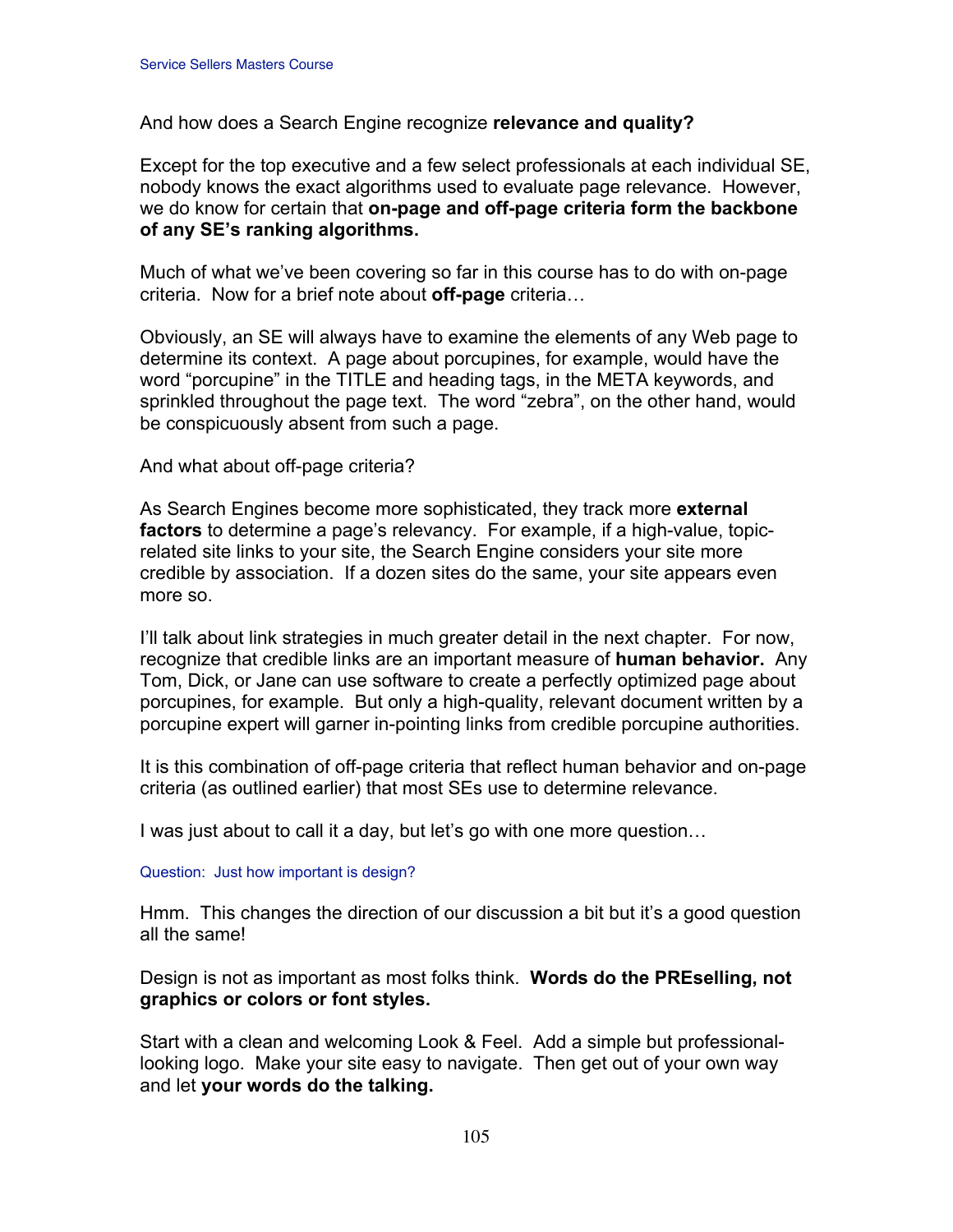Question: Can I follow the  $C \rightarrow T \rightarrow M$  approach on a free Web hosting service?"

Answer… Absolutely. But remember that success is much more than just putting up a site. Don't be caught by the "cheap-quick-easy" advertising lure.

Free sites have two huge strikes against them. They're treated with disdain by both human visitors and the Search Engines.

Let's talk about humans first. When I notice that a site's URL is at a free hosting service, I don't bother clicking to visit. If I have a special reason, I might go -- but I arrive at a free site with *doubts.* Most folks harbor the same kind of bias.

And what about the engines? Free sites don't get treated with much respect by the Search Engine spiders, and below zero respect by the directories like Yahoo!.

Even on the Net, there's no such thing as truly free. Think about it... a company has to make money to survive. One way or another, hidden or not, the service costs you. But the low credibility of free sites costs you way, way too much… **your time.**

If engines don't spider you, or if customers don't respect the site, or if advertising lures your customers away and hurts the sales-effectiveness of your site, you're wasting your time. And that's way more valuable than less than \$25 per month to host your own site. You must put a value on your time if you want to succeed. All successful people will tell you that time is their most precious commodity.

A **non**-free site with your own domain is a prerequisite to building credibility with your readers **and** with the Search Engines. So find a good Web hosting service and put up a real site. For the \$25 or so per month, it's worth it.

Site Build It! builds a site that is a powerful traffic-builder and customerconverter. No other Web hosting company provides such success. Why build just a Web site when you can build a business?

[http://service-selling.sitesell.com/](http://service-selling.sitesell.com/gitbwebaffiliate.html             )

Before proceeding to DAY 7, please complete your DAY 6 Goal-of-the-DAY, and take note of your Ongoing Goal...

Create one Keyword-Focused Content Page per day. Start with the TIER 2 pages. Then keep adding TIER 3 pages, 1 per day. Create 50-70 maximum. Then start a new Theme-Based Content Site.

If your time is limited, reduce the goal to a page every 2 or 3 days. Even then, you'll have a traffic-building, income-earning site in three months. **Consistency**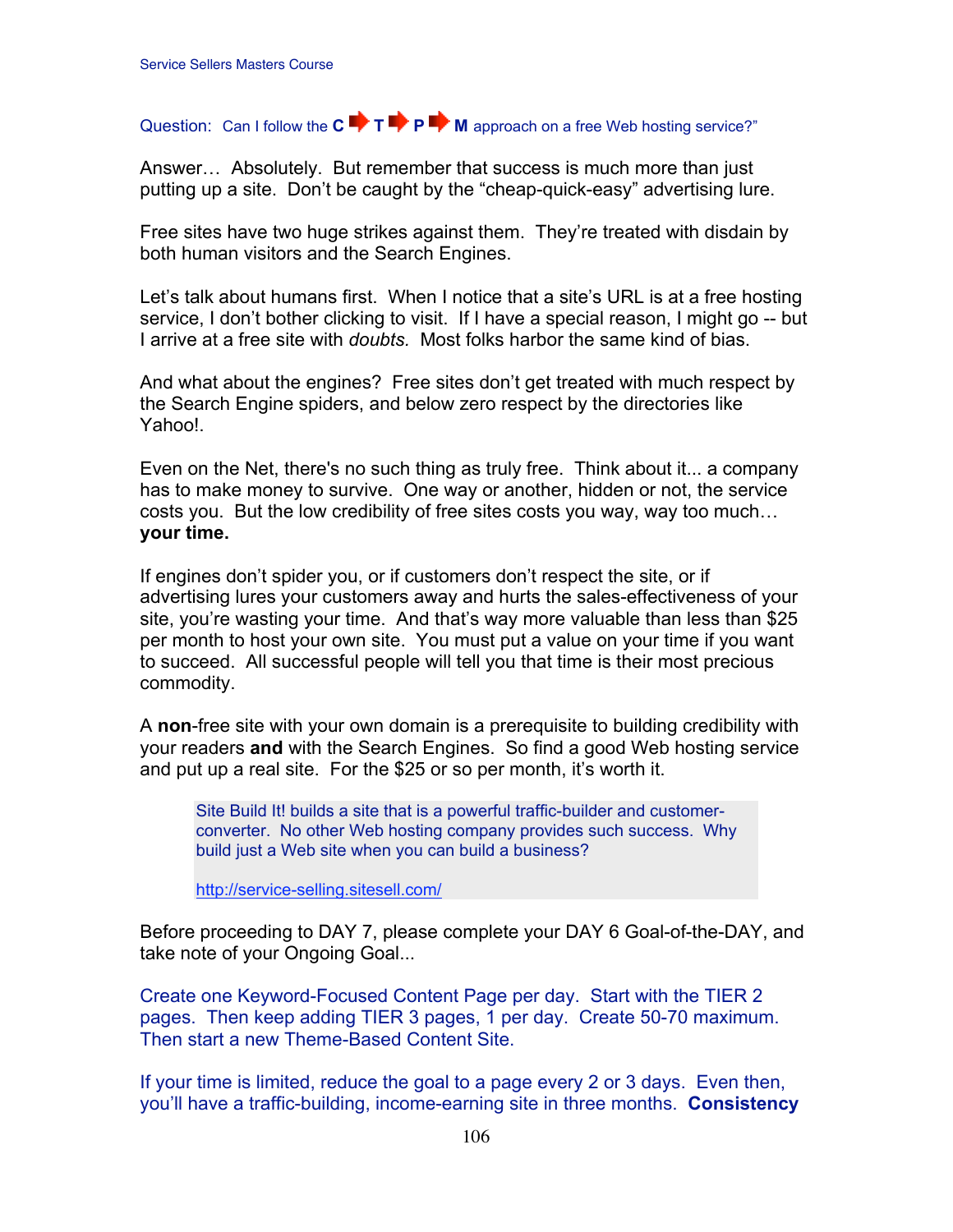**and discipline,** not speed, are the keys. It's OK to be the tortoise…

<http://tortoise.sitesell.com/>

… as long as you stay the course.

What's next? **More visitors, more traffic…** the lifeblood of your business…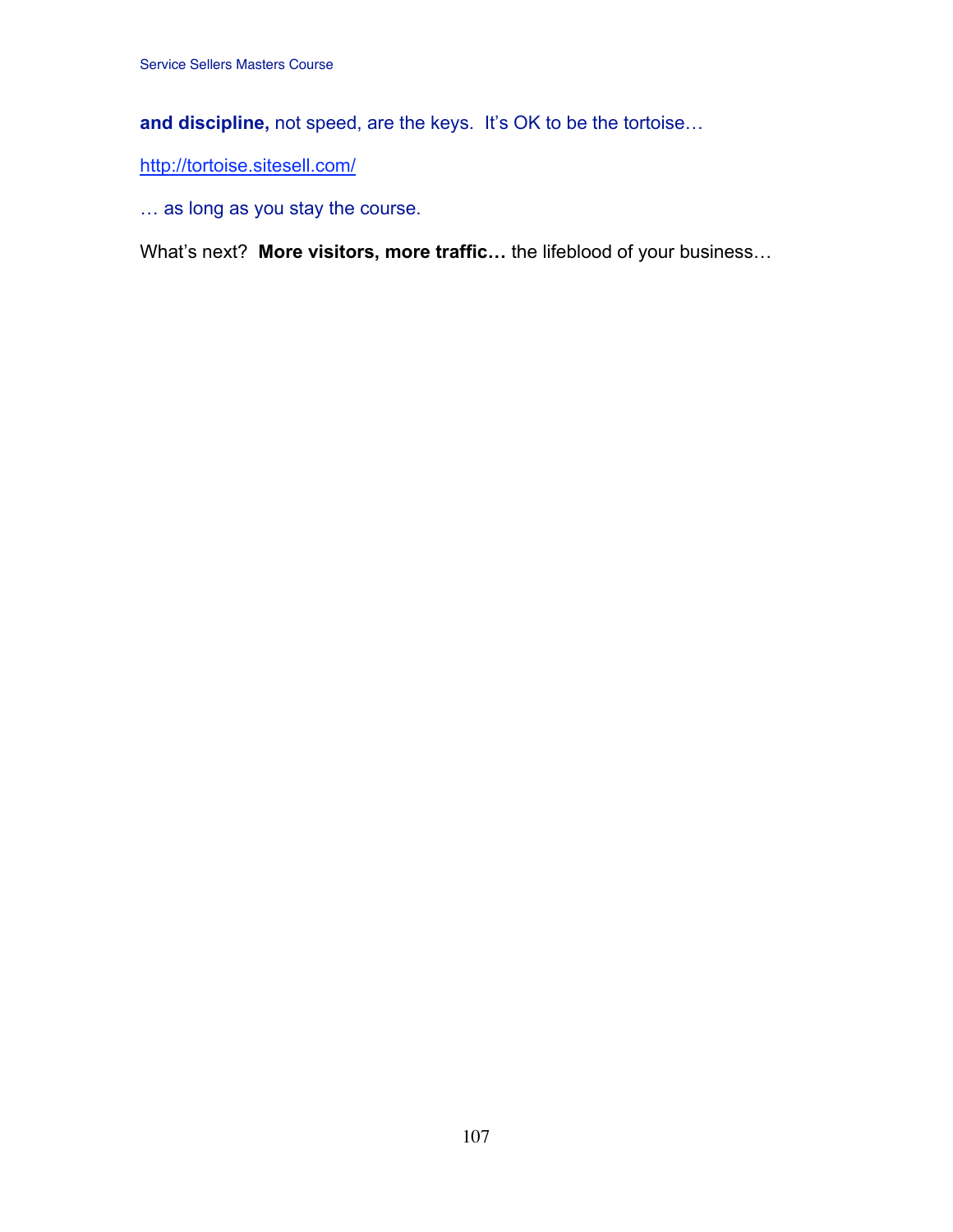# **7. DAY 7 Build Free Traffic**

"Build it and they will come." -- Field of Dreams (1989)

**Goal-of-the-DAY...** Generate free targeted traffic by doing these actions…

**1)** Work the free major Search Engines.

- **2)** Understand why "tweaking" is a low-yield exercise.
- **3)** Build a quality links program to improve your link popularity.
- **4)** Seed "word of mouth" buzz. Work your niche.

Talk about a "field of dreams!" If you just simply build it, your content site might as well be a cornfield in Iowa, visited only by ghosts!

Yes, it's true. This course has shown you how to develop a strong Theme-Based Content Site, completely loaded with high-profitability Keyword-Focused Content Pages. These pages OVERdeliver to your human readers, and at the same time, satisfy the Search Engines.

So you're **way ahead of 99%** of e-business people on the Net. You have created a diamond, shining brilliantly with terrific content. Does that guarantee you success?

Sorry to say... nope! Why not? Because it's just sitting there, buried in the middle of that huge cornfield, that field of dreams. What's missing in order to turn your dreams into reality and build income through content? **Free, targeted traffic.**

If you can't attract free, targeted visitors via the Search Engines, you're immediately at a huge disadvantage. That's because you're going to have to pay to drive traffic to your Web site. While paying for supplemental traffic can make sense for many online businesses, you definitely do not want this to be your primary source of traffic. There are a number of reasons why not…

**1)** Depending on your niche or topic, advertising can be very expensive. It also prevents you from ever really owning your own business. When you stop paying for advertising, your business disappears.

**2)** If you do not know what your ROI (Return On Investment) is or exactly what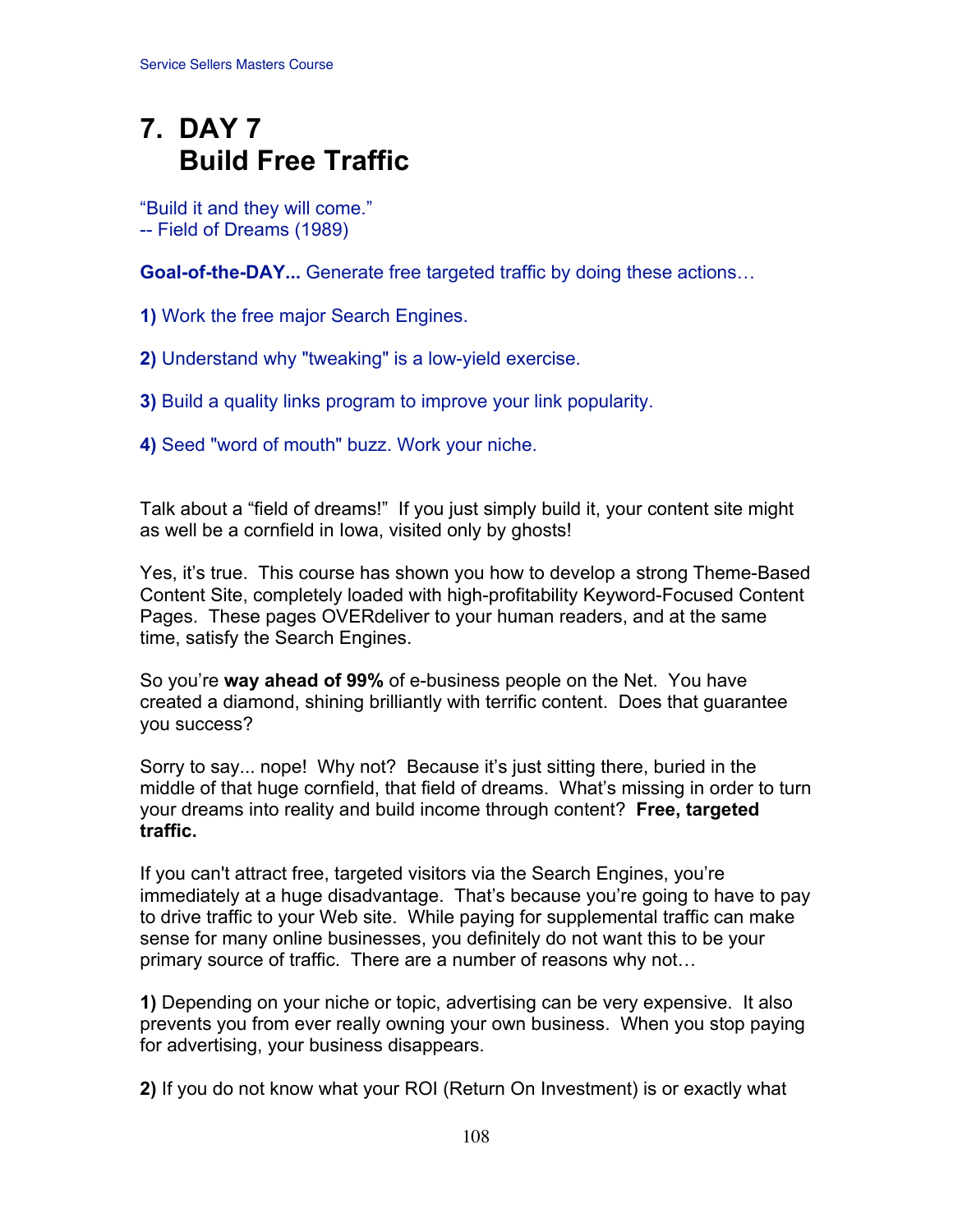each and every visitor is worth to you, advertising can be a bit of a gamble. This is especially true for brand new sites that are still feeling their way around.

**3)** Visitors who arrive from advertising campaigns recognize that the relationship is purely commercial, and they expect to be pitched. Obviously, they will have their guard up and will be more difficult to convert into customers.

On the other hand, when you "get it right" at the Search Engines, the engines will deliver more and more targeted traffic on daily basis.

Use SBI! to put **your** site into the Top **3%** of all sites on the Net…

[http://traffic.sitesell.com](http://traffic.sitesell.com/gitbwebaffiliate.html                     )/

Take-home lesson?

Concentrate on ways that will consistently deliver the largest amounts of lowcost, sustainable traffic. Don't try to "do it all" right off the bat.

OK. Let's begin with the engines…

# **7.1. Work With The Free Major Search Engines**

The Search Engines will provide you with lots of traffic as long as you work *with* them rather than against them. That requires some patience, motivation, and a collaborative, WIN-WIN attitude.

The traffic-building process boils down to these actions...

**1)** Build an "on-page-optimized" Keyword-Focused Content Page, one that delivers content that will "WOW" human visitors.

**2)** Submit that page to the Search Engines. If you don't submit your pages, you won't get into a Search Engine's database at all. And, if you're not in a Search Engine's index, you're invisible on the Net. Build another Content page after you submit your page.

**3)** Check for each spider's visit. Continue to build more Content pages.

**4)** Check for the presence of your page in each Search Engine's index (i.e., database). This can take anywhere from 6 to 8 weeks, or even longer. Uh, should I say it? Yes... Continue to build more Content pages.

**5)** Evaluate performance of your page. You guessed it! Keep building more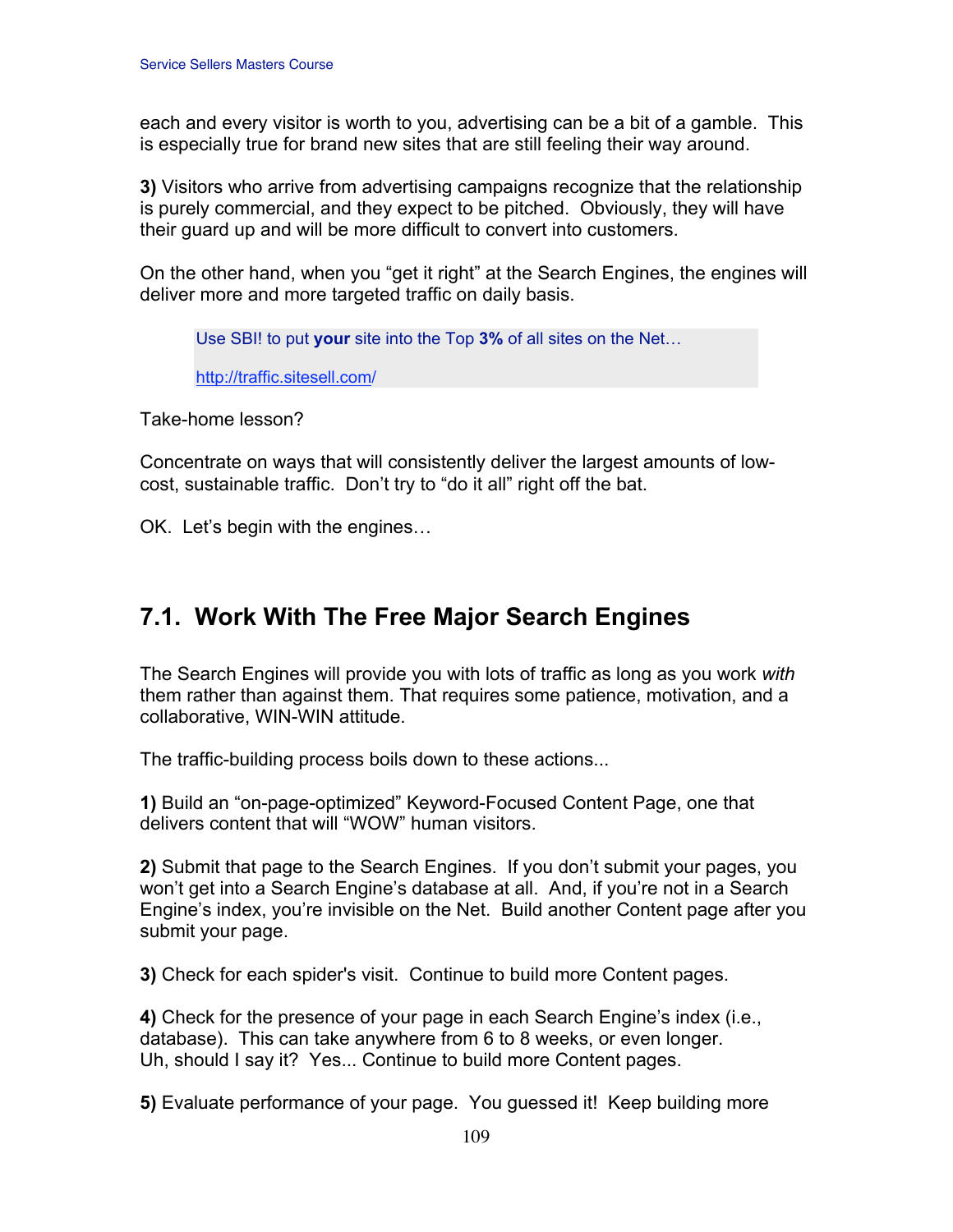## Content pages.

**6)** Track your performance on a regular basis. As you start to see results, you will do #3-6 less and less often (and SBI! takes care of #2). Why? Because you'll be busy *building more Content pages.*

It may take 2-3 months, but your efforts *will* pay off. You will start to rank well for a few pages at one engine, and then more and more pages at different engines.

That success will grow as you continue to build out your site's content. And that can only mean increasing volumes, month-on-month, of targeted traffic. This is the beginning of the snowball effect in action!

Right now, though, let's see how SBI!'s integrated tools make the traffic-building process a snap...

**Phase #1)** Once you are finished building a page (on-page-optimized with the help of Analyze It!), WorldSubmitter automatically adds it to your sitemap file and pings (notifies) Google, Yahoo! Search, Live Search and Ask to let them know about the new page.

**Phase #2) SpiderWatcher** checks your site's log files regularly, looking to see which of the major engines' spiders have visited, and which of your pages they "took back to their mother ships."

**Phase #3) ListChecker** watches for when each engine lists (i.e., "indexes") each of your pages (that have been spidered). The dates are recorded in the **Submit-Spider-List Report.**

At this point, the pages are officially in the database, but not yet ranked. If you do not become listed within a certain amount of time, or if an engine ever drops you from its index (i.e., its "listings"), WorldSubmitter automatically **re-**pings it according to each engine's acceptable limits, as outlined in the section on spiders above.

**Phase #4) After your page has been submitted, spidered, and listed, the Keyword Ranking Report** tells you where your page ranks, at each major engine, for the specific keyword that the page focuses upon.

**Phase #5) The Keyword Searches Report** tells you the keyword searches that found each page (and # of times), which Search Engine(s) found each page for each keyword (and # of times) and how you rank today for that keyword search.

See how SBI! makes the process a snap? You get the exact tools and data you need to win at the Search Engines!

[http://order.sitesell.com/](http://order.sitesell.com/gitbwebaffiliate.html                       )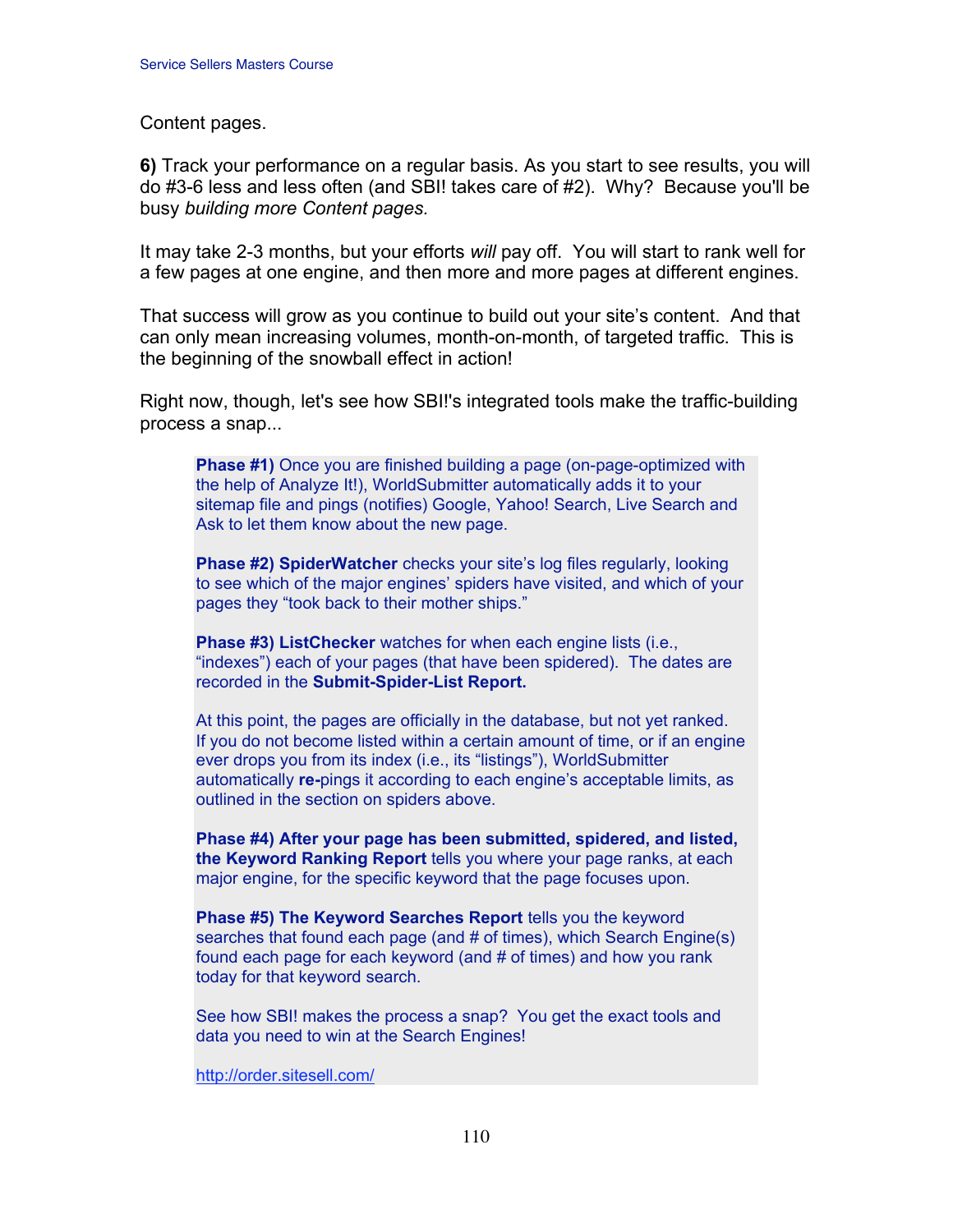To sum things up...

Working with the Search Engines is essential. However, do not allocate more than a half-hour per week to monitor SE performance.

### **The creation of quality relevant content always serves your business best.**

Remember, **Content drives C <b>T** T **P** P **M**, *not* the engines. The engines merely (and naturally) serve their own interests best by ranking your site highly.

Now that we have the big picture of where we are going, let's get down to business…

## **7.1.1. Submit Your URLs**

Submitting your site to the engines is a necessary task. If you wait for the SEs' spiders to find and index your entire site, you could wait forever. Submission hastens the entire listing process along, and guarantees your site doesn't get lost "between the cracks." Result? You gain maximum and controlled exposure.

The four major free Search Engines will account, either directly through their own search services or indirectly through partner sites, for about 95% of your traffic. That's right, just four!

What about the service I saw the other day offering to submit my site to 1,000 Search Engines for \$29.95?

Avoid these services like the plague. "Submit to all 1,000 Engines" services submit mainly to free-for-all links pages. They are totally useless, and will do nothing for you but fill your inbox with an endless barrage of spam.

OK, let's begin the submission process. I've included each SE's current protocols here, but please double-check each one to ensure nothing has changed in the meantime.

Ready? We're off to the top of the list…

## **Google**

<http://www.google.com/addurl/?continue=/addurl>

## **Yahoo! Search**

<http://search.yahoo.com/info/submit.html>

## **Windows Live**

<http://search.msn.com/docs/submit.aspx?FORM=WSDD2>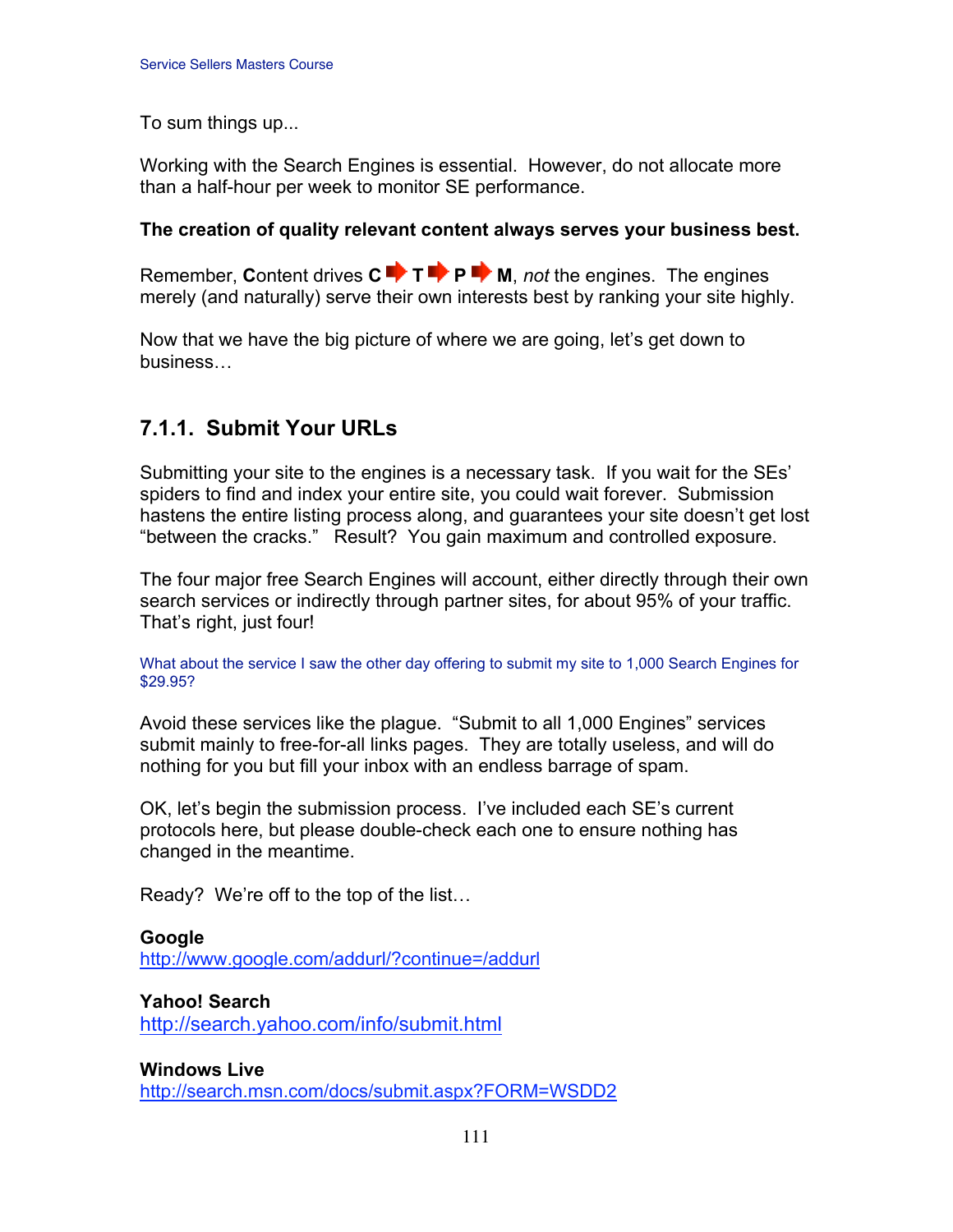#### **Ask.com**

<http://about.ask.com/en/docs/about/webmasters.shtml#18>

## **7.1.2. Track The Engines' Spiders**

Even after you do submit, some of the engines take weeks, even months, to send their spiders over to your site to "bring back the goodies."

No problem. A **real** business takes time, unlike those get-rich-quick schemes floating around on the Net. So while you're waiting, build more content pages and obtain some quality in-pointing links. These efforts will hasten the listing process along.

How can you tell when a spider visits your site?

The answer is simple. Each SE's spider has a name, which shows up in your log files when it visits your site. For example, Google's spider is called "Googlebot". Yahoo!'s is called "Slurp."

So keep your eyes peeled for a visit from one of these friendly little creatures in your log files. Although a spider visit does not mean your page has been added to an SE index, it does mean that the SE has not forgotten about you! Your site is probably queued for addition.

If you don't see an engine's spider within a certain amount of time after submitting (varies for each engine), you can resubmit according to each engine's acceptable limits. Generally though, if you haven't been indexed and listed with 6-8 weeks, do the following…

**1)** Resubmit according to each SE's protocols.

**2)** Build your link popularity. Quality in-pointing have a credentializing effect. Without a few to validate your site, some SEs may be hesitant to list you in their indices. If you have no links, and you can't seem to get listed, this is very likely the issue.

Even if you aren't listed immediately, don't lose heart. **Every new Web business has to go through the hassle of establishing itself with the SEs.** That's true whether you have \$100 to invest in your business, or \$10,000.

**Keep your focus on the "C" of…**

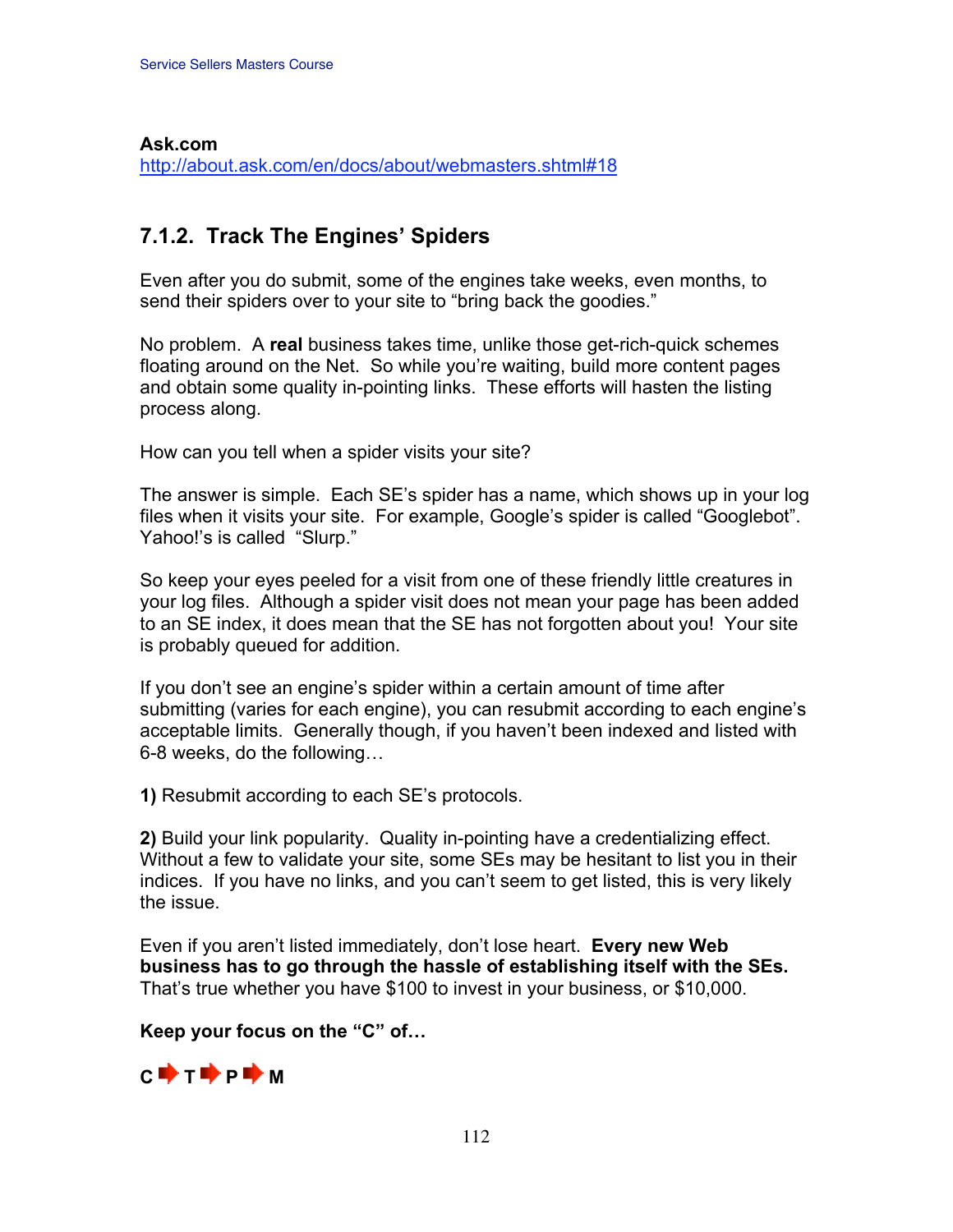## **… and making your site THE authority on your theme.**

## **7.1.3. Check And Monitor Presence**

First, the good news… you've been spidered! That means you're in, right? Not necessarily. However, it does mean that the Search Engines know about you. Yes, you are on their radar, but you may not yet be included in the databases from which they draw their results. So that leads you to your next mission…

Monitor each engine to ensure it lists your pages. Once your pages start showing up in each SE's database, they are ready to be delivered to an eager search audience.

Hooray! Targeted traffic!

The best way to check your listings is to use Search It!...

## **Search It! > Indexed Pages (STEP 1) > Pages in Google (STEP 2).**

This query will show you every page of your domain that is listed in Google. Repeat this search to check your presence at each of the other engines.

## **7.1.4. Evaluate The Performance Of Your Pages**

At this point, your pages are spidered and indexed. But there is one small catch. In order for people to visit your site, they must find it first. Being indexed is not enough. Ideally, you need to have a Top 10 listing on a SE's search results page to get any exposure at all. Most surfers will not check out more than ten listings in their search for information.

Luckily, you are way ahead of the curve, and miles ahead of your competitors due to this course. By building a comprehensive list of niche-focused, profitable and "in-demand" keywords, your ranking potential gets off to a roaring start and can only go upwards!

Now let's see how you can evaluate the performance of your pages…

**1) Manually** -- Surf to each SE, and search for each of your KFCP's Specific Keyword (just as a prospective visitor would). For example, let's use this keyword, "dangers of high cholesterol," to illustrate. Check to see where it shows up and in what position. Keep track of your results in a simple database.

**2) Automatically** -- Use specialized software to automate the evaluation process.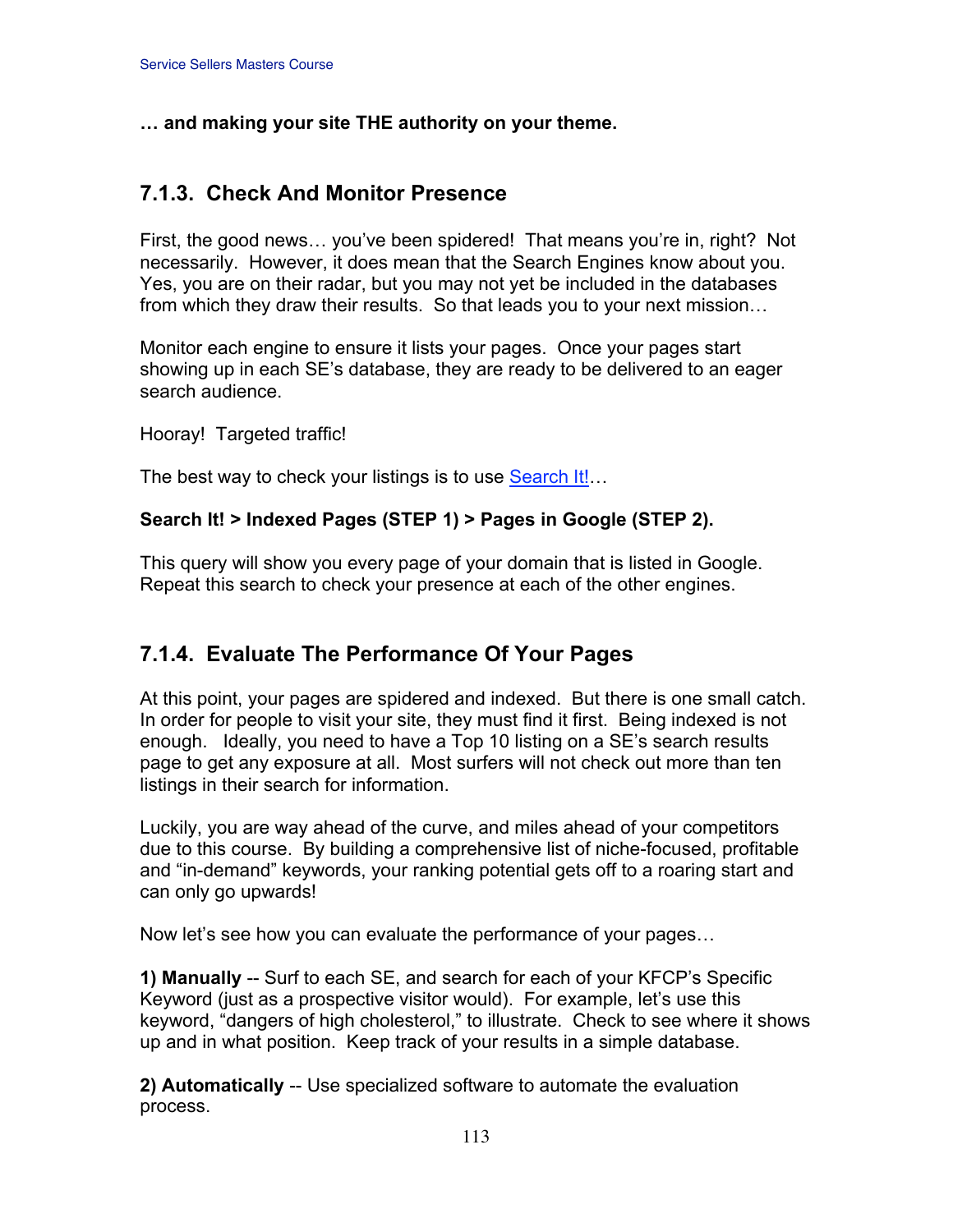Site Build It!'s SE HQ provides ranking reports for all your KFCPs. And for any poorly performing page, SBI!'s Analyze It! tool shows you how to optimize it better.

**3) Through the use of log files** -- Use log file analyzer software (server or client side) to identify the keywords that people used to find you. Check with your Web host to see what kind of online traffic statistics they can provide. More than likely, though, they will not give the keyword stats that you need.

Tracking your rankings can be a long and tedious affair. If you're not careful, it can eat into a lot of time. Instead focus your attention on those efforts that will bring your affiliate business the best results, the fastest.

## **7.1.5. To Tweak or Not to Tweak? How to Avoid the SEO Quagmire**

Many Webmasters, experienced and otherwise, fall into the trap of excessively adjusting or tweaking their Web pages in order to improve SE rankings. (I use the term "tweaking" to refer to the constant experimentation with keyword density and keyword placement in the various page elements.) It is absolutely essential that you avoid the quagmire of Search Engine Optimization (SEO), and focus instead on building your business.

Never, except in extreme circumstances, tweak your low-performing Web pages. If a page isn't ranking for its Specific Keyword, don't worry about it.

Follow the guidance outlined so far in this course and get your on-page criteria correct (Analyze It!'s job). As you build pages, you might try experimenting by increasing or decreasing keyword presence. But once you have optimized your page as best you can, it's time to move on. Focus on creating new pages.

In the "good old days" (circa 1996-2001), the SEs were relatively simple to reverse-engineer. Tweaking efforts were generally rewarded with higher rankings, and an accompanying surge of visitors. Today, however, it's a different story altogether.

Due to the SEs' increasingly complex ranking algorithms, and a heightened focus on off-page criteria (which collectively form an important indicator of human approval of a Web page), the practice of "tweaking" has become a low-yield affair. **The key to top rankings lies off-page (ex., credible in-pointing links from recognized authorities in your field) and not on-page with the manipulation of keyword densities.**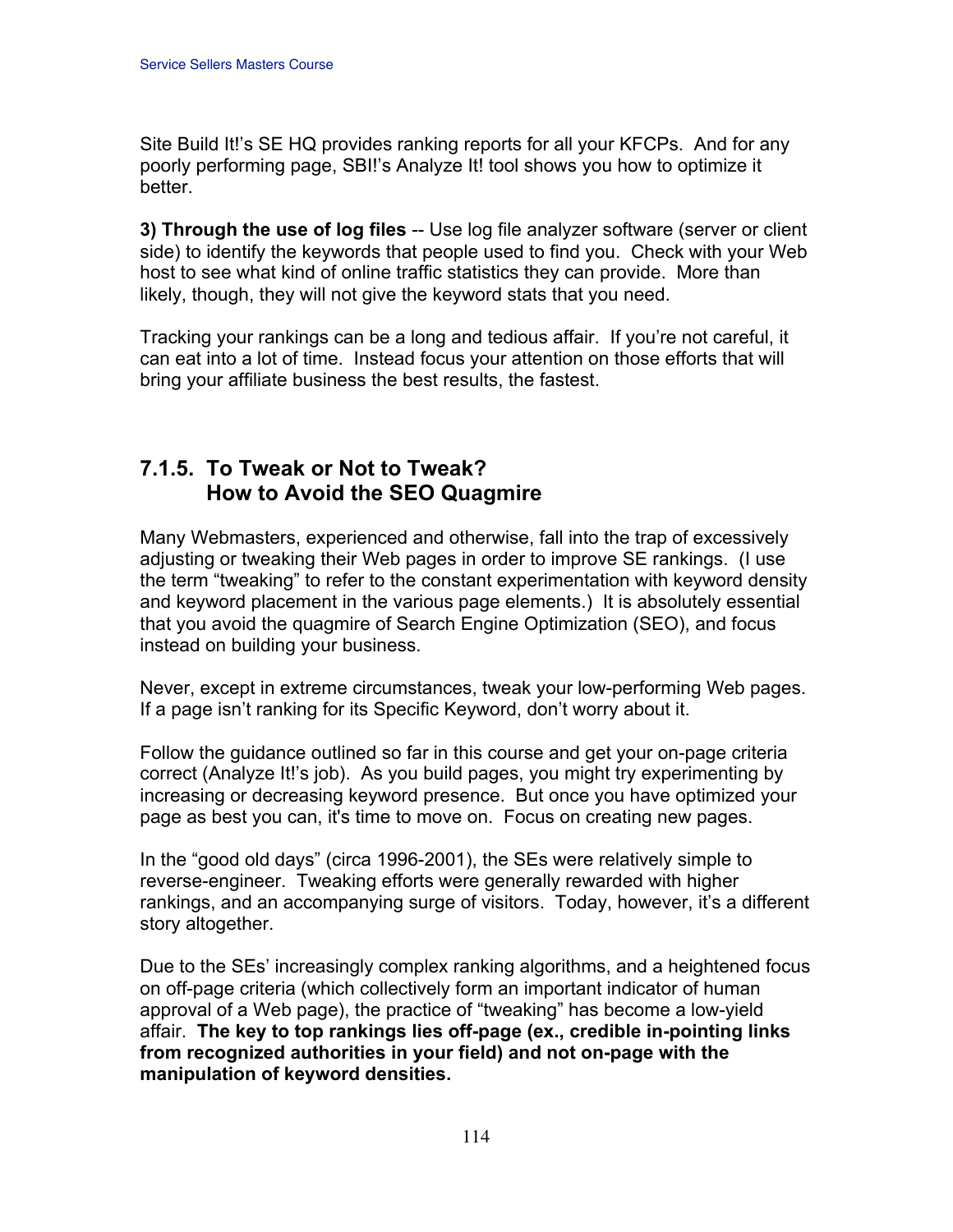## Bottom line?

**Tweaking diverts you from more fruitful efforts** -- the creation of more optimized content, the acquisition of some credible in-pointing links, the establishment of joint venture partnerships, building some link-buzz, and so on. Keep in mind that each new optimized Keyword-Focused Content Page that you create represents another opportunity to rank well at the SEs.

I'm going to repeat that last sentence because it's such an important concept...

## **Each new optimized Keyword-Focused Content Page that you create represents another opportunity to rank well at the SEs.**

What do you think an engine ultimately is going to prefer? 200 "Analyzed" pages that humans love or 50 pages that you've tweaked like mad?

**Important Tip…** We are finding evidence that the sheer size of your site counts as an "off-page" criterion. The total body of your work counts. It's a waste of time to tweak your pages when the key to a top ranking may lay off-page, **not** onpage.

Trust the process. Build a content-rich site, and deliver great information about the theme related topics (keywords) that your brainstorming has found. **Create Content, Content, and more Content.** If you do that, your pages will deliver all the off-page criteria you need!

It always boils down to the same four letters, and **"C"** starts it all...

# **C <sup>+</sup> T + P + M**

Leave the tweaking to your competitors. Let them "fiddle while Rome burns." Your main priority is to build a vibrant, profitable business!

But let's suppose that not a single one of your pages is ranking at the SEs for any of your keywords. Is there a time when tweaking your pages is appropriate?

Sure but please do run through this short checklist first before you tweak…

**1) Review your keywords.** Have you targeted generic, highly competitive terms (ex., health, travel, or worst of all, "Web marketing")? If you've done your research and brainstorming well, you should have a nice blend of keywords - from the more general, "bigger-topic" keywords (ex. "Anguilla") which are generally best used for a home page to a range of keywords appropriately planned for TIER 2 and 3 pages (ex. "best Anguilla restaurants").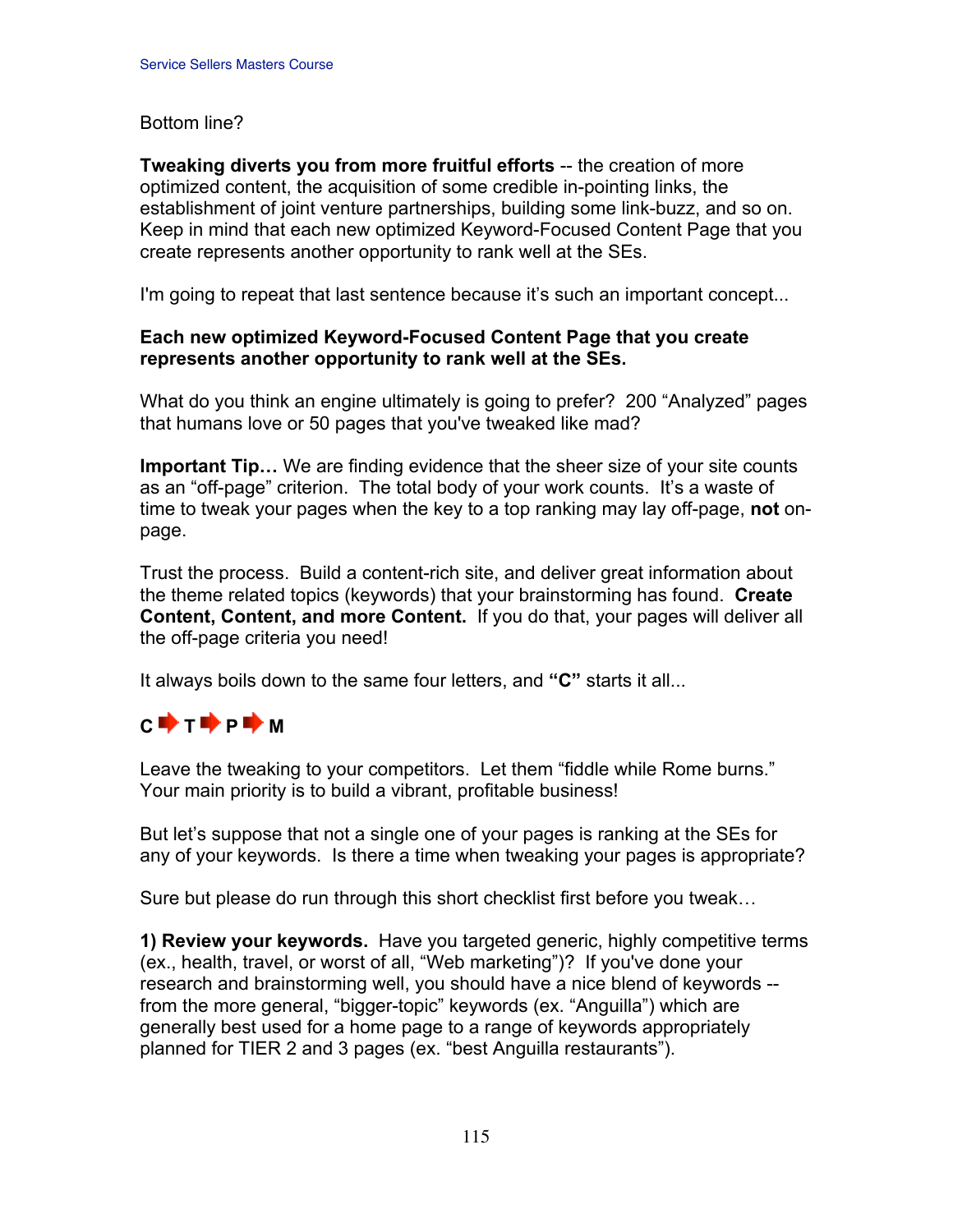Do not expect to rank highly for the most competitive keywords at first. They will be the last to rank well. Generally, the most focused, specific keywords will start ranking first. And that first trickle of traffic, combined with securing a few inbound links, is what starts momentum building.

Proper keyword research is one of the most important elements of building a profitable Web business. Keywords are the lynchpins to your success.

Target the wrong keywords, and you'll get the wrong results. If all your keywords are highly competitive or generic, you'll find it very difficult to start the momentum. Traffic starts by "eating at the edges." Win the battles for the less competitive words first (generally TIER 3 pages, but occasionally TIER 2, depending on how the topics layout best for your site).

As your site grows, as off-page criteria grow, your overall rankings for all keywords rise steadily over time. For example, anguilla-beaches.com initially never ranked in the Top 1000 for "Anguilla." Over time, as the site grew, more and more people found and loved her site and gave her links from other sites about Anguilla. As a result, the off-page criteria grew.

Build your site. Deliver great content for a wide variety of keywords, including some easy-to-win ones that fit with your site. Good things happen as this interview about "The Long Tail of Marketing" explains...

[http://longtail.sitesell.com/](http://longtail.sitesell.com/gitbwebaffiliate.html                    )

OK, you have a good mix of keywords and over 20 pages, yet not a single keyword is ranking yet. What to do?

**2) Double-check that you heeded all the recommendations outlined in this course.** Assuming that you have and all is OK...

**3) Build your site's link popularity by securing some quality in-pointing links from related credible sites.** (More on this in the next section.)

Still not ranking? Not even for your easiest keywords? Now's the time for tweaking**... but do not tweak existing pages.** It's still not worth it.

Instead, experiment as you build new KFCPs for easy keywords. Add an extra keyword to your Title. Increase the keyword density of your page copy. Vary the keyword prominence somewhat. Don't be afraid to push the envelope a bit - add here, subtract there.

Every site concept sits in its own "microenvironment." You are not competing against every Web page in the world, just those in your particular niche. So it may take a bit more or less to "find your sweet spot."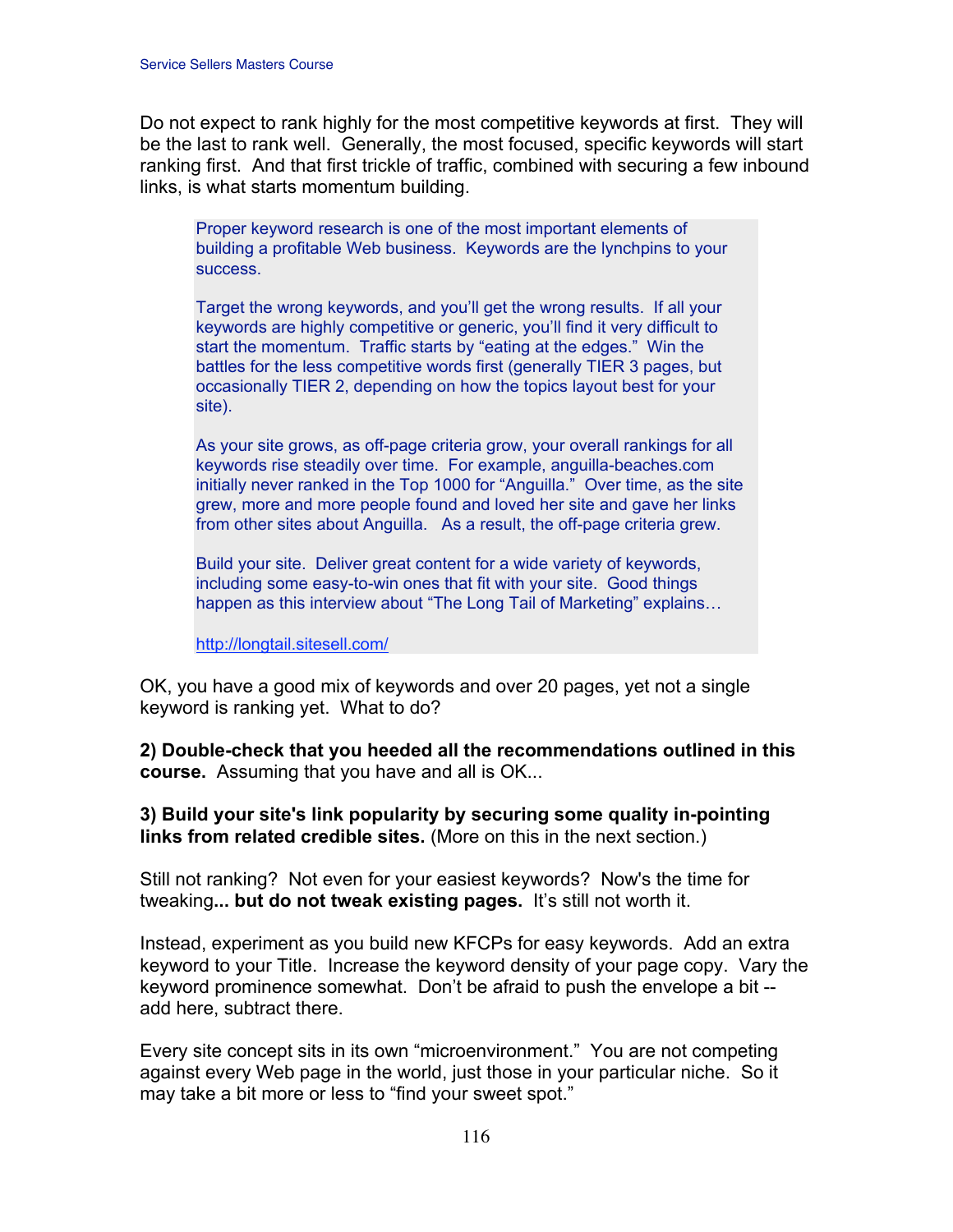Before long, you **will** begin to rank well. Stick to the easier keywords and experiment until you do. It's critical that you do not veer away from...

# **C P T P P M**

Do not let SEO dominate your thoughts. The CTPM process simply works

Some businesses start the traffic trickle within a month's time. Others may take six months. Certain businesses take longer to mature in the SEs. What does it matter? You are building a long-term business.

Simply keep doing what you are doing. Patience rules. Every business has a hump stage... a period where you seem to be stagnating. But it will pass.

To sum up everything... Content drives the  $C \rightarrow T \rightarrow P$  **M** train.

Content builds authority with the SEs, garners in-pointing links from Webmasters, and builds your credibility with your visitors. Every newly optimized page offers another opportunity for top rankings.

Tweaking diverts you from creating new content. It is a low-yield, time consuming process that derails your business, is frustrating, and puts your focus on all the wrong things.

**Your business is not SEO...** it's generating revenue from something you know and love!

SBI!'s reporting tools provide you with an informative snapshot of your site. Take the **Quick Tour** to see first-hand examples of the different reports…

[http://quicktour.sitesell.com/](http://quicktour.sitesell.com/gitbwebaffiliate.html                   )

# **7.2. Improve Your Link Popularity… Build Incoming Links**

"Pleasing" the Search Engines and your human visitors is why it's important for you to develop an effective linking strategy. **Links are one kind of off-page criteria that measure human reaction to your content.**

The more sites that link to your site, and the more important the linking sites are, and the closer the linking sites are to the theme of your site (even to the topic of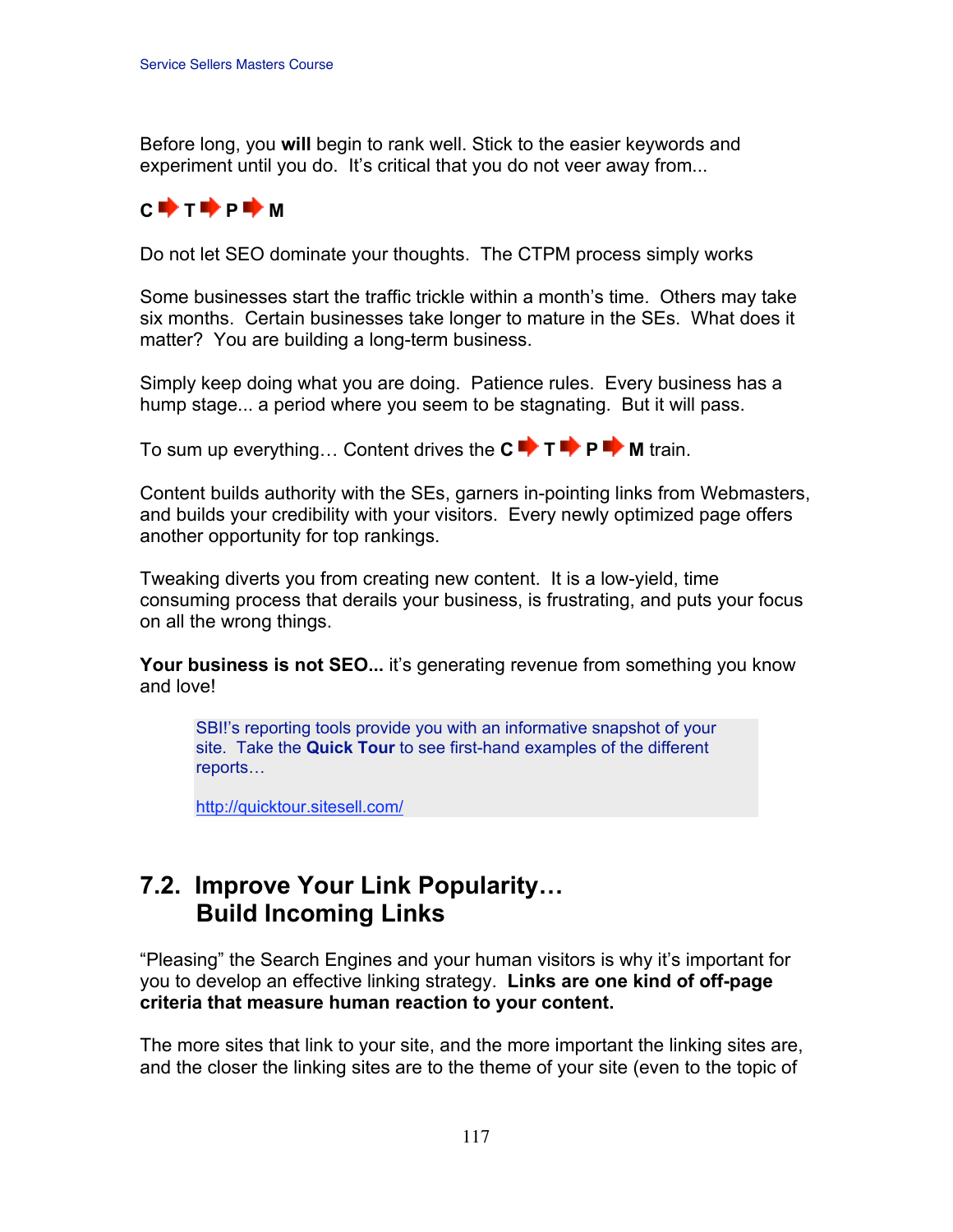individual pages), the more **"popularity points"** Search Engines award to your site (and page).

This chapter provides a brief introduction to link popularity. For the full overview, download the free **Make Your Links WORK!**…

[http://value-exchange.sitesell.com/](http://value-exchanges.sitesell.com/gitbwebaffiliate.html             )

Get the jump on your competition!

Search Engines consider the number of in-pointing links to a site as a way to…

**1) Establish credibility.** An in-pointing link from a quality, related site tells the Search Engine that another Webmaster thinks highly enough of a site to link to it. See how the link becomes representative of human feedback? The link constitutes a vote of confidence.

And the more highly a Search Engine regards the site that provides the link, the more powerful that "vote" is! For example…

Suppose you have a Web site all about porcupines. The Web authority on porcupines decides to link to your site. In essence, this tells the SEs…

"This is a credible porcupine resource. As such, it deserves to be listed in your database."

This recommendation carries weight because the Web authority on porcupines already has established credibility with the SEs. Obviously, there's no better judge of the quality of a porcupine site than a porcupine expert. Links from lesser authorities or from sites with related themes or topics (i.e., zoo, or animal sites) are helpful they don't carry the same weight.

And what about **off-theme** links? **Do not attempt to solicit links from sites unrelated to your topic or theme.** Why would a Web site about Viagara or online casino games link to your site about porcupines? Usually it's because they want to artificially increase link popularity, and manipulate the SEs.

The SEs don't like to be manipulated, as it jeopardizes the integrity of their search results. So you can expect them to ignore, and at worst, penalize you for off-theme links.

**2) Formulate ranking algorithms.** More and more, Search Engines are factoring link popularity and link credibility (i.e., where your in-pointing links originate from) into their ranking algorithms. That's why it's so important not to fall into the trap of continuously tweaking your on-page criteria.

Without a few credible links, you may find it difficult to get listed in some of the major SEs (especially Google). And of course, your site won't make it into the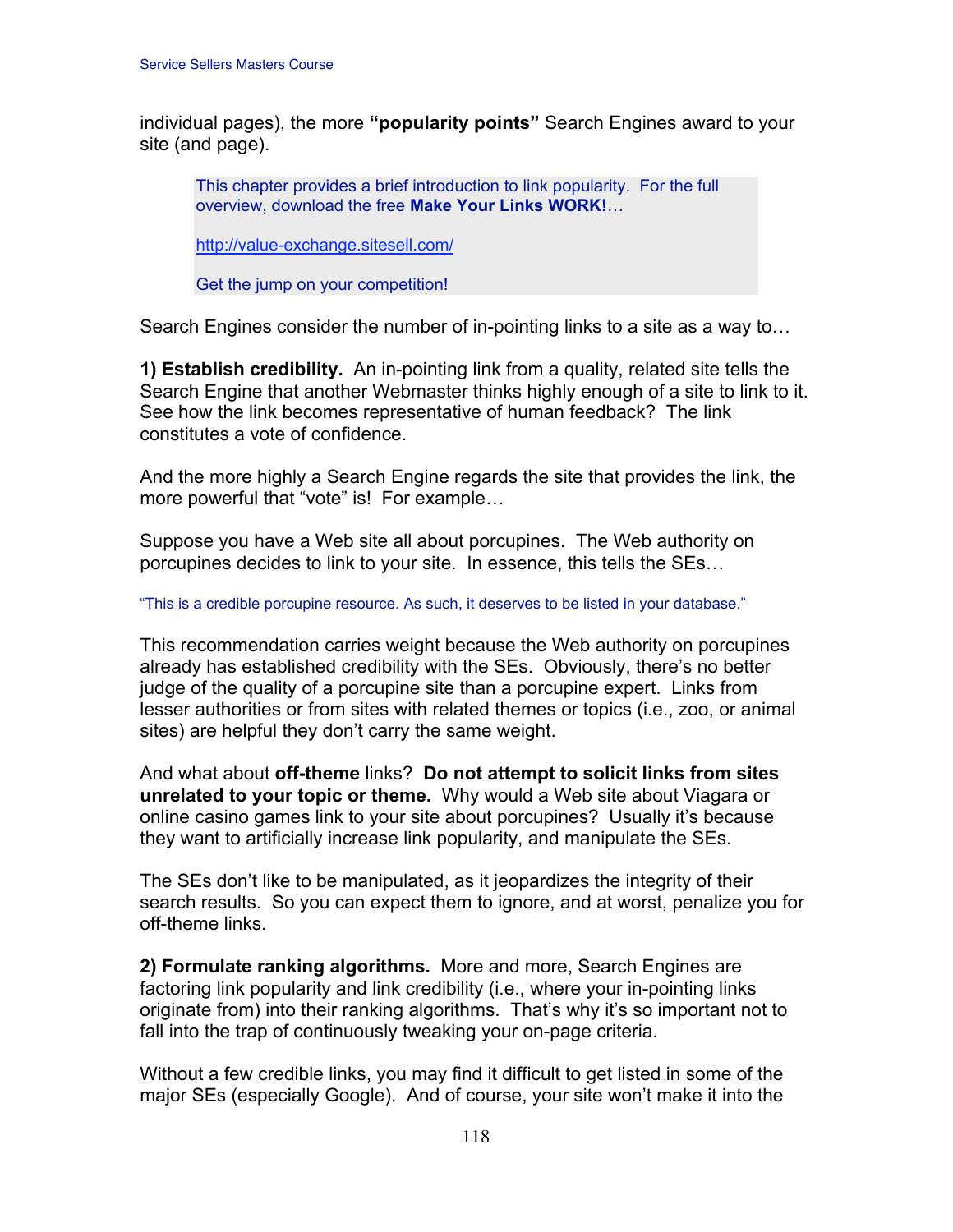databases of SEs that do not permit site submission. Their spiders must find your site on their own.

The good news is that for most businesses, a very small number of credible links will do the job. 99% of most Web sites do not have many in-pointing links. (If the SEs were to weigh in-pointing links too heavily, they'd make 99% of the Net disappear!)

Of course, if your topic is much more general in scope (i.e., "e-commerce," "computers," "sports cars," and that sort of thing), obtaining links becomes more and more important.

Some people misunderstand the role of links. While links will bring in some traffic, it is a miniscule amount. A properly optimized KFCP wins hands down.

Creating content should always remain your #1 priority. **Use links to build your site's credibility with the SEs.** Content is what builds traffic, not links.

Question: When do I start building my link popularity?

That's a good one! Don't worry about link popularity until you have built at least 20-30 content pages. Why?

Webmasters will link only to sites of value. Quality content is the currency of the Web so you will need a sufficient amount of it before you go link hunting. To get a Webmaster's "vote" of confidence, your site must provide some benefit to his/her audience.

Directories too, are only interested in adding Web sites of substance and value. A more mature site will also help you impress a human editor and secure a **major directory listing**.

**Directories Are Different From Search Engines**

Think of directories as gigantic bookmark lists, organized into categories and sub-categories, and sub-sub-categories, etc. They do not spider pages. For many directories, humans review and decide what "gets in."

If a directory was a nightclub, the editors would be bouncers. If you don't add to the scene, you don't make the scene!

**The major directories** drove significant amounts of traffic in the "good old days." Yahoo!'s directory sent as many visitors as Google does today.

Today, you pay the \$299 (commercial site fee) for Yahoo!'s directory (not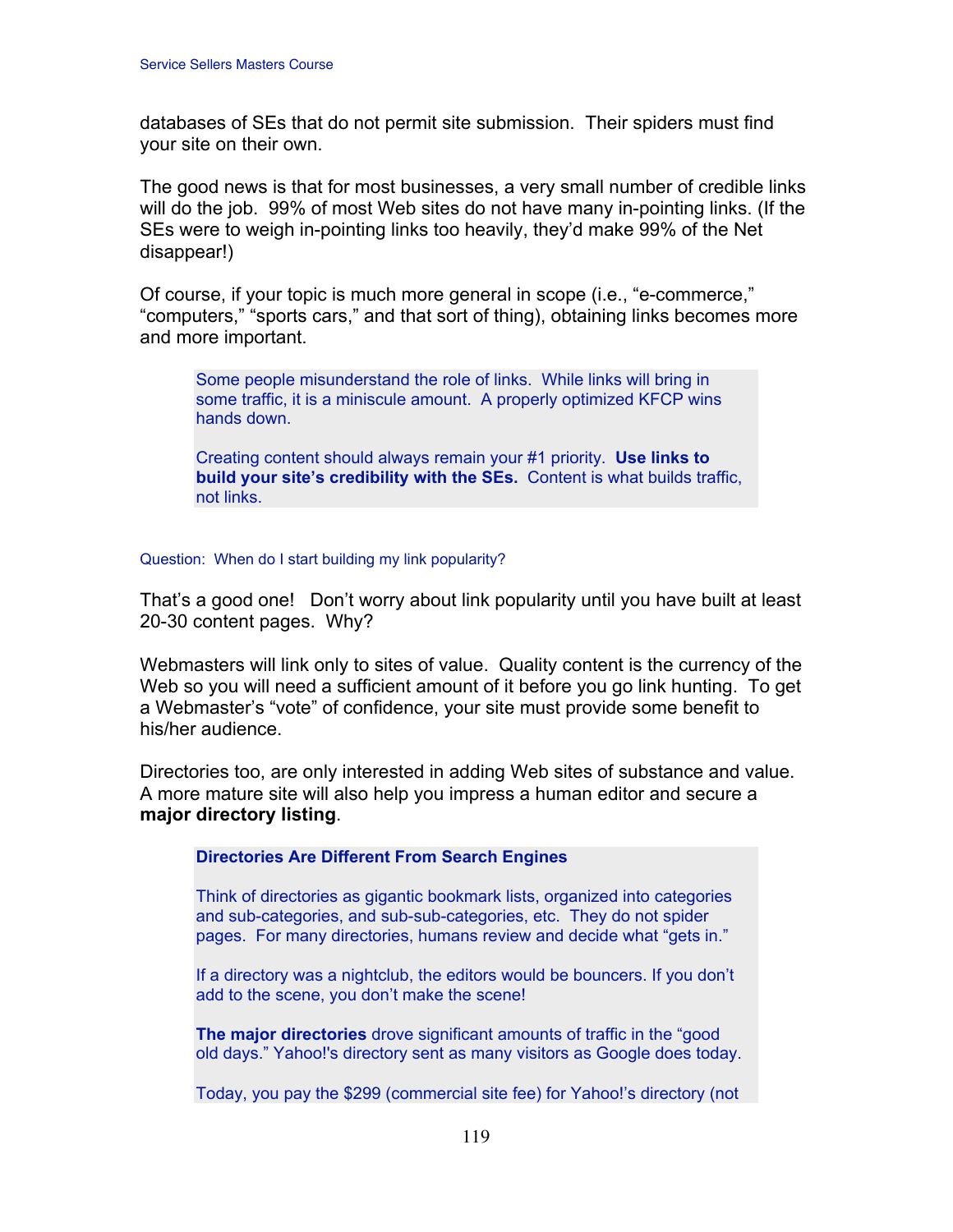their engine) mostly for the quality of the link, not for the traffic (although certain less crowded niches may still send some traffic).

The directory model has faded badly because it is human-compiled. That is simply too slow and inefficient to keep up with the rapidly growing Net. Very few surfers use directories to perform their keyword queries because they cannot provide the breadth of diversity and relevance of search results that the major SEs can.

#### **Bottom line? A directory listing's value** *today* **is not the traffic it brings, but the quality of the inbound link it provides.**

The **best** directories to be listed in are managed and maintained by human editors. Every site in these directories has met a certain minimum standard of quality. If a major free Search Engine finds your listing in DMOZ.org (Open Directory Project) or dir.yahoo.com (and, to a lesser extent, the second tier human-reviewed directories), it knows your site belongs in *its* database as well, and deserves a couple of "quality kudo points," too.

Securing a major directory listing is a particularly good way to accelerate credibility for a new site. Unfortunately, DMOZ is slow and Yahoo! costs \$299/year for a commercial site, as much as all of SBI!.

#### **How To Maximize Your Chances Of Acceptance**

*Note: These comments apply to both major directories and second tier ones (discussed in the next section).*

#### **1) Increase Number of Pages**

Wait until you've built your site up to at least 20-30 pages before you submit to the directories (free and paid). Anything less is likely to be rejected for reasons of insufficient content.

#### **2) Follow the Requirements**

Each directory has a set of requirements you must follow when submitting your site. Failure to follow them can mean an immediate rejection. Always submit to the correct category, and do not submit to more than one category.

#### **3) Delay Monetization**

Apply before monetizing (especially before you add Google/Yahoo! ads and affiliate links). Many Tier 2 directory editors are anti-commercial, as if making money somehow lessens your site. So patience pays...

Some SBIers have tried to apply to Yahoo!'s directory as non-commercial, but it's not wise to try to fool Yahoo! this way. Since you should apply as a commercial site (\$299), it's fine to have some monetization. But don't cover your site in Google AdSense ads. Remember, *editors are human!*

If you are receiving 50 visitors per day, and already have a few non-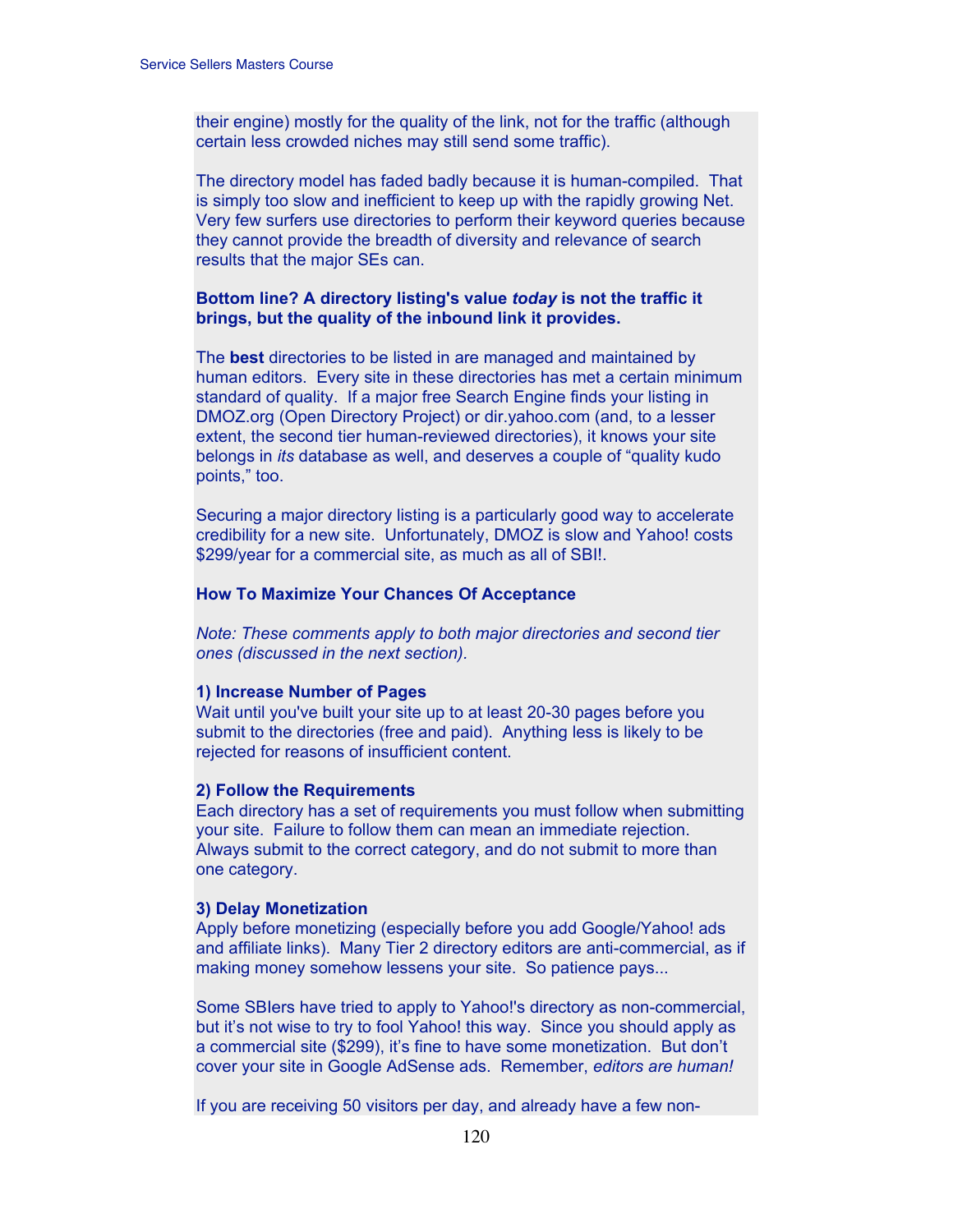directory in-pointing links, don't wait… **Monetize!**

#### **What To Do If Rejected By A Major?**

Keep things in perspective. The editor system is a subjective one. Do not let it bother you. Instead, learn.

Apply again to a month later, this time in a different category (hopefully with a different editor). But only do this after improving your site. (More details to come.)

Once you have your 20-30 high value pages, build a simple inbound link program, sprinkled with a few high-quality value exchanges (be patient) and even a couple of super-high-quality outbound-only links.

Here's how to get your link program rolling along…

#### **#1) Get IN-coming links from the major directories, and second tier directories.**

Second tier directories are not quite on par with the majors. That shouldn't deter you, though. Remember, you are not after the traffic from these directories. You want the valuable in-pointing link.

There are other advantages, too, that make a 2nd tier directory a valid option to consider...

- Entry is easier.
- They are also relatively cheap.

• You can generally get a good link in a relevant category, at a higher level than you would in a major. (Generally, links closer to the top level directory are worth more -- i.e., a listing in Shopping > Clothes is worth more than one in Shopping > Clothes > Women's Clothes.)

• Your listing is not diluted by a million other links in the same category, making it more valuable to a Search Engine (the more links on a page, the less value is bestowed to each link).

Look into theme directories for your niche, along with local directories for your state/province or region. You can also investigate these two resources...

**1) Strongest Links** is a list of directories that you can sort by name, Google PR, Alexa ranking, whether they have free submissions, and the cost of paid submissions.

<http://www.strongestlinks.com/directories.php>

Click on the link at the top of each column to sort the list. When you're done with that list, scroll to the bottom of the page and click on the link to the geographic and niche directories.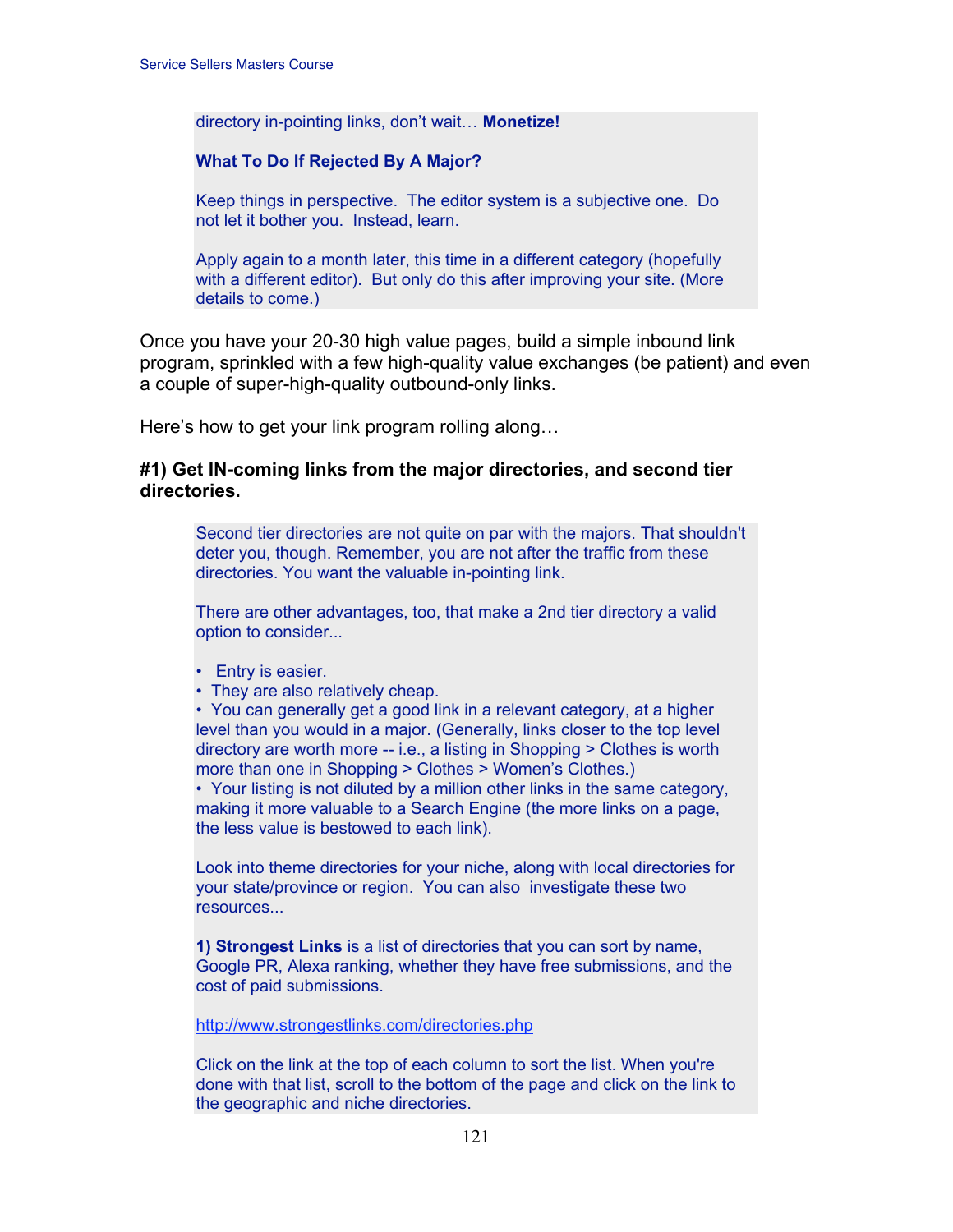**2)** InfoVileSilencer is another site with a list of directories (many are not included in Strongest Links).

<http://info.vilesilencer.com/>

## **#2) Get IN-coming links from theme-specific sections of the major free directories.**

Explore Search It!'s **Inbound Link Opportunities** category…

| <b>STEP 1: Select Search Category</b>                                                     | <b>STEP 2: Select Search Type</b>    |
|-------------------------------------------------------------------------------------------|--------------------------------------|
| ٠<br>Inbound Link Opportunities                                                           | ÷<br>STEP 2: SELECT SEARCH TYPE      |
| <b>Click Here for Information About Search Type AFTER Completing Step 1 &amp; Step 2.</b> |                                      |
| STEP 3: Enter 1st Search Term                                                             | <b>STEP 4: Enter 2nd Search Term</b> |
| STEP 3: ENTER 1st SEARCH TERM                                                             | STEP 4: ENTER 2nd SEARCH TERM        |
| Search It!<br>Click button<br><b>not</b> "Enter" key.                                     |                                      |
| A Site Build It! Resource                                                                 |                                      |

**#3) Participate in SiteSell's Value Exchange.** It is the simplest, fastest, most efficient, and (most importantly) most real way to identify high-value sites that *want* to link to your site.

It's also a true ethical use of the Net, exactly the way Search Engines want you to do it -- **relevant sites linking to relevant sites only.** See this blog post…

<http://blog.sitesell.com/sitesell/2008/07/in-my-previous.html>

**#4) OUTbound-link with high-quality theme-related, non-competing sites as you happen to discover them in the course of normal business or surfing - exchange links with them, if possible.**

Linkage counts both ways, IN-pointing and OUT-pointing. If your outgoing "linkees" go to an income-generating source for you, even better!

Links OUT count with the human editors of directories and your visitors, too. If directory editors see that you provide bona fide links to other quality sites, your site is more credible, a more valuable resource for their directory. Visitors appreciate being presented with quality, credible links to related material that further enhances their surfing experience.

On the other hand, nothing is more damaging to you, your credibility and your ability to build your business than linking to an inferior Web site. By providing a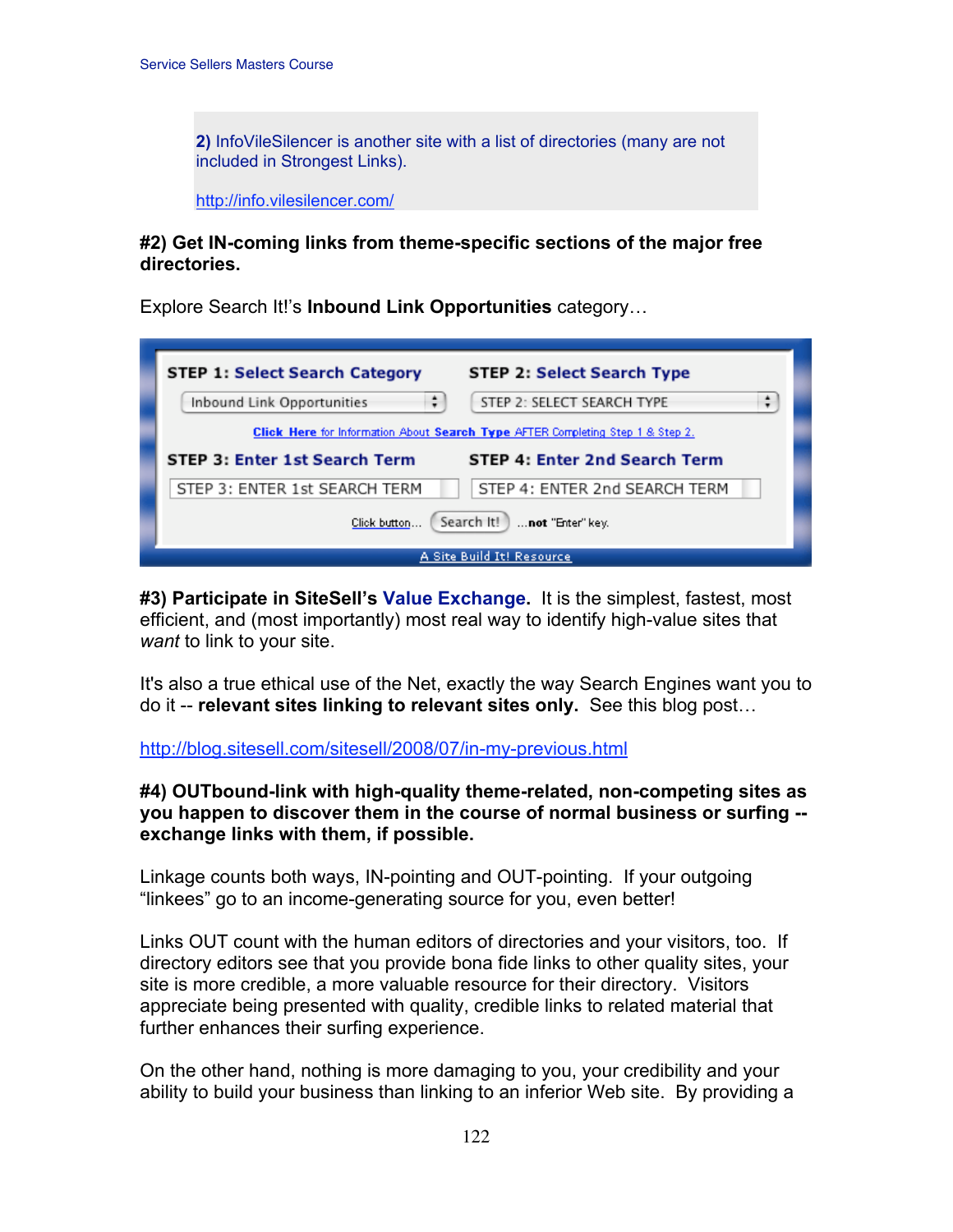link, you are in essence placing your seal of approval on the linked Web site. Should that site be of low quality, visitors will question your judgment.

The SE's will not take a positive view of such practices either. Should you linkout to a low quality site that practices deceptive linking strategies, the SEs may penalize you. After all, you are in essence condoning such activity.

What's the take-home message here?

While you can't control which sites link to your Web site (and therefore cannot be held responsible for it), **you must choose your out-pointing links wisely.**

IN-pointing and OUT-pointing links are both important. In general, of course, you want to have far more in-pointing. And don't make all out-pointing links purely monetary links. **You want to show your visitors that you have their best interests at heart, not just yours!**

By far, the easiest, long-term strategy for building link popularity is a passive one. Simply build a site of such high quality that people want to link to it in order to increase the value of their own visitors' experiences.

What could be easier? Your link popularity builds itself!

# **7.3. Seed Link-Building Buzz**

Building a buzz is a secondary traffic-building technique. Depending on your situation, some of the strategies outlined in this chapter will work very well for you. Others will not.

Either way, wait to investigate secondary strategies until after your business has a solid foundation of quality content. In other words, until you have at least 50 quality content pages, your efforts are better utilized by focusing upon…

## **C <sup>+</sup>T +** P + M

… and building traffic from the major Search Engines. As far as "bang for the buck" goes, this approach yields a far better Return On Investment (ROI) for your time.

How do you the buzz? First piece of advice, don't bother with those "recommend-a-friend" scripts. Less than one visitor in a thousand fills them in. There's a far simpler way to get "word of mouth." **Deliver great content.**

Want an example? Let's say that you have a wonderful theme-based site about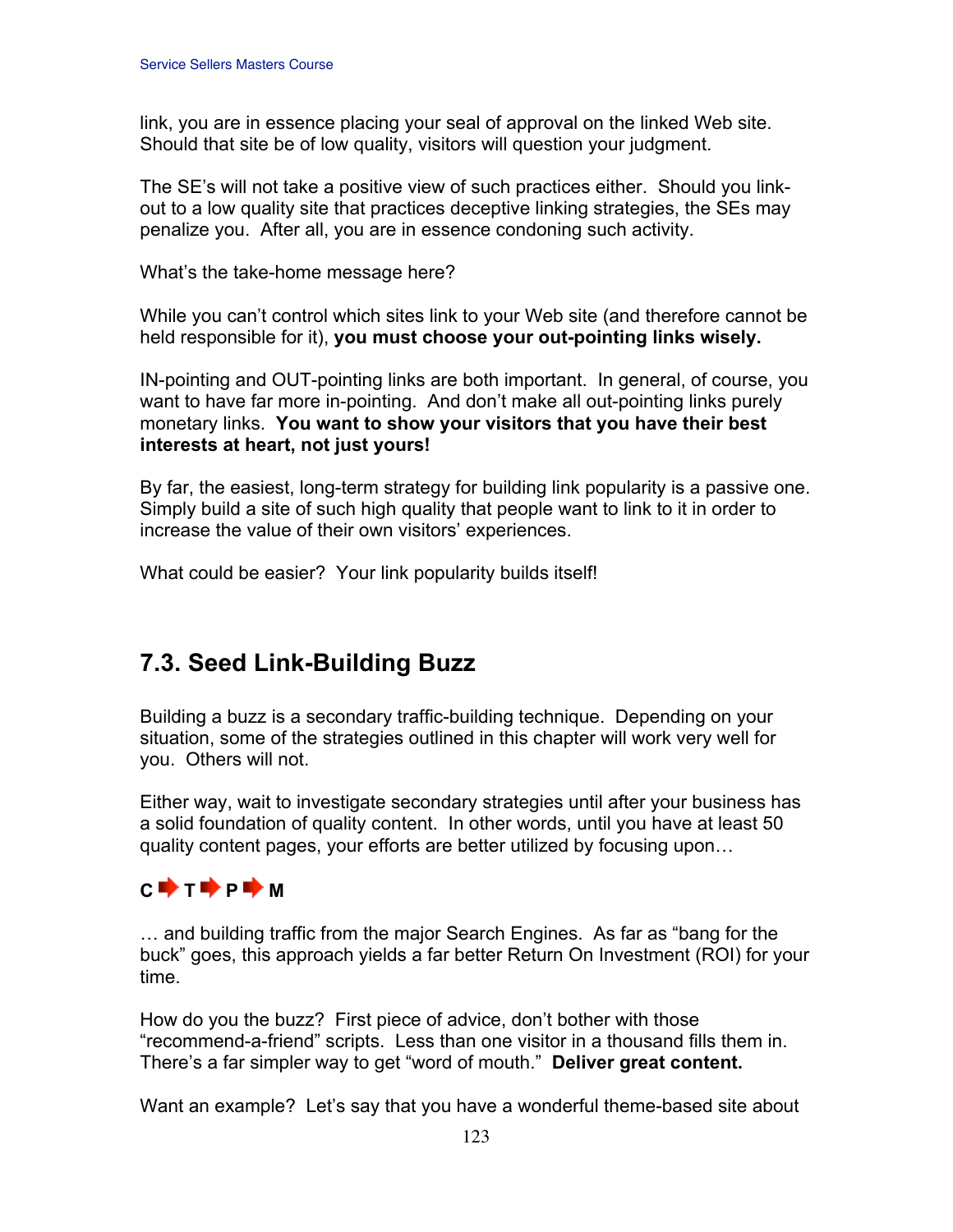succulent plants (i.e., cactus, euphorbia, etc.). You have a terrific page about all the tricks you have developed for propagating them.

Other aficionados find that page at the engines. Do you think they'll tell friends, or forums, or cactus associations, about this terrific info? Sure they will. Just one more huge benefit of OVERdelivering! But one big warning…

**Average content = near-zero world of mouth**. After all, have you ever been excited by "average?"

Great content is the only way to go!

Have visitors create content for you when you use Content 2.0.

Turn any page into an irresistible invitation for visitors to join in the fun. Other visitors then comment and rate the pages.

For a general overview, visit [http://c2.sitesell.com/](http://c2.sitesell.com/gitbwebaffiliate.html                          )

When the time is right, use these other techniques to seed link-building buzz, especially since you are selling your own service…

• write articles for e-zines or article distribution sites

• make posts in forums, discussion groups, mailing lists, newsgroups (depending on your niche and situation, these can be fairly effective… or totally useless)

Forum postings can build up your site's link popularity somewhat, provided they are closely related in topic to your site. Use Search It! (Inbound Link Opportunities) and identify the best choices.

• publish your own blog, a Web log/diary (discussed in DAY 8)

• use a signature file (i.e., contact information, including your URL and preferably your VPP) in your daily e-mail correspondence.

• social bookmarking sites

<http://www.furl.net/>

<http://del.icio.us/>

<http://friendfeed.com/>

<http://www.stumbleupon.com/>

With Site Build It!, just a click of a button (for SiteBuilders) or the addition of a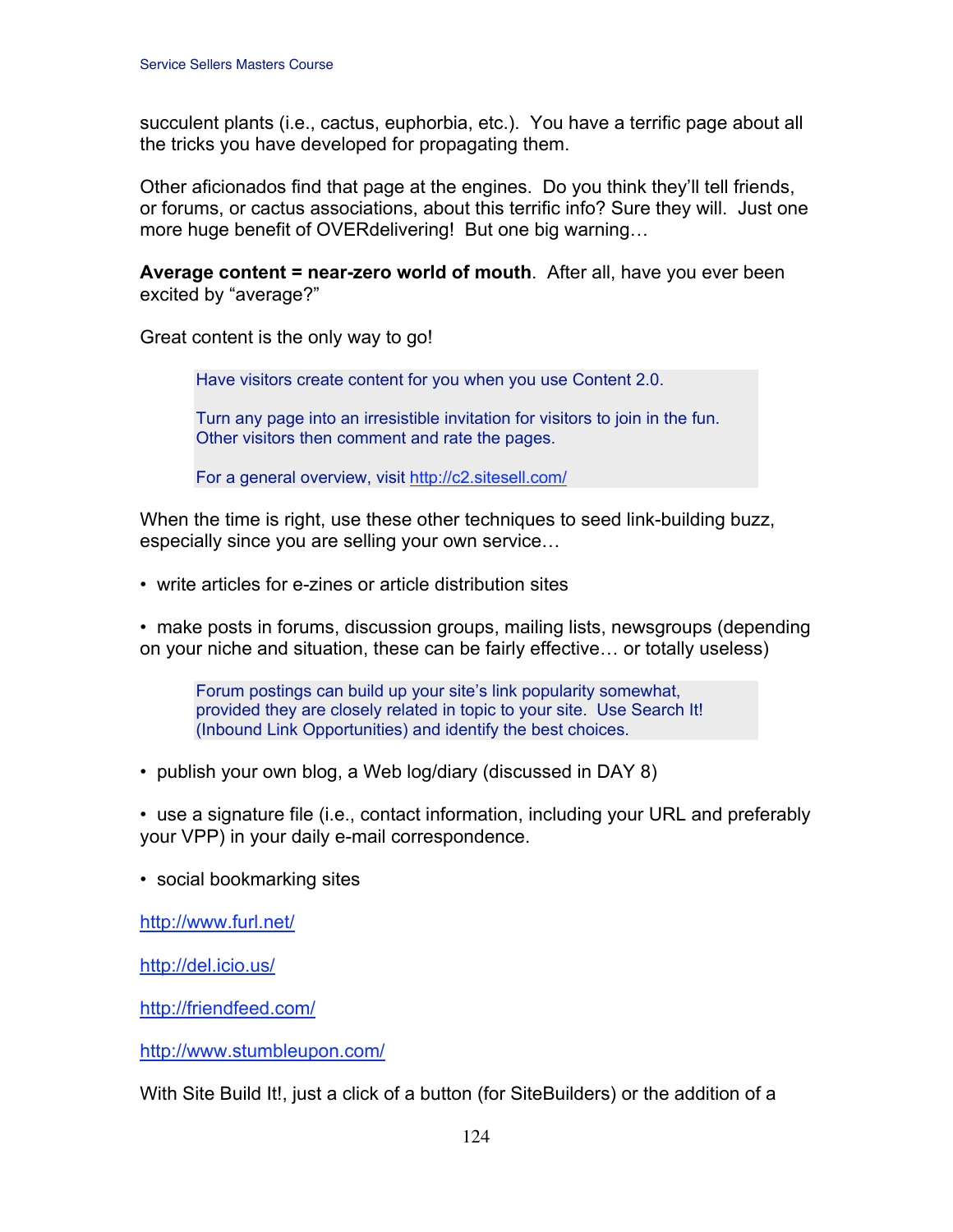simple tag (for HTML Uploaders) gives your visitors an easy way to bookmark, share, and buzz your pages.

Socialize It! quickly links your visitors to seven of the largest, highest ROI sites on the Internet today, encouraging them to share your site with their friends and family... or simply save the page for later browsing.

• participate in Yahoo! Answers

<http://answers.yahoo.com/>

• send out press releases

Depending on your circumstances, some or all of the above techniques could be effective in seeing an increase in your link-building buzz…

**Circumstance 1)** The "nichier" your site, the better. If your site covers a topic already well-addressed by a zillion other sites, it will be much harder to stand out from the crowd and make an impression with your visitors.

**Circumstance 2)** Your site should have over 50 pages. There must be substance.

**Circumstance 3)** Your content should be of outstanding value to targeted visitors.

If all three circumstances are present, then investigating buzz strategies makes sense. There's no point in making a post or writing an article otherwise.

OK, suppose you've got a high-quality content-rich niche site that delivers outstanding content. You make a fantastic post at a relevant forum, including your conservative signature file. What happens next?

Forum visitors visit your site, tell their friends, put a link on their site to yours, and discuss your site at relevant forums and discussion groups. Talk about a homerun buzz!

A word of caution… Even the best forum posts won't generate traffic like a properly optimized content page. Forum posts will yield a short-term blip of traffic until your post cycles off the main page of the discussion.

On the other hand, properly optimized KFCPs deliver traffic **24/7, 365 days a year.** A forum post has a relatively short lifespan in comparison.

Now, before you proceed to DAY 8, please complete your DAY 7 Goal-of-the-DAY, and take note of your Ongoing Goal...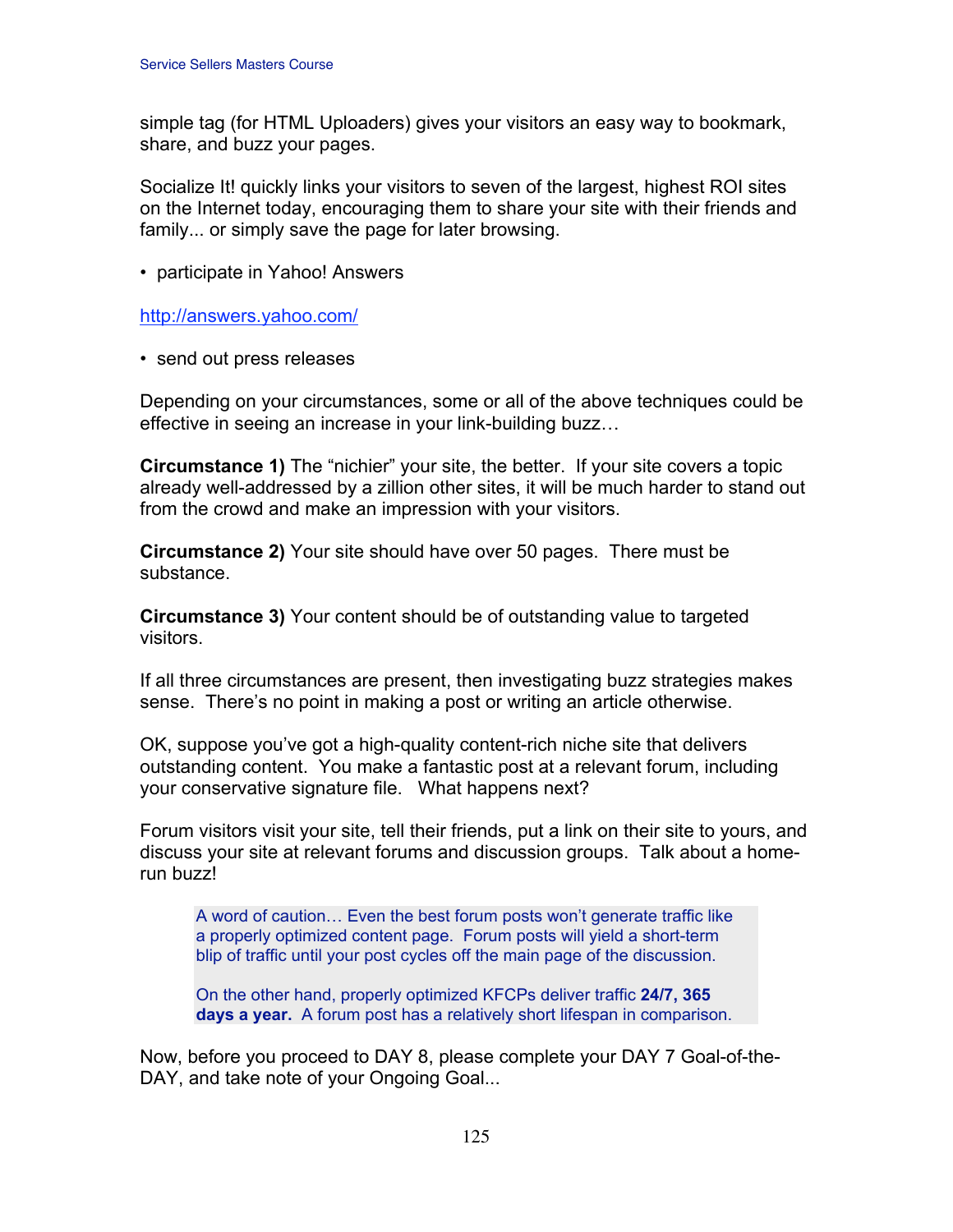Create more relevant, quality content. Build a solid links program. Be patient and trust the process.

If you have an immature Web site, you really should investigate a few of the directory options presented in this chapter. You don't need to spend a lot of money but a couple of decent links will go a long way to keep the SEs spidering**.**

Let's now move towards deepening the relationship with all that targeted traffic...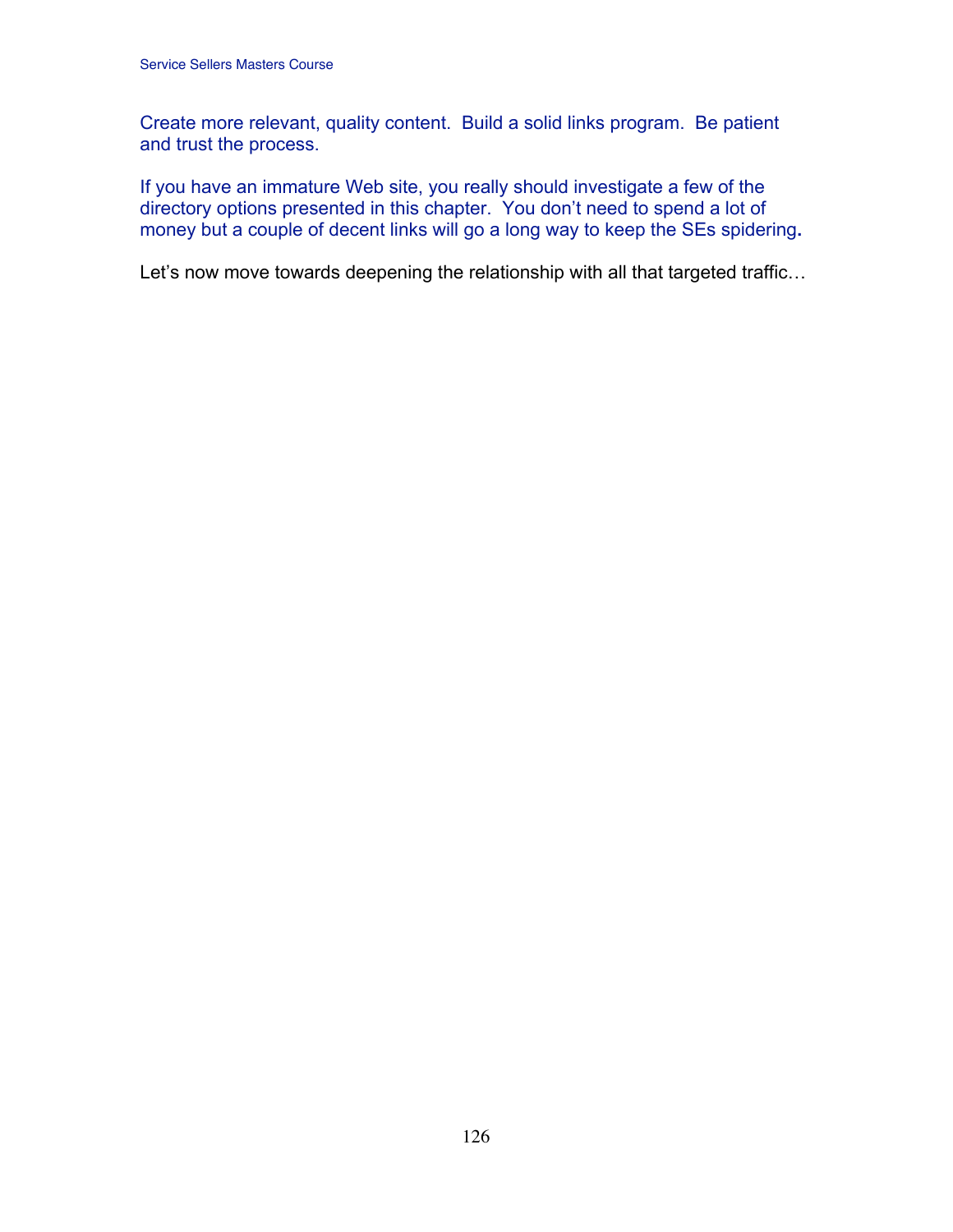# **8. DAY 8 Build Relationships**

Big shots are only little shots who kept shooting -- Christopher Morely (1880-1957)

**Goal-of-the-DAY...** Identify a way to communicate with your visitors on a regular basis and build a relationship based on trust and credibility. Become a friend rather than a stranger.

*"We all prefer to do business with those we like and trust."*

That simple truth has existed since prehistoric (wo)man traded mammoth-tusk carvings for new-model wheels. It's a shame so many business people forget or ignore this. In the faceless online world, this concept may seem as extinct as those mammoths. In fact, it is more valid than ever.

Your goal is to build a quality, long-term, repeat-exposure relationship with your visitors/customers so that they will happily return to your site frequently... and monetize! Site-blogging and e-zines are two strong ways to deepen the PREselling that your high-value content has begun.

You need a Backup Response, an alternative reason to visit. A good Backup Response must...

• deliver a benefit to your visitor at a "no-brainer" price (free is best), and...

• provide you with an ongoing opportunity to remind your customer about you and your product/service or the merchant-partners that you represent.

Sooner or later, a healthy percentage of those who trigger your Backup Response will deliver your MWR -- a sale or a contract, depending on your situation. Why? Because you're building a quality, long term, repeated exposure, one-to-one relationship with your visitor/customer.

## **8.1. Build Relationships With A Site-Blog**

Blogging is taking the world by storm. Or so it would seem if you've been reading anything from *Newsweek* to the most specialized online publications (and you should *not* be -- SBI! does that, so you can focus on business).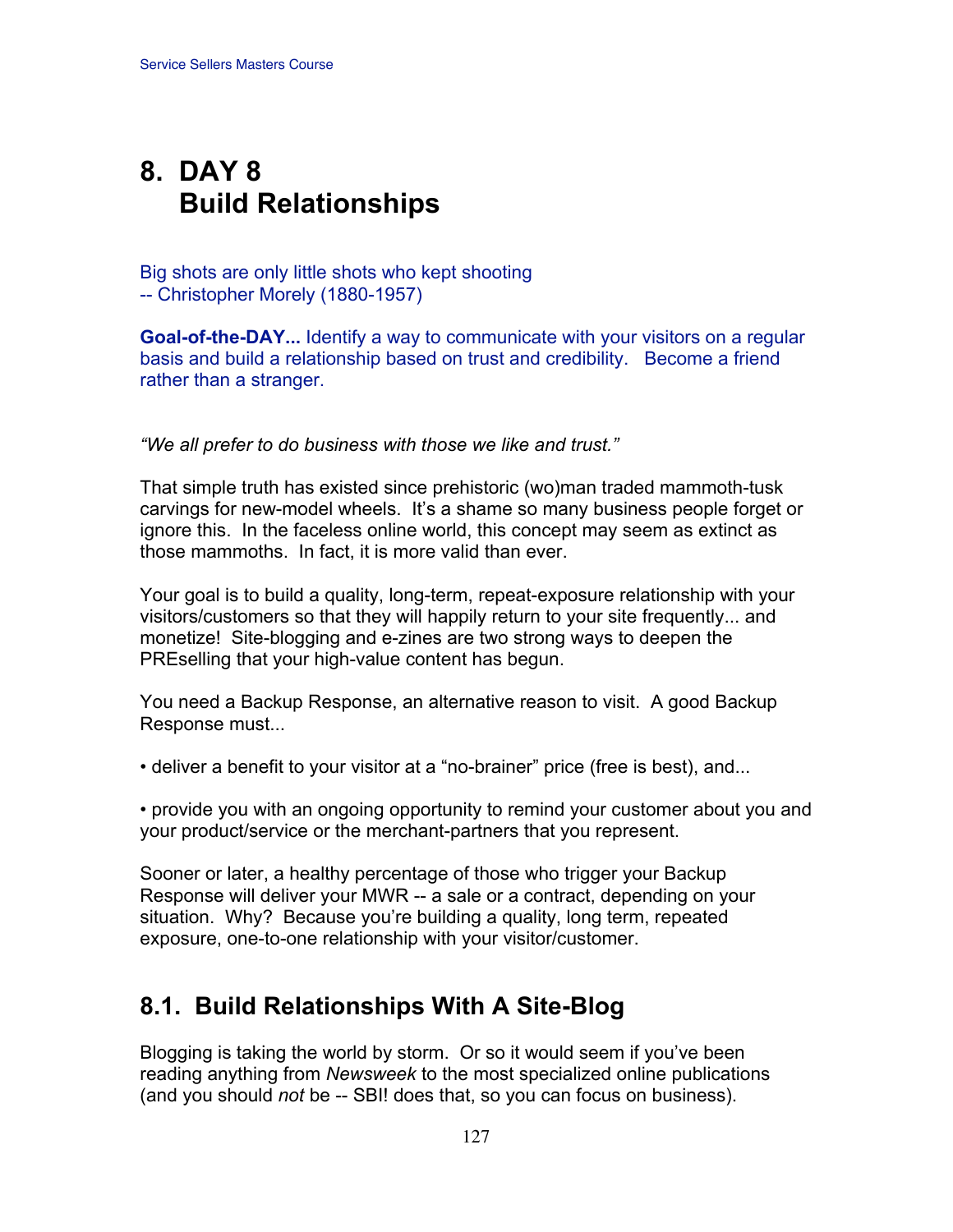A "blog" ("web log") is, at its simplest, merely a journal of entries that one makes on a Web page. Each entry has a "permalink" to a dedicated Web page. The most recent entries are sorted to the top, meaning that Web pages are sorted chronologically rather than topically.

Blogging gained popularity rapidly when "RSS" (more on this below) became a simple way to distribute these journals. It is the "perfect medium" for communicators and thinkers who have "something to say" on a frequent basis.

Here's the bottom line on blogging. Most small business people don't have...

- the time
- the inclination
- the subject matter.

For the full discussion, see…

[http://blogorbuild.sitesell.com/](http://blogorbuild.sitesell.com/gitbwebaffiliate.html                 )

While full**-**blogging is only right for *some* small businesses, blogging is recognized by more and more regular Web surfers. The mass market is subscribing to blogs. And...

Since your visitors like your content, they *will* want more of it. It's your pleasure to give it to them, as long as it does not require you to master a new technology and create more content than you are already doing now.

With SBI!, all you have to do is **click** to set up a site-blog. There is no new content to create since SBI! will simply, automatically *reformat your newest content into a blog!*

Don't confuse a blog with RSS. Your blog **is** the content. RSS is **how you distribute** your content. Think of it like your local newspaper. The blog is the newspaper. RSS is the paperboy.

But what exactly is RSS?...

RSS stands for "Really Simple Syndication." And that is exactly what it is... a new way for you to distribute content. That content can be any electronic communication (i.e., Web pages, mp3s, video, etc.)

RSS/Blog It! converts your SBI! site into a blog. It turns your RSS feed into a perfectly formatted and visible TIER 2 Web page. Of course, *that* gets the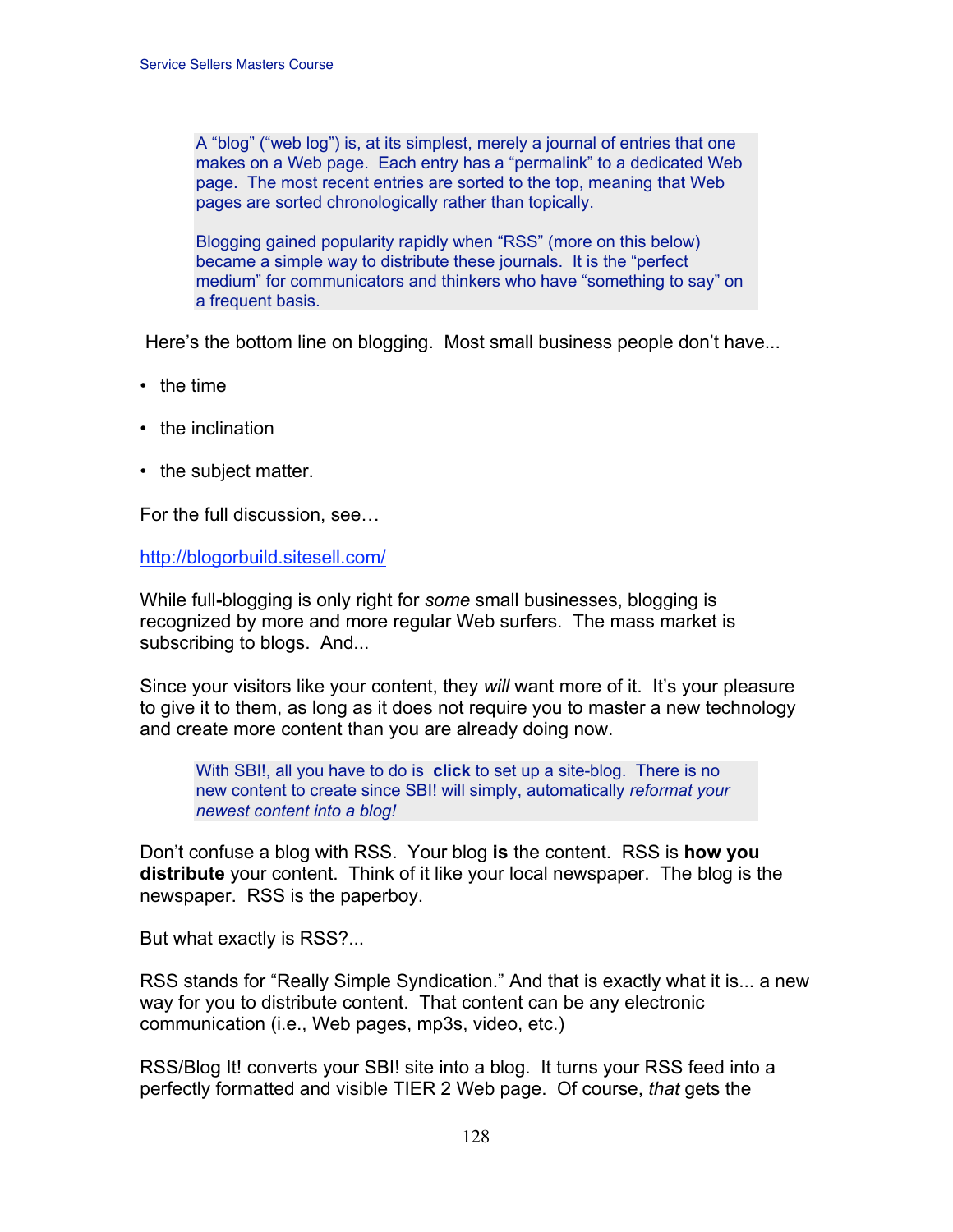attention of both your human and spider visitors!

And here's the fun part. Every time you create or modify a Web page, those changes are distributed through RSS to the world. It even automatically pings every major RSS/blog engine/directory, saving you the tedium of doing that every time you post.

Visitors subscribe to your site, the way they subscribe to your e-zine! It's the best of both worlds. Publishing a site-blog is a fantastic, non-intrusive way to maintain contact with your visitors.

Your site blog lets them know "something's new." Since they like your material, they click to re-visit your site. Bingo!

Use [Search It!](http://searchit.sitesell.com/gitbwebaffiliate.html                    ) to find breaking information that you can pass on to your visitors.

**Search It! > Reference Library for Content (STEP 1) > Google News (STEP 2)**

Site-blogging is so easy, and such an effective way to build a following and build traffic faster, you should enable it within your first 10 pages.

# **8.2. Build Relationships With An E-Zine**

A common Backup Response on the Web is the e-zine (an e-mailed newsletter). Once you have some decent numbers, it takes only a day to get an e-zine up and running.

A good e-zine tells its readers to revisit you…

- to click on something missed during the first visit
- to respond to an announcement you make
- to see new content you've added

The e-zine builds a relationship of trust between you and your visitors. Put yourself in the visitor's mind. A new e-mail arrives from you. Full of excellent **content** that meets her needs, the e-mail prompts her either…

- to click on the link back to your site to take you up on your great offer
- to click on a link to one of your affiliate partners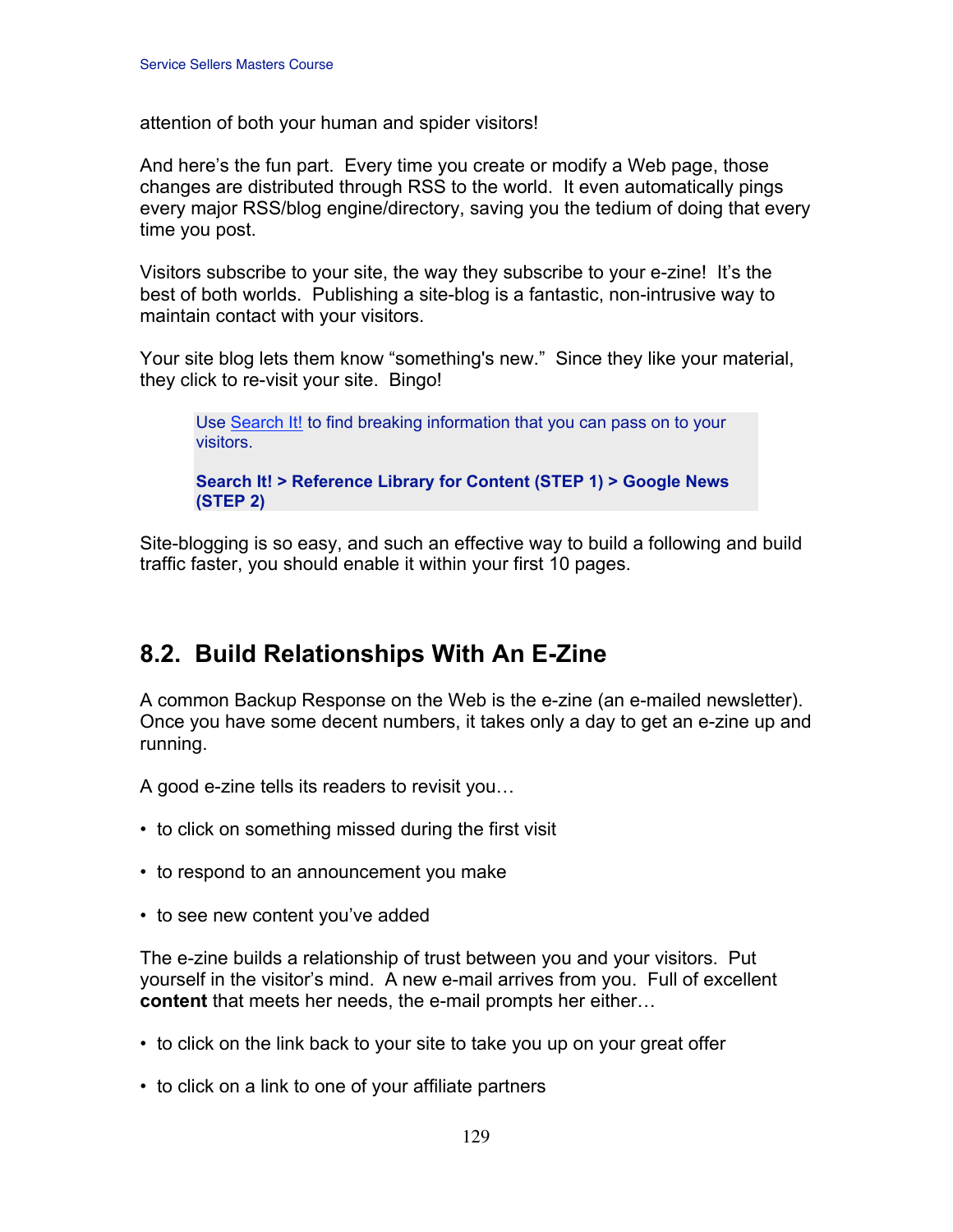• to file in her memory that you are the person with the answers to her questions.

You will use the **content** in your e-zine to get your MWR. It's fine to give lots of information. But use that information to PREsell. Give your visitor a reason to click on a link back to your site or directly to one of your affiliates.

The WIN-WIN provides information for your visitor and income for you**.**

## **8.2.1. Build a Sales Page For Your E-Zine**

How good of you to provide a free e-zine! But will your visitors subscribe?...

It's free but… you still need to sell the idea that another piece of e-mail is a good idea. After all, your visitor is going to give up her e-mail address and the time it takes to read what you send.

While she's on your site, she needs to feel that continued contact with you will be worth her while. So you will...

- stress the benefits of your particular newsletter
- add a clear "call to action"
- finish with a subscription form

Make sure the benefits are clear. Add a testimonial. Link to back issues. (Some Web masters write an issue or two no one else receives so they will have back issues. Visitors can see what they will get.)

Stress that your e-zine is free.

Add a professional look with a great cover like those at

#### **Killer Covers.com**

<http://www.killercovers.com/>

Then tell her exactly what to do… Subscribe!

SBI! back-issues each issue of your e-zine and submits it to the Search Engines (once only). You can either include a link on your site to your back issues to show off the quality you deliver, or you can reserve back issues for your subscribers' viewing only. It's your call.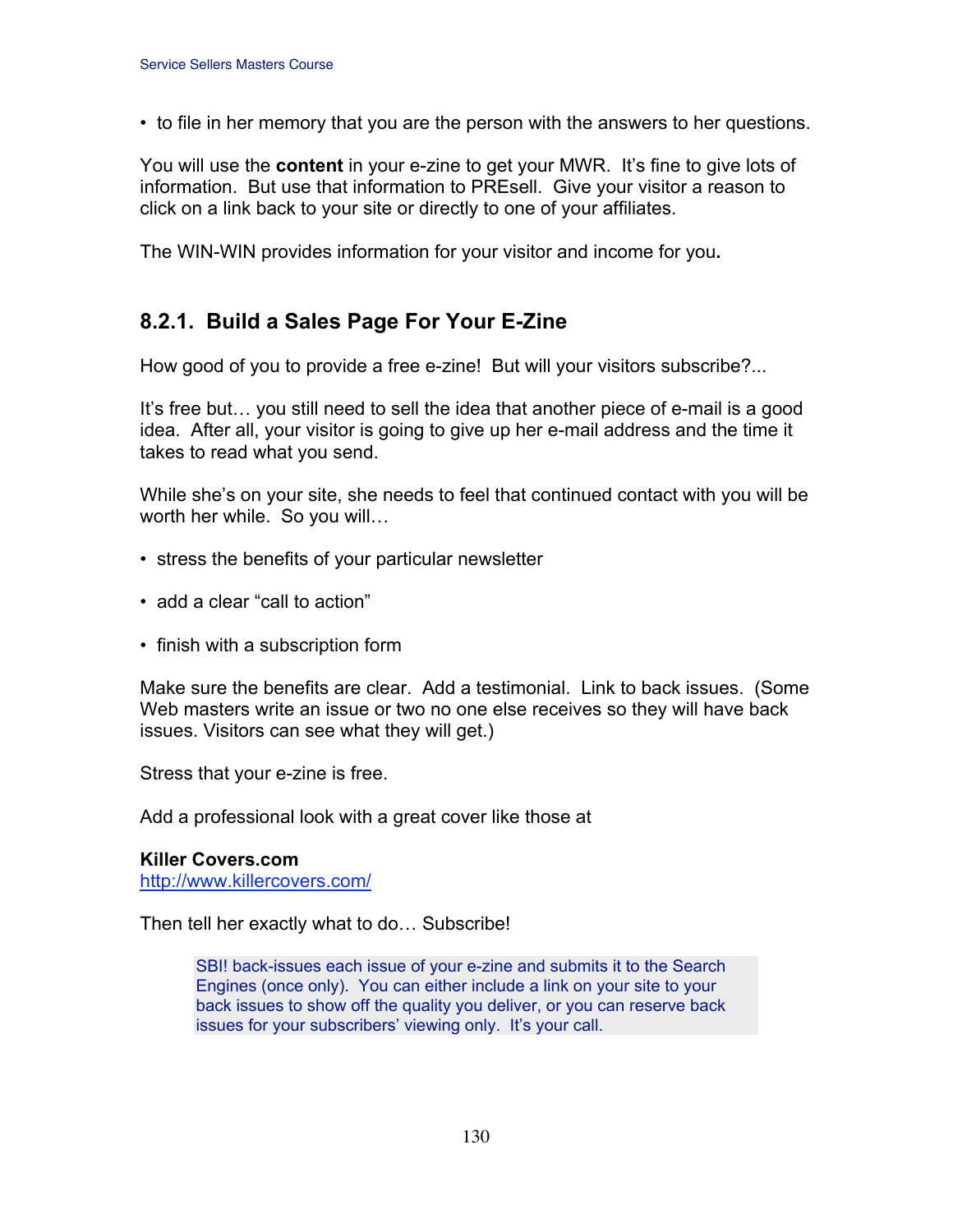## **8.2.2. Develop A Format Template… And Stay With It!**

Readers like **familiarity and predictability**… so develop a template, and stick with it. Make only minor, incremental changes every now and then, saving your last issue as the template for the next one. From top to bottom, here's a quick list of things to address in your format...

**1)** Name your E-zine. You want your subscriber to smile in recollection when she sees it. Make the name short, memorable, descriptive, and relevant.

**2)** Subject, including Issue Number and Date

**3)** Small logo

**4)** First text block -- start off your e-zine with a catchy benefit-oriented slogan. For example, under your Cactus Gardening logo, you might type into your first text block...

"Prickly Issues, Creative Solutions"

**5)** After that, experiment with a combination of text blocks, line breaks and divider lines, so that you can deliver the following "starting information"...

**i)** Valuable PREselling Proposition -- stress the key points of your e-zine.

**ii)** A promo pass-along -- add something like this...

If you like this e-zine, please do a friend and me a big favor and "pay it forward."

If a friend DID forward this to you and if you like what you read, please subscribe by visiting...

(Then add a link to your page that promotes your opt-in newsletter.)

**6)** Issue number and Date (you did it in the subject, now repeat it in the body)

**7)** Table of Contents -- show your reader what you're covering in this issue. Provide tantalizing "read me" headlines in your TOC.

**8)** From this point, experiment with…

- headline blocks to start each section
- dividers
- line breaks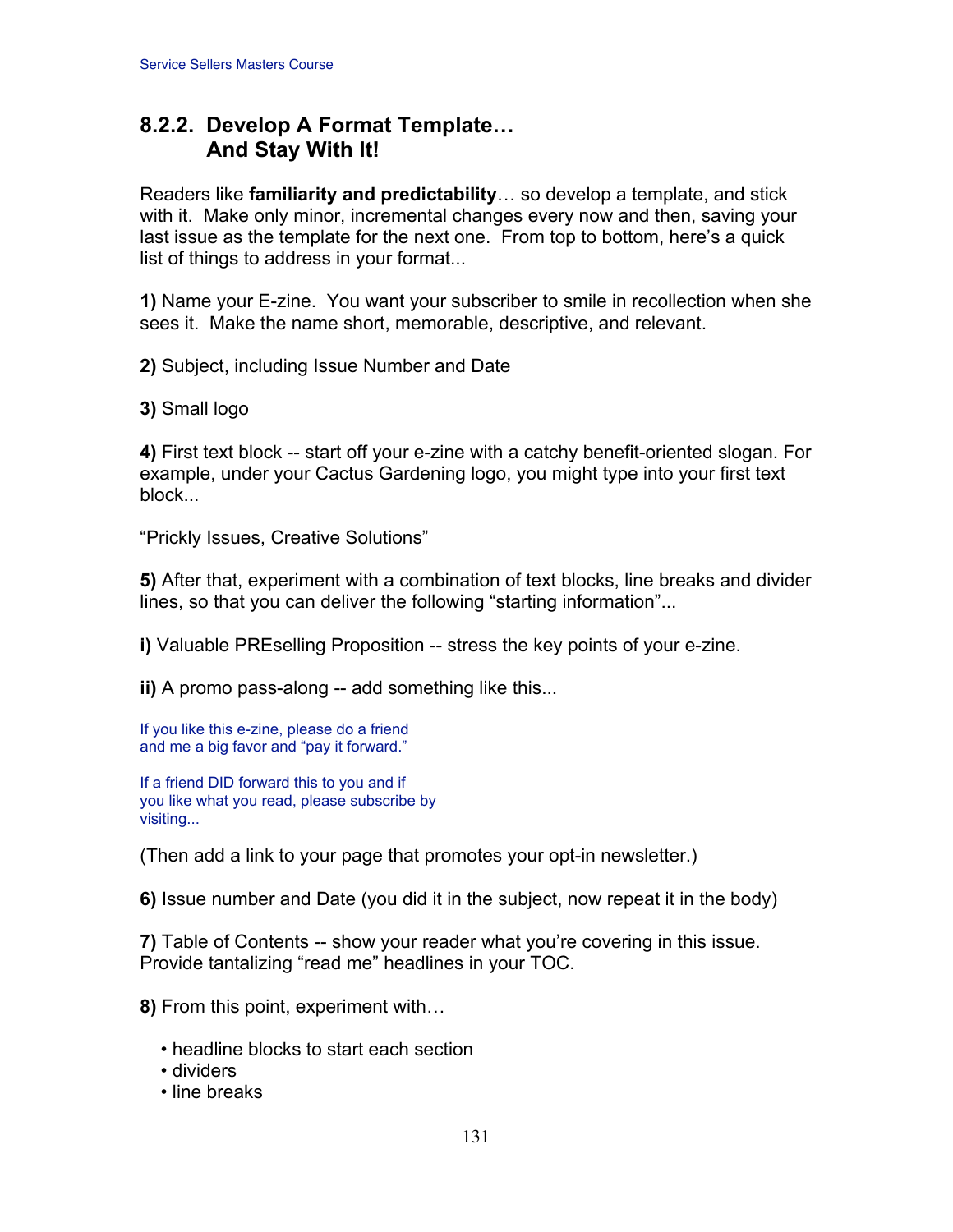## **9)** Then the **content!**

**10)** You might want to add one more text block before the closing information (unsubscribe, etc. -- details a bit later) for your readers. This text block could include anything, for example...

Comments? Ideas? Feedback? I'd love to hear from you. Just reply to this e-zine and tell me what you think!

**11)** Closing information. You need to give readers a chance to unsubscribe, etc.

Make sure to save all this as a template for future e-zines (more on this below), so you don't have to do it all over again.

From a building block approach to setting up a template, to creating a subscription form, to automating the mailing list, to tracking statistics like open rates, SBI!'s MailOut Manager does it all.

[http://tools.sitesell.com/](http://tools.sitesell.com/gitbwebaffiliate.html                       )

## **8.2.3. Set Up Your Subscription**

You've already created a form for subscribers on your sales page. You may opt to include this form on other pages, or at the least include a link from other TIER 2 or TIER 3 pages to your sales page.

Do include an e-zine button on your navigation bar so visitors can find the sales page easily. And be sure to include many references to your e-zine so your visitor has many opportunities to sign up.

To prevent spamming and/or to prevent people from giving other people's names and addresses without consent, use the **"double opt-in"** approach… your visitor must confirm her subscription.

Although adopting a double opt-in policy means you will grow your list slightly more slowly than a marketer using the single opt-in approach, there are several reasons why it is smart to adopt such a strategy...

**1)** A double opt-in policy builds a truly qualified, high value list. Do not be concerned about losing a few subscribers. The confirmation step ensures that your subscribers are interested in you and your product or service.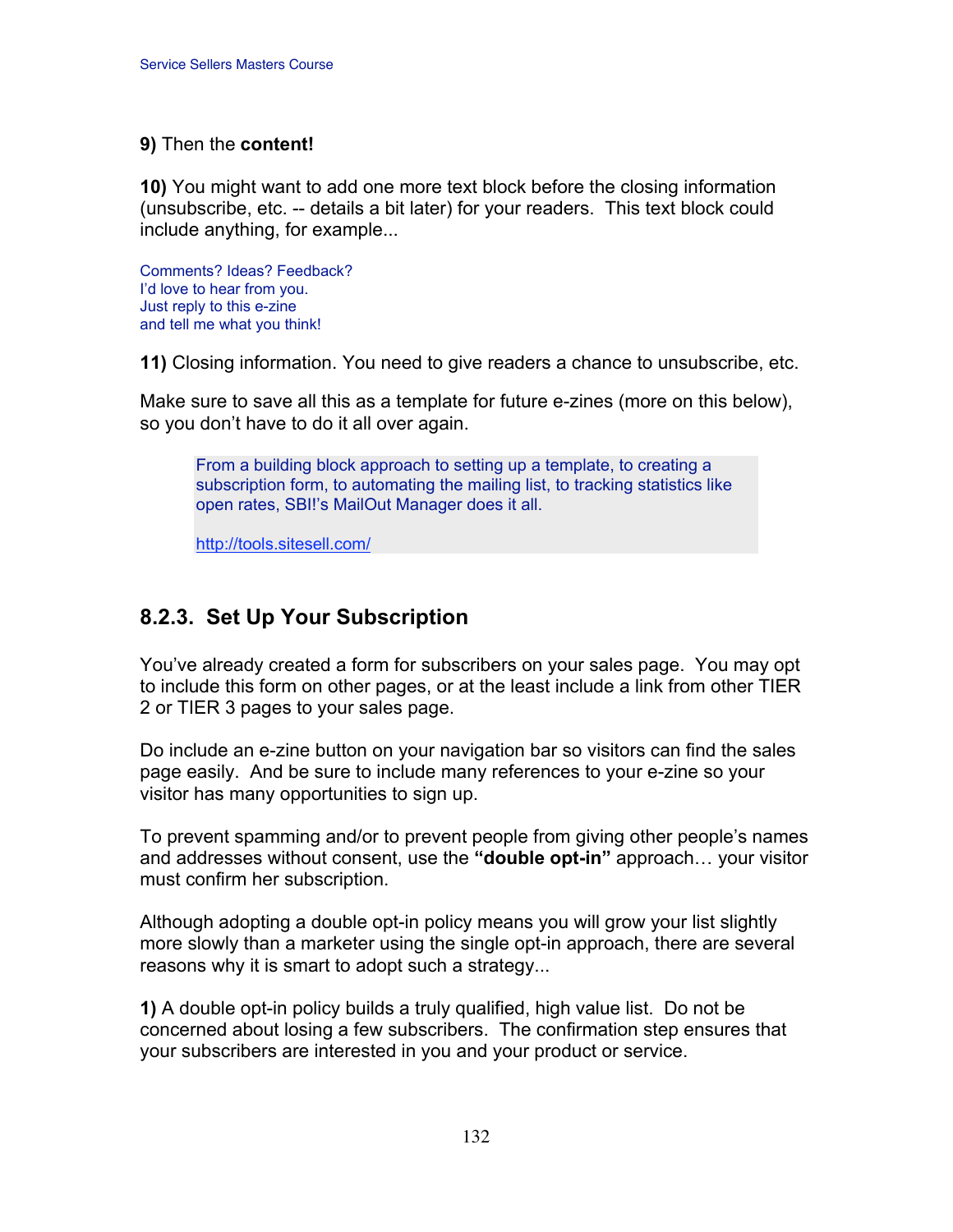**2)** A double opt-in policy establishes your credibility with the subscriber, and emphasizes the value of your publication.

**3)** A double opt-in policy lowers the risk of being reported to a spam policing server by an overzealous surfer.

The value of a qualified subscriber's list? Priceless -- no credit card can buy that kind of confidence!

## **8.2.4. Advertise Your E-Zine**

List your newsletter in major e-zine directories on the Web. You'll find these work much the same way as the main directories. Drill down through the categories and sub-categories to find the best place and submit your newsletter to the most appropriate section of the directory.

Some submission tips to consider…

Try some tinkering first. Do a search for your most important keywords at each directory, and note from which categories the returned results are coming. Check for keywords in the Title and the Description, as well. Remember, your subscriber is most likely to find you as a result of a keyword search. So do your best to ensure your site is listed for each particular keyword.

Keep in mind that your Description is the only impression a directory visitor will get of your e-zine, so make sure you **sell** it!

Bottom line on the e-zine directories?...

It depends. If your e-zine is about a popular topic that is likely to generate many keyword searches and you've listed your site properly (with a **compelling Description**), there's no reason why these directories shouldn't bring a constant trickle of subscribers to your newsletter.

Of course, if your newsletter is about a highly specific niche topic, your major concern will be listing in directories that receive enough traffic to generate keyword searches for that topic. It's ideal if you can find a directory dedicated to a category that includes your theme.

All in all, if you can hit the major e-zine directories in an hour or so, it's not a bad way to spend your time. Just be sure to do your homework. Learn how to submit properly, or you'll be wasting your time.

There are free resources where everybody and everyone can list their e-zines for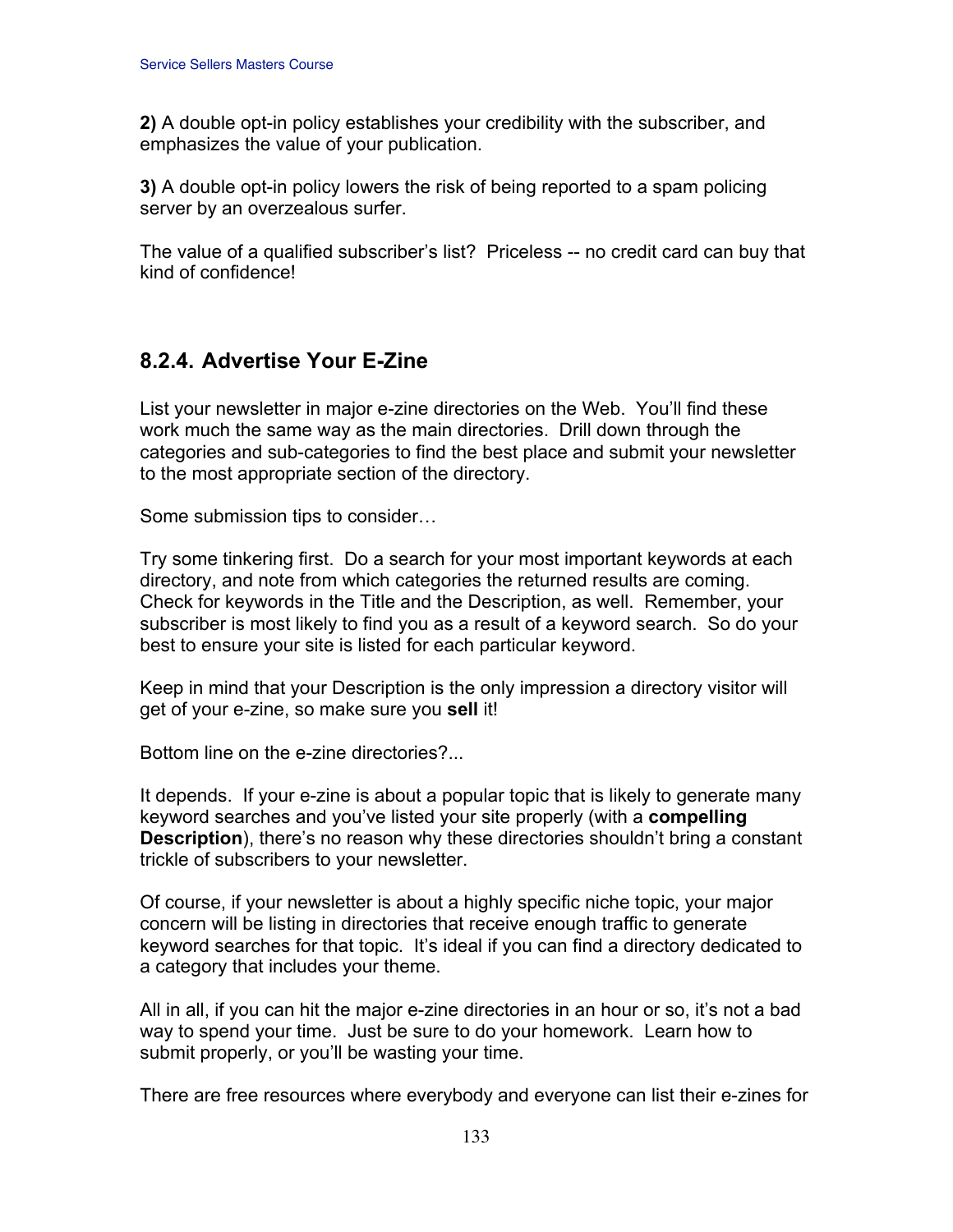nothing. These include...

**New-List.com** <http://new-list.com/submit/>

**Newsletter Access** <http://www.newsletteraccess.com/>

#### **EzineAnnouncer**

<http://www.ezineannouncer.com/>

There's a pleasant bonus when you market your newsletter. Not only will you build your e-publication, you will build more traffic to your site (if you provide a link from your subscription page to your home page). On top of that, you will also generate some all-important link popularity, which is always a good thing!

An e-zine is not the only way to stay on your visitors' radar screens…

# **8.3. Build Relationships With Forms**

Forms are an easy and safe way to communicate and interact with your visitors and customers. SPAM-bots can read e-mail addresses off your Web site so having a Contact Form in place of an e-mail link is essential. Forms usage is limited only by your imagination…

- conduct a survey or poll
- create a series of sequential Autoresponder messages or an e-course
- collect feedback from your visitors
- get leads or referrals

Be on the lookout for new ideas. This SBI! site, with the help of Form Build It! (another user-friendly module in the SBI! system), illustrates how a simple Form can be an effective communication tool.

Start your research with these products…

**Quask** <http://www.quask.com/>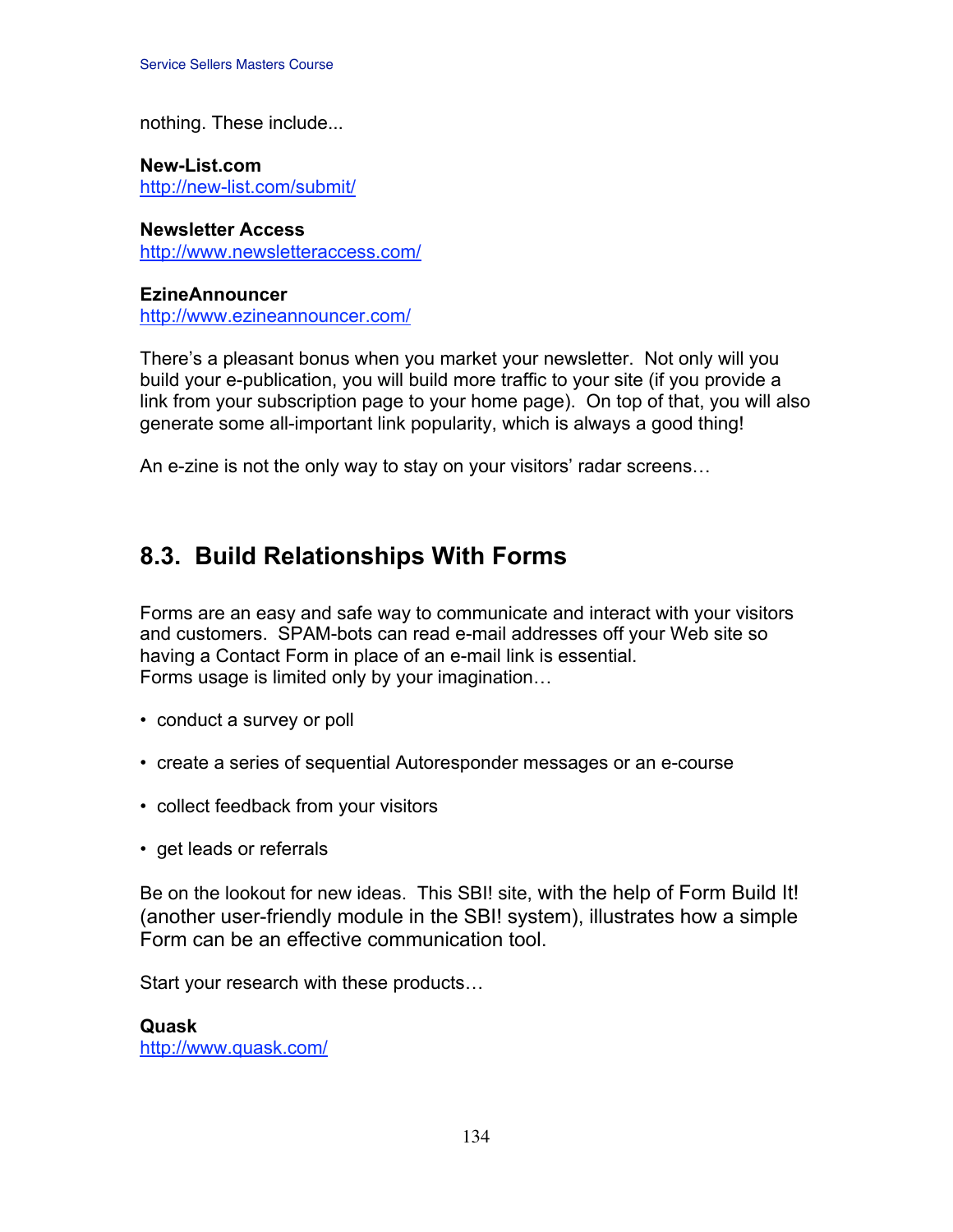### **SmartDraw**

<http://www.smartdraw.com/>

#### **XIGLA**

<http://www.xigla.com/absolutefp/>

Ready for the wrap-up?…

DAY 8 is all about building a quality, long term, repeated exposure, one-to-one relationship with your visitor/customer. It's about building trust, credibility and a sense of community. Once you achieve this, you become a knowledgeable friend making a recommendation. You are no longer a stranger.

You have only one day to go to complete the course. Before proceeding to DAY 9, please complete your DAY 8 Goal-of-the-DAY, and take note of your Ongoing Goal...

Reach out to your target audience, whenever and however you can. Make them think about your business first and not your competitors.

Now it's time to analyze your traffic base from different angles...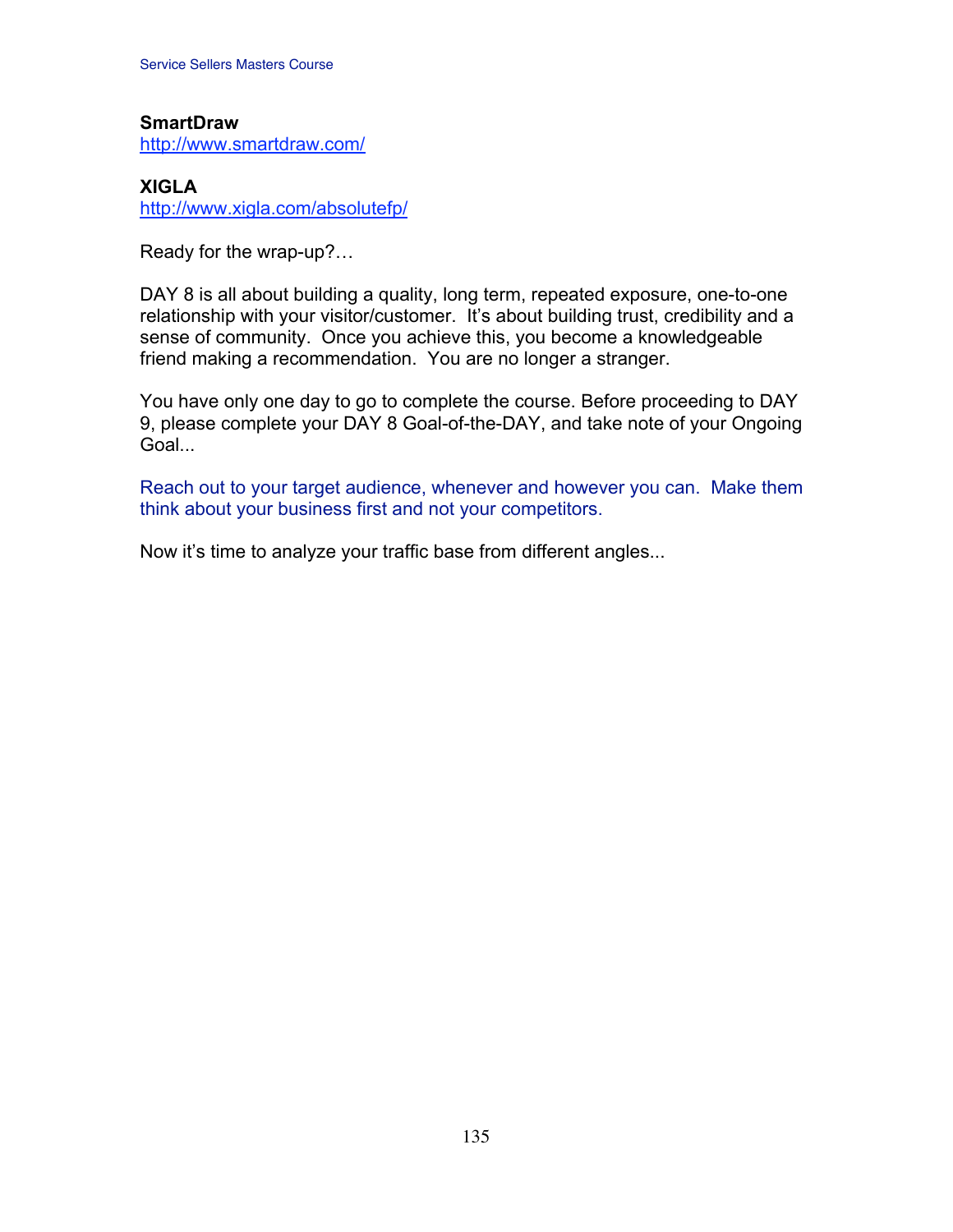# **9. DAY 9 Know Your Visitors**

Knowledge is power... Power to boost income.

**Goal-of-the-DAY...** Familiarize yourself with a good traffic-reporting package. Convert your Theme-Based Content Site's OUTgoing links into special tracking links (no need to do this with Site Build It! -- all links OUT are automatically created as tracking links)...

It has cost you time and money to generate your INCOMING traffic. Your outgoing traffic generates **income** for you. You can measure both… income minus expenses equals profits.

If we stopped here, your site would be a black box. A "black box" is a concept used in physics. You can measure what goes **into** the black box, and you can measure what comes **out of** the black box... but you don't know what the heck is happening **inside** of that black box. In other words, you don't know **why** things happen.

And for your long-term success, that's critical. Why?

Because if you know more about the nature of your INCOMING and OUTGOING traffic, you can maximize your returns for every dollar and minute that you spend!

Yes, that **is** kind of important... "critical," even.

And what do you **need to know?**

**1) Traffic**

**2) Links in**

**3) Links out.**

Let's start peeking inside your "black box" by studying your traffic...

Traffic, of course, is your lifeblood. You need the means to do some "blood tests" to determine your site's health.

Unfortunately, all the traffic-analysis packages out there are written by techies... for techies. They give you so much data... just because they can! But all you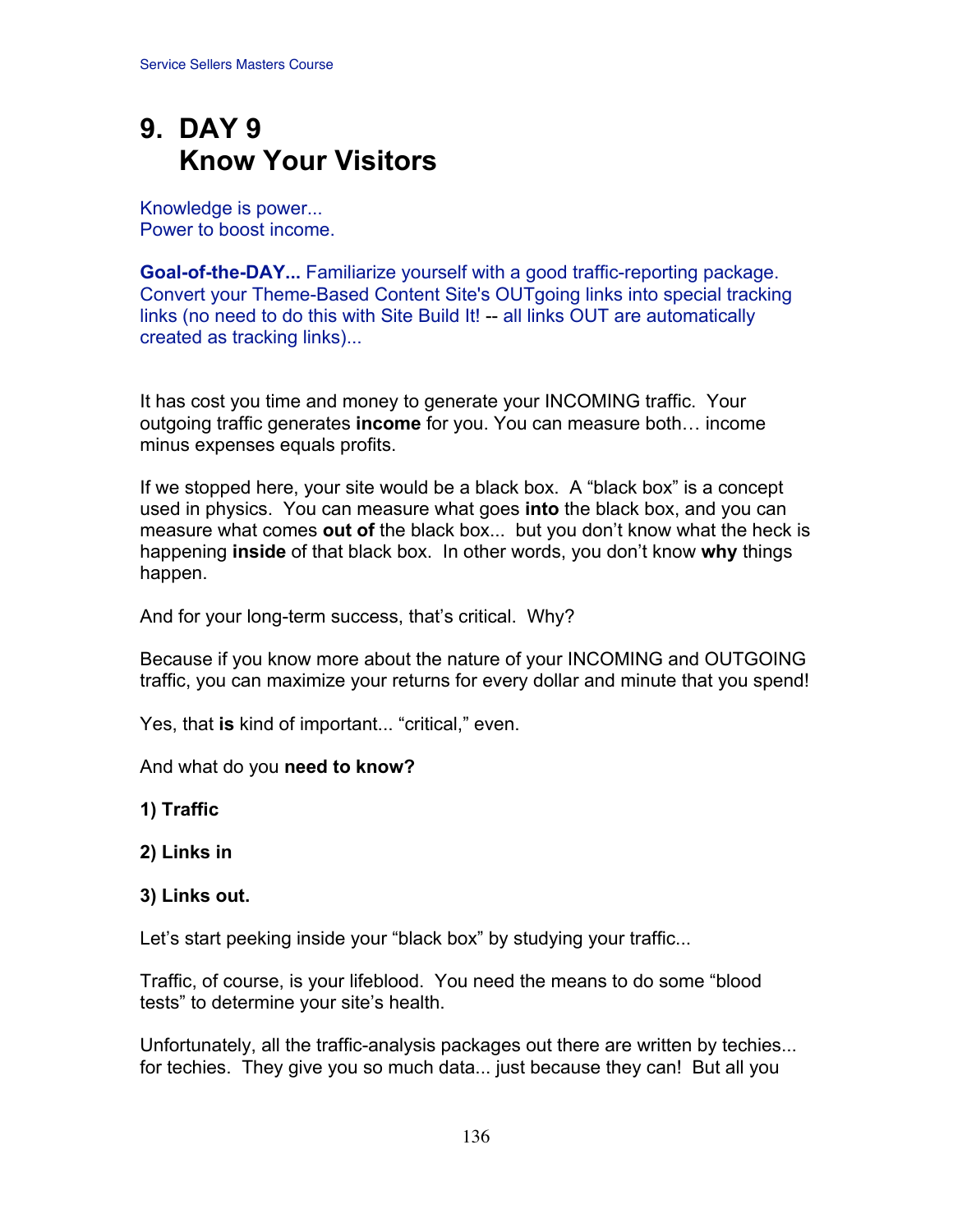need to know is... what you need to know! You need **information,** not reams of useless **data.**

The key to traffic analysis is to simplify. Forget the 150 different ways that traffic-analyzing software slices and dices hits, visits, pages, page views, and visitors. You simply don't need to know how many left-handed Norwegians visit your site between 3-4 AM on Sundays.

So let's prune away all the **useless data,** and keep just the "need to know" information...

# **9.1. Analyze Your "Big Picture" Traffic Stats**

First, the big picture...

All traffic-reporting software packages cover the basics... average number of visits, visitors, and pages viewed per day, as well as the totals on a per-month basis. Here's what those terms mean...

**•** Visits -- the number of visits to your site

**•** Visitors -- the number of different people who visit your site (ex., a visitor could account for 10 visits)

**•** Page Views -- the number of pages viewed by all the visitors during all the visits. A single visitor might view only one page... or twenty.

Question: What about hits? Everyone talks about hits!

Short answer**... forget hits.**

A hit is simply a line in your site's log file. If a page has 3 graphics on it, that's 4 hits (1 for the html page itself, plus 3 for the graphics). But if that same page has 100 graphics on it, that's 101 hits!

See why the number of hits is a useless stat?

Yes, but why does everyone quote hits, then?

Two reasons... either they don't understand the term, or they understand it and use hits because **it sounds bigger!** In any event, "hits" is a useless thing to measure to understand your traffic.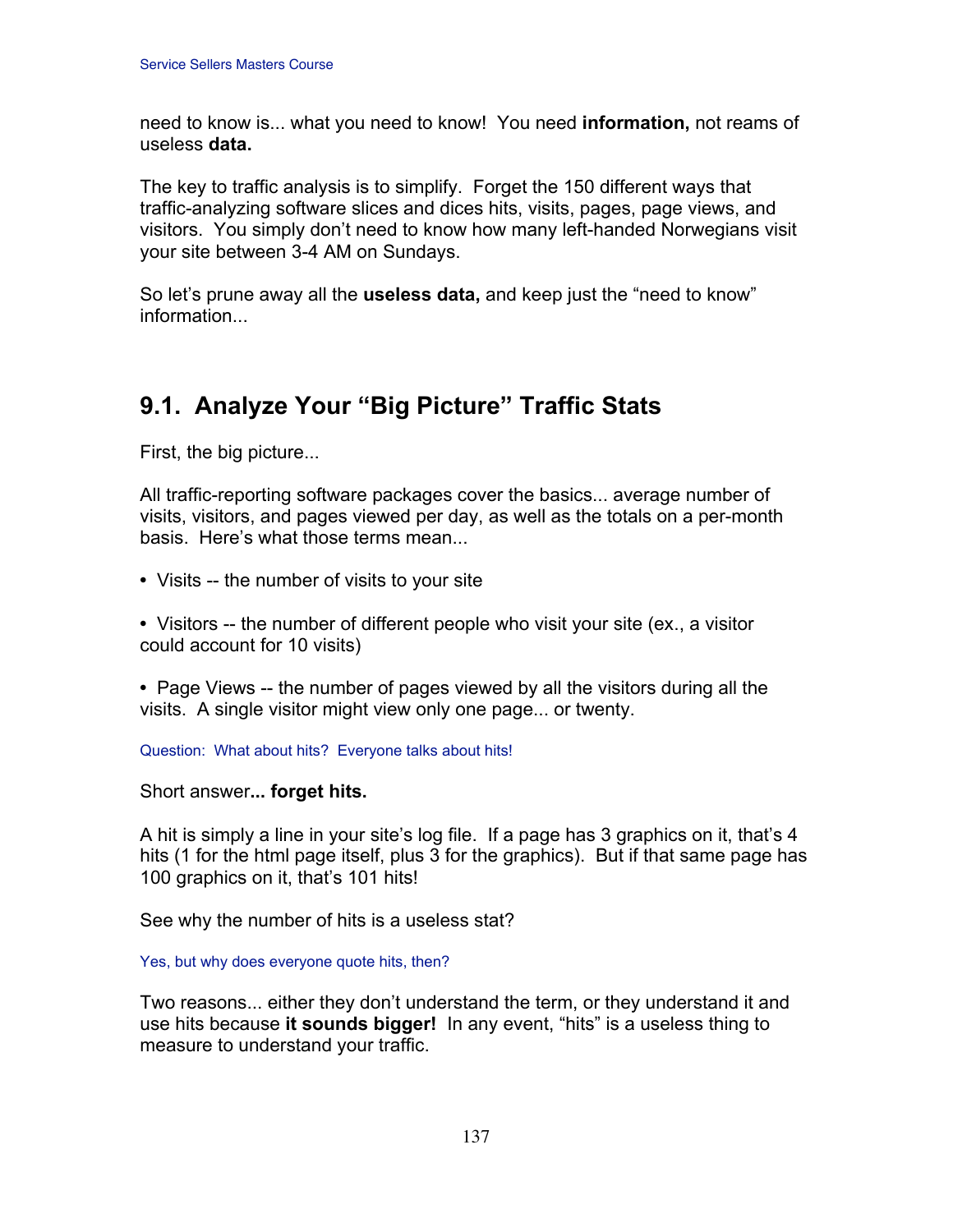By comparing your monthly **"big picture" data,** you should be able to see steady growth in your site's overall traffic. If not, the "patient" needs a good dose of traffic-building medicine (luckily, that medicine is nearby... just above, actually!). Ongoing traffic-building is a good idea even if traffic is building nicely -- you can never have too much!

Now that you have the big picture, it's time to delve inside and pull out some important details...

**• Daily statistics** -- Visits, visitors and page views must be reported on a day-by-day basis, in both **absolute terms and as a percentage of the total** (ex., percent of total visitors). If you do a special traffic promotion on a certain day (ex., run an ad in an e-zine), a daily statistic report is an easy way to gauge the response.

**• Most popular pages** -- Your page view stats must be delivered on a per-page basis, with the page generating the most page views reported first. By understanding which pages are most popular, you understand better the **needs of your visitors.** Correlate this with your link-tracking data (more on this below) to make sure that your most popular pages "get the click" to your incomegenerating programs. Also, use this data to get a better feel for what your market wants... and, just as important, what it does **not** want.

**• Most popular entry pages** -- It's the same as the previous section, except that this specifically tells you which pages are the most popular **"entry"** pages. A page counts as an entry page when it **starts** a visit. Correlate this with how people find you (referrers and keywords, discussed just below), and you have a wealth of insight into how your site is being discovered, and what people **want.** Use these conclusions to give you ideas for other related, profitable areas for content development.

**• Most frequent exit pages** -- These are the pages from which people **leave** your site. Some people look upon high numbers for a given page as "bad." But you have to correlate this with other data. If a "high entry" page is also a "high exit" page, that's not really a surprise. If a "high exit" page is also generating tons of links **out** to your **income-generating programs** for you, that's not so bad either, is it?

**• Referrer URLs** -- This tells you where your traffic is coming from... Search Engines, other Web sites, link exchanges, etc. Extremely useful info!

**• Keyword search** -- Which keywords are people entering into engines to find you? That's what this super-valuable data tells you!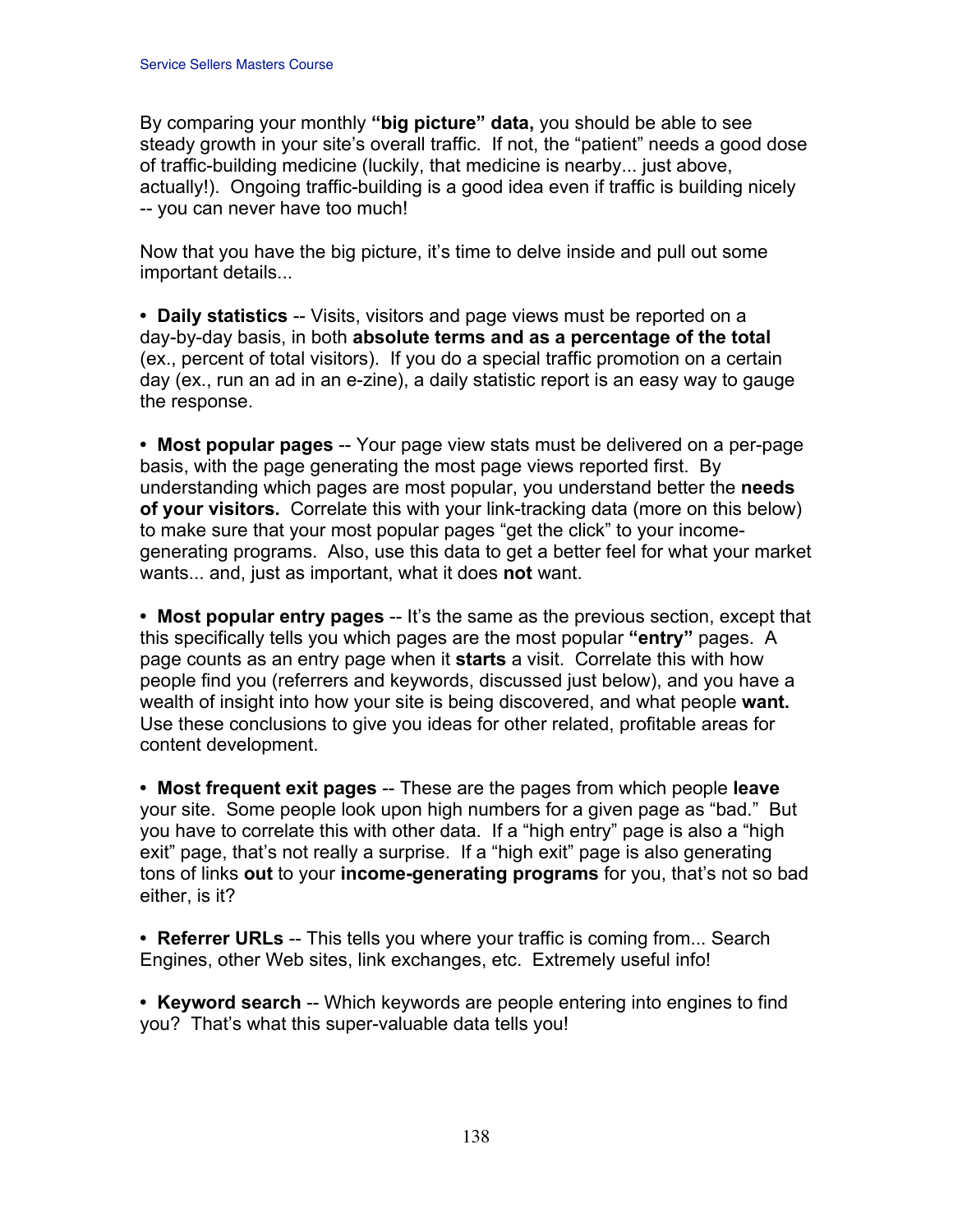Taken together, referrer page and keyword search data tell you **where and how** your visitors find you, which gives you a base to build even more traffic-building ideas!

As you can see, traffic analysis is actually a pretty simple task... when you know what you're looking for, and how to turn **data into information.**

Site Build It! provides you with exactly these traffic stats. No need to install or configure any software or to figure out what's important. With SBI!, you have everything a good content site needs at your fingertips. And the information is presented cleanly and in an easy-to-understand manner.

Traffic analysis is the base. It tells you what you need to know about **quantities** of visits, visitors, and page views. It shows you **where** they come from (if via the Web) and **what words** they used to find you at the Search Engines. But you need more…

Now that you understand traffic flow, you need to be able to see exactly what's working in the two bottom-line areas that matter most...

**1)** how you spend your traffic-building time and money -- what's working, and what's not. Spend only on the techniques that bear fruit.

**2)** how you make your money -- gear your content more and more towards what gets the click. Because that's what builds your income.

So **how** do we get this information? Through two forms of analysis that are specialized for content sites like yours...

## **• Click IN Analysis**

and…

## **• Click Through Analysis**

Before we go further, let's talk about two different kinds of links...

## **1) OFF-SITE links** that bring traffic **IN** to you

## **2) ON-SITE links** that send traffic **OUT.**

OFF-SITE links do not appear on your Web site. People will not actually click upon these links while they are **on** your site. Rather, your potential visitors see these links **off** your site... in e-zine ads, or offline print ads, in flyers that you distribute at trade or hobby conventions, or in your sig file (at the end of your e-mail). And they'll use these links to come **into your site.**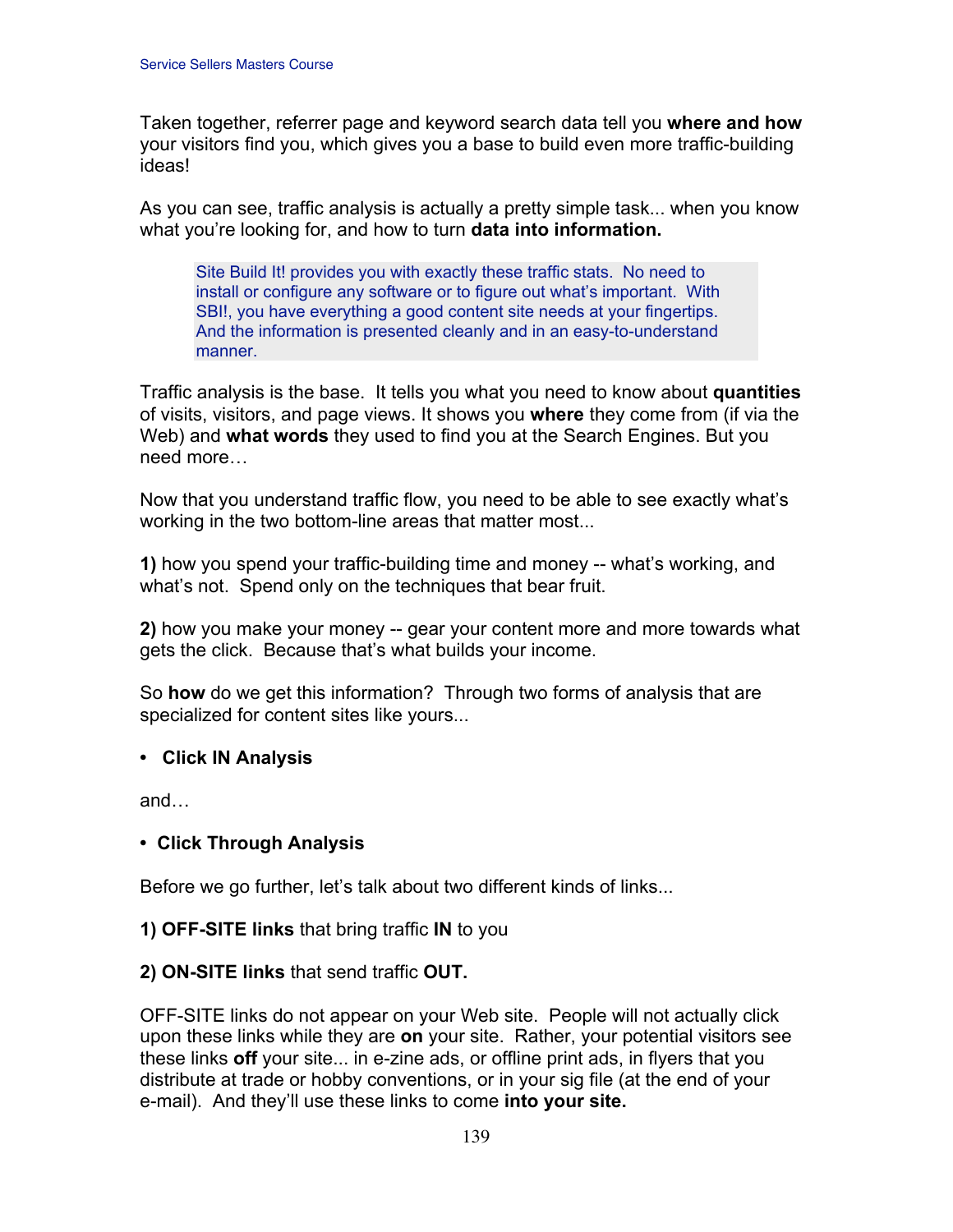Since you spend time and/or money on these traffic-building activities, you need a way to measure this, to track which off-site promotions are working, and which are not. Once you know which of your **expense-generating** activities work and which ones don't... you know where to spend your promotional time and money! And where to stop! You build upon your successes and fix your weaknesses.

Let's contrast that with ON-SITE links...

ON-SITE links appear on your site, and send visitors **out of that page.** These links all go to income-generating sites (merchant-partners via affiliate programs, your own online store, or your own sales site for products that you have developed). In other words, **ON-SITE links generate income.**

So how do we track these two kinds of links?

It all boils down to this. We track how to best **spend** our traffic-building time and money via **Click IN Analysis.** We track what's generating **income** by **Click Through Analysis.**

# **9.2. Explore Click IN Analysis**

Let's talk about Click IN Analysis first...

Click INs occur when people click on an OFF-SITE link and come into your Theme-Based Content Site. Click INs cost you time and/or money (explained above).

So analyze what works (do more of it) and what fails (drop or improve it).

In order to do Click IN Analysis, you create special tracking links. You create these links specifically to track the success of your OFF-site promotional campaigns. You place a different link in each of your promotional campaigns so that they are easy to track.

When the user clicks on a tracking link, she first goes to a computer program that records the click, and where it came from. Then the program sends the visitor to the page in your site that you had specified.

Click IN analysis yields the following...

**•** total clicks coming in, for all your special links, and also for each special tracking link that you create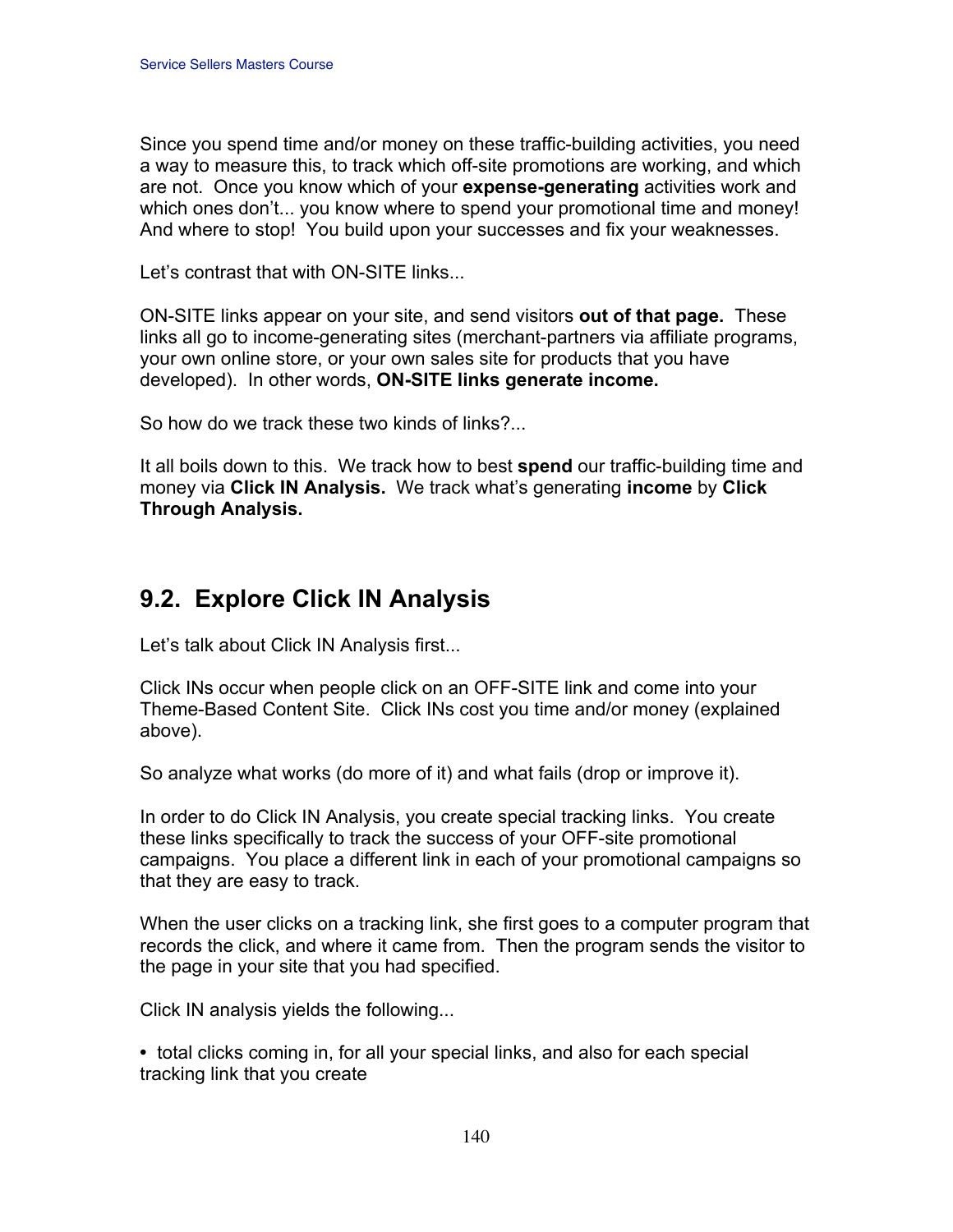**•** "first-time vs. repeat" click INs, for all click INs, and also on a link-by-link basis. In other words, has the person who is clicking on a link clicked on it before?

You now have a way of measuring the exact traffic-building success of every offsite promotional campaign, whether you're...

- **•** bidding for keywords on Pay-Per-Click engines
- buying ads in e-zines
- posting an ad on the bulletin board of your local grocery store
- no matter how you promote!

Here are some of the uses and advantages of Click IN Analysis...

**1) The Untraceable Link** -- Some links have no Referring URL, so it's impossible to know where they come from through regular traffic analysis. But geez, we need to know this data. For example...

**i)** links from a free e-book that you are using as a promotional tool.

**ii)** links from e-mail of any kind... sig files, links in mailing lists, Autoresponder campaigns, links in the e-zine that you publish, ads that you buy in e-zines.

**iii)** links from non-Web based newsgroups

**iv)** links that are simply typed in, often due to offline exposure (especially targeted print media). Tracking links are great for any kind of offline promotion.

**v)** links from your blog.

By creating a special tracking link for each of these "untraceable links," you'll **know** what has been previously impossible to know.

**2) Testing e-zine ads** -- Set a different tracking URL for each ad that you write. That way you can measure which ad generates a better response. Here's how...

Run Ad #1 in E-zine #1 and Ad #2 in E-zine #2, then switch a month later. Which ad got more responses overall? Stick with what's profitable. Drop the rest.

E-zine advertising becomes very cost-effective when you can drop the dogs and increase your budget for the winners.

**3) Test Web-based advertising** -- Even if your promotion is Web-based, it's more convenient to run tracking links than to review the **Traffic Stats Referrer** information (which do tell you which **sites** links originate from). So use your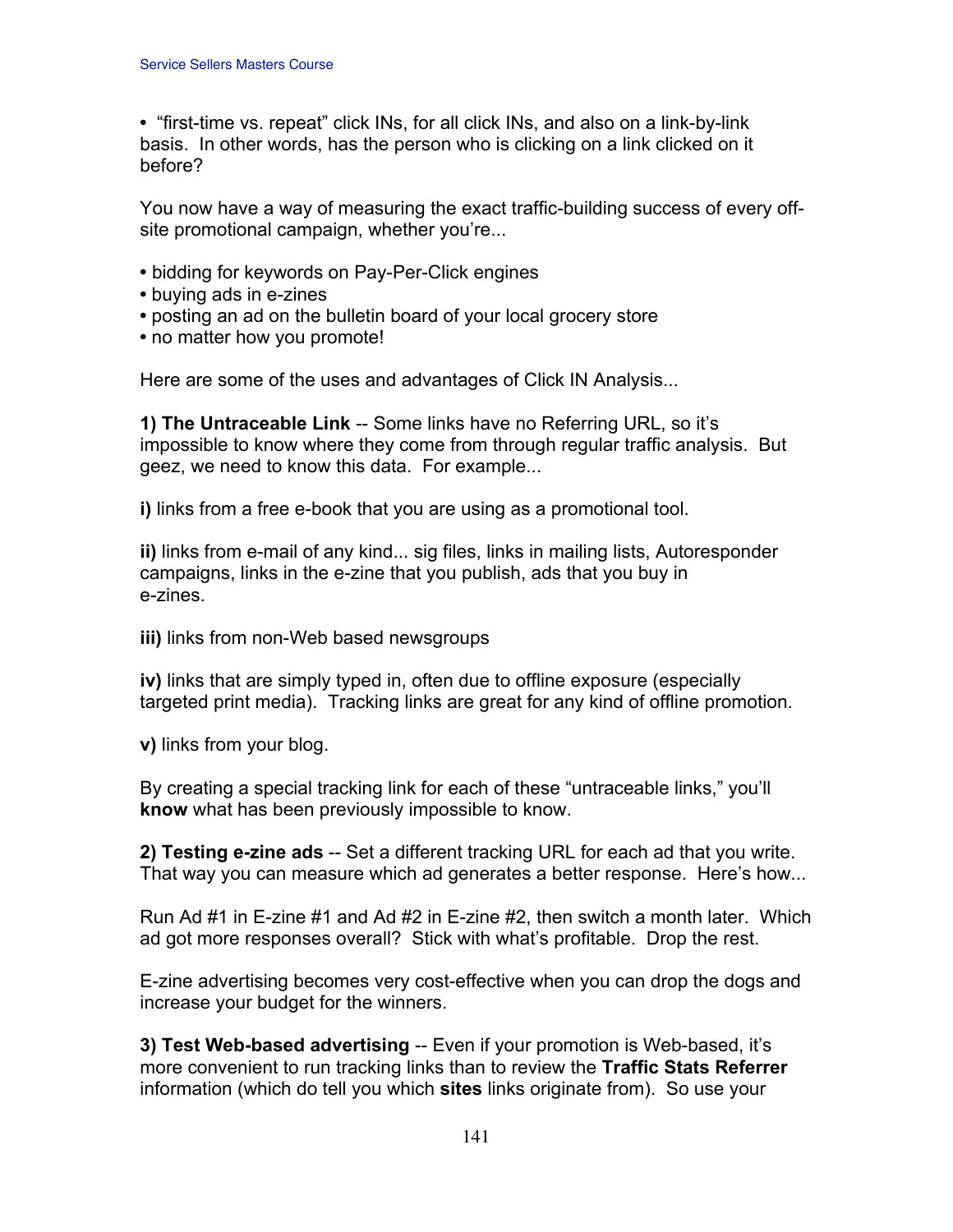special tracking links to track the performance of banners, Pay-Per-Click Search Engines, and even posts to forums and discussion groups.

So far, we've talked about tracking the various possible origins of the tracking links (i.e., the OFF-SITE places where potential visitors see and click on your tracking link... e-zines, pay-per-clicks, etc.). And we've assumed that the ultimate destination of those links is to your Theme-Based Content Site.

But you have **several** options for the ultimate **destination** of your OFF-SITE tracking links...

**1) Your Theme-Based Content Site** -- Let's say that you have a terrific page about a special kind of flower. That page has several in-context text links... links to books, growers, affiliate programs, etc, etc. You take an e-zine ad. Where should the ultimate destination be?

Easy... to your Keyword-Focused Content Page! Since you have worked so many in-context text links into your OVERdelivering copy, you have a whole bunch of chances that a sale occurs on at least one of your merchant-partners' sites.

**2) Straight to a merchant-partner** -- On the other hand, suppose you write a wonderful article about this special flower as content for a prominent e-zine published by a third party. Your "payment" is that you can include your URLs. Where should these links point?

Easy... work those special tracker links into the content of the article, and point them straight to your merchant partners. One link for each merchant. Since anyone who clicks passes through the tracking script first, you'll see **exactly how many** people clicked on each link! No point in directing them to the same info on your site, right?

**3) A free trial download** -- Even a download URL can be the **destination**. Offering a free e-book on that special kind of flower? Take an ad in an e-zine, offering the link straight to the download. Naturally, the e-book will have links to your various merchant-partners, and to your Theme-Based Content Site. Every one of those in-book links should be special tracking links, too!

**4) Your online store** -- Same idea. If you have an online store that needs traffic, and if the situation dictates that you're better off by sending visitors **"directly" to your store** (after passing through the tracking script, of course), then do that.

The same point goes if you have a site that sells single products or your services. If an ad costs you \$100, but you see that it generated 500 visitors, and if you know that 2% of your visitors buy... it's easy to figure out whether your ad is profitable!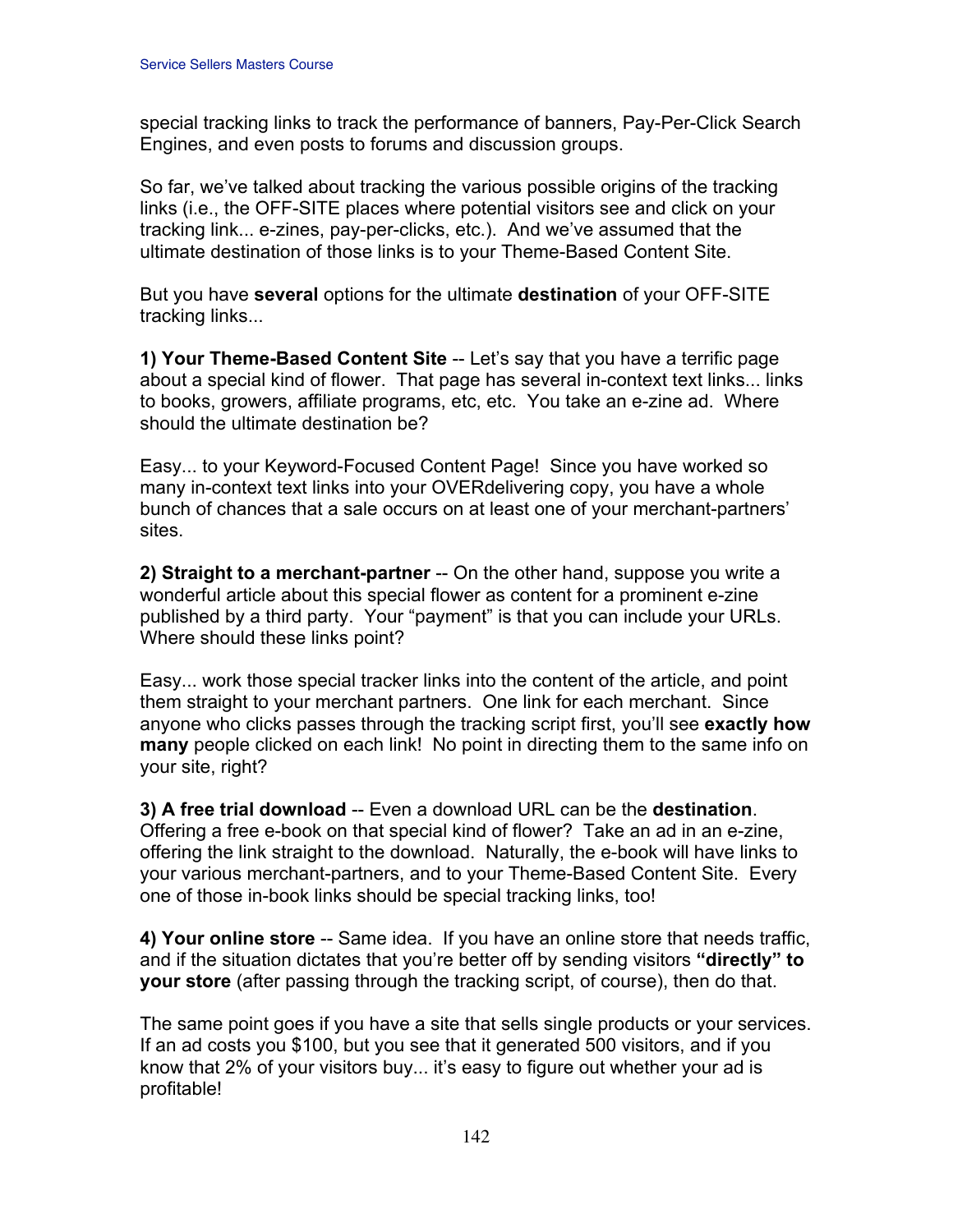No matter where these visitors originate from, and no matter where you send them to, Click IN Analysis reports how well each promotional effort is working.

Click IN Analysis is vital for anyone building income through content. Unfortunately, existing services are very expensive.

Site Build It! provides all this. The Tracker Library makes it a snap to set up your special tracking links. And you get complete Click IN Analysis reports at the click of your mouse!

Cost? Included in Site Build It!, which itself costs less than services that offer only this feature!

[http://order.sitesell.com/](http://order.sitesell.com/gitbwebaffiliate.html                       )

# **9.3. Explore Click Through Analysis**

Click throughs occur when people click on a link on your Theme-Based Content Site and leave it. (They don't actually leave since you pop open a new window for them!) We should actually call them "click outs" -- but since the industry is used to "click through," we're stuck with that term!

Click throughs earn you income. Why? Well, it all depends where those click throughs are going...

**•** affiliate programs -- a percentage of those turn into sales or leads (or whatever action your merchant-partner pays for).

- your own online store -- a percentage will buy, yielding you a profit.
- your "order page" that sells an e-book or software that you developed.
- your Net auction listing.

To maximize click throughs, of course, you know that you must create **highvalue** content that OVERdelivers what your visitors were looking for. Blending **"in-context" text links** into your copy gets the click through.

Once you've done that, of course, you need a way to know what's "getting the click"... and what's not! And that's where Click Through Analysis comes into play.

In order to do "Click Through Analysis," you convert your regular OUTGOING links (i.e., links to your merchant-partners, your online store, and your sales site) into special tracking links. When your visitor clicks on such a link, she first goes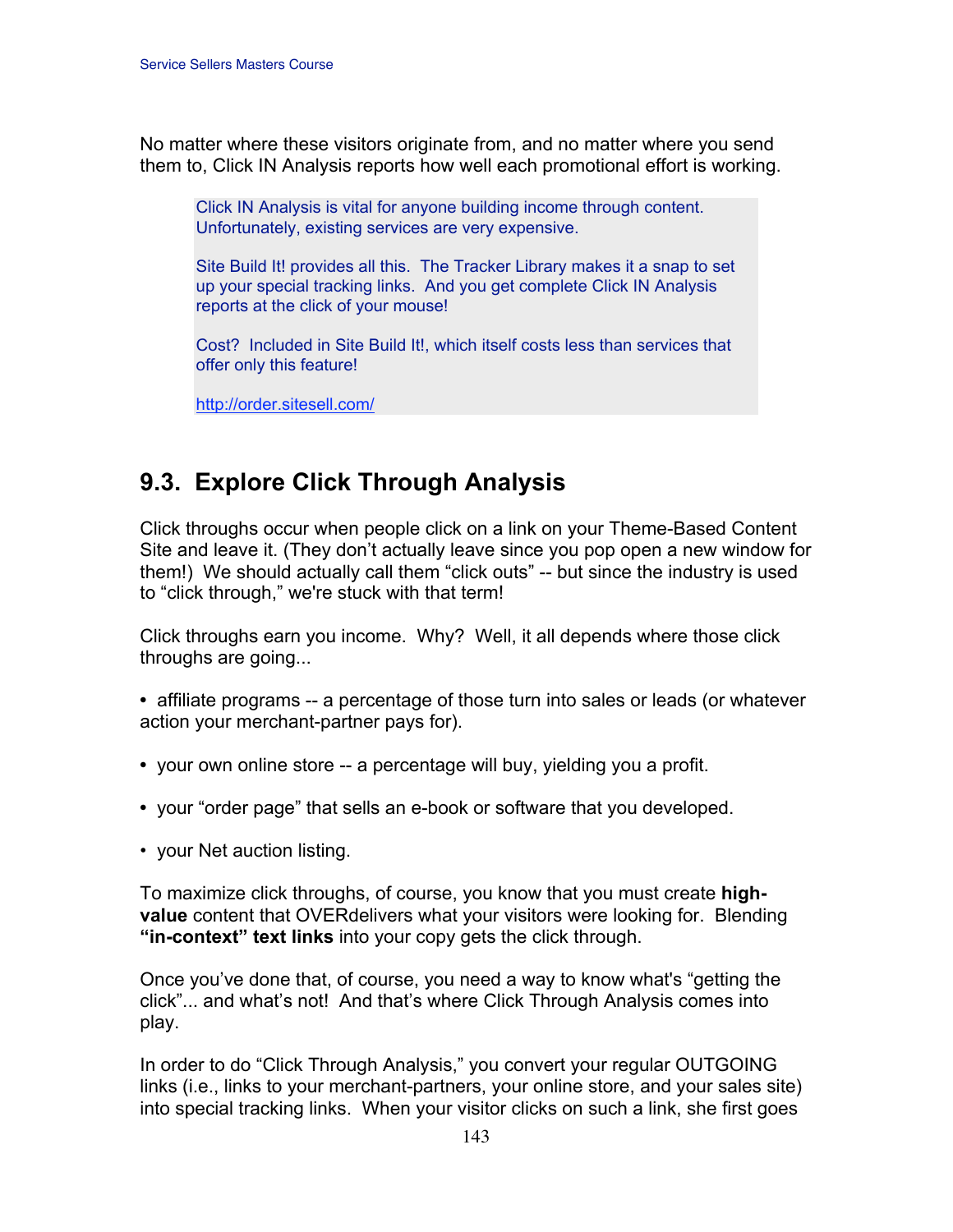to a computer program that records the click and where it came from. Then the program sends the visitor to the income-building site that you had specified.

**Click Through Analysis** yields the following...

**•** total click throughs for all your ON-SITE links, as well as for each ON-SITE link (i.e., on a link-by-link basis)

**•** "first-time vs. repeat" click throughs for the total of all click throughs on all your ON-SITE links and also on a link-by-link basis. In other words, has the person who is clicking on a link clicked on it before?

• and, of course, the clicks divided by the page views, which gives you your "Click Through Rate" for all your links as a group, and also on a link-by-link basis.

Excellent Click Through Analysis would even slice and dice your click through analysis like this...

**1)** It would present you with link-by-link data, broken down for every page that each link appears upon (in other words, if LINK A appears on Pages 1, 2, and 3, it shows you how LINK A performed on each of those pages)

**2)** And it would present you page-by-page data, broken down with the performance of every link on each page. (In other words, if Page 1 contains LINKS A, B, and C, it shows you how each of those links performed on that page.)

And perfect Click Through Analysis would give you all this data for any time span that you request!

Bottom line?

With Click Through Analysis, you have an exact success rate of every single ON-SITE link. And that, dear reader, measures **income... your** money.

This analysis is totally integrated with Site Build It!'s site-building tools. All you have to do is click your mouse to get the reports.

You'll know exactly what people are clicking upon and what they are not. From that point, it's just a question of building upon your successes and fixing your weaknesses to maximize your income.

Click Through Analysis is as critical for your Theme-Based Content Site as Click IN Analysis.

**Power-User Tip:** Want perfect tracking of how effective your e-zine ad is? Combine Click IN Analysis and Click Through Analysis!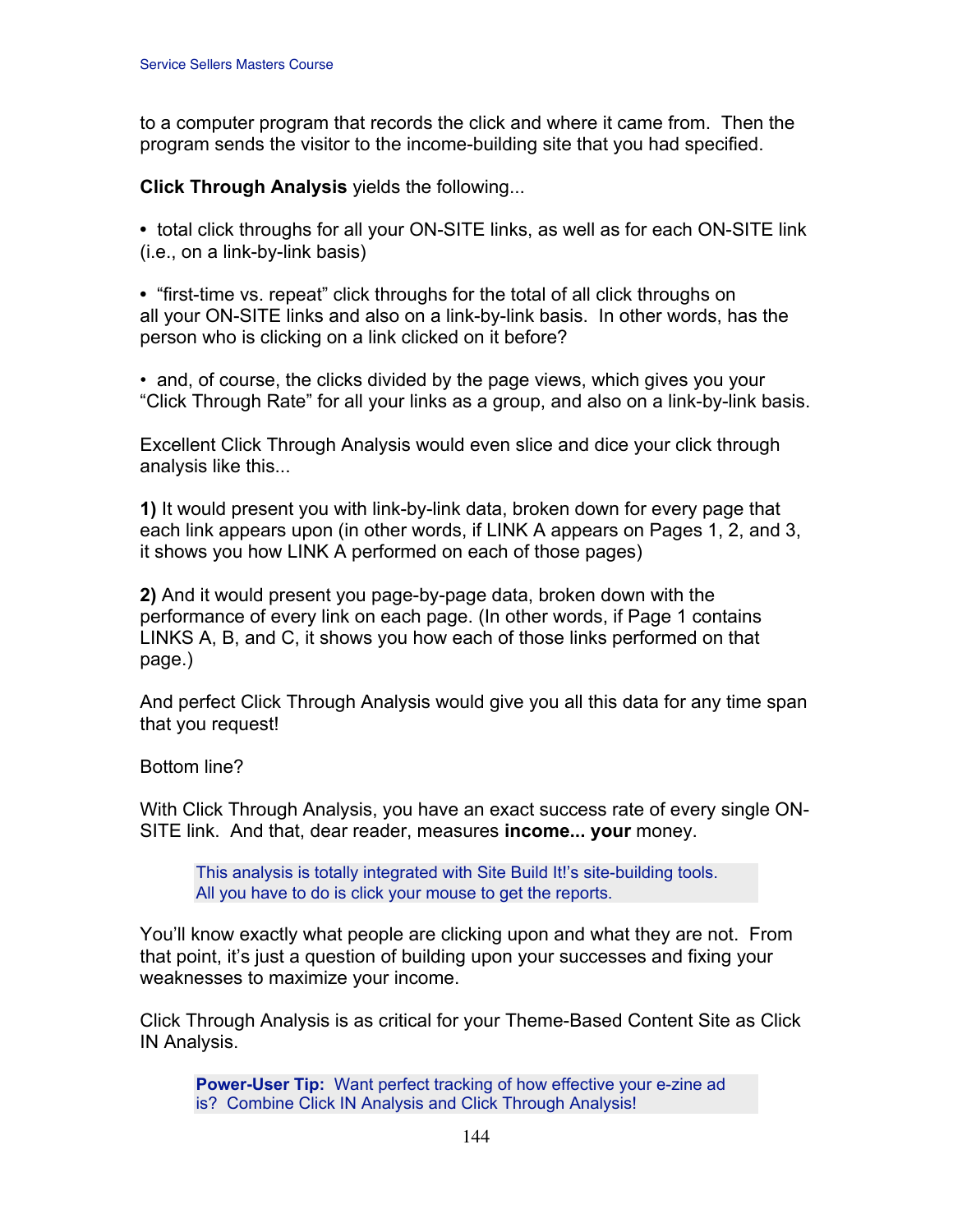Do this...

**1)** Place an ad in an e-zine, or bid on keywords from a Pay-Per-Click Search Engine. The link goes to a page on your site that receives clicks only from this ad. It can be a simple duplicate of one of your site's preexisting pages. But it should not receive links from anywhere else, including even from your own site.

**2)** On that page, create new tracker links to your affiliate programs, links that are unique for this ad. You should not use these tracker links anywhere else.

**3)** Now your Click IN Analysis can track the INcoming traffic and your Click Through Analysis can see how many of those folks coming IN actually go to your income-generating programs (or your sales site, online store, etc.)

You'll know exactly and you will be able to say... "This e-zine ad on this day (or this Pay-Per-Click listing) brought in this many visitors of which this many clicked on to this and that merchant."

Since you know the Conversion Rate for each of your merchant-partners (or your sales site/store), you know whether it makes sense to keep advertising, or to find more targeted e-zines, or more targeted keywords on the pay-per-clicks.

This technique works for e-zine ads, opt-in mailings, or article submissions that direct readers to your Theme-Based Content Site, and it can be very helpful to test the cost-effectiveness of the Pay-Per-Click Search Engines.

As I said, though, this requires a fair degree of savvy and some work. **Definitely for power users only.**

And, if it's more appropriate to send readers **directly** to your merchants (instead of a page on your site), then this extra step would not be a good idea. It's something to keep in mind.

Take-home lesson for DAY 9?...

**Know your visitors**, the heart of your business, by following traffic stats. And tracking links in and out is the key to maximizing income by getting the most return from all your traffic-building expenses.

Please complete your DAY 9 Goal-of-the-DAY, and take note of your Ongoing Goal...

Create one OFF-SITE promotion with special tracking links per week (or whatever fits for you).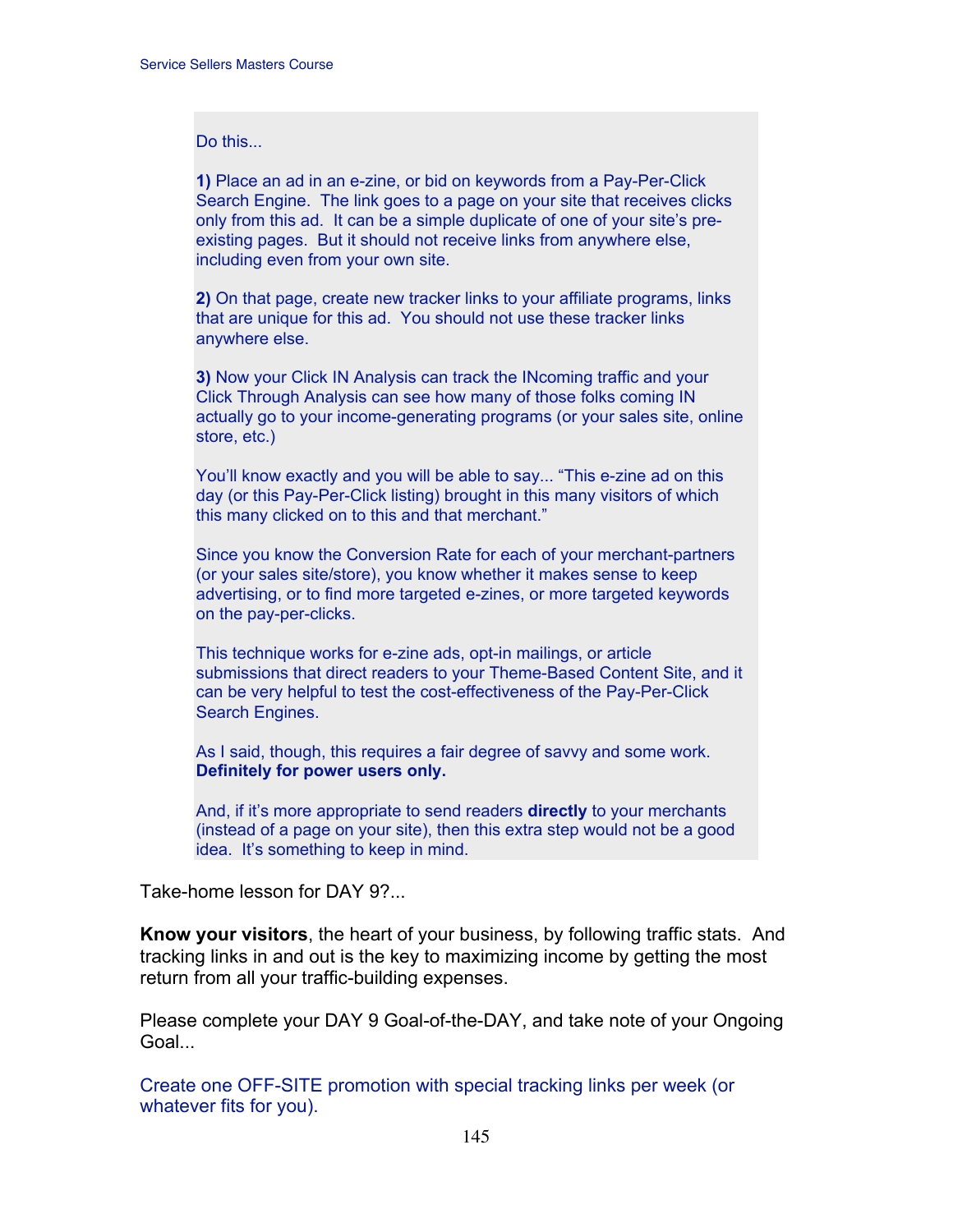Review traffic stats, and do both Click IN and Click Through Analysis regularly. Watch for trends. Build on your successes and either drop or improve what does not work.

What's next? It's the moment that we have delayed gratification for, ever since DAY 4. Let's harvest the fruits of your labor...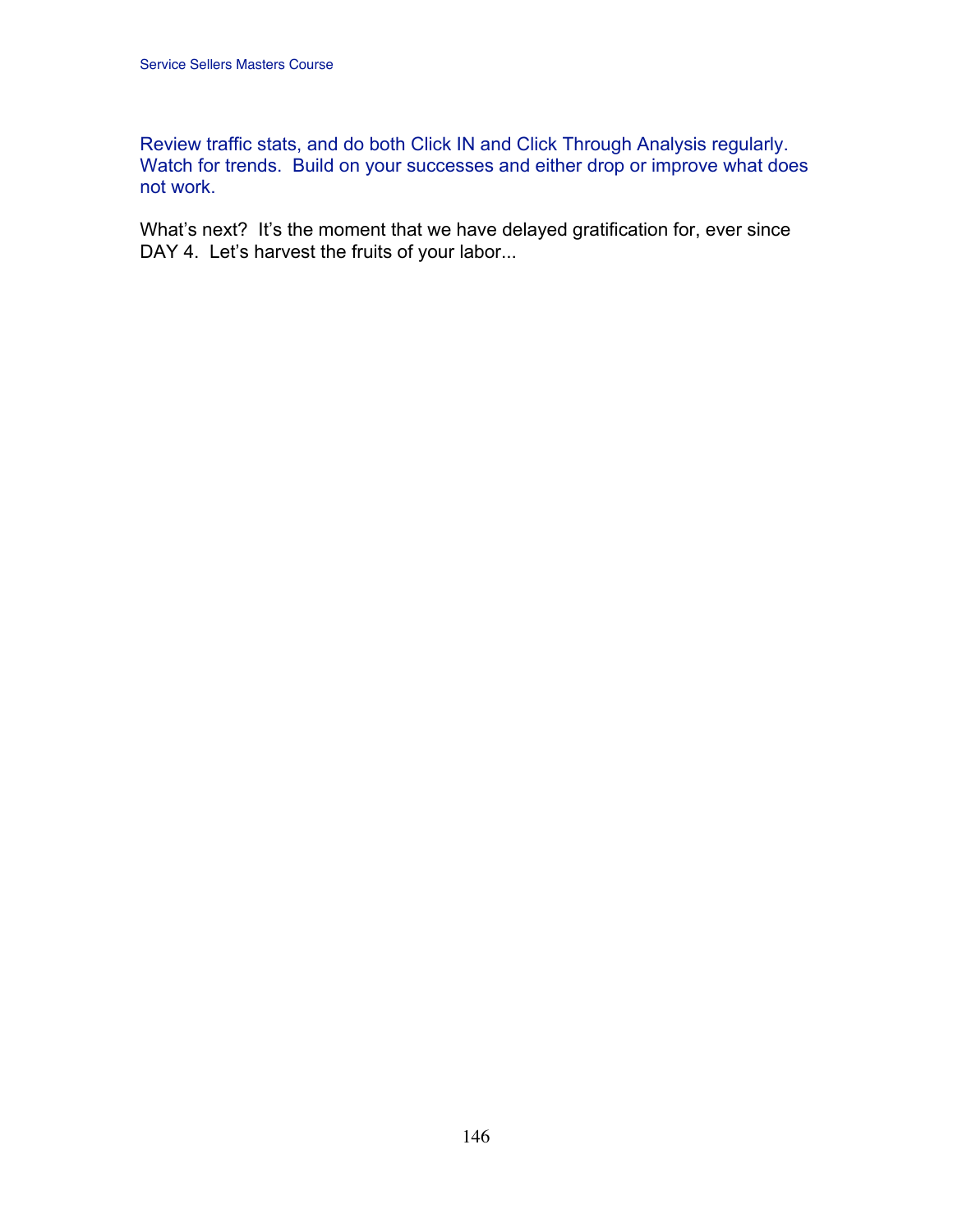# **10. DAY 10 Monetize!**

**Goal-of-the-DAY... C <b>P** T **P** P **M...** It's finally "M" time! Implement your Monetization plan.

You have a solid and growing foundation of high-quality content pages. You are value-exchanging selectively and garnering quality in-pointing links from niche directories. Targeted traffic is building.

Your PREselling efforts are becoming more refined as you build your "Brand of One." You are nurturing trust and credibility with your new (and repeat!) visitors by OVERdelivering relevant, original, high-value information (through your site, Blog It!, e-zine, etc.). People like your content... *and you!*

Now, your site is ready to convert those ever-increasing numbers of PREsold visitors into income. How? By blending together your primary monetization model with a few others, in order to create a diverse, stable online business.

In DAY 4, your focus was on "show me the money." You needed to be sure of the monetary potential. Now it's time to *"make me the money."*

There's no one-size-fits-all answer to the question, "When do I monetize?" As a general rule of thumb, **do not monetize** before you...

- **have** *at least* **30 pages**
- **have at least** *4 relevant, quality in-pointing links***,** of which two should be from directories (ex., DMOZ, Yahoo! (dir.yahoo.com), niche directories)
- **have started to receive a steady stream of visitors** (at least 20 per day).

#### Why wait?

If you have less than 20 visitors per day, there is nothing monetize (unless you sell an expensive service and specialized products)..

Does your site meet the above guidelines. If not, keep adding content and get at least a few solid in-pointing links. Don't worry about how much money you could be making from those "15 visitors per day." You are not ready for **M** yet. Once you can say "yes" to the above 3 criteria, ask yourself three more questions. These ones are "softer" (i.e., qualitative) but *they are even more important for your long-term success.*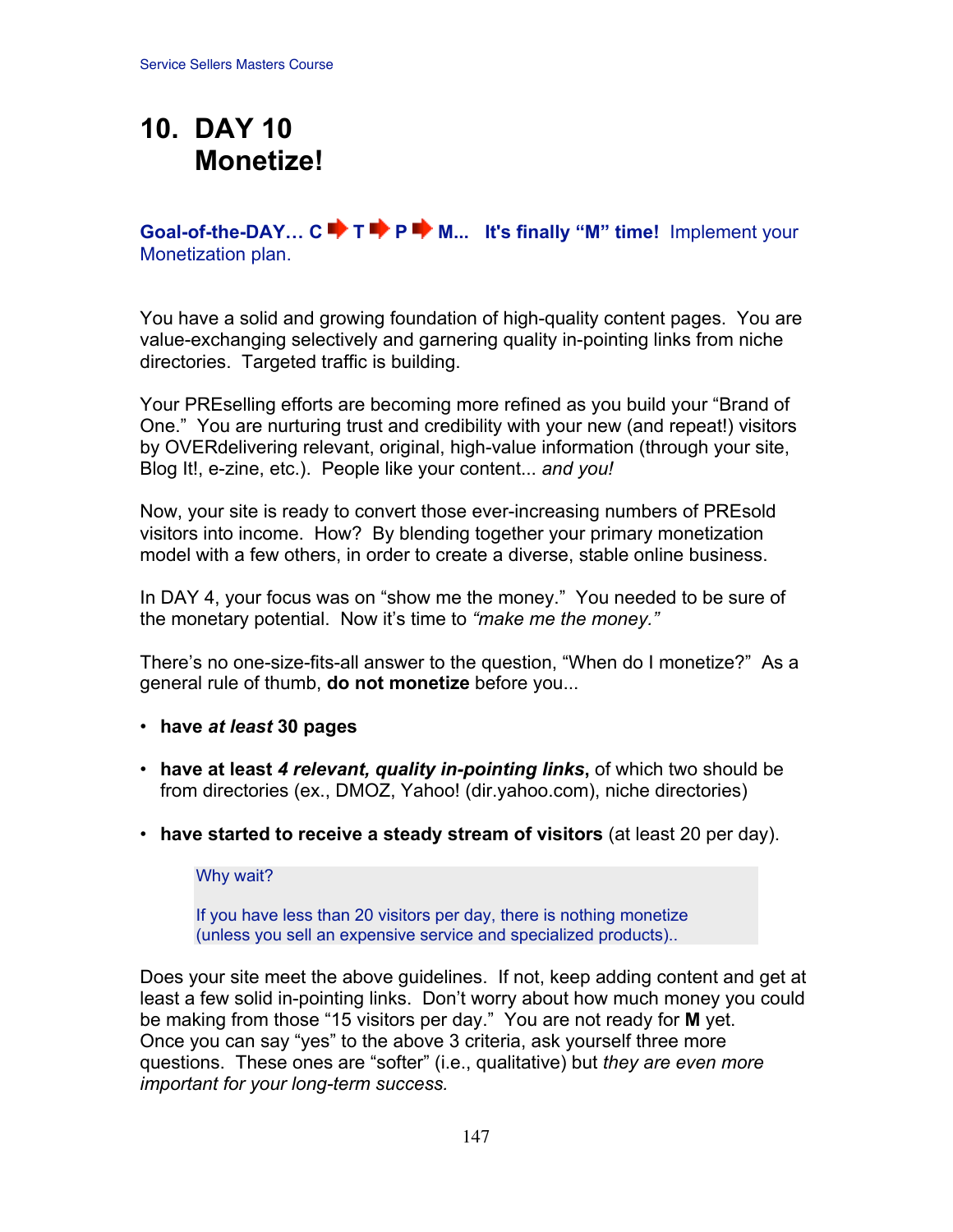**1)** Have I created value for my target audience?

**2)** Does my content/information focus on the needs of my visitors *first,* rather than my need to make money?

**3)** Does my site have a clear VPP and voice or does it sound like an encyclopedia? You are *not* Wikipedia. Rewrite if you answer "encyclopedia." Write to PREsell. Do it now, before you realize you have to rewrite 100 pages!

Always remember...

**You are a "Content Provider" first and foremost**. You are **not** your monetization model.

High-quality, relevant Content is what drives the **C P T P** engine that delivers high volumes of PREsold visitors who love you. Once you have a solid traffic base, *monetization is easy.*

If a page PREselling your services, or an affiliate link or an e-book (your own creation, or someone else's effort from ClickBank's Marketplace, for example) truly adds value to your visitors **and** it won't hurt your traffic-building potential (i.e., it might keep you out of a directory if its editor objects to your site's "commercialization"), then you *might* consider monetizing earlier. But...

### **Really think it through, though**.

Would you add this offering even if you were not being paid for it? Does it truly help solve a problem for your visitors? Does it complement your site?

Make an objective judgment -- don't rush just to earn a few dollars right now. There is even some evidence to suggest that affiliate links on a "young site" can hurt your site's reputation at Google.

Be careful. Tread lightly. There is lots of time to blend in the **M**.

Bottom line?

Monetizing too soon will slow down your business-building process. Be patient.

Determine what your most important priority is right now and whether or not Monetization is it.

So... ready to monetize? Great! Go back and review your DAY 4 plans.

You know much more about your Site Concept now. Different monetization models may strike you as being appropriate.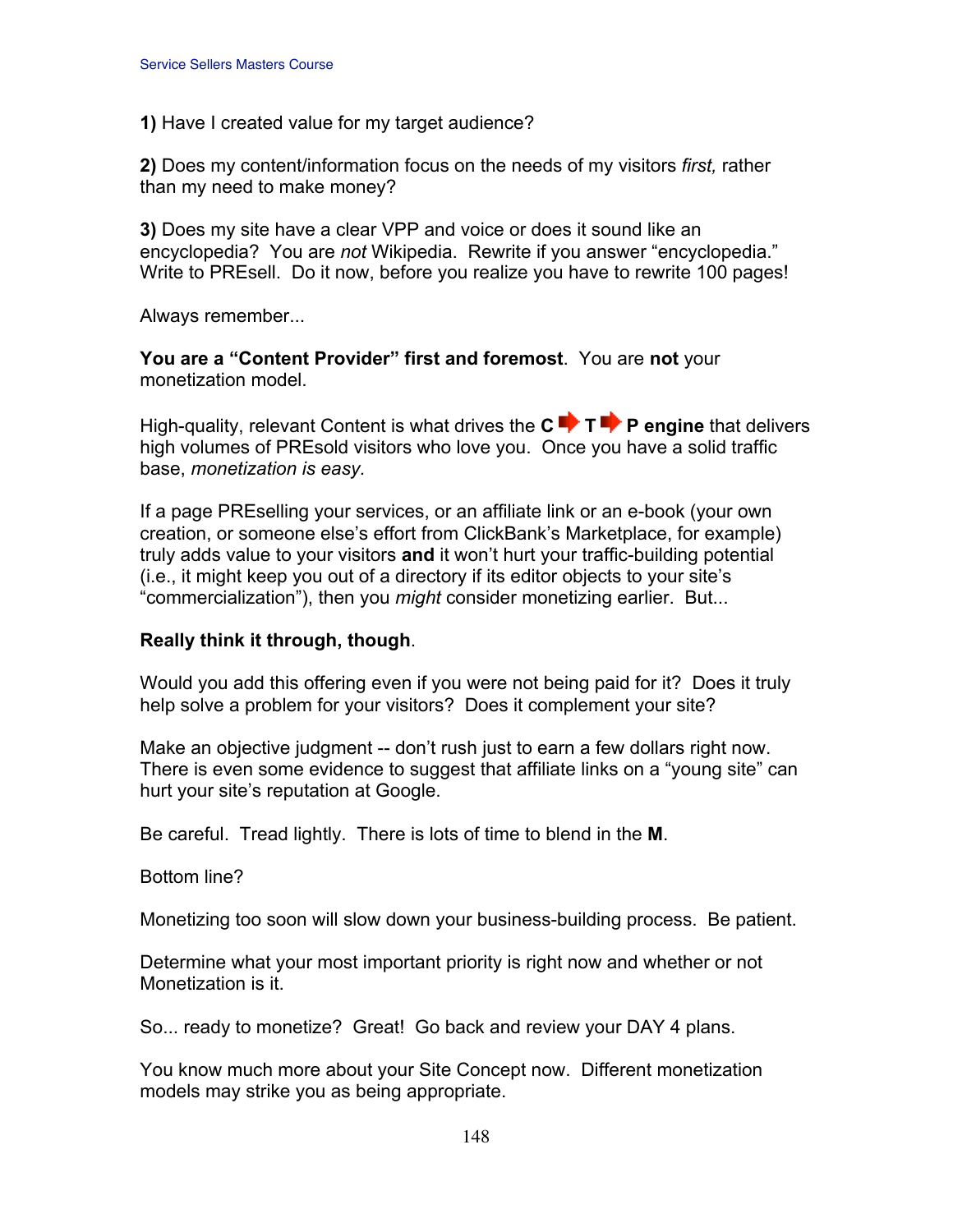No matter what your monetization strategy is, *diversify* to take full advantage of your PREsold traffic. Introduce at least two or three income streams, improving your chances of making every visitor to your site count.

Diversification also brings stability. Never put all your eggs into one monetization basket. Add each income stream *one at a time,* weeks or months apart. Assess each one. Optimize it. Keep building content while you focus on building more targeted traffic for your primary monetizer.

Once one model is well-established, add another. Take your time. Running too fast and adding a whole bunch of money-making schemes will get you nowhere fast. Follow your plan, steadily and surely.

Monetization, if done properly, is not about adding a pile of affiliate links and a ton of Google ads all over the place. Think it through. Remember your visitor's experience. Although you are building your business to generate revenue, **monetization is a careful, deliberate, and delicate process.**

Keep two prime considerations in mind while monetizing...

- **1)** Get into the mindset of your visitor. Match the unique needs of your audience to the most ideal products and solutions.
- **2)** Avoid jeopardizing the goodwill (i.e., the PREselling) that your customerfocused content is building.

You want to please most of your visitors, not **all** of them. You will receive a few complaints about ads or other monetization options that you offer.

As long as they are few and far between, ignore them. They are signs that your balance is right. The complainers will never be customers, merely greedy, cynical freebie-hunters. Don't take them seriously or personally.

Effective monetizing is a constantly evolving process. And that brings us to your Ongoing Goal…

Periodically evaluate your monetization strategies to ensure that you are still in sync with the needs of your target audience.

Monetization is mostly about **inclination** (how much are you willing to find and build new models?), **motivation** (even if you're willing, it can take some courage) and **circumstances** (some folks need the income desperately, others are happy with lesser amounts of passive income).

Folks who figure out monetizing (i.e., who graduate beyond their services) are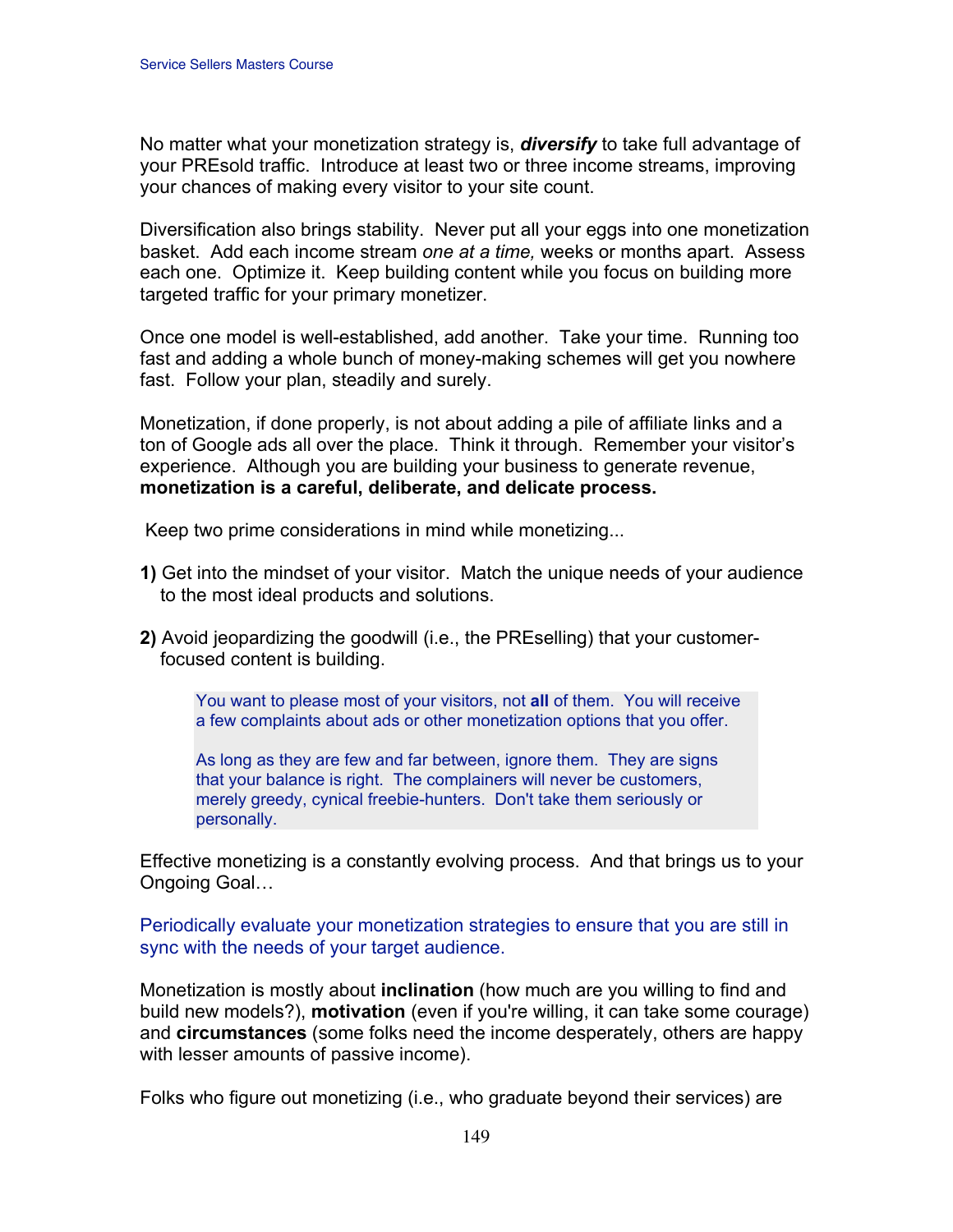the ones who start thinking about **active ways** of making money, rather than just the more passive ones such as AdSense. (Of course, there is nothing wrong with the passive ones. Depending on your niche and your inclination, they can do very well for you.)

On the next DAY...

Wait! There is no next DAY! You are at the end of your masters course. Bring on the wrap-up!…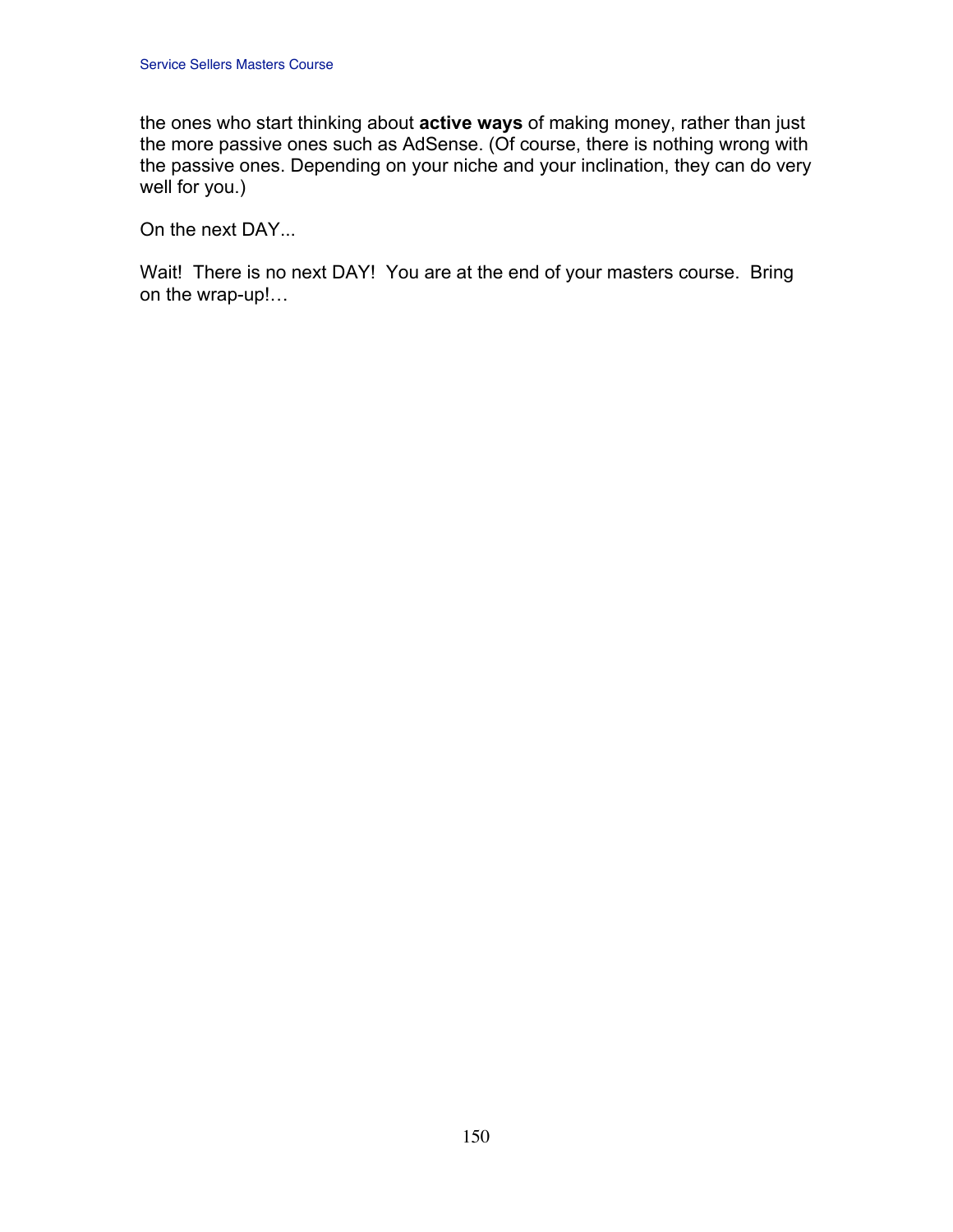# **11. The Road To Success**

What a long way you've come. Take a look! **The Service Sellers Masters Course has helped you to...**

- understand the difference between selling and PREselling **(**DAY 1)
- develop your best Site Concept (DAY 2)
- brainstorm profitable topics (DAY 3)
- plan potential monetization models for your site (DAY 4)
- refine your Site Concept and registered your domain name (DAY 5)
- build a site that gets "the click" (DAY 6)
- generate free traffic (DAY 7)
- establish credible long-term relationships with your visitors (DAY 8)
- use statistics to know your visitors (DAY 9)
- implement your monetization models (DAY 10)

As I said back in the introduction, *successful business-building on the Net is all about following the right process and smart work.* Do things right the first time, step by step... and good things do happen.

Remember, **YOU** have no brand. Amazon has a brand. Google has a brand. **You must build one.** And there is only one way to build your "Brand of One"…

## **CONTENT TRAFFIC PRESELL MONETIZE.**

That, in a nutshell, is what builds the core for a long-term, ever-growing business with sustainable profits and true equity.

Please, please do not waste your time on playing the Search Engine Optimization game. It's doomed to "keeping up" with thousands of the smartest minds on the planet at Google, Yahoo!, and Windows Live. Instead, leapfrog the SEO game players by **"keeping it real."**

By following the **CONTENT TRAFFIC****PRESELL MONETIZE** process, your site will simply do better and better. And your online business will grow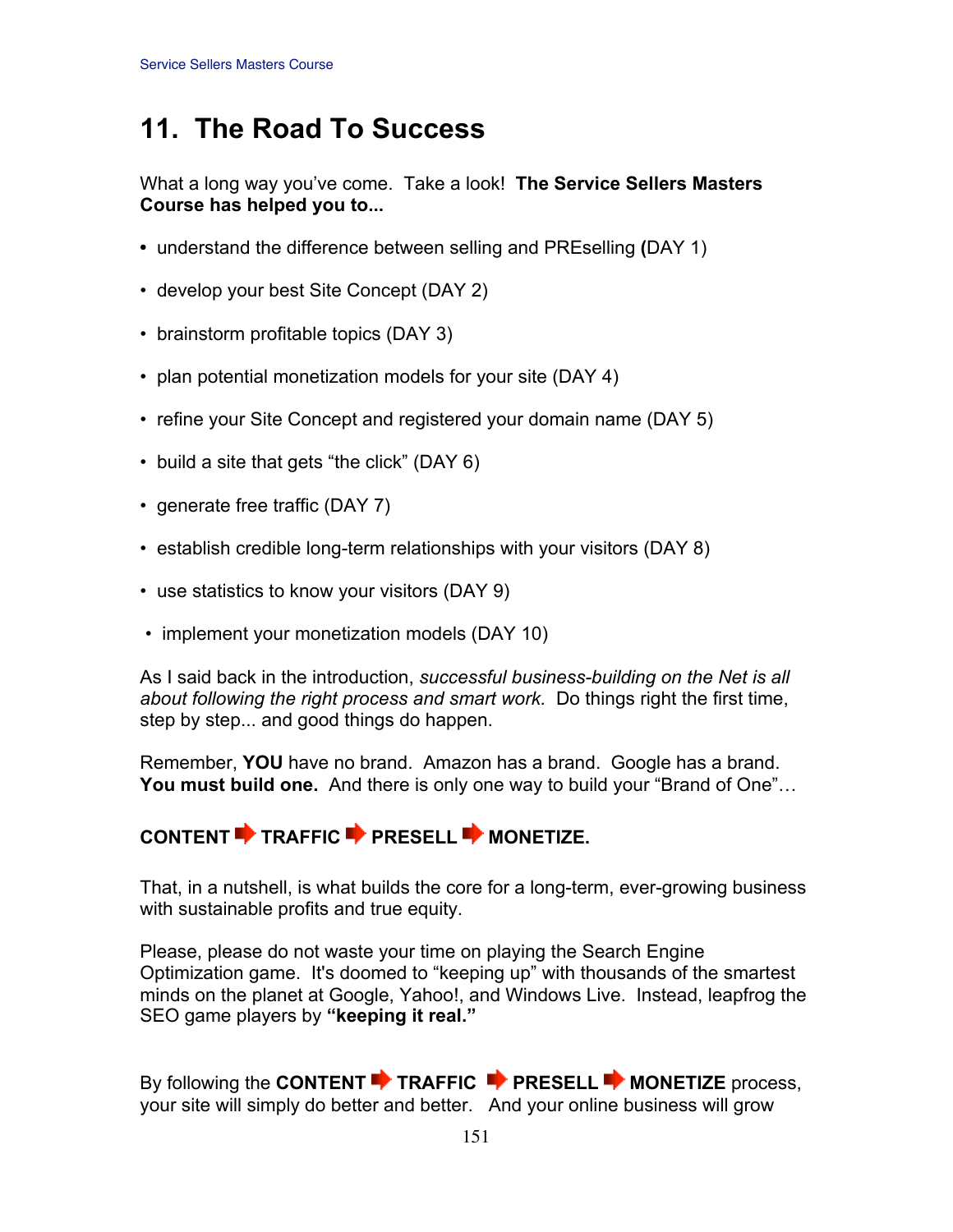bigger and more profitable!

The process works…

[http://order.sitesell.com/](http://order.sitesell.com/gitbwebaffiliate.html                       )

Stretched for time? Let SiteSell Services build your site for you. Our SBI! Specialists deliver results. For more details, see…

[http://services.sitesell.com/](http://services.sitesell.com/gitbwebaffiliate.html                    )

Let those well-heeled advertisers pay for their traffic. You have the knowledge (and with SBI!, all the tools all in one place!) to build your service selling business as big as you want. After all, **it's your road to success!**

Ultimately it all comes down to what one of my favorite entrepreneurs once said...

"How to succeed? Try hard enough." -- Malcolm Forbes (1919-1990)

There's nothing else. Go get 'em.